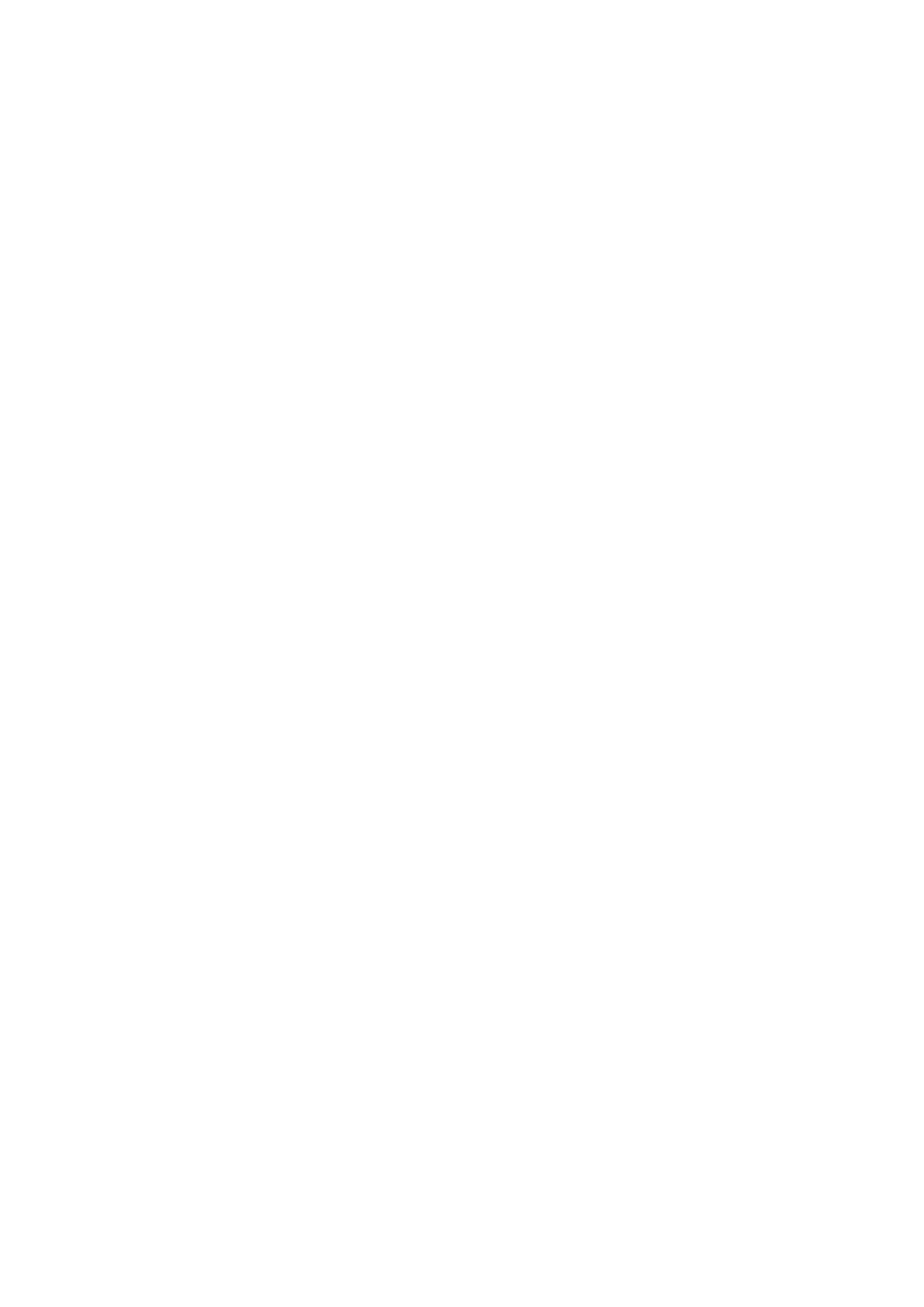# **Vision**

To be an Institute of Eminence creating global leaders and innovators in the emerging field of light based technologies to meet the social challenges of today and the future.

# **Mission**

To impart quality education that equip students through rigorous training towards meeting the needs of society and industry.

To provide state-of-the-art facilities to undertake research activities relevant to light based industries and promote entrepreneurship.

To collaborate with premier academic and research institutes around the globe to fortify the education and research environment.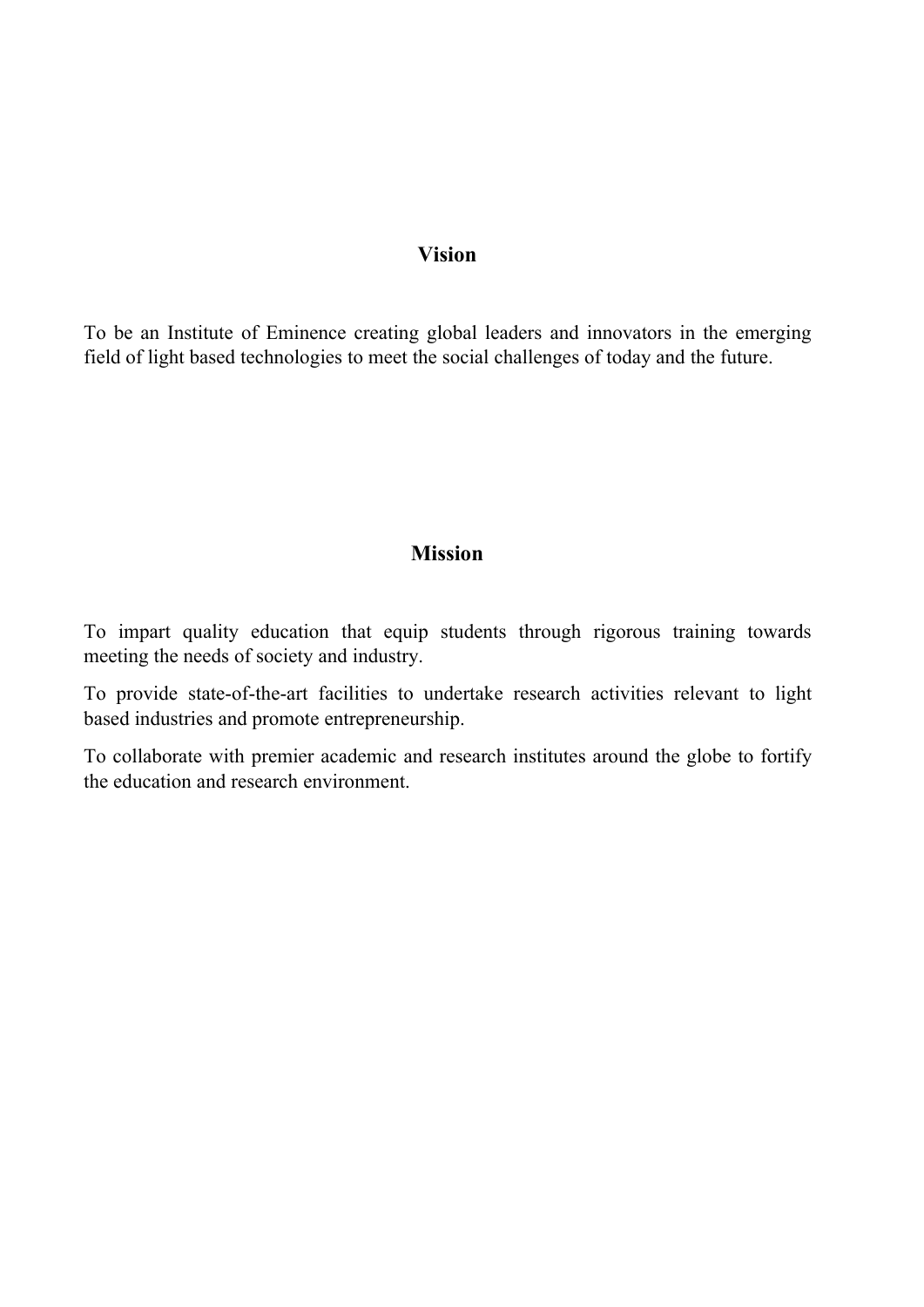# **Program Educational Objectives (PEOs)**

PEO1: Inculcate advanced knowledge in photonics and apply theories and principles of general physics and optics in the domain of photonics.

PEO2: Acquire essential laboratory skills in general physics, electronics and advanced optics by designing experiments, carrying out measurements and analyzing acquired data.

PEO3: Provide professional consultancy and research support to photonics and optoelectronics industry and research organizations.

PEO4: Equip for inter-disciplinary & multi-disciplinary research and to be a life-long learner.

PEO5: Inculcate, socially responsible, value based and ethical leadership qualities in the professional and personal life.

# **Program Outcomes (POs)**

PO1 : Gain sufficient knowledge in the areas of mechanics, mathematics, electronics, electrodynamics, quantum mechanics, statistical mechanics, optics, and laser technology.

PO2: Explain the advances in optical technology.

PO3: Expertise in communication, science writing skills and scientific presentations.

PO4: Develop proficiency in experimental skills, data acquisition and interpretation in the advanced topics of physics and optics.

PO5: Gain knowledge in computer simulation of photonic structures and numerical modelling.

PO6: Acquire sufficient skills in experimental designs and problem solving by carrying out minor and major projects in the advanced topics of photonics.

PO7: Familiarise the usage of modern and complex tools used in photonics research.

PO8: Address the societal needs through outreach programmes.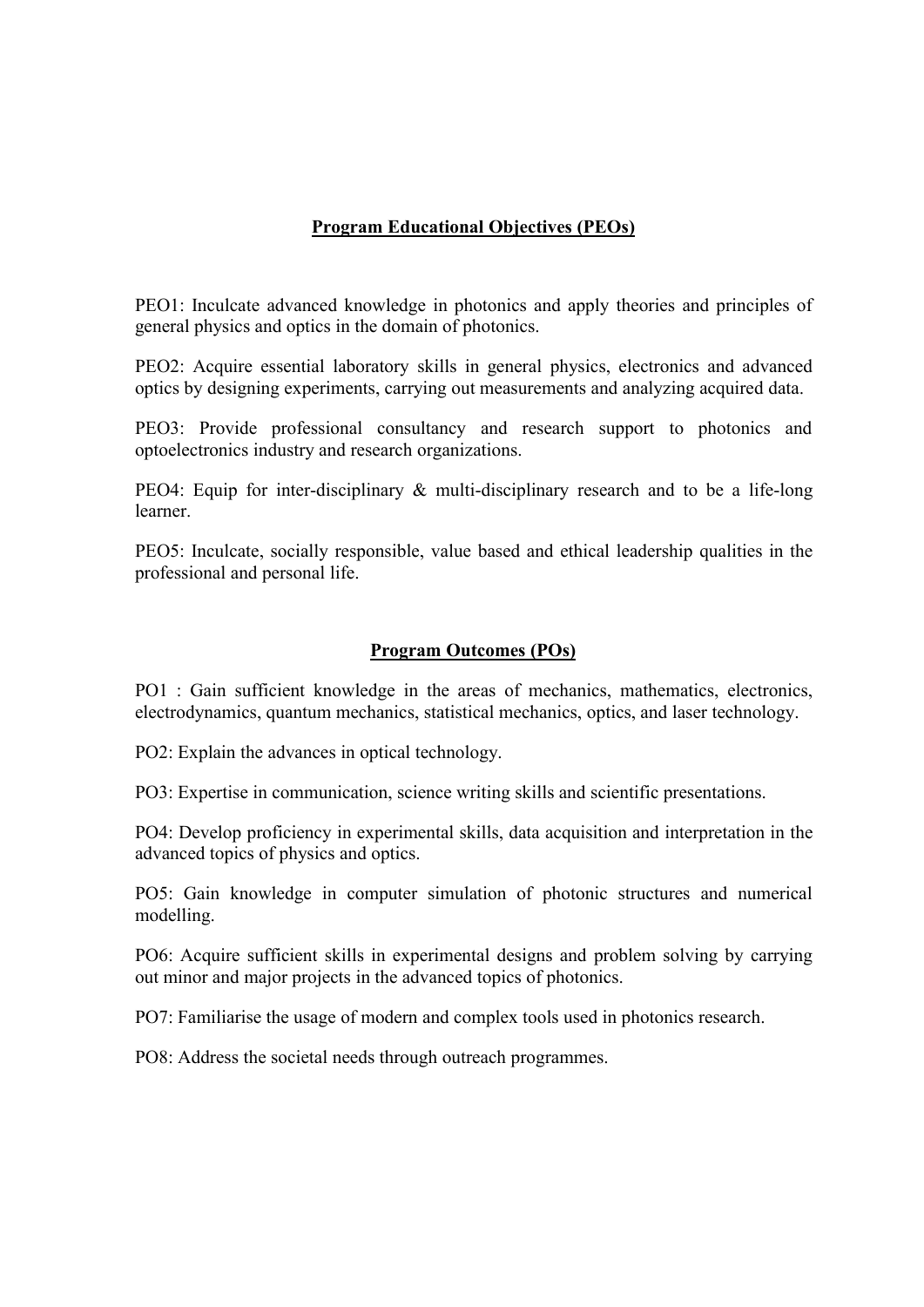# **COURSE STRUCTURE**

# **SEMESTER I**

|                    |                                 |                                   | Hours per week |              |                |              | <b>Marks</b> |     |
|--------------------|---------------------------------|-----------------------------------|----------------|--------------|----------------|--------------|--------------|-----|
| <b>Course Code</b> | <b>Course Title</b>             | <b>Tutorial</b><br>Lecture<br>Lab | <b>Credit</b>  | CA           | <b>SEE</b>     | <b>Total</b> |              |     |
| 20-351-0101        | Mechanics                       | $\overline{3}$                    |                | $\mathbf{1}$ | 3              | 50           | 50           | 100 |
| 20-351-0102        | Electricity<br>and<br>Magnetism | $\overline{3}$                    |                | $\mathbf{1}$ | 3              | 50           | 50           | 100 |
| 20-351-0103        | Optics-I<br>Geometrical Optics  | 3                                 |                | $\mathbf{1}$ | 3              | 50           | 50           | 100 |
| 20-351-0104        | Mathematics I                   | $\overline{3}$                    |                | $\mathbf{1}$ | $\overline{3}$ | 50           | 50           | 100 |
| 20-351-0105        | <b>Statistical Methods</b>      | $\overline{3}$                    |                | $\mathbf{1}$ | 3              | 50           | 50           | 100 |
| 20-351-0106        | $Lab + Viva$                    |                                   | 6              |              | 3              | $100+$<br>50 |              | 150 |
| 20-351-0107        | Communicative<br>English        | $\overline{2}$                    |                | $\mathbf{1}$ | $\overline{2}$ | 50           | 50           | 100 |
|                    | <b>Total for Semester I</b>     | 17                                | 6              | 6            | 20             | 450          | 300          | 750 |

CA – Continuous Assessment

SEE- Semester End Examination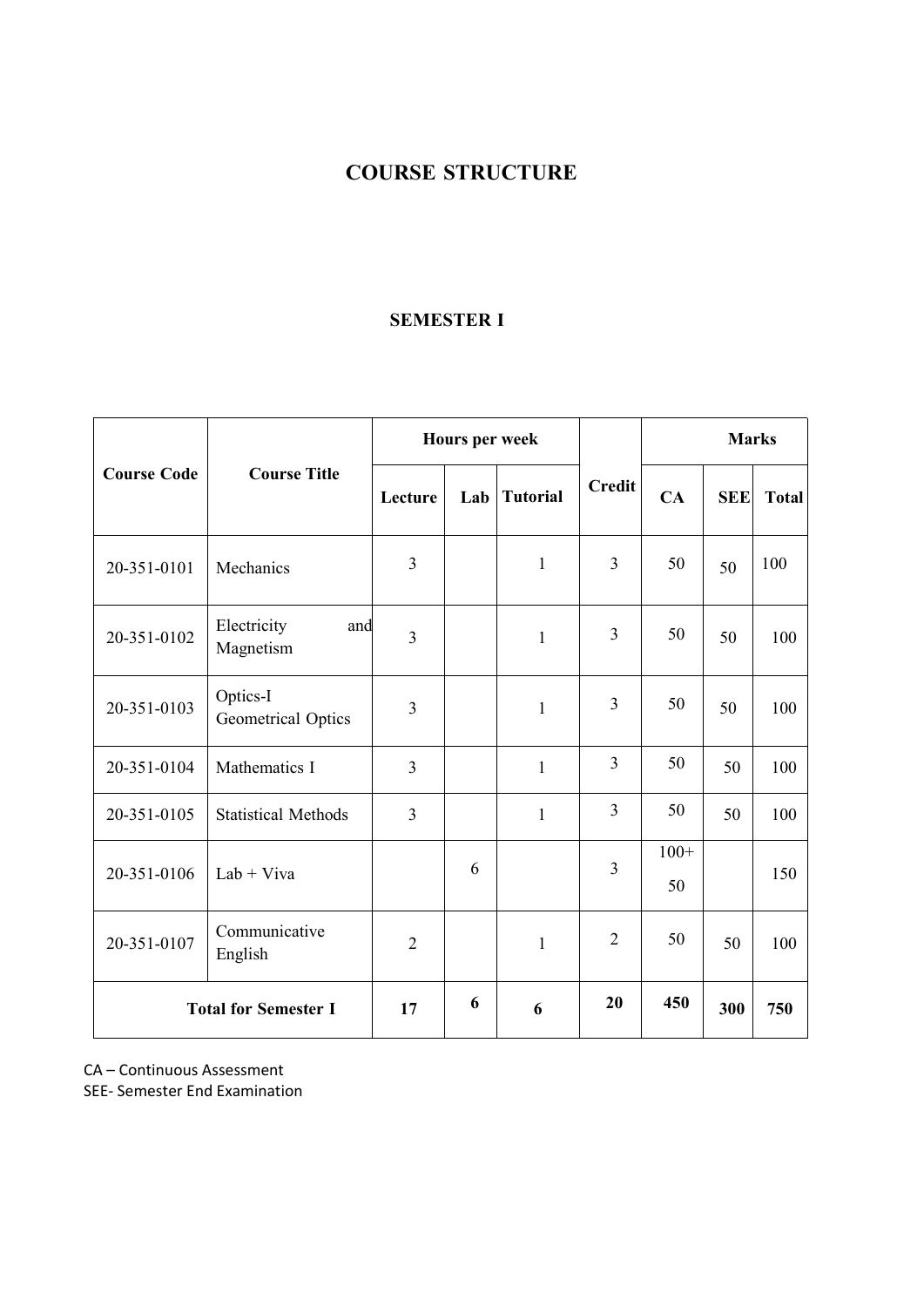# **SEMESTER II**

|                    |                                               |                | Hours per week |                 |                |            | <b>Marks</b> |              |  |
|--------------------|-----------------------------------------------|----------------|----------------|-----------------|----------------|------------|--------------|--------------|--|
| <b>Course Code</b> | <b>Course Title</b>                           | Lecture        | Lab            | <b>Tutorial</b> | <b>Credit</b>  | CA         | <b>SEE</b>   | <b>Total</b> |  |
| 20-351-0201        | Electronics-I Basic<br>Electronics            | $\overline{3}$ |                | $\mathbf{1}$    | $\overline{3}$ | 50         | 50           | 100          |  |
| 20-351-0202        | Optics-II Physical<br>Optics                  | $\overline{3}$ |                | $\mathbf{1}$    | $\overline{3}$ | 50         | 50           | 100          |  |
| 20-351-0203        | Mathematics-II                                | $\overline{3}$ |                | $\mathbf{1}$    | $\overline{3}$ | 50         | 50           | 100          |  |
| 20-351-0204        | Thermodynamics and<br><b>Thermal Physics</b>  | $\overline{3}$ |                | $\mathbf{1}$    | $\overline{3}$ | 50         | 50           | 100          |  |
| 20-351-0205        | Nuclear<br>and<br>Particle Physics            | $\overline{3}$ |                | $\mathbf{1}$    | $\overline{3}$ | 50         | 50           | 100          |  |
| 20-351-0206        | Lab+Viva                                      |                | 6              |                 | $\overline{3}$ | $100 + 50$ |              | 150          |  |
| 20-351-0207        | of<br>History<br>Science<br>and<br>Technology | $\overline{2}$ |                | $\mathbf{1}$    | $\overline{2}$ | 50         | 50           | 100          |  |
|                    | <b>Total for Semester II</b>                  | 17             | 6              | 6               | 20             | 450        | 300          | 750          |  |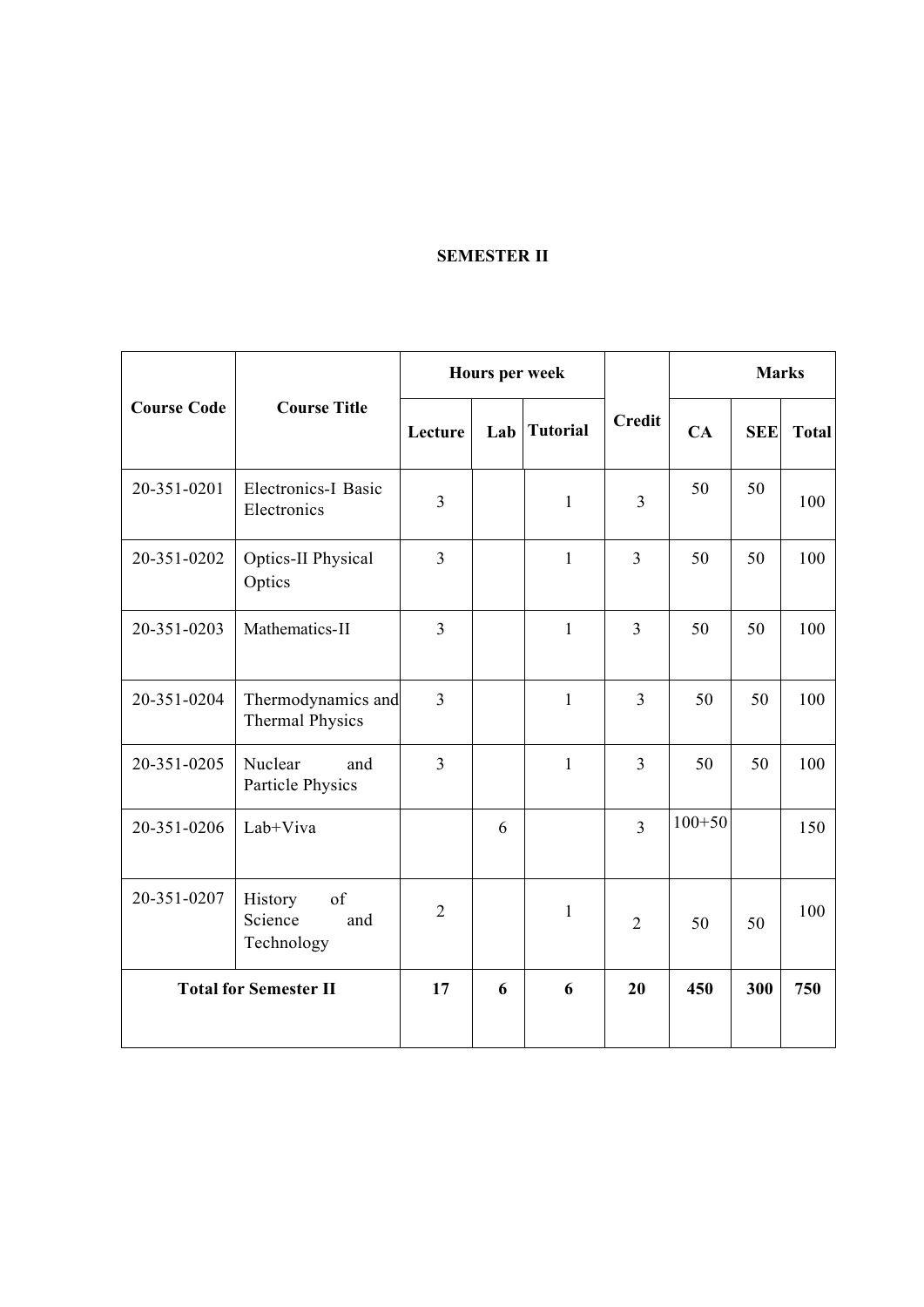# **SEMESTER III**

| <b>Course Code</b>            | <b>Course Title</b>                     |                | <b>Hours per week</b> |                  |                |            | <b>Marks</b> |              |
|-------------------------------|-----------------------------------------|----------------|-----------------------|------------------|----------------|------------|--------------|--------------|
|                               |                                         | Lecture        | Lab                   | <b>Tutorial</b>  |                | CA         | <b>SEE</b>   | <b>Total</b> |
| 20-351-0301                   | Electronics II<br>Analog<br>Electronics | 3              |                       | $\mathbf{1}$     | $\overline{3}$ | 50         | 50           | 100          |
| 20-351-0302                   | Classical<br>Mechanics                  | $\overline{3}$ |                       | $\mathbf{1}$     | $\overline{3}$ | 50         | 50           | 100          |
| 20-351-0303                   | Optics III-Optical<br>Instrumentation   | $\overline{3}$ |                       | $\mathbf{1}$     | $\overline{3}$ | 50         | 50           | 100          |
| 20-351-0304                   | Mathematics III                         | 3              |                       | $\mathbf{1}$     | $\overline{3}$ | 50         | 50           | 100          |
| 20-351-0305                   | Atomic<br>Spectroscopy                  | $\overline{3}$ |                       | $\mathbf{1}$     | 3              | 50         | 50           | 100          |
| 20-351-0306                   | Lab+Viva                                |                | 6                     |                  | $\overline{3}$ | $100 + 50$ |              | 150          |
| 20-351-0307                   | Seminar                                 | $\mathbf{1}$   |                       | $\boldsymbol{0}$ | $\mathbf{1}$   | 50         |              | 50           |
| <b>Total for Semester III</b> |                                         | 16             | 6                     | 5                | 19             | 450        | 250          | 700          |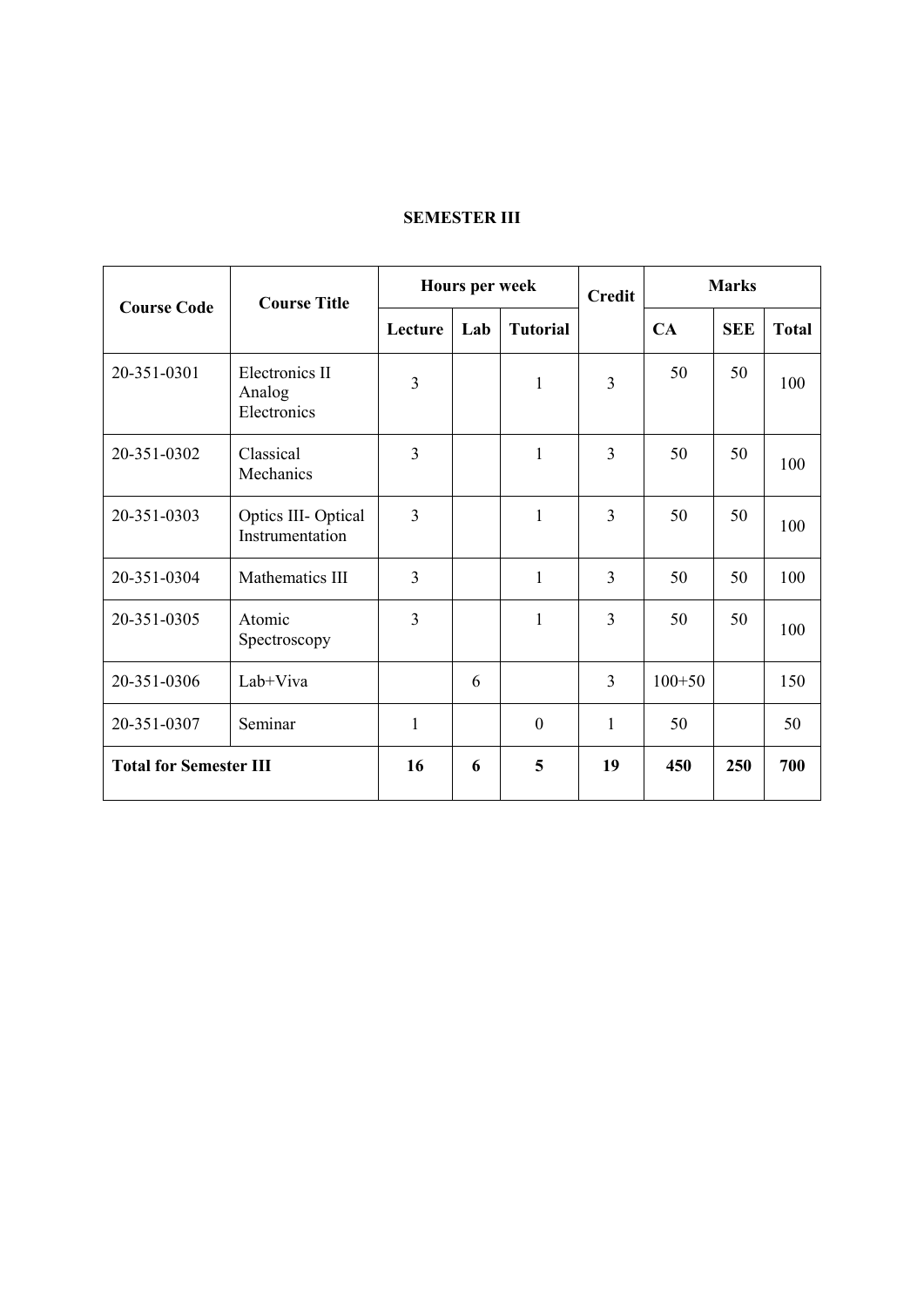# **SEMESTER IV**

| <b>Course Code</b>           | <b>Course Title</b>                                        |                | Hours per week |                  | <b>Credit</b>  | <b>Marks</b> |            |              |  |
|------------------------------|------------------------------------------------------------|----------------|----------------|------------------|----------------|--------------|------------|--------------|--|
|                              |                                                            | Lecture        | Lab            | <b>Tutorial</b>  |                | CA           | <b>SEE</b> | <b>Total</b> |  |
| 20-351-0401                  | Electronics III<br>Digital circuits and<br>Microprocessors | 3              |                | $\mathbf{1}$     | $\overline{3}$ | 50           | 50         | 100          |  |
| 20-351-0402                  | Statistical<br>Mechanics                                   | 3              |                | $\mathbf{1}$     | $\overline{3}$ | 50           | 50         | 100          |  |
| 20-351-0403                  | Quantum<br>Mechanics I                                     | $\overline{3}$ |                | $\mathbf{1}$     | $\overline{3}$ | 50           | 50         | 100          |  |
| 20-351-0404                  | Electromagnetic<br>Theory and<br>Relativistic<br>Phenomena | $\overline{3}$ |                | $\mathbf{1}$     | $\overline{3}$ | 50           | 50         | 100          |  |
| 20-351-0405                  | Mathematics IV                                             | $\overline{3}$ |                | $\mathbf{1}$     | $\overline{3}$ | 50           | 50         | 100          |  |
| 20-351-0406                  | Lab+ Viva                                                  |                | 6              |                  | $\overline{3}$ | $100 + 50$   |            | 150          |  |
| 20-351-0407                  | Workshop                                                   |                | $\overline{2}$ | $\boldsymbol{0}$ | $\mathbf{1}$   | 100          |            | 100          |  |
| 20-351-0408                  | Seminar                                                    | $\mathbf{1}$   |                |                  | $\mathbf{1}$   | 50           |            | 50           |  |
| <b>Total for Semester IV</b> |                                                            | 16             | 8              | 5                | 20             | 550          | 250        | 800          |  |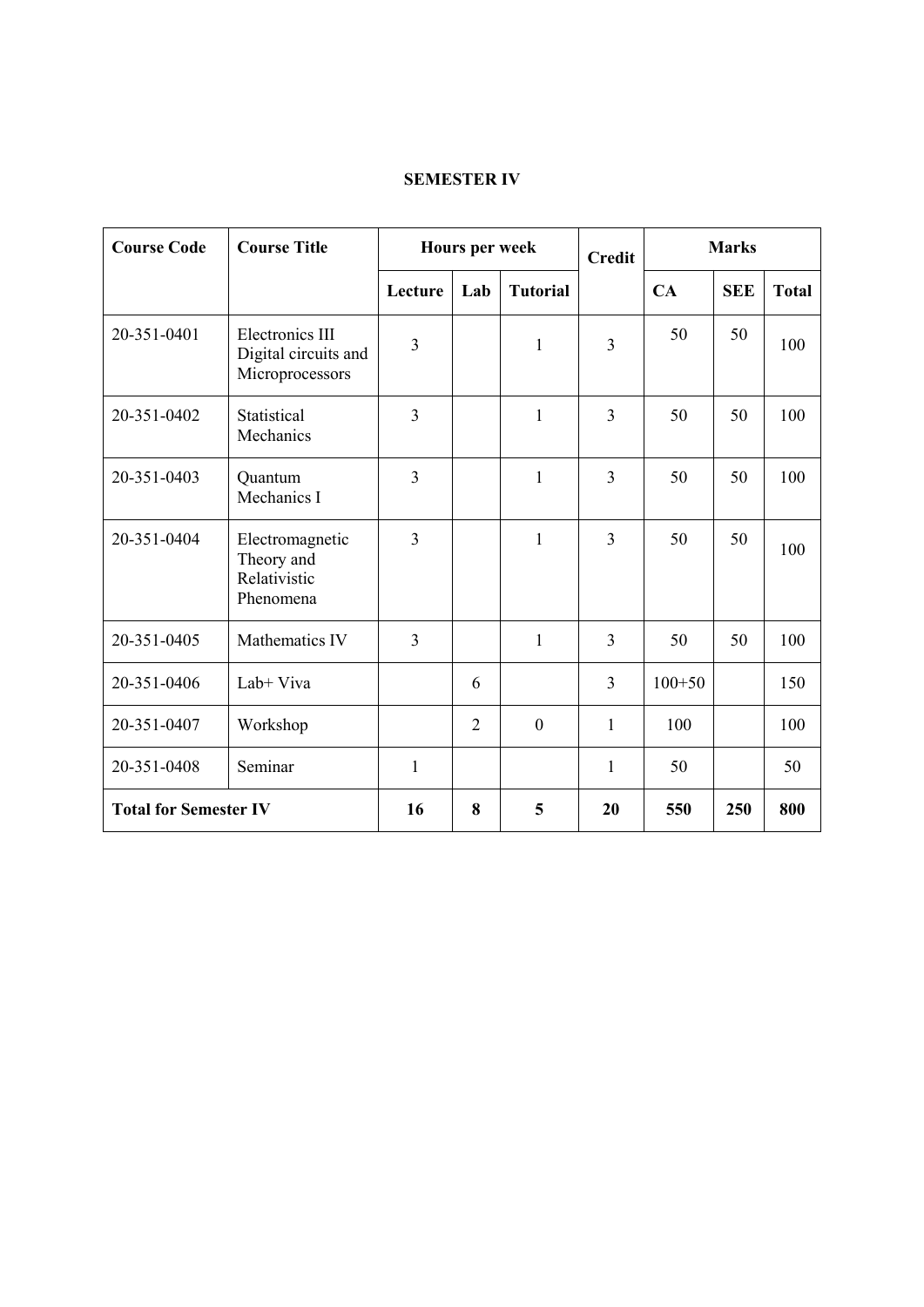# **SEMESTER V**

| Course<br>Code              | <b>Course Title</b>                             |                | <b>Hours per week</b> |                 | <b>Credit</b>  | <b>Marks</b> |            |              |  |
|-----------------------------|-------------------------------------------------|----------------|-----------------------|-----------------|----------------|--------------|------------|--------------|--|
|                             |                                                 | Lecture        | Lab                   | <b>Tutorial</b> |                | CA           | <b>SEE</b> | <b>Total</b> |  |
| 20-351-0501                 | Optics IV - Applied<br>Optics                   | $\overline{3}$ |                       | $\mathbf{1}$    | $\overline{3}$ | 50           | 50         | 100          |  |
| 20-351-0502                 | Electronics-IV<br>Electronic<br>Instrumentation | $\overline{3}$ |                       | $\mathbf{1}$    | $\mathfrak{Z}$ | 50           | 50         | 100          |  |
| 20-351-0503                 | Quantum Mechanics<br>$\mathbf{I}$               | $\overline{3}$ |                       | $\mathbf{1}$    | 3              | 50           | 50         | 100          |  |
| 20-351-0504                 | Materials Science                               | $\overline{3}$ |                       | $\mathbf{1}$    | $\overline{3}$ | 50           | 50         | 100          |  |
| 20-351-0505                 | Molecular<br>Spectroscopy                       | 3              |                       | $\mathbf{1}$    | 3              | 50           | 50         | 100          |  |
| 20-351-0506                 | Lab+Viva                                        |                | 6                     |                 | $\overline{3}$ | $100 + 50$   |            | 150          |  |
| 20-351-0507                 | Seminar                                         | $\mathbf{1}$   |                       |                 | $\mathbf{1}$   | 50           |            | 50           |  |
| <b>Total for Semester V</b> |                                                 | 16             | 6                     | 5               | 19             | 450          | 250        | 700          |  |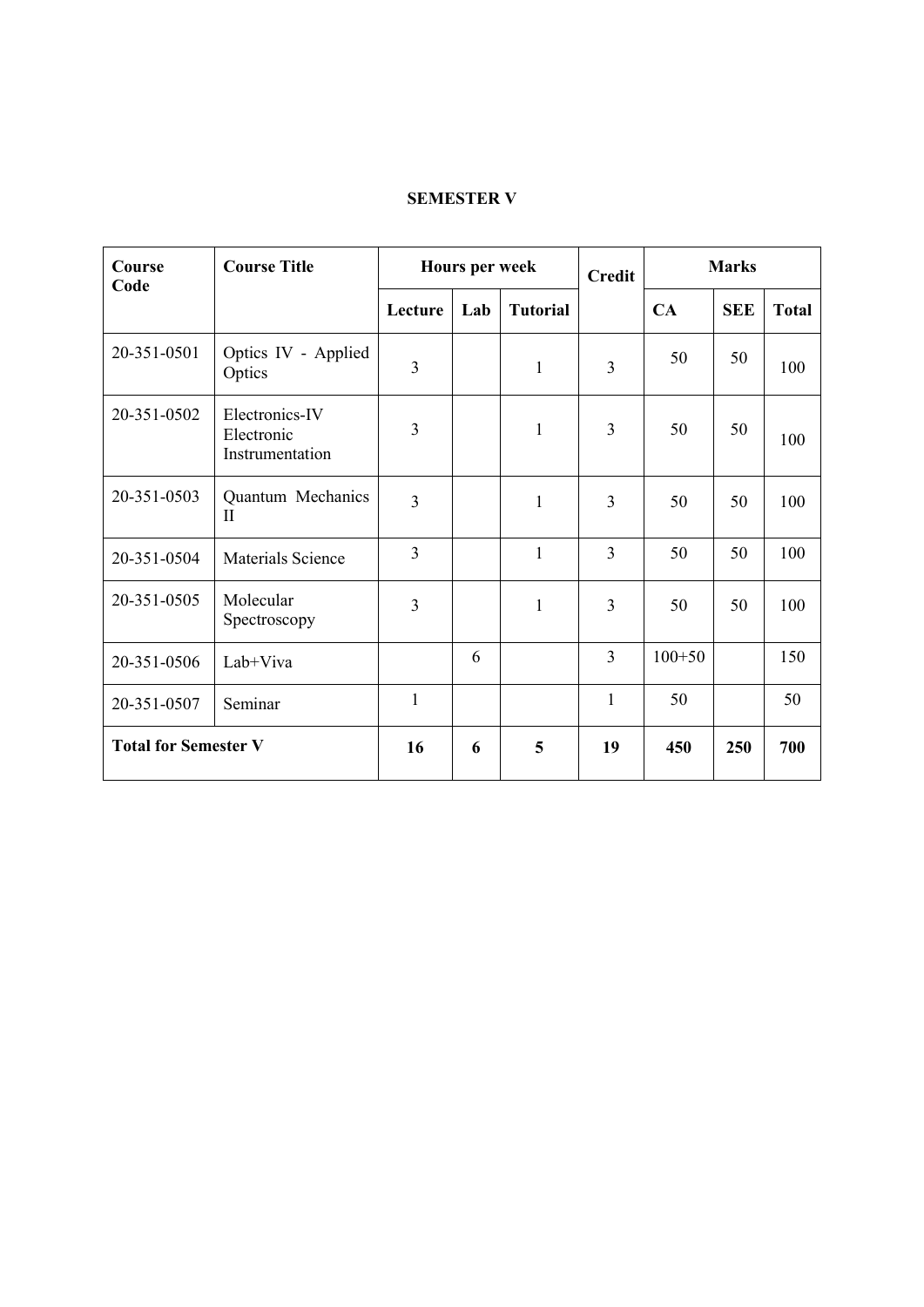# **SEMESTER VI**

| Course<br>Code                 | <b>Course Title</b>                                            |                | Hours per week |                         | <b>Credit</b>  |            | <b>Marks</b> |              |  |  |
|--------------------------------|----------------------------------------------------------------|----------------|----------------|-------------------------|----------------|------------|--------------|--------------|--|--|
|                                |                                                                | Lecture        | Lab            | <b>Tutorial</b>         |                | CA         | <b>SEE</b>   | <b>Total</b> |  |  |
| 20-351-0601                    | Photonics-I<br>Optoelectronics                                 | $\overline{3}$ |                | $\mathbf{1}$            | $\overline{3}$ | 50         | 50           | 100          |  |  |
| 20-351-0602                    | Photonics-II<br>Fiber Optics                                   | $\overline{3}$ |                | $\mathbf{1}$            | $\overline{3}$ | 50         | 50           | 100          |  |  |
| 20-351-0603                    | Photonics-III<br><b>Laser Physics</b>                          | $\overline{3}$ |                | 1                       | $\overline{3}$ | 50         | 50           | 100          |  |  |
| 20-351-0604                    | Mathematical<br>Modeling<br>and<br>Computational<br>Techniques | 3              |                | $\mathbf{1}$            | $\overline{3}$ | 50         | 50           | 100          |  |  |
| 20-351-0605                    | Project<br>$\&$<br>Project<br>Viva                             |                | 9              |                         | $\overline{3}$ | $100+50$   |              | 150          |  |  |
| 20-351-0606                    | Computer<br>Lab<br>$\boldsymbol{+}$<br>Viva                    |                | 6              |                         | 3              | $100 + 50$ |              | 150          |  |  |
| <b>Total for Semester VI</b>   |                                                                | 12             | 15             | $\overline{\mathbf{4}}$ | 18             | 500        | 200          | 700          |  |  |
| <b>Total for Semester I-VI</b> |                                                                |                |                |                         | 116            |            |              | 4400         |  |  |

**\* Project guidance of 9 hours shall be considered as equivalent to 3 lab hours per project for workload calculation**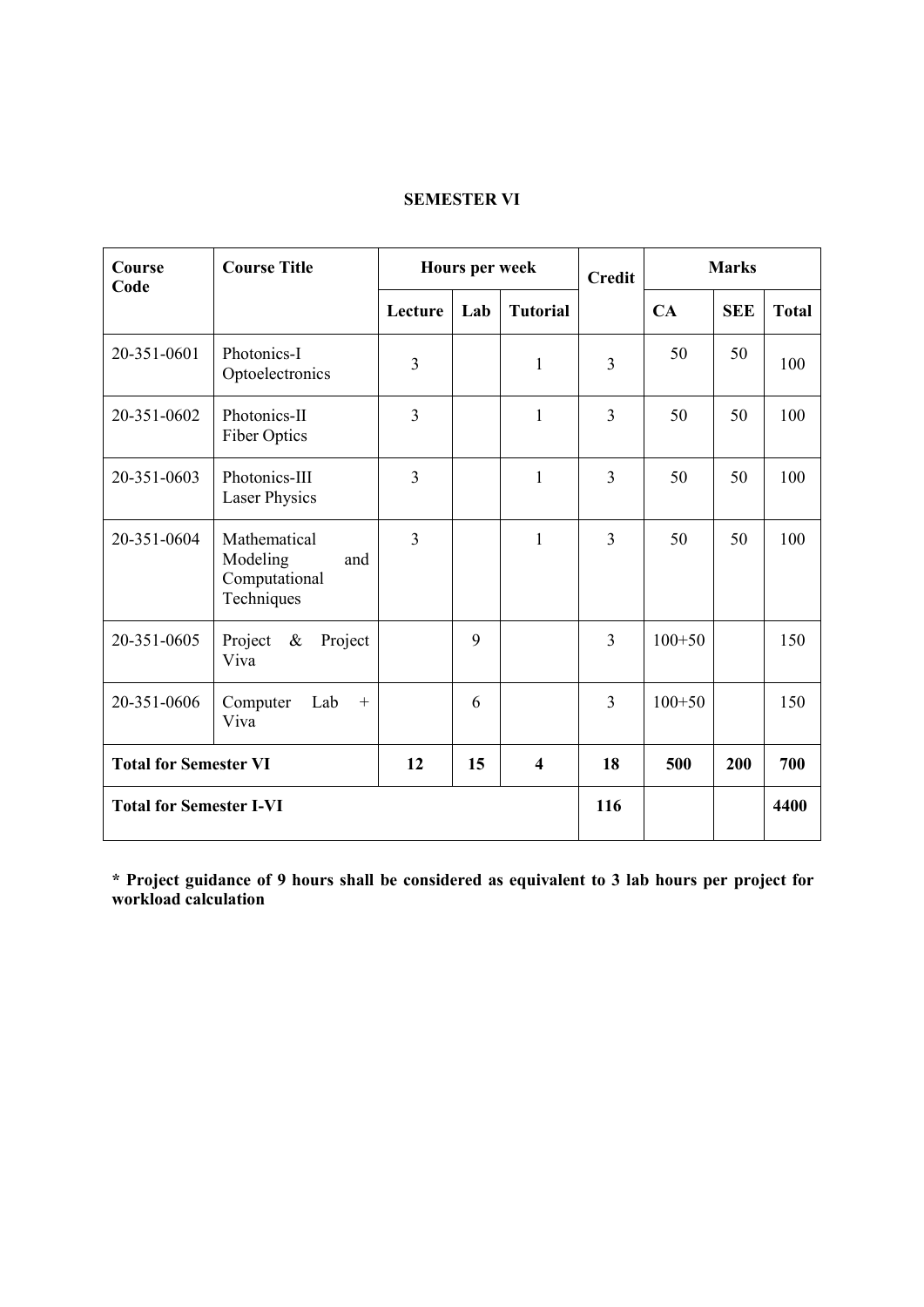## **SEMESTER VII**

(Course Code of electives **20-351-0X2X** correspond to course code of electives chosen from the list of electives in each semester. For example, if Advanced Quantum Mechanics and Nanophotonics are offered as the Elective I and Elective II respectively in the VII semester then 20-351-0X2X will be 20-351-0721 and 20-351-0723, respectively)

| <b>Course Code</b>            | <b>Course Title</b>                   |                | Hours per week |                         | <b>Credit</b>  | <b>Marks</b> |            |              |
|-------------------------------|---------------------------------------|----------------|----------------|-------------------------|----------------|--------------|------------|--------------|
|                               |                                       | <b>Theory</b>  | Lab            | <b>Tutorial</b>         |                | CA           | <b>SEE</b> | <b>Total</b> |
| 20-351-0701                   | <b>Advanced Solid State</b><br>Theory | $\overline{4}$ |                | $\mathbf{1}$            | $\overline{4}$ | 50           | 50         | 100          |
| 20-351-0702                   | Laser Systems                         | $\overline{4}$ |                | $\mathbf{1}$            | $\overline{4}$ | 50           | 50         | 100          |
| 20-351-072X                   | Elective I                            | 3              |                | $\mathbf{1}$            | $\overline{3}$ | 50           | 50         | 100          |
| 20-351-072X                   | Elective II                           | 3              |                | $\mathbf{1}$            | $\overline{3}$ | 50           | 50         | 100          |
| 20-351-0703                   | Lab I Photonics Lab I                 |                | $\overline{4}$ |                         | $\overline{2}$ | 100          |            | 100          |
| 20-351-0704                   | Lab II<br>Electronics<br>Lab I        |                | $\overline{4}$ |                         | $\overline{2}$ | 100          |            | 100          |
| 20-351-0705                   | Seminar + Viva                        | $\mathbf{1}$   |                |                         | $\mathbf{1}$   | $50 + 50$    |            | 100          |
| <b>Total for Semester VII</b> |                                       | 15             | 8              | $\overline{\mathbf{4}}$ | 19             | 500          | 200        | 700          |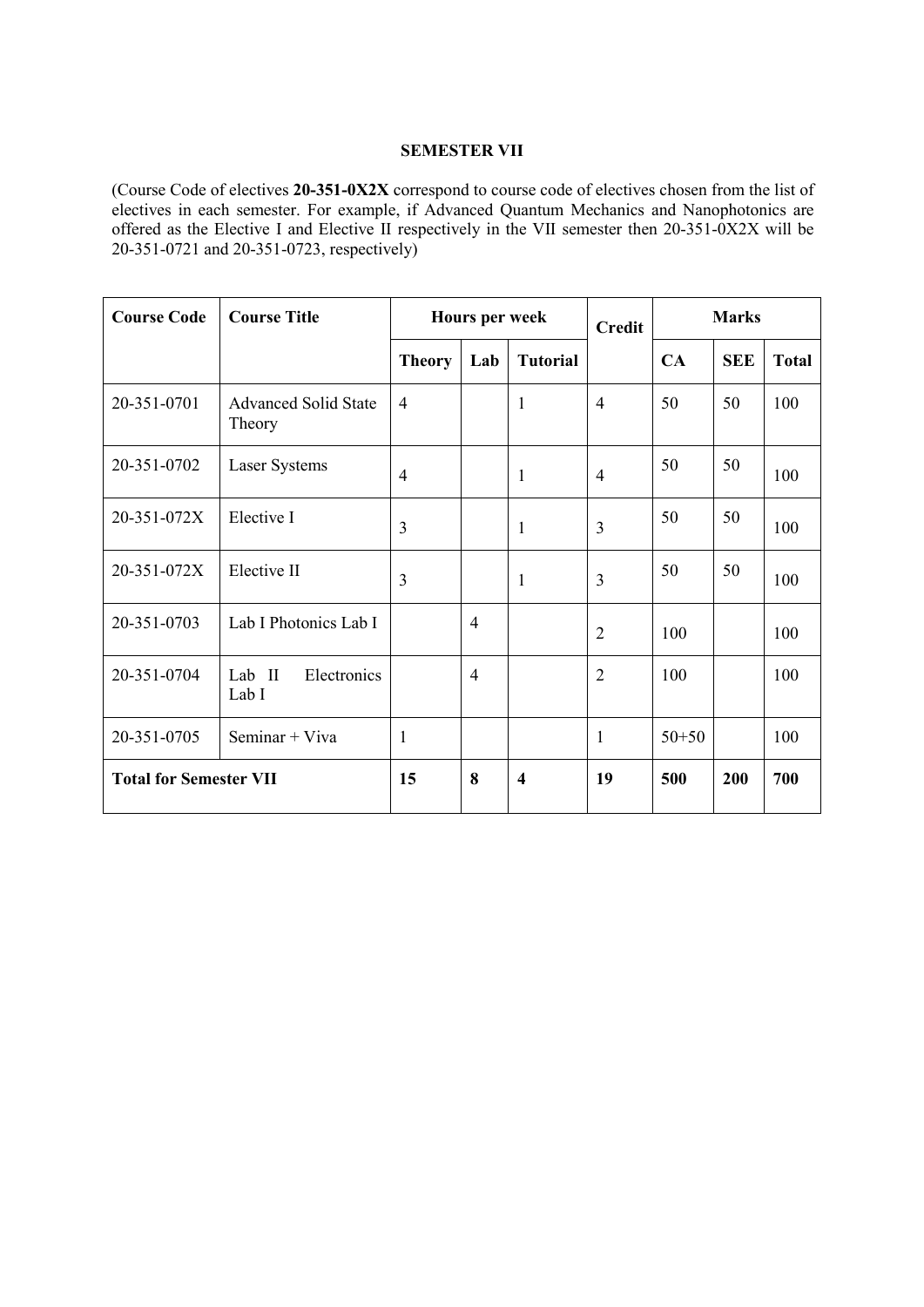# **SEMESTER VIII**

| <b>Course Code</b>             | <b>Course Title</b>                                                       |                | Hours per week |                         | <b>Credit</b>  | <b>Marks</b> |            |              |
|--------------------------------|---------------------------------------------------------------------------|----------------|----------------|-------------------------|----------------|--------------|------------|--------------|
|                                |                                                                           | <b>Theory</b>  | Lab            | <b>Tutorial</b>         |                | CA           | <b>SEE</b> | <b>Total</b> |
| 20-351-0801                    | Nonlinear Optics                                                          | $\overline{4}$ |                | $\mathbf{1}$            | $\overline{4}$ | 50           | 50         | 100          |
| 20-351-0802                    | Digital<br>Signal<br>Processing<br>and<br>Optical<br>Signal<br>Processing | $\overline{4}$ |                | $\mathbf{1}$            | $\overline{4}$ | 50           | 50         | 100          |
| 20-351-082X                    | Elective III                                                              | $\overline{3}$ |                | $\mathbf{1}$            | $\overline{3}$ | 50           | 50         | 100          |
| 20-351-082X                    | Elective IV                                                               | $\overline{3}$ |                | $\mathbf{1}$            | $\overline{3}$ | 50           | 50         | 100          |
| 20-351-0803                    | Lab I Photonics Lab<br>$\rm{II}$                                          |                | 4              |                         | $\overline{2}$ | 100          |            | 100          |
| 20-351-0804                    | Lab II Electronics Lab<br>$\rm{II}$                                       |                | 4              |                         | $\overline{2}$ | 100          |            | 100          |
| 20-351-0805                    | Seminar + Viva                                                            | $\mathbf{1}$   |                |                         | $\mathbf{1}$   | $50 + 50$    |            | 100          |
| <b>Total for Semester VIII</b> |                                                                           | 15             | 8              | $\overline{\mathbf{4}}$ | 19             | 500          | 200        | 700          |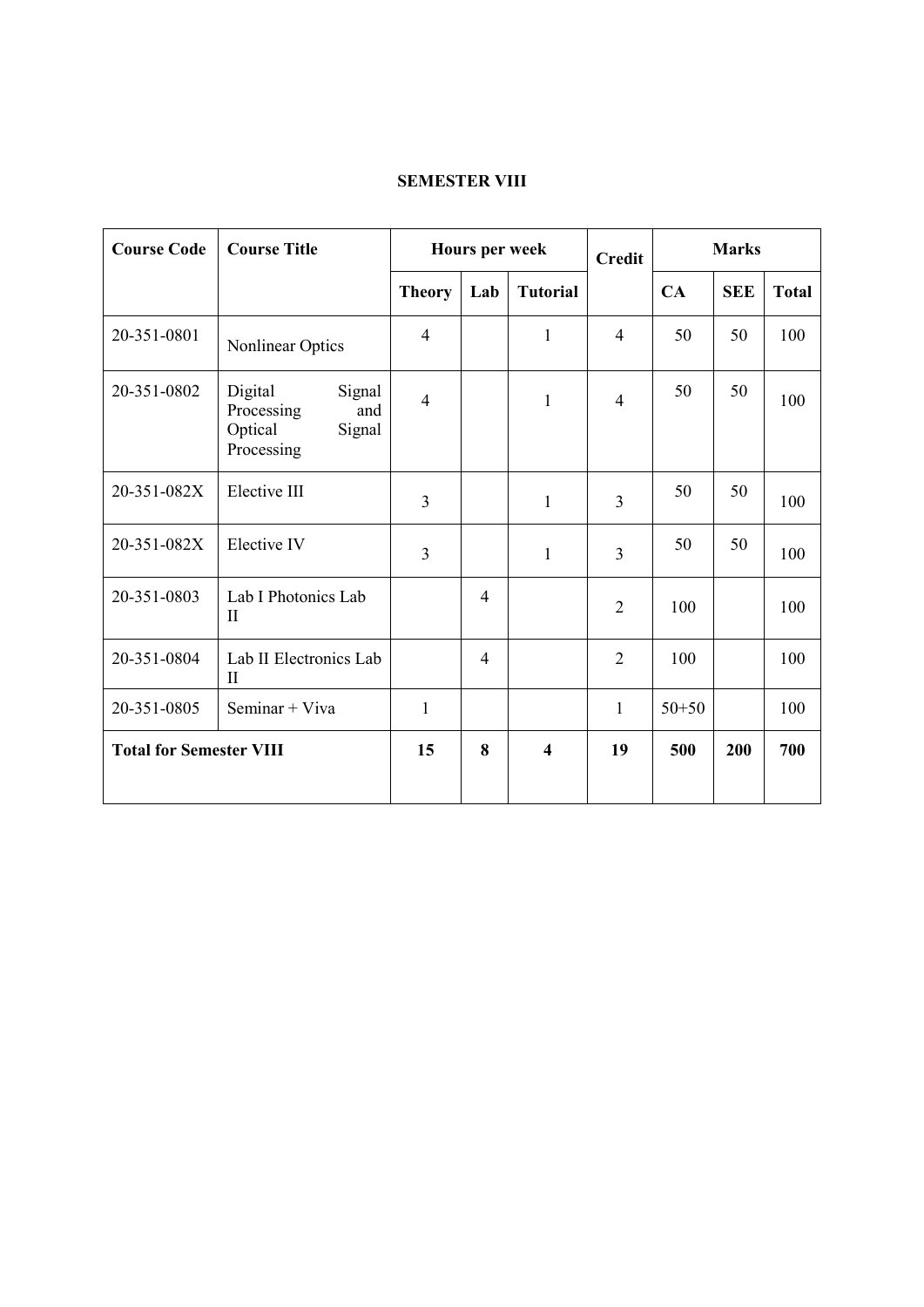# **SEMESTER IX**

| <b>Course Code</b>           | <b>CourseTitle</b>                       |                | <b>Hours per week</b> |                 | <b>Credit</b>  | <b>Marks</b> |            |              |  |  |
|------------------------------|------------------------------------------|----------------|-----------------------|-----------------|----------------|--------------|------------|--------------|--|--|
|                              |                                          | <b>Theory</b>  | Lab                   | <b>Tutorial</b> |                | CA           | <b>SEE</b> | <b>Total</b> |  |  |
| 20-351-0901                  | Optical<br>Communication                 | $\overline{4}$ |                       | $\mathbf{1}$    | $\overline{4}$ | 50           | 50         | 100          |  |  |
| 20-351-0902                  | Lab I<br>Photonics Lab III               |                | 4                     |                 | $\overline{2}$ | 100          |            | 100          |  |  |
| 20-351-0903                  | Lab II<br>Computational<br>Photonics Lab |                | 4                     |                 | $\overline{2}$ | 100          |            | 100          |  |  |
| 20-351-0904                  | Seminar + Viva                           | $\mathbf{1}$   |                       |                 | $\mathbf{1}$   | $50 + 50$    |            | 100          |  |  |
| 20-351-092X                  | Elective V                               | 3              |                       | $\mathbf{1}$    | 3              | 50           | 50         | 100          |  |  |
| 20-351-092X                  | Elective VI                              | $\overline{3}$ |                       | $\mathbf{1}$    | $\overline{3}$ | 50           | 50         | 100          |  |  |
| 20-351-092X                  | Elective VII                             | 3              |                       | $\mathbf{1}$    | $\overline{3}$ | 50           | 50         | 100          |  |  |
| <b>Total for Semester IX</b> |                                          | 14             | 8                     | 4               | 18             | 500          | 200        | 700          |  |  |

# S**EMESTER X**

| <b>Course Code</b>          | <b>Course Title</b>    | <b>Hours per week</b> |     | <b>Marks</b><br><b>Credit</b> |    |               |               |              |
|-----------------------------|------------------------|-----------------------|-----|-------------------------------|----|---------------|---------------|--------------|
|                             |                        | Theory                | Lab | <b>Tutorial</b>               |    | CA            | <b>SEE</b>    | <b>Total</b> |
| 20-351-1001                 | Project & Project Viva |                       |     |                               | 16 | $200+$<br>100 | $200+$<br>100 | 600          |
| <b>TOTAL for Semester X</b> |                        |                       |     |                               | 16 | 300           | 300           | 600          |

**\* Project guidance of tenth semester shall be considered as equivalent to 6 lab hours (per project) for workload calculation**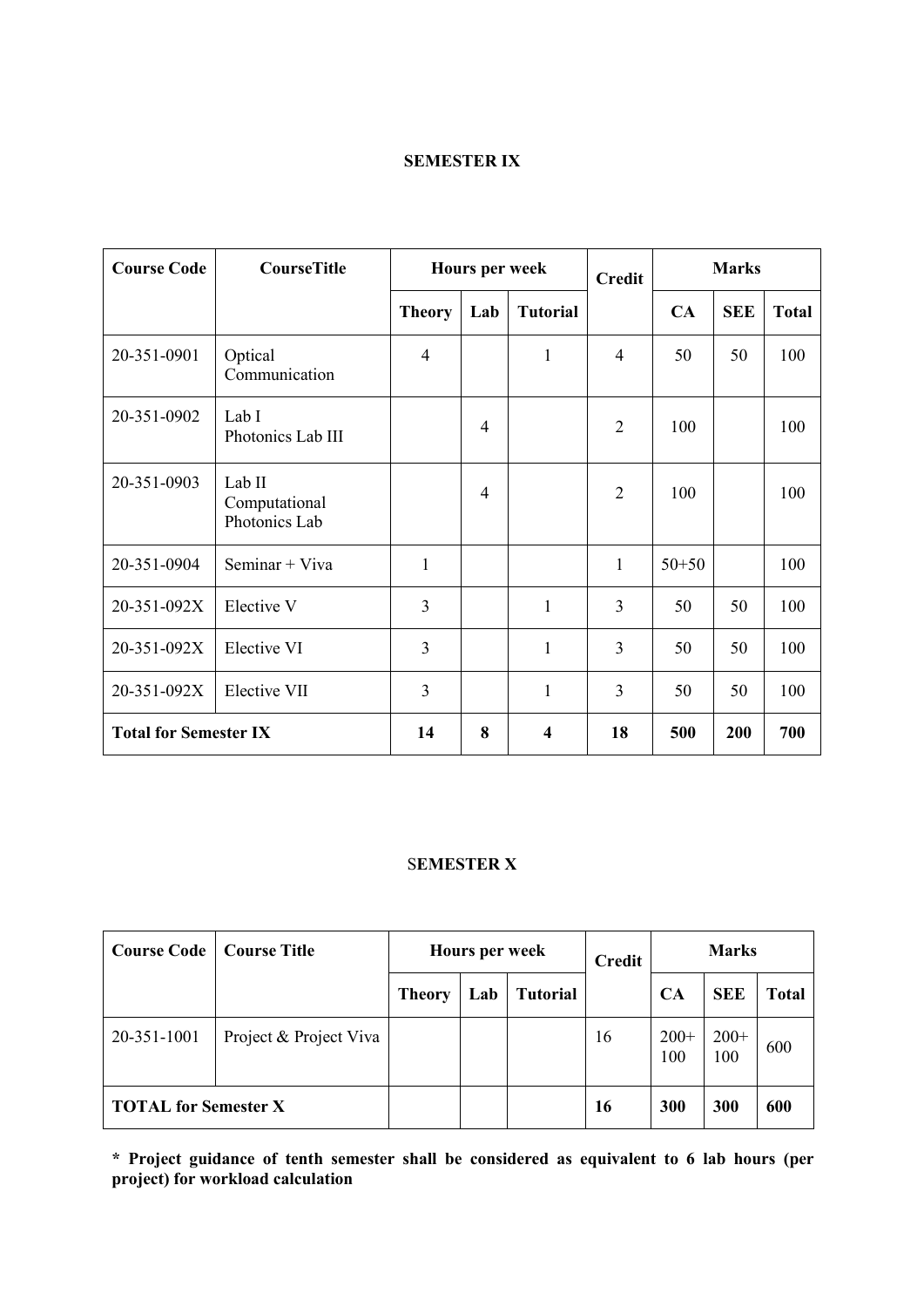# **LIST OF ELECTIVES**

| <b>Semester</b> | <b>Course Code</b> | <b>Course Title</b>                                       |
|-----------------|--------------------|-----------------------------------------------------------|
|                 | 20-351-0721        | <b>Advanced Quantum Mechanics</b>                         |
| <b>VII</b>      | 20-351-0722        | Advanced Electromagnetic Theory and Computational Methods |
|                 | 20-351-0723        | Nanophotonics                                             |
|                 | 20-351-0724        | <b>Optical Sensor Technology</b>                          |
|                 | 20-351-0821        | <b>Quantum Optics</b>                                     |
| <b>VIII</b>     | 20-351-0822        | Biophotonics                                              |
|                 | 20-351-0823        | Optomechanical Engineering                                |
|                 | 20-351-0921        | <b>Industrial Photonics</b>                               |
| IX              | 20-351-0922        | Photonic Bandgap Structures and Metamaterials             |
|                 | 20-351-0923        | Holography and Speckle Metrology                          |
|                 | 20-351-0924        | Laser Spectroscopy                                        |
|                 | 20-351-0925        | <b>Computational Material Science</b>                     |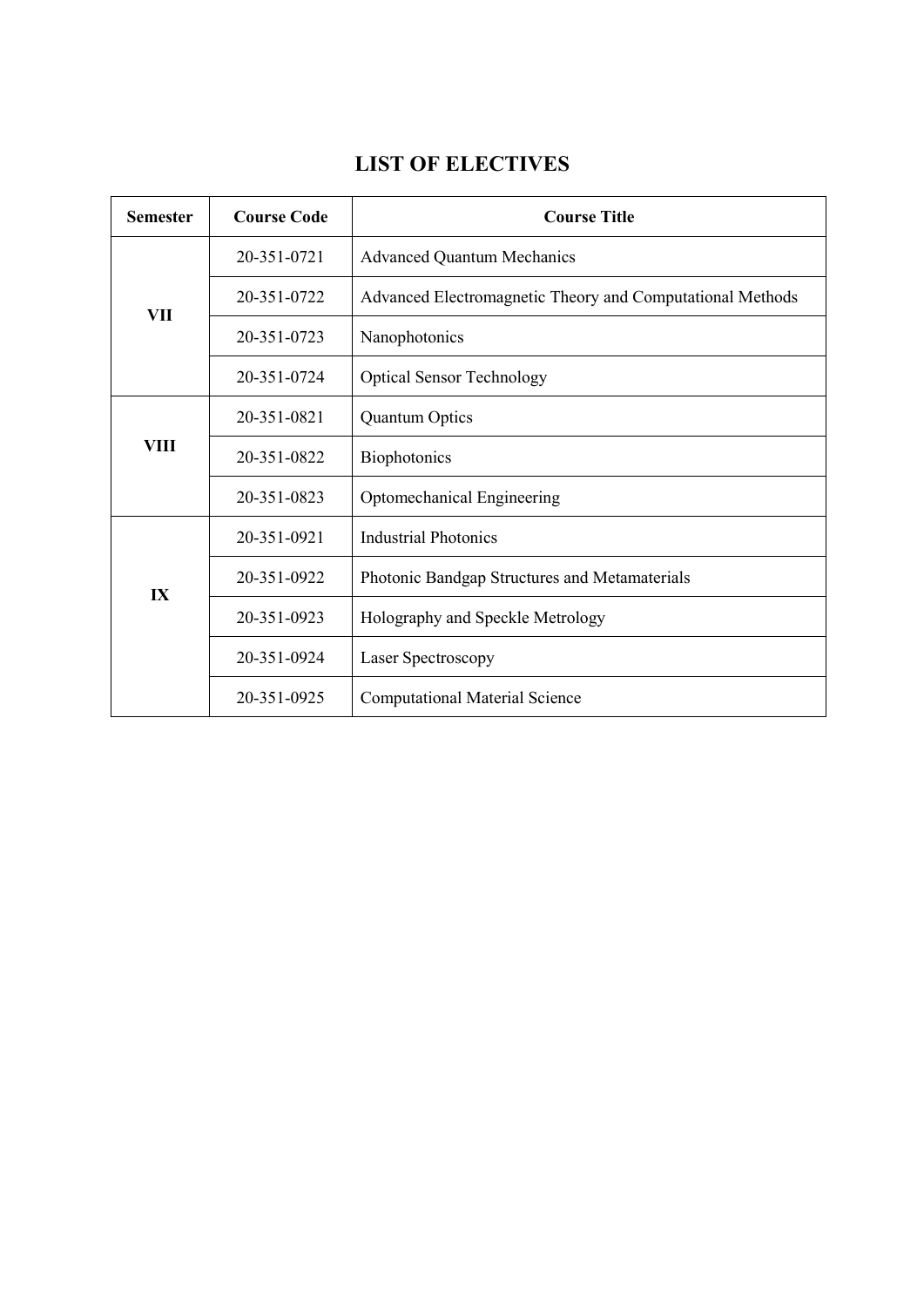# **Total Credits for the Programme**

| <b>Semesters</b> | <b>Credits</b>                           |      | <b>Marks</b> |              |
|------------------|------------------------------------------|------|--------------|--------------|
|                  |                                          | CA   | <b>SEE</b>   | <b>Total</b> |
| VII-X            | 72<br>(Core 51 and Electives 21 credits) | 1800 | 900          | 2700         |
| I-VI             | 116                                      | 2850 | 1550         | 4400         |
| $I-X$            | 188                                      | 4650 | 2450         | 7100         |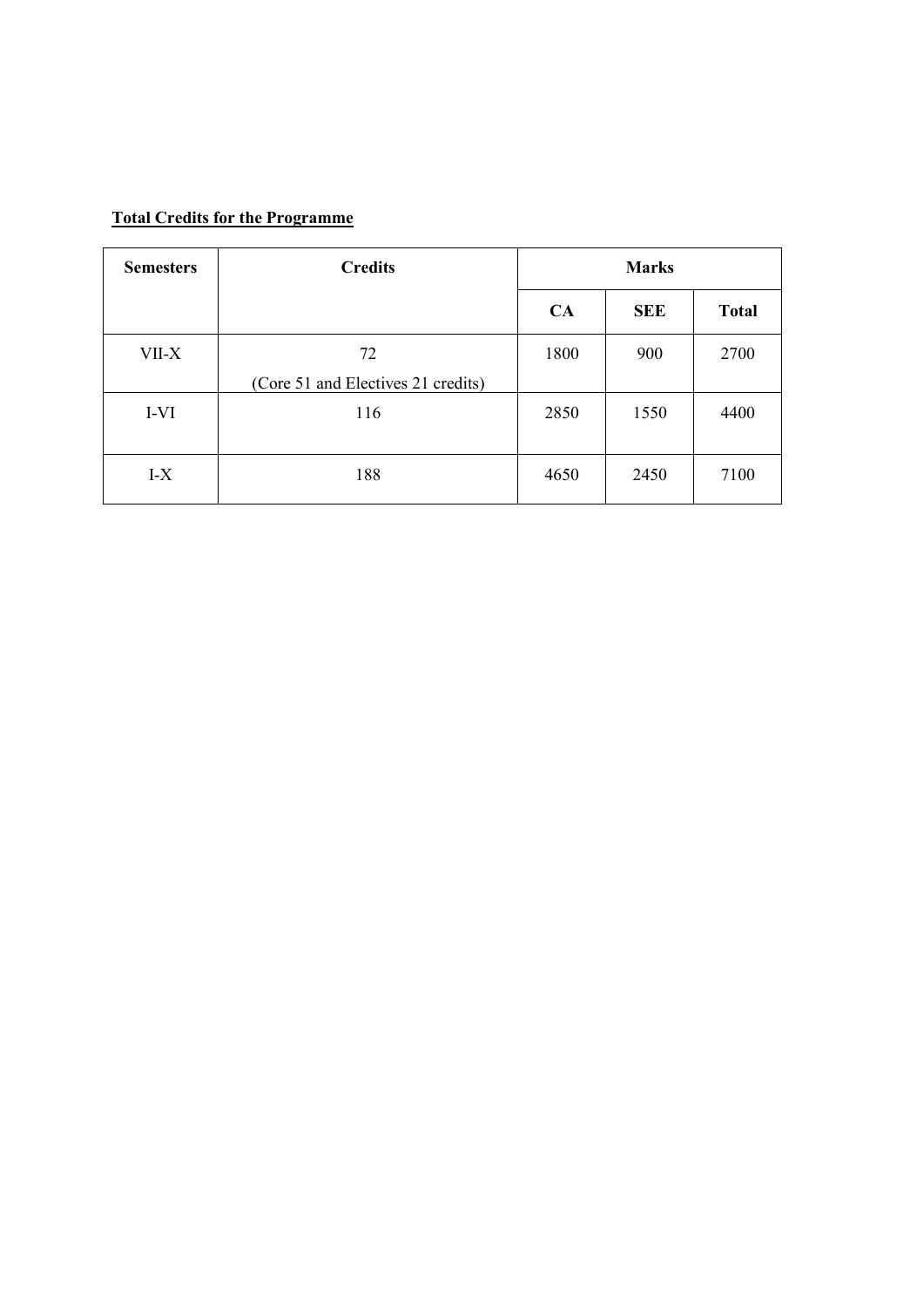# **20-351-0101 MECHANICS**

# **Course Outcomes**

On successful completion of the course, the studentwill be able to

- 1. Describe inertial and non-inertial frames of references (Understand)
- 2. Explain kinetic and potential energies under conservative and non-conservative forces (Understand)
- 3. Explain the conservation of linear and angular momentum (Understand)
- 4. Outline various fluid properties like viscosity and surface tension (Understand)
- 5. Relate special theory of relativity and Lorentz transformation(Understand)
- 6. Build energy-momentum relation under relativistic condition (Apply)

# **Module 1**

Frames of reference, Laws of Mechanics, Inertial frames of reference, Galilean transformation, Galilean invariance,Conservation of momentum, Non-inertial frames and fictitious force,Centripetal force, Centrifugal force, Rotating frame of reference, Foucault's pendulum.

# **Module 2**

Work and Power, Work-Energy theorem, Conservative forces, Potential Energy, Conservation of energy for a particle, Motion of a body near the surface of the Earth, Linear restoring force, Potential energy curve, Harmonic oscillator, Non-conservative forces, Motion under friction.

#### **Module 3**

Conservation of linear momentum, Centre of mass, Collision of two particles, Impact, Angular momentum and torque, Areal velocity, Examples of conservation of angular momentum.

Viscosity, Critical velocity, Flow of liquid through a capillary tube; Molecular forces, Surface tension, Shape of drops.

# **Module 4**

Michelson-Morley experiment, Ether hypothesis, Special theory of relativity, Lorentz transformations, Length contraction, Time dilation, Simultaneity, addition of velocities, Relativistic Doppler's effect, Conservation of momentum and variation of mass, Relativistic energy, Relation between momentum and energy and conservation laws, Transformation of momentum and energy, Particle with zero rest mass,

#### **References:**

- 1. Mechanics, J C Upadhyaya, Ram Prasad and Sons (2001) (Text)
- 2. Mechanics D S Mathur, S Chand & Company (2007) (Tex)
- 3. Mechanics: Berkeley Physics Course, McGraw Hill Education; 2 edition (2017)
- 4. Feynman Lectures Vol I, Narosa Publishing House (2008).
- 5. Principles of Physics, Robert Resnick, David Halliday, 11<sup>th</sup> Edn. John Wiley & Sons (2018)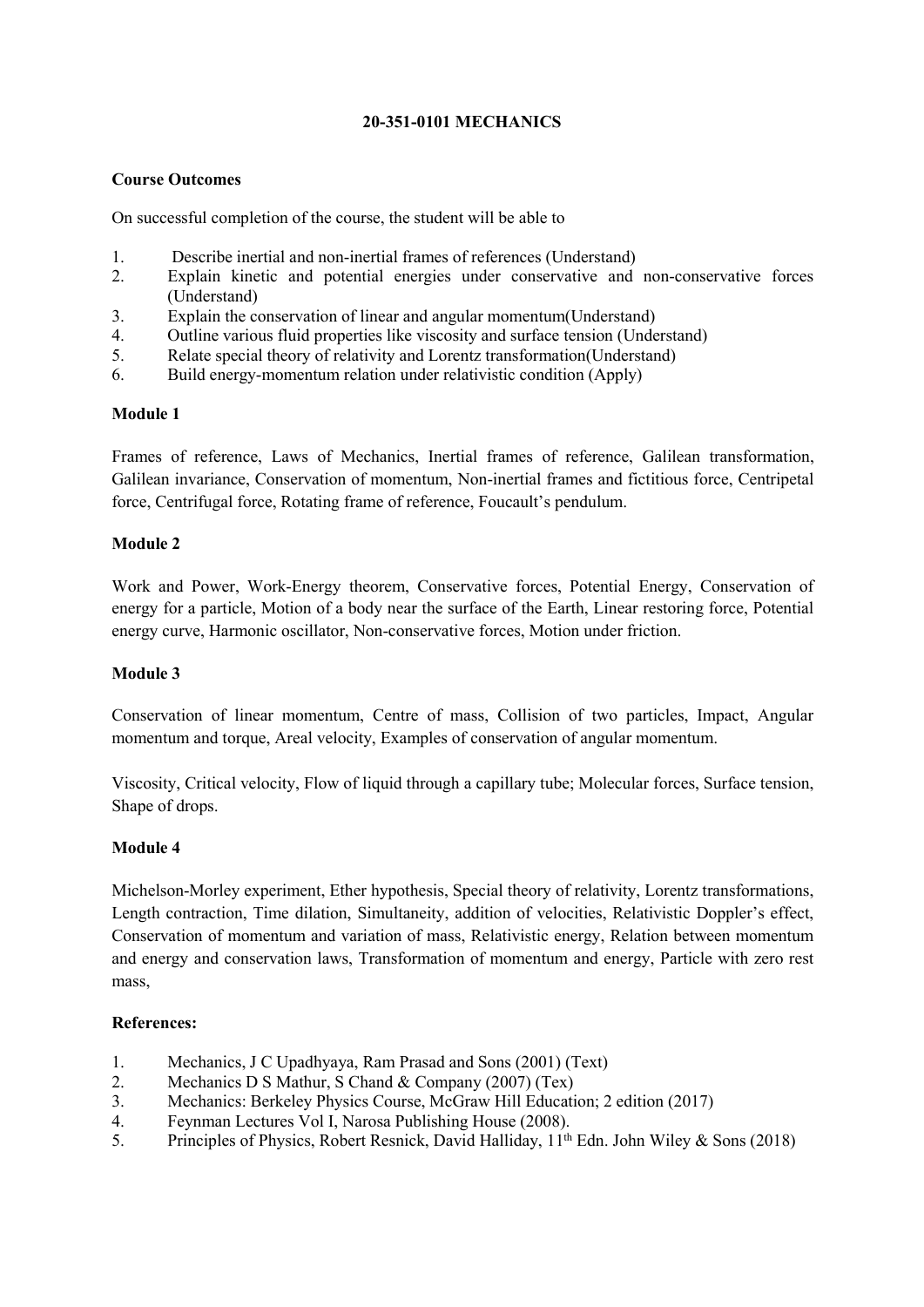## **20-351-0102 ELECTRICITY AND MAGNETISM**

## **Course Outcomes**

On successful completion of this course, students will be able to:

- 1. Discuss the fundamental laws governing static electric fields and its implementation for to practical uses.(Understand)
- 2. Explain the elementary concepts of magnetism, effect of magnetic field on moving charges, laws related to current induced magnetic fields and properties of various magnetic materials. (Understand)
- 3. Explain the fundamentals of alternating currents. (Understand)
- 4. Employ the basic circuit laws and DC network theorems in the analysis of electrical circuits. (Apply)
- 5. Identify the behaviour of combination of circuit elements across single phase AC supply. (Analysis)
- 6. Examine the phenomenon of series and parallel resonance in single phase AC circuits.(Analysis)
- 7. Describe operating principle of practical electrical devices.(Understand)

# **Module 1**

Quantization and conservation of charge, Millikan's oil drop experiment. Concept of electric flux- Gauss's law- Gauss's law in cylindrical, planar and spherical symmetry-applications. - Electric potential: equipotential surfaces, potential due to point charge, group of point charges and due to electric dipole. Capacitance: capacitors in series and parallel connections, storing energy in an electric field, Spherical capacitor, cylindrical capacitor, capacitor with dielectric. Electric current, current density, Ohm's law and its limitations, resistance and resistivity, comparison between EMF and potential difference.

# **Module 2**

Magnetic field (B), Magnetization vector (M); Magnetic Intensity (H);Magnetic Susceptibility and permeability; Relation between B, H, M, Hall Effect, Biot-Savart's Law and its simple applications: straight wire and circular loop; Current Loop as a Magnetic Dipole and its Dipole Moment, torque on a current loop, Ampere's Circuital Law and its application to Solenoid and Toroid, Electromagnetic induction: Faraday's Law of induction, Lenz's law, induced electric field, inductance, self and mutual induction, energy stored in a magnetic field, introduction to dia, para and ferro-magnetic materials, motion of charged particle in magnetic field, Lorentz force. Cyclotron and synchrotron.

#### **Module 3**

Alternating currents- peak, rms and average values. AC through inductance, capacitance, resistance and their combinations. LC oscillations, damped oscillations, concept of phase difference between voltage and current, phasor diagram, concept of impedance, AC power, power factor. Kirchhoff's laws, source transformations, voltage and current division rule, practical and ideal voltage /current sources, Maxwell's mesh or loop method, Network theorems (for DC): Thevenin's, Norton's, super position and maximum power transfer theorems.

# **Module 4**

Analysis of LC and RC circuits, series and parallel LCR circuits. Resonance, Acceptor and Rejecter circuits, Q-factor, relation of Q-factor to band width. Transformer- theory and construction. EMF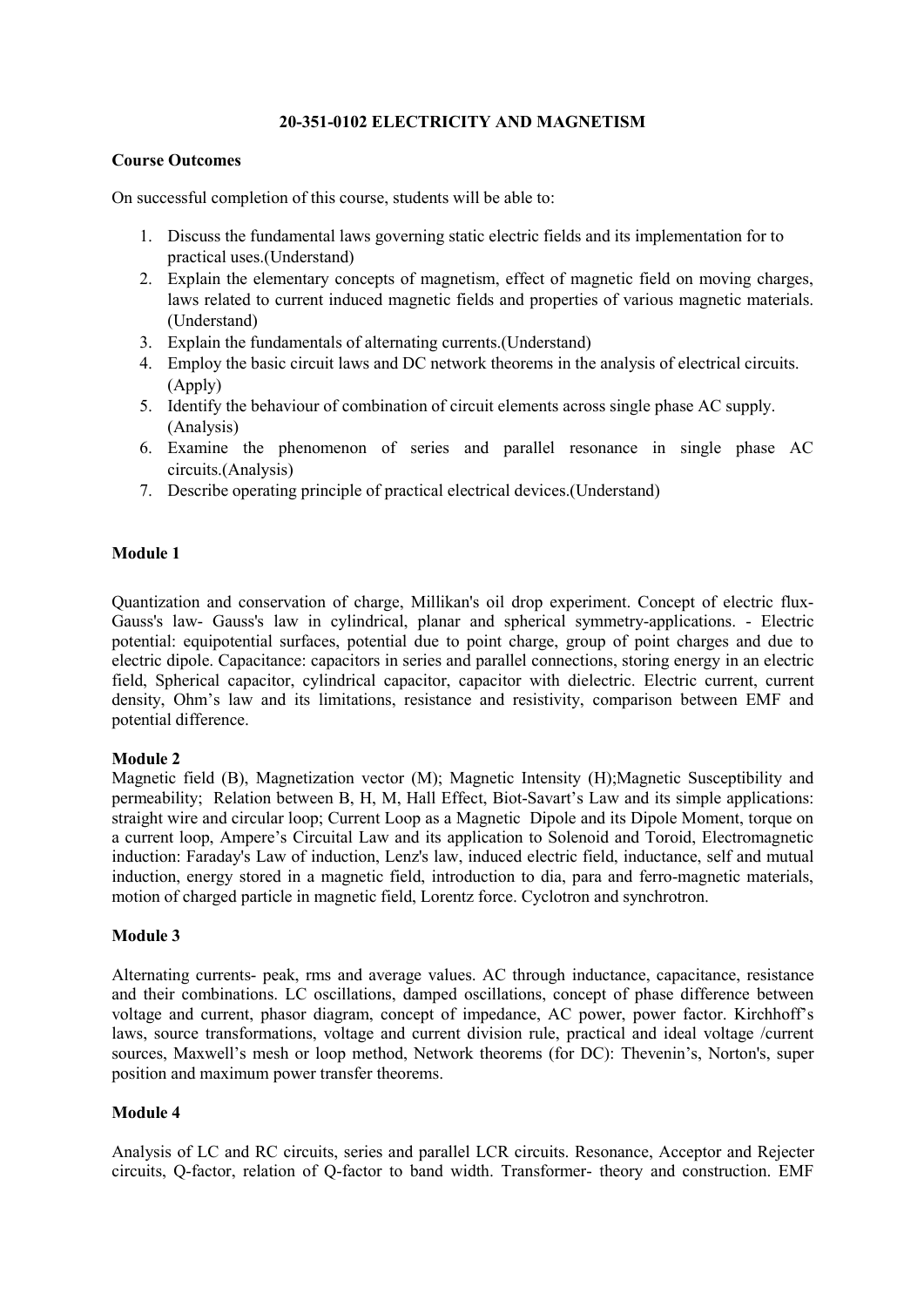equation,circuit parameters and equivalent circuit, distinction between ideal and practical transformer, Losses in transformer. Choke coil, Fuses, circuit breakers ,relays, AC and DC generators.

#### **References:**

- 1 Fundamentals ofElectricity and Magnetism -9th edition, D. N. Vasudeva, S. Chand and company (2002) (Text )
- 2 Network theory and filter design Aatre, New Age International Publication 2nd edition (2003) (Text )
- 3 Brijlal & Subramaniam, Electricity and Magnetism-6 Th edition, Ratna Prakashan Mandir, Educational & University Publication, Barya ganj, New Delhi(2006).
- 4 Basic Electrical Engineering volume 18 Th edition,Thereja, S. Chand limited (2005).
- 5 K.K.Tewari, Electricity & Magnetism with electronics  $-7<sup>th</sup>$  edition, S.Chand& Co. Pvt. Ltd., Ram Nagar, New Delhi(2007).
- 6 Electricity and Magnetism- R. Murugesan, S. Chand and Company, 4th Edition (2001)

7. Electricity and Magnetism Berkeley Physics Course Vol.2, EdwardPurcell, 2<sup>nd</sup> Revised Edition, NewYork, Mc Graw Hill Science 2017

# **20-351-0103 OPTICS I - GEOMETRICAL OPTICS**

#### **Course Outcomes**

After completing the course the students will be able to

1. Describe the different methods for measuring the velocity of light. (*understand*)

- 2. Explain lawsofreflection and refraction using Fermat's principle. (*understand*)
- 3. Distinguish normal and anomalous dispersion.(*understand*)
- 4.Explain different type of aberrations in lenses. (*understand*)
- 5. Apply matrix method to derive thick lens and thin lens formula.( *Apply*)

6.Discuss the construction and working of compound microscope and optical telescope.*(understand*)

#### **Module 1**

Nature of light, Light as waves, rays and photons, Refractive index, velocity of light. Foucault's, Anderson's, Houston's and Kerr cell methods to measure velocity of light. Photometry- Radiometric and Photometric units, inverse square law, Lambert's Law, Lummer, Flicker and photovoltaic photometers.

#### **Module 2**

Fermat's principle, Laws of reflection and refraction form Fermat's Principle, Total internal Reflection, Prism, Minimum deviation, achromatism in prisms, dispersion without deviation, normal and anomalous dispersion, Wood's experiment.

#### **Module 3**

Refraction and Reflection by spherical surfaces, Thin lens, converging, diverging and cylindrical lenses, Lens equations, aplanatic points, Combination of lenses, F number of a lens, Power of a lens. Aberrations-Spherical aberration, coma, astigmatism, distortion, chromatic aberration.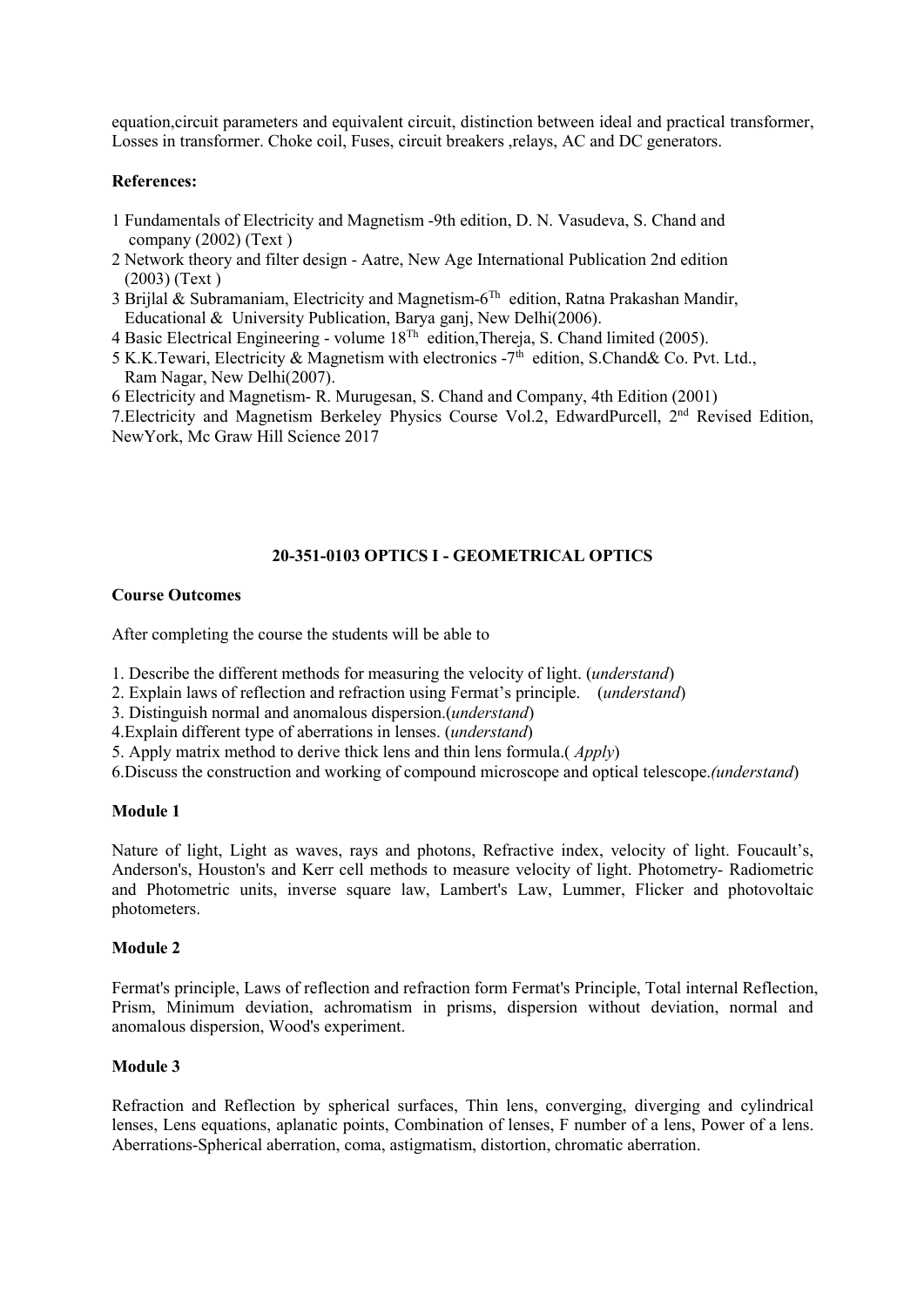Matrix methods in Optics- Paraxial rays, Matrix representation of translation, refraction, reflection of light rays, ABCD law, lens wave guide.

Spectrometer, Prism, Spectrograph, Telescopes-Resolving power, Types of telescopes, optical telescope, radio telescopes, Microscopes-Resolving power and magnifying power.

# **References**

- 1. A text book of Optics N Subrahmaniam and BrijLal, M N Avadhanulu, S Chand and Company , 23 rd Edition,(2006 )(Text)
- 2. Optics, AjoyGhatak, 6<sup>th</sup>Edition,TataMc Grow Hill, (2017)
- 3. Modern Optics, A B Gupta, Books & Allied Ltd; 4th Revised edition (2013)
- 4. Optics, Eugune Hecht and A R Ganesan, 4<sup>th</sup> Edition, Pearson Education (2008)
- 5. Feynman Lectures Vol I Narosa Publishing House (2003)
- 6. Optics, Sathyaprakash, PragatiPrakashan-Meerut (2011)

# **20-351-0104 MATHEMATICS I**

#### **Course outcomes**

After completing the course the students will be able to

- 1. Understand differentiation of hyperbolic and inverse hyperbolic functions (Understand)
- 2. Understand integral calculus (Understand)
- 3. Examine Laplace, Helmholtz and Poisson equations (Analysis)
- 4. Analyze Bernoullis equations (Analysis)
- 5. Understand applications of differentiation and integration (Understand)

#### **Module 1**

Differential calculus: Differentiation of hyperbolic and inverse hyperbolic functions. Statement and applications of Leibnitz theorem, LMV theorem, Taylor's and Mclaurin's theorems (no proof). Application to expansion functions- L'Hospital's Rule and its applications. Partial differentiation Partial derivatives and total differential coefficients. Euler's theorem on homogenous function (no proof) chain rule for partial derivatives, errors and approximations.

#### **Module 2**

Integral calculus Integration by parts, definite integral, multiple integrals. Applications of differentiation and integration Equations of lengths of tangents, normal, radius of curvature, envelopes, rectification of curves. Volume of a solid of revolution, areas of surface of revolution.

#### **Module 3**

Ordinary Differential equations First order equation, variables separable, homogeneous and no homogeneous equations, integrating factor, Bernoulli's equations, enact equations, second order linear differential equations with constant coefficients. Complimentary function and particular integral, solution using auxiliary equation.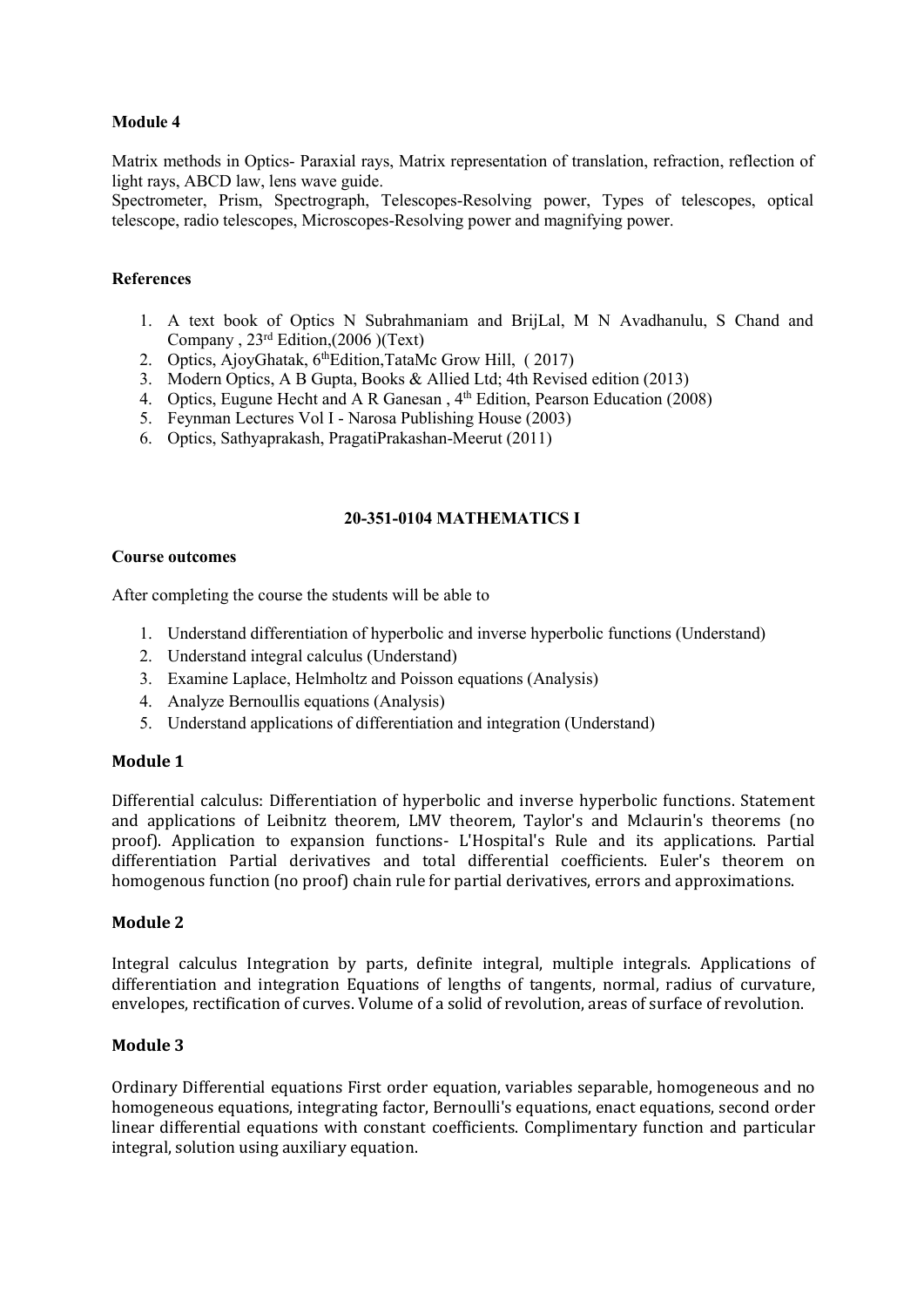Partial differential equations Derivation of PDE by elimination of arbitrary constants and arbitrary coefficients. Concept of Jacobian. Solution of Lagrange's Differential equations, Partial differential equation of the second degree, Laplace, Helmholtz and Poisson equations.

## **References**

1. Calculus Vol I & Vol II Manicavachgom Pillai, Vishwanathan Publishing Co.,(2000) (Text)

2. Differential Calculus Shanti Narayan, Vishwanathan Publishing Co.,(2000) (Text)

3. Differential Calculus Joseph Edwards, AIIBS Publishers,( 2001)

4. Integral Calculus for beginners, Joseph Edwards ,MacMillan and Co (2008)

5. Mathematical Methods for Physicists G B Arfken, H I Weber, Academic Press, (2001)

6. Mathematical Methods in Classical & Quantum Physics Tulsi Das, S K Sharma, University Press (2009)

# **20-351-0105 STATISTICAL METHODS**

#### **Course Outcomes**

After completion of this course the student should be able to

- 1. Explain probability space, random variables and its various properties (Understand)
- 2. Apply the principle of least squares in curve fitting problem (Apply)
- 3. Differentiate various types of statistical distributions (Analyze)
- 4. Differentiate chi-squre, t and F distributions (Analyze)
- 5. Recognize the time series.(Remember)
- 6. Compute the most powerful test for testing simple null hypothesis against simple alternative. (Apply)

#### **Module 1**

Probability spaces : conditional and independence, random variables and random distributions, marginal and conditional distributions

Curve fitting and principle of least squares, linear and quadratic curves, simple linear regression and correlation.

#### **Module 2**

Independent random variables, mathematical expectation, mean and variance, binomial, Poissons and normal distributions, law of large numbers.

# **Module 3**

Central limit theorem (no proof), sampling distribution and test for mean using T-distribution,  $c^2$  and F distributions.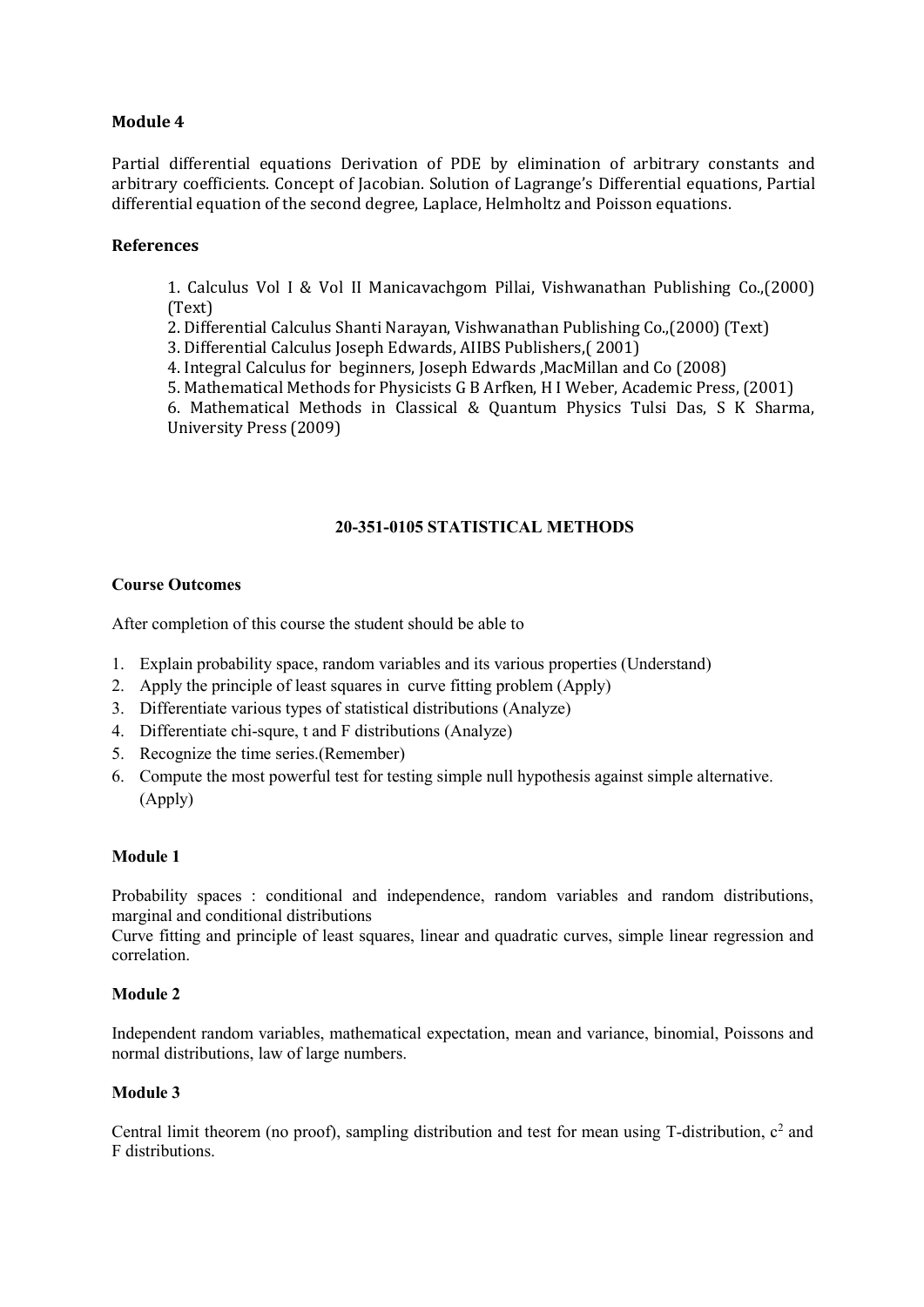Time series analysis, Stationarity and nonstationarity, autocorrelation function Testing statistical hypothesis significance level, Neyman-Pearson theorem (no proof) and some of its simple applications, large sample test, standard error, tests based on T, c <sup>2</sup> and F.

# **REFERENCES**

1 Statistical Methods S P Gupta, S Chand & Co. (Text)

- 2. Probability and Statistics for Engineering and Sciences J LDevore, Brooks, California(1987) (Text)
- 3 Probability and Statistics, Schaum Series, McGraw Hill (2004)
- 4. Fundamentals of Mathematical Statistics S C Gupta and V K Kapoor, S Chand & Co.
- 5. Time series analysis G E P Bor, G M Jenkins

# **20-351-0107 COMMUNICATIVE ENGLISH**

# **Course Outcomes**

On successful completion of the Course Modules the student should be able to

- 1. communicate with clarity, correctness and coherence
- 2. take part effectively in group discussions and present their views in a logical and convincing way.
- 3. comprehend, analyze and interpret technical articles and research papers.
- 4. acquire proficiency in writing technical articles, reports, research papers and proposals
- 5. make effective presentation using supporting facts, evidences and graphic aids

# **Module 1**

Practical Communicative Skills- Focus on various methodologies and practicessuch as listening, speaking, reading and writing to improve primary communicative skills. In the process basic English grammar compatibility is ensured to enable use of vivid,lucid and mistake- free language.

# **Module 2**

Vocabulary Building- Word power is integral to effective and meaningful communication. Students are exposed to various techniques involving etymology, word power building exercises, Synonyms, Antonyms, Usages & Style, Idioms and Phrases, Adages, Proverbs, Professional and Scientific Vocabulary building.

# **Module 3**

Writing Technical articles, proposals, research papers, reports, manuals etc;- Module focuses on scientific aspects involving Experiments, Observations, Comprehension, Analysis , Inferences, Outputs and related presentations as a part of Professional Communication for Readers, Researchers, Fellow Students, Scientific Community and world at large. Technical write-ups involve a lot of team effort, SWOT Analysis, brain storming sessions, proven factsand findings and acknowledgements.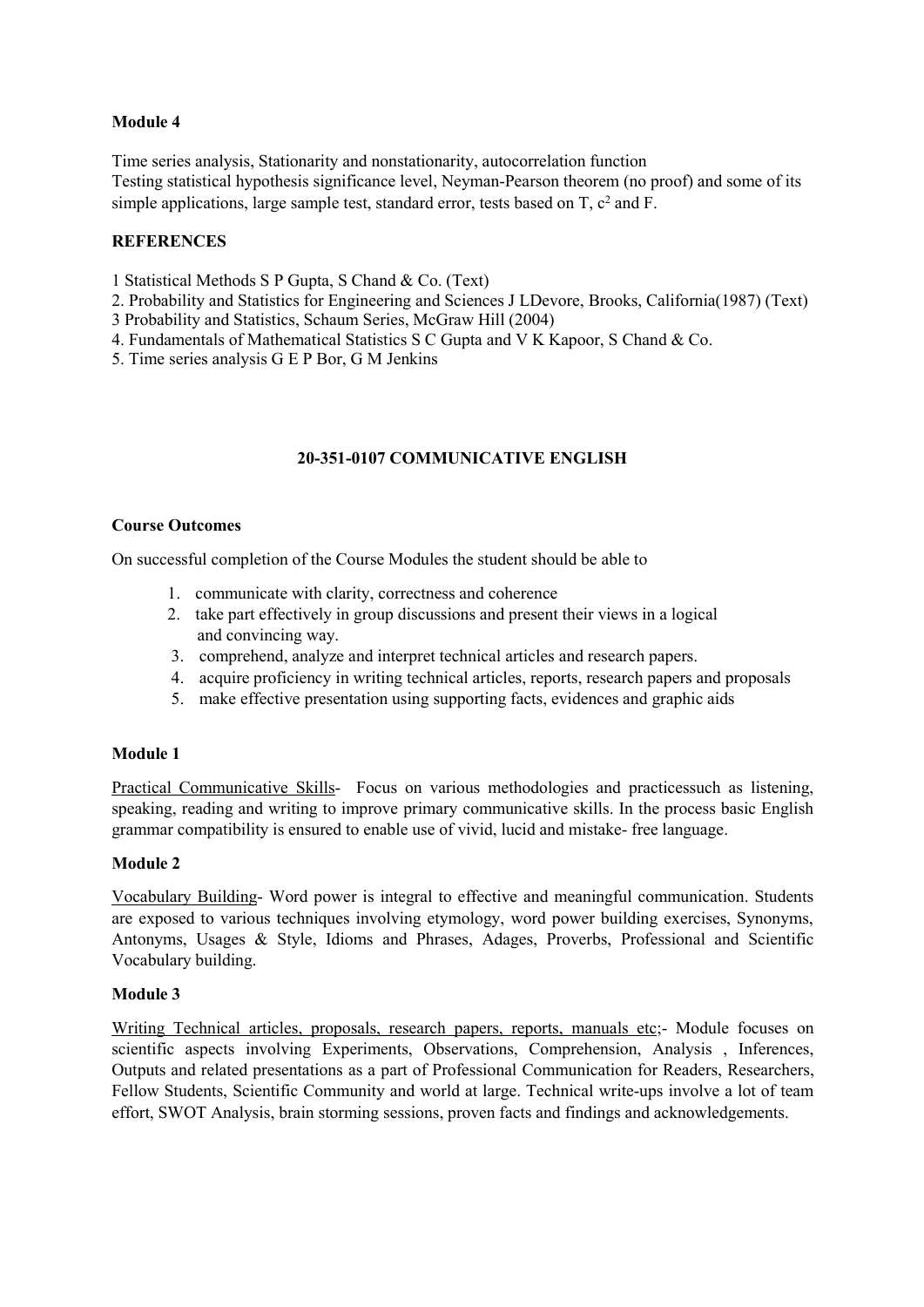Technical Editing and Proof reading - The objective is to finalize the core presentation to be made before the Scientific Group / community, through further refinement involving editing, language precision, reconfirmation of supporting facts and evidences, proper use of graphic aidsfor easy and total comprehension.

# **References**

- 1. Technical Writing J M Lannon
- 2. Sentence Skills A workbook for writers John Langon
- 3. New International Business English Leo Jones, Richard Alexander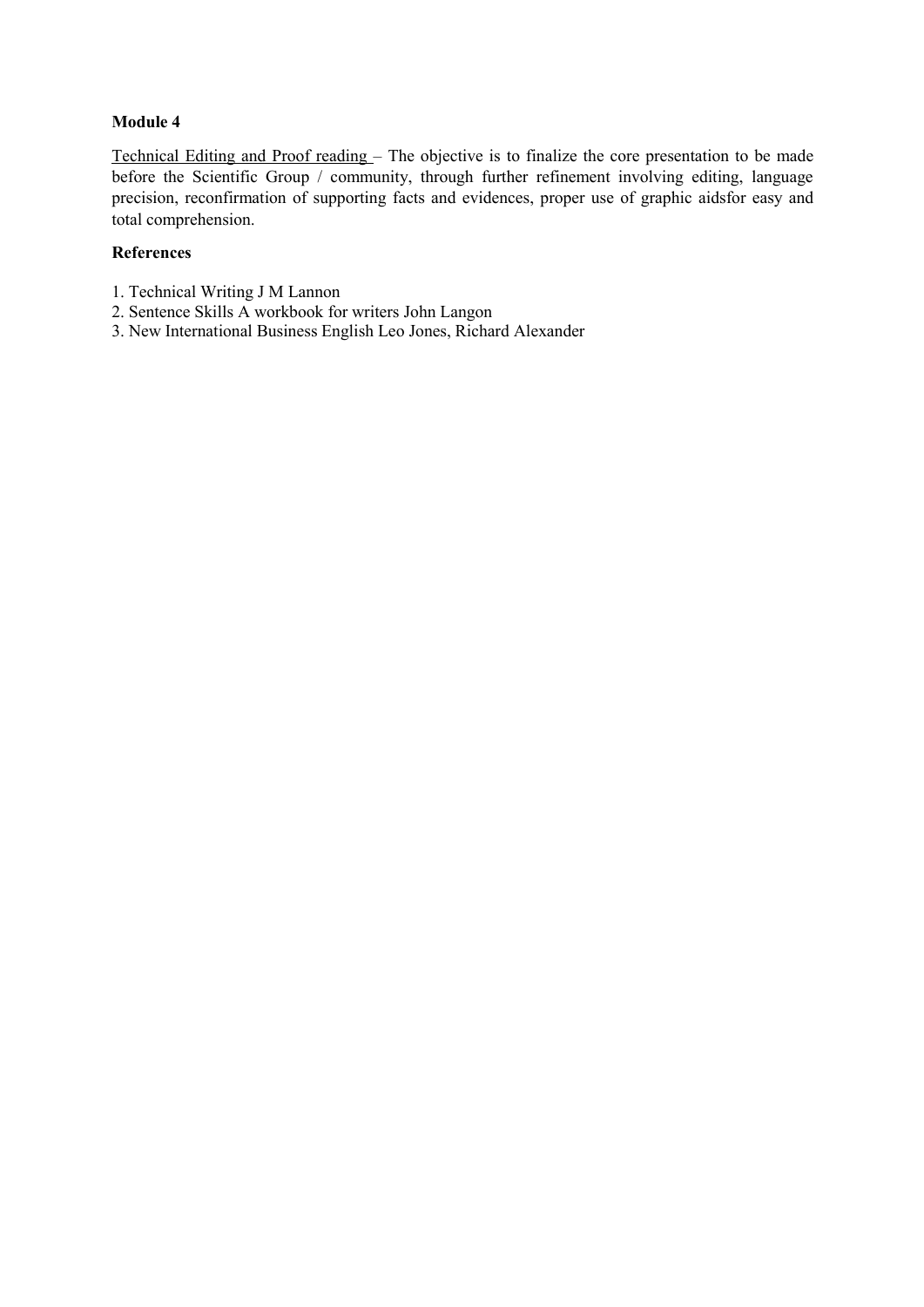# **SEMESTER II**

# **20-351-0201 ELECTRONICS I - BASIC ELECTRONICS**

#### **Course Outcomes**

On completion of the course, the student should be able to:

- 1. define operation of semiconductor devices(Remember level)
- 2. explain DC and AC models of semiconductor devices(Evaluate level)
- 3. describe the working of a voltage amplifier(Understand level)
- 4. apply concepts for the design of Amplifiers (Apply level)
- 5. design and analyze of electronic oscillators (Analysis level)
- 6. relate frequency response to understand behaviour of Electronics circuits(Create level)
- 7. explain the concept of negative feedback in amplifiers (Understand)

#### **Module 1**

Diodes and their applications:

Conductors, insulators and semiconductors, Elements of semiconductor physics, p-type and n-type semiconductors, pn junction diode, diode equation, operation and characteristics of diode, breakdown mechanisms in diodes,Introduction to Zener diode, photodiode, solar cell,LED,High frequency switching diodes -tunnel,Gunn, Schottky and varactor diode

Rectification, ripple factor, Rectifiers-Half wave, Full wave and Bridge, Zener shunt regulator*,* Filters-Different types, Voltage multipliers, clippers, clampers.

#### **Module 2**

Transistors -BJTs, pnp and npn transistors, CE, CB, CC configuration, transistor characteristics, small signal BJT model using h-parameters

Unipolar transistors: FET classifications, construction and working of n-channel and p-channel JFET,JFET parameters, MOSFET-enhancement and depletion type operations and their characteristics

#### **Module 3**

Transistor biasing: -Need for biasing, faithful amplification, DC load line analysis, operating point, Stability factor (definition only), Biasing Techniques-Base resistor, collector feedback, bias circuit with emitter resistor and voltage divider biasing. Transistor amplifier- Classification of amplifiers, Transistor as an amplifier, CE, CC and CB amplifiers, multistage amplifiers, DC, RC, and transformer coupled amplifiers, Frequency response of RC coupled amplifier

Power amplifiers-Class A, class B, and Class C operations, Push Pull amplifiers

#### **Module 4**

Feedback amplifiers: Positive and negative feedback, Advantages of using negative feedback, voltage series feedback, current series feedback, emitter follower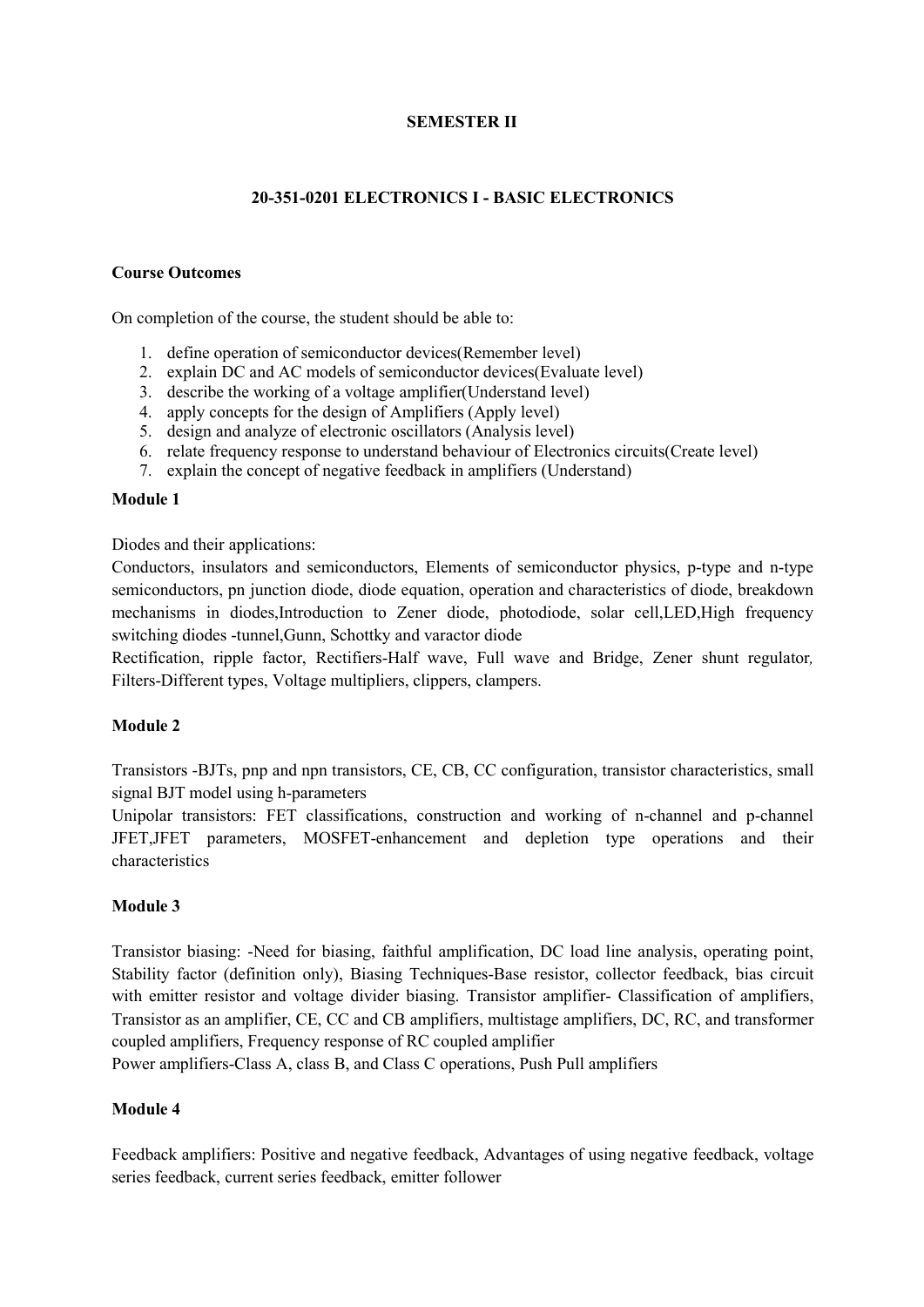Oscillators: classification, Barkhausen criteria, different types, RC oscillators: RC phase shift oscillator, Wien bridge oscillator,LC oscillators: Hartley, Colpitts and clapp oscillators, crystal oscillator. Multivibrators: Astable, Monostable and Bistable multivibrators

# **References**

- 1. A textbook of Applied Electronics-R. S. Sedha, S.Chand (2009) (Text)
- 2. Electronics devices and circuits- Allen Mottershed, Prentice Hall India, (1973) (Text)
- 3. Electronics Fundamentals: Circuits, Devices & Applications [Thomas](https://www.google.co.in/search?tbo=p&tbm=bks&q=inauthor:%22Thomas+L.+Floyd%22&source=gbs_metadata_r&cad=7) L. Floyd, Pearson/Prentice Hall, (2007)
- 4. Electronics devices and circuit theory- Robert Boylestead and Nasheleski, Prentice Hall, (2004)
- 5. Integrated Electronics- Millman and Halkias, Tata Mc Grow Hill, (1972)
- 6. Basic Electronics and Linear circuits- N. N. Bhargava, Tata Mc Grow Hill (1984)

# **20-351-0202 OPTICS II - PHYSICAL OPTICS**

#### **Course Outcomes**

On completing this course, the students should be able to :

- 1. Illustrate the concept of superposition of waves (Apply level)
- 2. Explain the concept of coherence (Understand level)
- 3. Classify interference phenomenon based on division of amplitude and division of wavefront (Apply level)
- 4. Examine Fresnel's theory to describe diffraction of light (Analyze level)
- 5. Differentiate between Fresnel and Fraunhofer diffraction (Understand level)
- 6. Summarize the idea of polarized light, its generation and detection (Understand level)

#### **Module 1**

Superposition of two sinusoidal waves, path difference and phase difference, Analytical and graphical methods. Coherent sources, spatial and temporal coherence, complex representation of light waves, Interference of two monochromatic waves, optical beats.

Theory of interference and bandwidth, Interference by division of wave front, Young's double slit experiment, Fresnel's bi-prism, Lloyd's mirrors.

#### **Module 2**

Interference by division of amplitude, two beam interference, parallel sided plates, colour of thin films, wedge shaped film, Newton's rings - reflected and transmitted systems, Radius of rings and expression for wavelength, Michelson interferometer, Determination of wavelength separation and standardization of meter. Types of fringes- localized and non-localised fringes in white light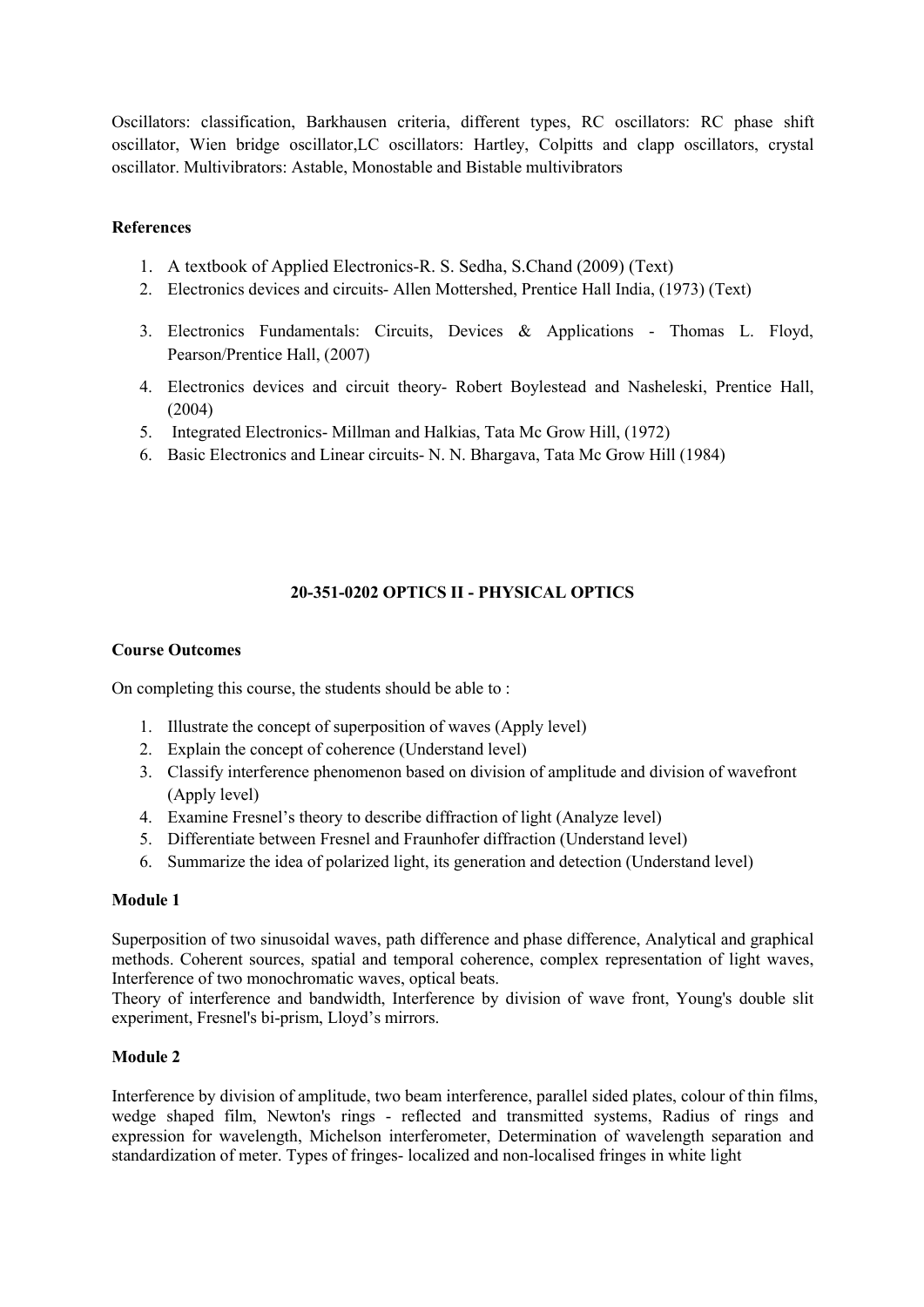Diffraction-Fresnel`s assumptions, Rectilinear propagation of light and Fresnel's theory, Fresnel's zones, theory of zone plate and its comparison with convex lens, Fresnel and Fraunhofer diffractions- Fresnel`s diffraction at straight edge, Cornu's spiral application to diffraction phenomena. Fraunhofer diffraction at single slit, Double slit and multiple slits, missing orders in double slit diffraction pattern, theory of plain transmission grating- oblique and normal incidence, absence spectra, determination of wavelength of light using grating, dispersion and resolving power, Blazed gratings.

# **Module 4**

Polarization , Experimental observation, Polarization by reflection and refraction, Brewster angle, Pile of plates, Biot's polariscope., Malus laws, Double refraction - Optic axis, Uniaxial and biaxial crystals, Geometry of calcite crystals, Nicol prism, Nicol as analyzer and polarizer. Huygen's explanation of double refraction, Quarter wave and Half wave plates, Production and detection of plane, elliptical and circular polarization of light.

# **Reference**

- 1. Optics, Ajoy Ghatak, 6 th Edition,Tata Mc Grow Hill,( 2017) (Text)
- 2. A text book of Optics N Subrahmaniam and Brij Lal, M N Avadhanulu, S Chand and Company , 23 rd Edition,(2006 )(Text)
- 3. Modern Optics, A B Gupta, Books & Allied Ltd; 4th Revised edition (2013)
- 4. Optics, Eugune Hecht and A R Ganesan , 4 th Edition, Pearson Education (2008)
- 5. Fundamentals of Optics, Jenkins and White, McGraw Hill Education, 4 th edition (2017)
- 6. Wave optics and applications R.S Sirohi ,Orient Longman, (2001)

# **20-351-0203 MATHEMATICS II**

# **Course outcomes**

After completing this course, the student will be able to

- 1. Understand the concept of gradient, divergence and curl (Understand)
- 2. Understand elementary transformations of a matrix (Understand)
- 3. Analyze hyperbolic functions (Analysis)
- 4. Examine eigen values and eigen vectors of a matrix (Analysis)
- 5. Understand Greens theorem, Gauss theorem and Stokes theorem (Understand)

#### **Module 1**

Vector Calculus Vector differentiation, Gradient, divergence and curl, Solenoidal and irrotational vector point functions.

Vector integration, Line, surface and volume integration, Greens theorem, Gauss theorem and Stokes theorem (statements) Physical interpretations.

# **Module 2**

Matrices inverse of matrices, adjoint matrices (complex conjugate transpose) orthogonal, symmetric, skew symmetric, Hermitian and skew Hermitian matrices, elementary transformations of a matrix.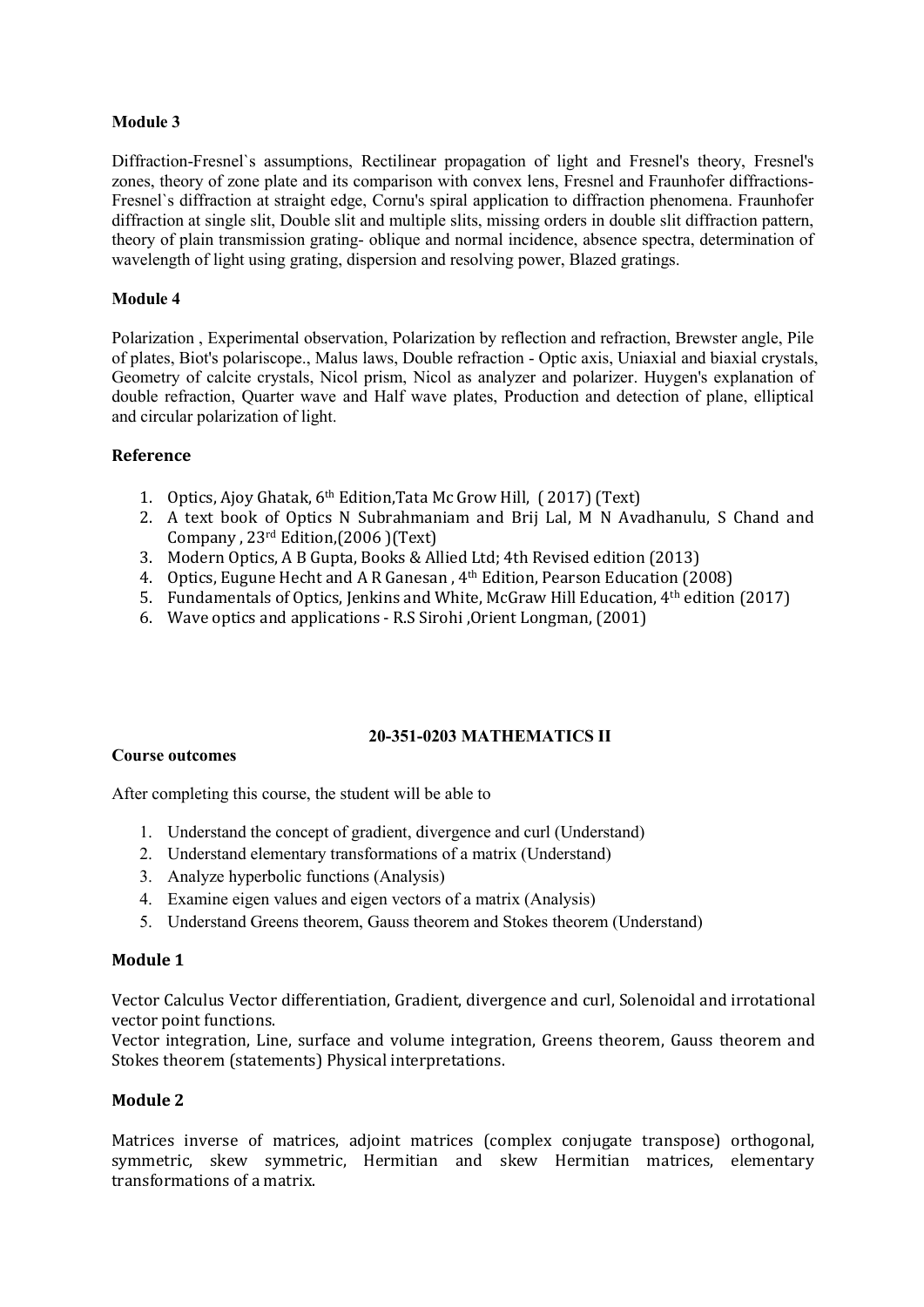Similarity and unitary transformation of matrices, diagonalisation of matrices, Eigen values and eigen vectors, Cayley-Hamilton Theorem, solution of algebraic equations using matrices consistent and inconsistent equations.

## **Module 4**

Complex numbers Eulers formula, De Moivre's theorem (no proof), nth root of complex number. Trigonometry Expansion of sin<sup>n</sup>x, cos<sup>n</sup>x and tan<sup>n</sup>x, hyperbolic functions, separation into real and imaginary parts of sine, cosine, tangent, logarithmic and inverse tangent functions, summation of function using C+iS method.

#### **References**

- 1. Mathematical methods of Physics G B Arfken, H J Weber, Academic Press(2001)(Text
- 2. Differential Calculus Shanti Narayanan, Vishwanathan Publishing Co.(,2000)(Text)
- 3. Vector Analysis with introduction to Tensor analysis Schaum Series, (1974)
- 4. Trigonometry S L Loney, S Chand & Co, (2002)
- 5. Matrices Shanti Narayanan, S Chand & Co.,(2002)
- 6. Calculus Vol I & Vol II Manicavachgom Pillai, Vishwanathan Publishing Co.(2000)

# **20-351-0204 THERMODYNAMICS AND THERMAL PHYSICS**

#### **Course Outcomes**

After completing this course, the students will be able to

- 1. Describe thermodynamic systems and processes based on Pressure, Volume, Temperature, and Entropy. (Understand)
- 2. Employ laws of thermodynamics in relevant thermodynamic processes (Apply)
- 3. Predict the efficiency of heat engines based on Carnot's cycle (Apply)
- 4. Discuss Entropy, Thermodynamic functions, and TdS relations (Understand)
- 5. Apply Maxwell's thermodynamical relations and Gibbs Helmholtz equations (Apply)
- 6. Classify phase transitions and critical phenomena (Understand)
- 7. Relate thermal and electrical conductivity to Transport processes (Analyze)

#### **Module 1**

Thermodynamic systems, thermodynamic equilibrium- thermodynamic process and cycles, concept of thermodynamic state, extensive and intensive variables; heat and work, internal energy function and the first law of thermodynamics, Equations of states, Laws of thermodynamics, Thermodynamic processes – Indicator diagram ( P-V diagram, P-T diagram, T-V diagram, T-S diagram ) - Work done in Quasi static process-Work done in Isothermal,Adiabatic, Isochoric, Isobaric processes, First law of thermodynamics-Application of first law to heat capacities-(relation between  $C_p$  and  $C_v$ ) and latent heat– adiabatic and isothermal elasticity of a gas- Theory of specific heat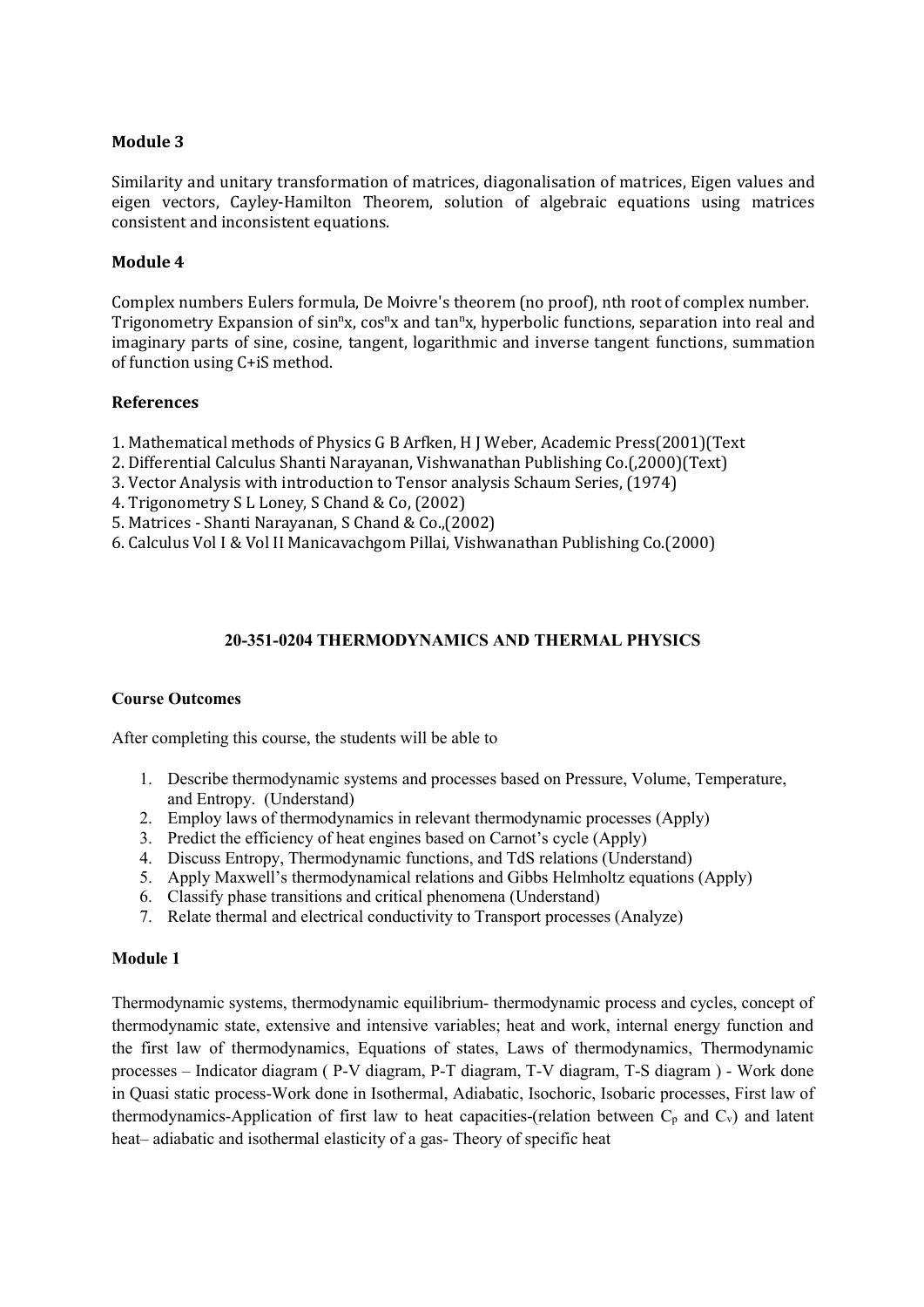Reversible and irreversible processes, Conditions for reversibility-second law of thermodynamicsheat engine, Carnot's engine and Carnot's cycle, derivation for expression for efficiency, efficiency, Carnot's theorem, Claussius theorem and inequality.

Entropy - Change in entropy in reversible and irreversible processes, principle of increase of entropy- Entropy and available energy- entropy and disorder, Entropy of ideal gas. Temperature - entropy diagram, entropy and second law of thermo dynamics. Nernst Heat Theorem,

Elementary kinetic theory of gases: equilibrium properties — pressure and equation of state, Ideal and real gas, Van der Waal's equation of State.

#### **Module 3**

Thermodynamic functions-Enthalpy, Helmhlotz function, Gibbs function-Maxwell's thermodynamic relations-TdS relations-application of Maxwell's thermodynamical relations-variation of intrinsic energy with volume, Joule-Kelvin coefficient, Claussius-Clapeyron equation from Maxwell's thermodynamic relations, Thermodynamic Potential, Gibbs Helmholtz equations

#### **Module 4**

Phase transitions and critical phenomena - Phase diagram, first order phase transition. Clausius- Clapeyron equation in the context of first order phase transition, Kirchhoff's equation, second order phase transition. Ehrenfest's equations, liquid helium and superfluidity.

Transport processes – momentum transport and viscosity, energy transport and thermal conductivity, charge transport & electrical conductivity

#### **References:**

1. Thermal Physics, Kittel and Kroemer, W. H. Freeman; Second edition (1980) (Text).

2. Heat and Thermodynamics, D S Mathur- Sultan Chand and Sons, RevisedFifth edition (2004) (Text).

3. Heat and thermodynamics, Brijlal and Subramanium, S Chand (2008)

4. Introduction to Thermal Physics, D. Schroeder, Pearson (1999).

5. Thermal Physics: with Kinetic Theory, Thermodynamics and Statistical Mechanics, S.C. Garg ,

R.M. Bansal, C.K. Ghosh, TataMcGraw Hill Education Private Limited; 2e edition (2013).

6. Thermal Physics: An Introduction to Thermodynamics, Statistical Mechanics and Kinetic Theory, P.C. Riedi, Macmillan (1976).

7. Heat and Thermodynamics, Zeemansky and R. H. Dittman, Tata McGraw Hill (1997)

# **20-351-0205 NUCLEAR AND PARTICLE PHYSICS**

#### **Course Outcomes**

On completion of the course, the students will be able to;

1. recognize constituents of an atom and factors affecting nuclear stability. (Understand)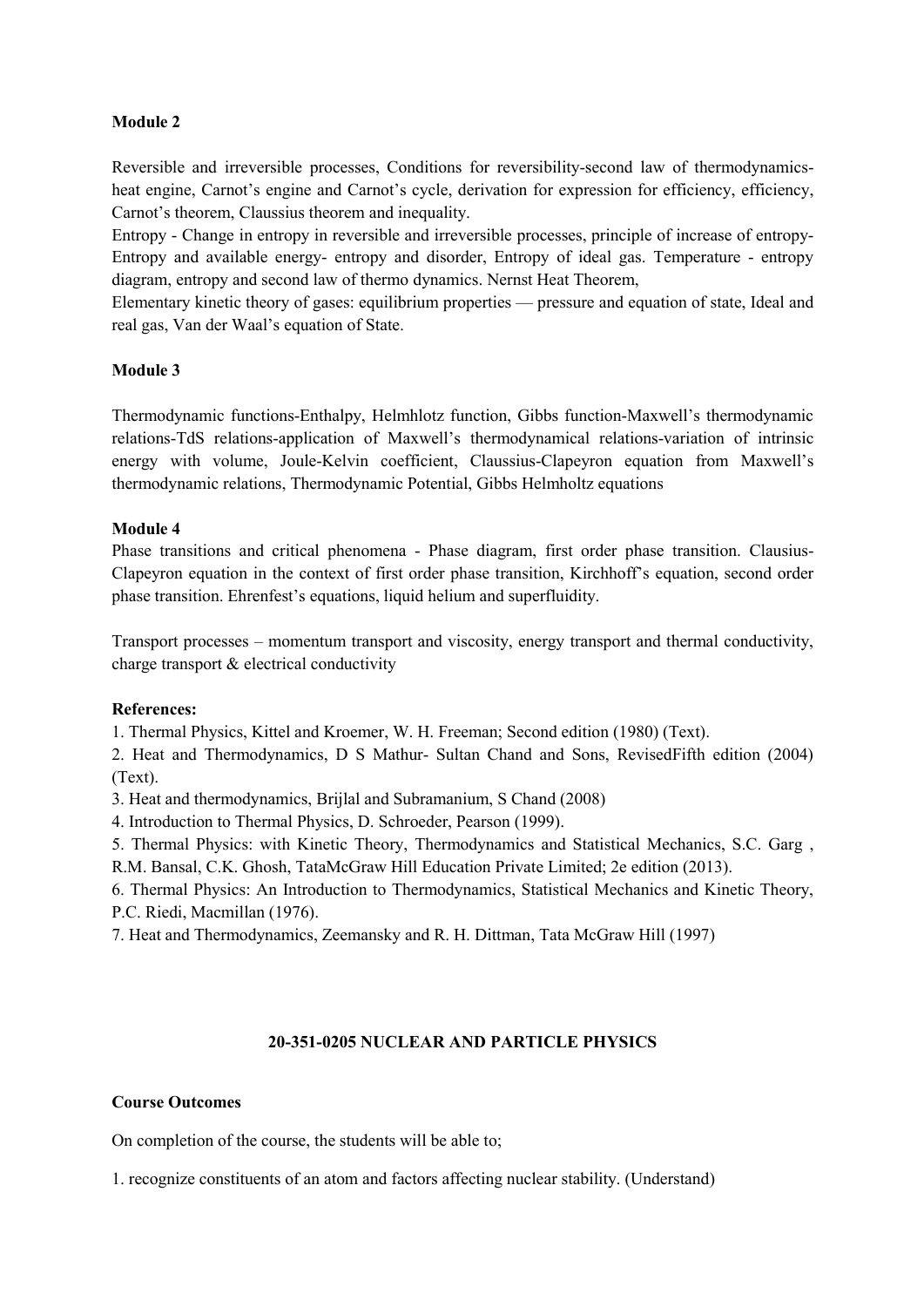- 2. describe nuclear forces using liquid drop and shell model. (Understand)
- 3. classify nuclear decays and particles involved in it.(Understand)
- 4. explain various particle detectors and their function (Understand)
- 5. evaluate radiation hazards and suggest precautions to avoid exposure.(Evaluate)
- 6. compare different nuclear particles and their properties (Analyze)

Atomic nucleus, Nuclear radius – shape – spin – parity – Magnetic and electric Moments, relationship between nuclear radius and mass number, Nuclear forces, nucleons, isotropic spin, isotopes and isobars, isomers, mirror nuclei, stability of nuclei, binding energy, fission and fusion. Nuclear modelssemi empirical mass formula, liquid drop model, shell model, magic numbers, Parity of nuclear states, Meson theory of nuclear forces.

# **Module 2**

Nuclear decays: Radio activity, units, radio activity, alpha and beta decay,Gamow's theory, neutrino, Fermi's theory of beta decay, gamma decay (introduction), Radiation hazards. Nuclear fusion and fission. Interaction of radiation with matters (elementary idea), Particle detectors - electroscope, scintillator, bubble chamber, cloud chamber, ionization chamber, GM counter. Cosmic rays- Discovery, latitude, EW, altitude effects, primary and secondary cosmic rays, cosmic ray showers, Bhabha's theory, Pair production and annihilation, Positron and its discovery, discovery of piand mu mesons and strange particles, van Allen belts, origin of cosmic rays, solar neutrino problem, neutrino oscillation and mass of neutrino.

#### **Module 3**

Nuclear reactor- critical condition, design aspects, classification, breeder reactor, effect of nuclear radiation on living systems, Nuclear reactors and environment protection. Particle accelerators -Van de Graff generator, Cyclotron, Synchrotron, Linear accelerator, Colliders.

#### **Module 4**

Forces of nature and their unification (introductory ideas), Nuclear reactions, conserved qualities in nuclear reactions, Leptons, Baryons, Mesons and Gauge particles, intrinsic and relative parity of elementary particles. (Elementary ideas of the following) -Gellmann-Nakano-Nishijima relation, fundamental particles and their classifications, Standard model Parity violation and CPT conservation, CP violation and neutral Kaon decay, eightfold way, quark structure.

#### **References**

- 1. Modern Physics- Beiser, Tata Mc Graw Hill, (2002) (Text)
- 2. Elementary particles and symmetries- I H Ryder, Gordon and Breach, (1975) (Text)
- 3. Modern Physics- Murugesan, S. Chand and Co, (2008)
- 4. Elements of Nuclear Physics W.E. Burcham, Longmans (1981).
- 5. University Physics with Modern Physics H. D. Young and R. A. Freedman, 11th Edition, (2004).
- 6. Elements of Nuclear Physics M. L. Pandya & R. P. S. Yadav, 7thEdition, (2002)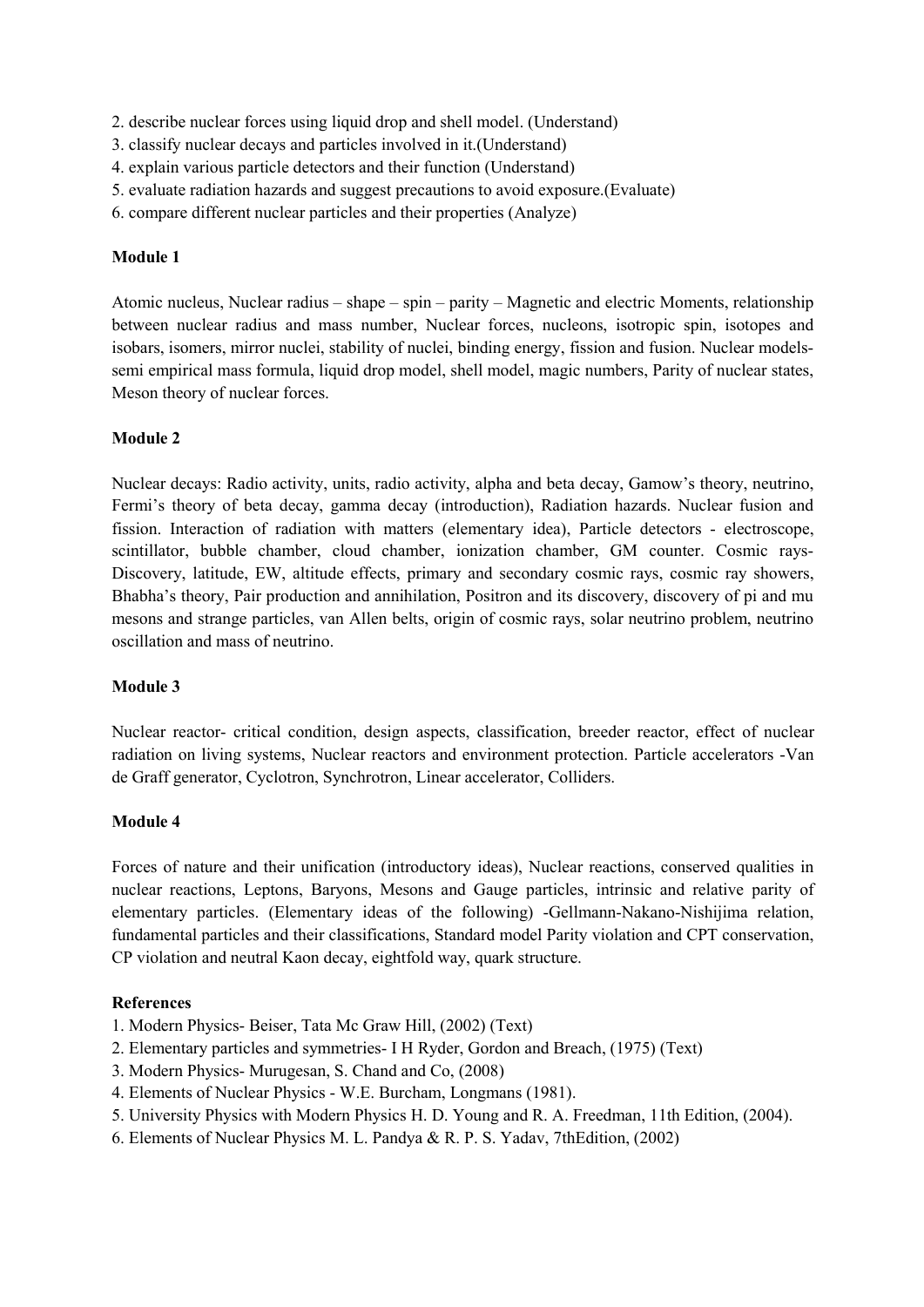# **20-351-0207 HISTORY OF SCIENCE & TECHNOLOGY**

#### **Course Outcomes**

After completing the course the students will be able to

1. understand the ancient discoveries in Science (Understand)

2. analyse the emergence of modern Science and the present electronic revolution (Analysis)

3. recognise the Indian contribution during ancient to medieval period (Understand))

4.analyse classical works of certain Mathematicians and Physicists that initiated the development of Optics (Analyse)

# **Module I**

Knowledge in ancient Europe- Plato- Aristotle-Ptolemaic system of Universe-Copernican system- Emergence of true science- Galileo – Kepler- Newton – Faraday and the discovery of electrical machines-The industrial revolution

# **Module II**

Emergence of modern science- Atomic discoveries- Relativity and quantum theory- The nuclear era- The code of life- New materials - The electronic revolution and the IT era

#### **Module III**

Astronomy in ancient India, Egypt and other civilizations, some of the astronomical instruments Indian contribution during ancient to medieval period: sulbasutras, decimal system, number representation (various alpha numeric systems), contributions of Aryabhata, Brahmagupta, Varahamihira, Bhaskara

Contribution by Kerala mathematicians during middle age e.g. Madhava, Neelakanda, Jyeshtadeva. Indian contribution to modern science during the last 200 years-contributions of C V Raman, J C Bose, S N Bose etc

# **Module IV**

Introducing some of the classical works e.g. Aryabhatiyam, Opticks, Galileo's modern science. Principia of Newton. Topics in Philosophy of Science- facts and truth in science- Kanada- Francis Bacon- Thomas Kuhn and Karl Popper- The four percent universe and the current scenario

# **References:**

- 1. Science in History J D Bernal, All India Peoples Science Network, Vol 1-4 (1969)
- 2. Golden Age of Indian Mathematics S Parameswaran ,1998
- 3. Mathematics in Ancient and Medieval India A G Bag , 1979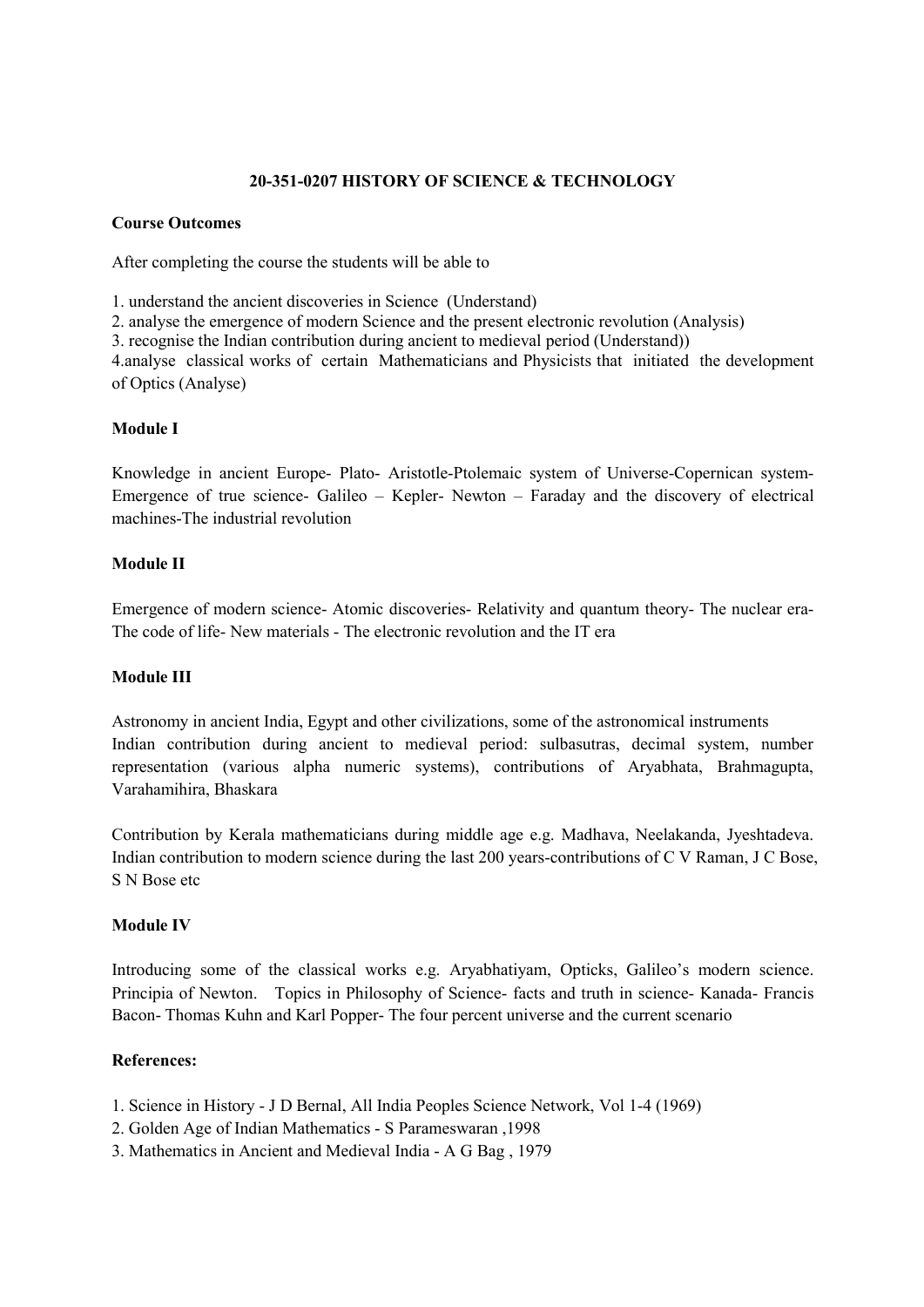- 4. Aryabhatiya of Aryabhata K V Sharma, INSA, 2009
- 5. The Sulbasutras S N Sen and A K Bag, INSA, New Delhi, 1983
- 6.Lilavati's daughters, Indian National Science Academy, 2007

7. A concise History of Science in India-D N Bose, S N Sen, B V Subbayappa, INSA New Delhi 1989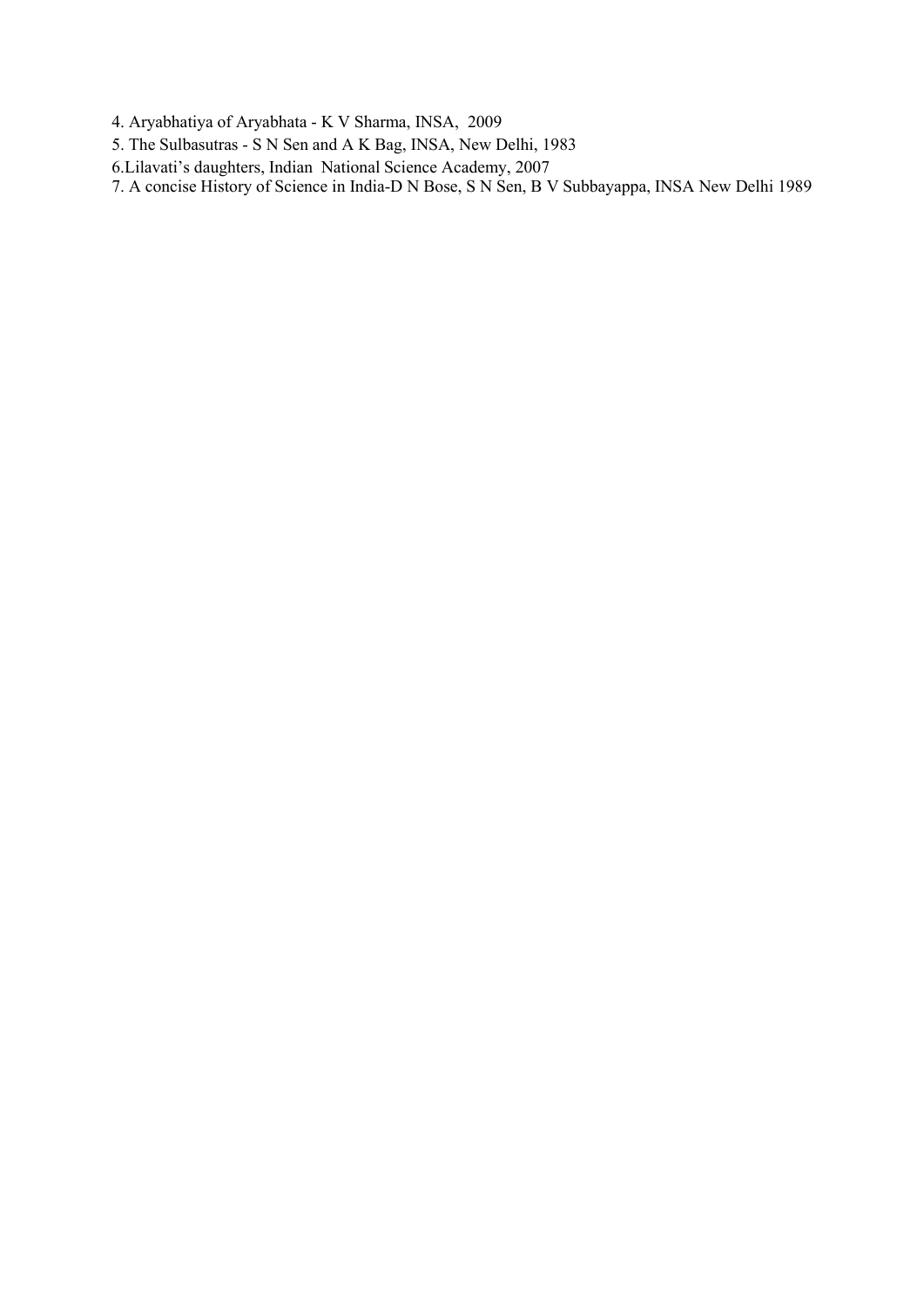# **SEMESTER III**

## **20-351-0301 ELECTRONICS-II ANALOG ELECTRONICS**

#### **Course Outcomes**

After completing this course, the students will be able to:

- 1. Explain the working of differential amplifiers and Integrated Circuits *(Understand)*
- 2. Demonstrate the working of Op-amps and their feedback concepts *(Apply)*
- 3. Discuss Silicon Controlled rectifiers and unijunction transistors *(Understand)*
- 4. Differentiate inverting and noninverting amplifiers using op-amps *(Analyze)*
- 5. Model op-amp analog circuits for various applications *(Analyze)*
- 6. Operate IC 555 Timer as Astable and Monostable Multivibrator *(Apply)*
- 7. Interpret the working of GTO, SCS, PUT, and SUS *(Apply)*

#### **Module 1**

The differential amplifier- Emitter coupled logic, Common mode and Differential mode gain, CMRR, Single ended AC voltage gain, double ended AC voltage gain Complementary output stage, Improves differential amplifier with constant current source. DC level shifter, Integrated circuits, semiconductor processes, Monolithic ICs, Resistor and capacitor design on ICs.

#### **Module 2**

Op-amps: Block diagram representation, Ideal Op-amp characteristics, Equivalent circuit ,Electrical parameters, open loop configurations, Transfer characteristics ,inverting and non-inverting amplifiers, stabilization of gain by negative feedback, voltage follower, current to voltage converter, Inverter and other configurations.

#### **Module 3**

Applications of Op-amp-Analog circuits, Adding circuits, Integration and Differentiating circuits, Comparators, detector, Schmitt trigger, Logarithmic amplifier, voltage regulator using Op amps, Analog computations, Basic ideas, active filters op-amp based oscillators: Phase shift and Wein bridge oscillators, introduction to PLL (block diagram),VCO

Functional block of IC 555 Timer, Astable and Monostable Multivibrator.

#### **Module 4**

Silicon Controlled Rectifier (SCR) -construction, operation and characteristics, turn on and turn off methods, DIode AC switch(DIAC) and TRIode for Alternating Current(TRIAC), Light Activated Silicon Controlled Rectifier (LASCR), Gate Turn-off Thyristor (GTO), Silicon controlled Switch (SCS), Programmable Unijunction Transistor (PUT), Silicon Unilateral Switch (SUS)

Uni Junction Transistor (UJT)-construction, equivalent circuit, operation and characteristics, application- relaxation oscillator.

#### **References**

1. Electronics Fundamental and Applications- J. D. Ryder, Prentice Hall, India, 5 th edition (2009) (Text)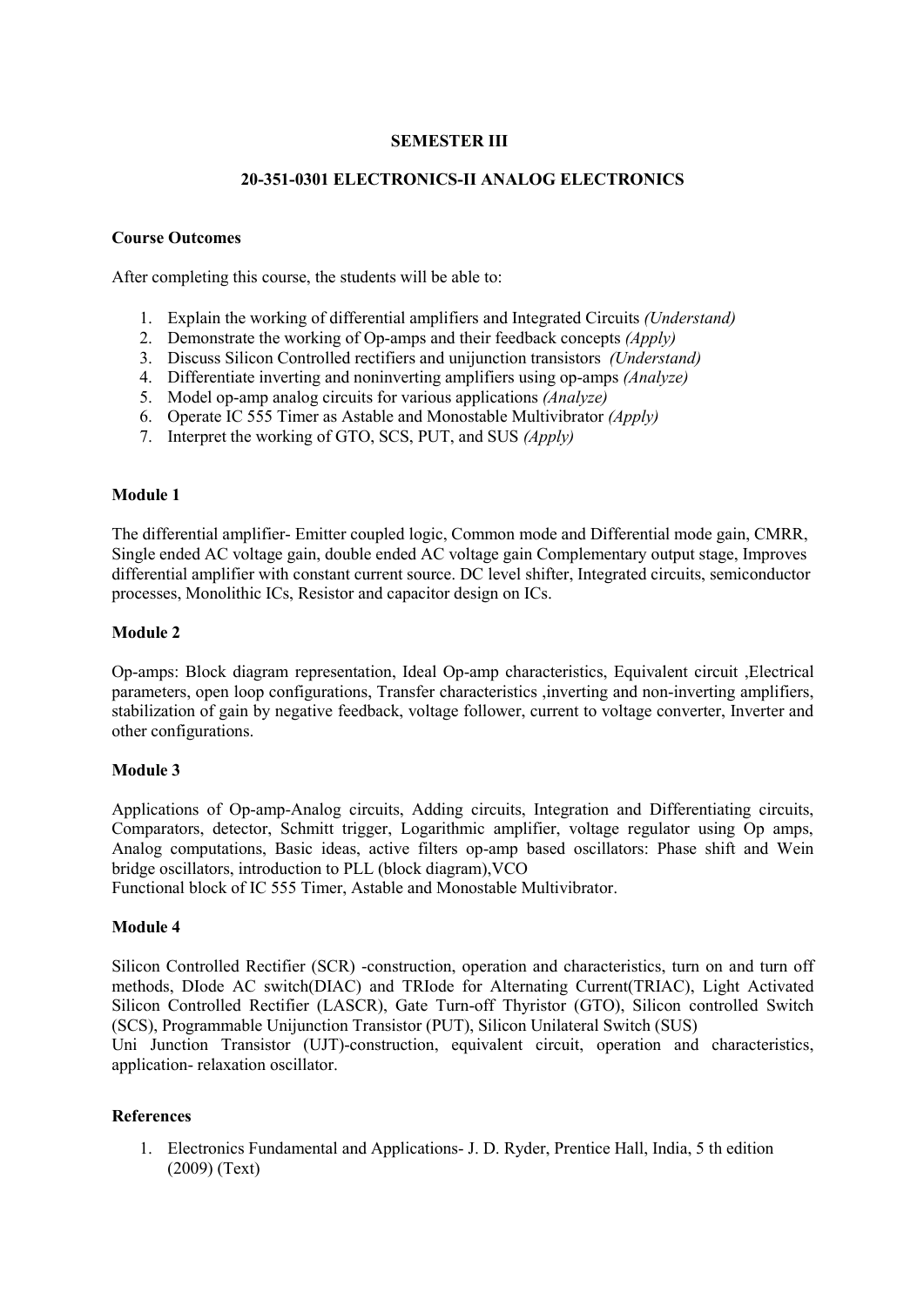- 2. Integrated Electronics- Milman&Halkias, Mc Graw Hill- Kogakusha (2003) (Text)
- 3. Integrated Electronics- K. R. Botkar, Khana Publishers, 9 th Ed (1996)
- 4. Electronic Principles Malvino, McGraw Hill 4 th Ed (1989)
- 5. Op- Amps and Linear Integrated circuits- Ramakant A. Gaykward PHI, (1999)
- 6. Electronic Devices and Circuits Milman and Halkias,Tata Mc Graw Hill Ed (1991)
- 7. Power electronics Soumitra Kumar. Mandal, McGraw Hill Ed(2014)
- 8. Power Electronics- Daniel W. Hart,McGraw-Hill Ed( 2011)

## 2**0-351-0302 CLASSICAL MECHANICS**

#### **Course Outcomes**

After completing this course, the students will be able to:

- 1. Describe various types of constraints acting on a system. *(Understand)*
- 2. Describe conservation theorem and symmetry properties. *(Understand )*
- 3. Apply Lagrange's theorem for simple situations. *(Apply )*
- 4. Solve the central force problem. *(Apply )*
- 5. Apply theory of small oscillations to study the normal modes of molecules like CO<sub>2</sub>. *(Apply)*
- *6.* Review the equations of motion in Poisson bracket form. *(Understand ).*
- *7.* Discuss Hamilton-Jacobi equations. *(Understand ).*

#### **Module 1**

Constraints: types of constraints, difficulties associated with constraints, generalized coordinates Kinetic energy of a system in terms of generalized velocities. Calculus of Variation: Hamilton's Principle, techniques of the calculus of variations, Lagrange's equation from Hamilton's principle. Generalized momenta, cyclic coordinates. Conservation theorems and symmetry properties: Conservation of linear momentum, Conservation of angular momentum, Conservation of energy, Noether's theorem (no proof).

#### **Module 2**

Applications of Lagrangian formulation: motion of a particle in space, Atwood's machine, bead sliding on rotating wire, simple pendulum, harmonic oscillator.

Central force problem: reduction to equivalent one body problem, equations of motion and first integrals, classification of orbits and stability condition for orbits. Kepler's laws.

Hamiltonian mechanics: Hamiltonian of a system, Hamilton's equations of motions, Canonical transformations, Generating functions.

#### **Module 3**

Theory of small oscillations: equilibrium and potential energy, Normal modes, Normal modes of CO2 type molecules.

Rigid body dynamics-Euler's angles - equations ofmotion, symmetric top, Corioli's force.

#### **Module 4**

Poisson Brackets: fundamental properties of PB, Equations of motion in Poisson Bracket form, PB and integrals of motion, Canonical invariance of PB, Lagrange brackets. Hamilton-Jacobi equation for Hamilton's principal function, Action angle variables in system of one degree of freedom.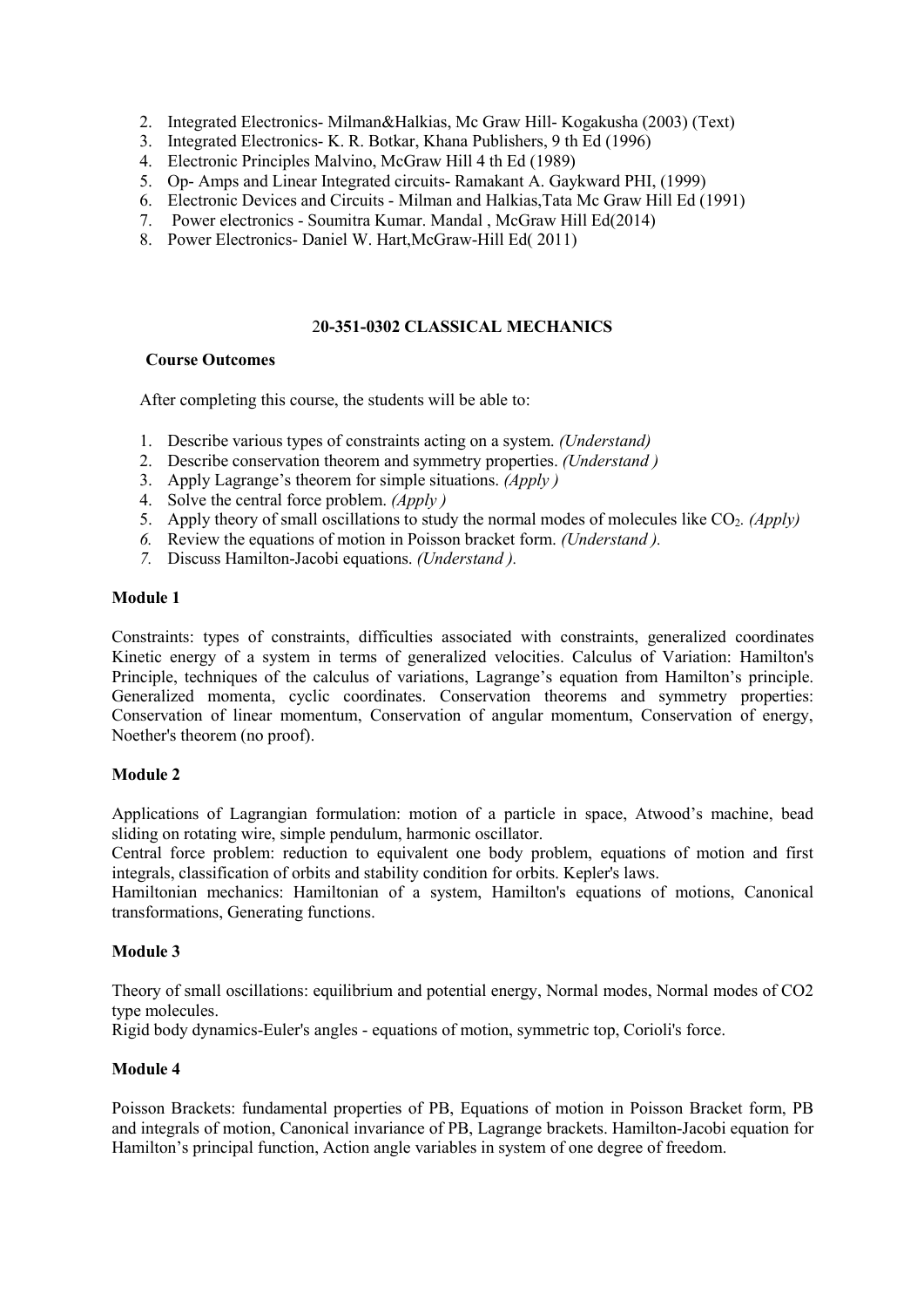## **References**

- 1. Classical Mechanics, H Goldstein, C Poole and J Safko, 3rd edition, Addison Wesley (2005) (Text)
- 2. Classical Mechanics G Aruldhas, PHI learning, (2014) (Text)
- 3. Classical Mechanics- Rana and Joag, Tata McGrawHill (1992)
- 4. Classical Mechanics V B Bhatia, Narosa Pub.(1997)
- 5. Classical Mechanics of particles and rigid bodies Kiran C Gupta, Wiley Eastern Ltd.(1998)
- 6. Mechanics L. D Landau and E. N Lifshitz., Butterworth Heinemann,3rd Ed (2002)
- 7. Classical Mechanics C R Mondal, Prentice Hall India, (2002)

#### **20-351-0303 OPTICAL INSTRUMENTATION**

#### **Course Outcomes**

After completing this course, the students will be able to:

- 1. Demonstrate the use of various interferometers and their applications in different measurements. *(Understand)*
- 2. Design anti-reflection and high-reflection coatings based on interference technique. *(Apply)*
- 3. Explain the working principle of grating based monochromators and different grating mounting techniques.*(Understand)*
- 4. Summarize the adaptive optics technique and its applications. *(Understand)*
- 5. Outline the working of spectrometers, spectrophotometers, fluorimeters and spectrofluorimeters. *(Understand)*
- 6. Demonstrate the working of different kinds of lighting sources and their standardization. *(Understand)*
- 7. Summarize how various optical imaging systems work. *(Understand)*

# **Module 1**

Double beam Interferometry—Interference in a plane parallel plate and in a plate of varying thickness, Fizeau fringes, Mach-Zehnder Interferometer, Sagnac Interferometer, Interferometric measurements of rotation ,Channeled Spectra , Achromatic fringes, Fringes of equal thickness, Fringes of equal inclination, Fringes of equal chromatic order, Phol Interferometer. Speed of light and Michelson Morley experiment. Detection of Gravitational waves using interferometric techniques, Recent Experimentations and Results (LIGO)

#### **Module 2**

Multiple beam Interferometry-multiple beam fringes of equal inclination , visibility and Intensity distribution. Fabry Perot Interferometer and Fabry Perot etalon, resolving power and expression for finesse. Nonreflecting films, Highly reflecting films and Interference filters, Broad band reflectors, band pass filters, dichroic beam splitters and cold mirrors.

Wavefront shearing interferometers, Twyman- Green interferometer, Scanning Fabry- Perot Interferometer-central spot scanning, Spherical Fabry-Perot Interferometers, dynamic and static wavelength meters.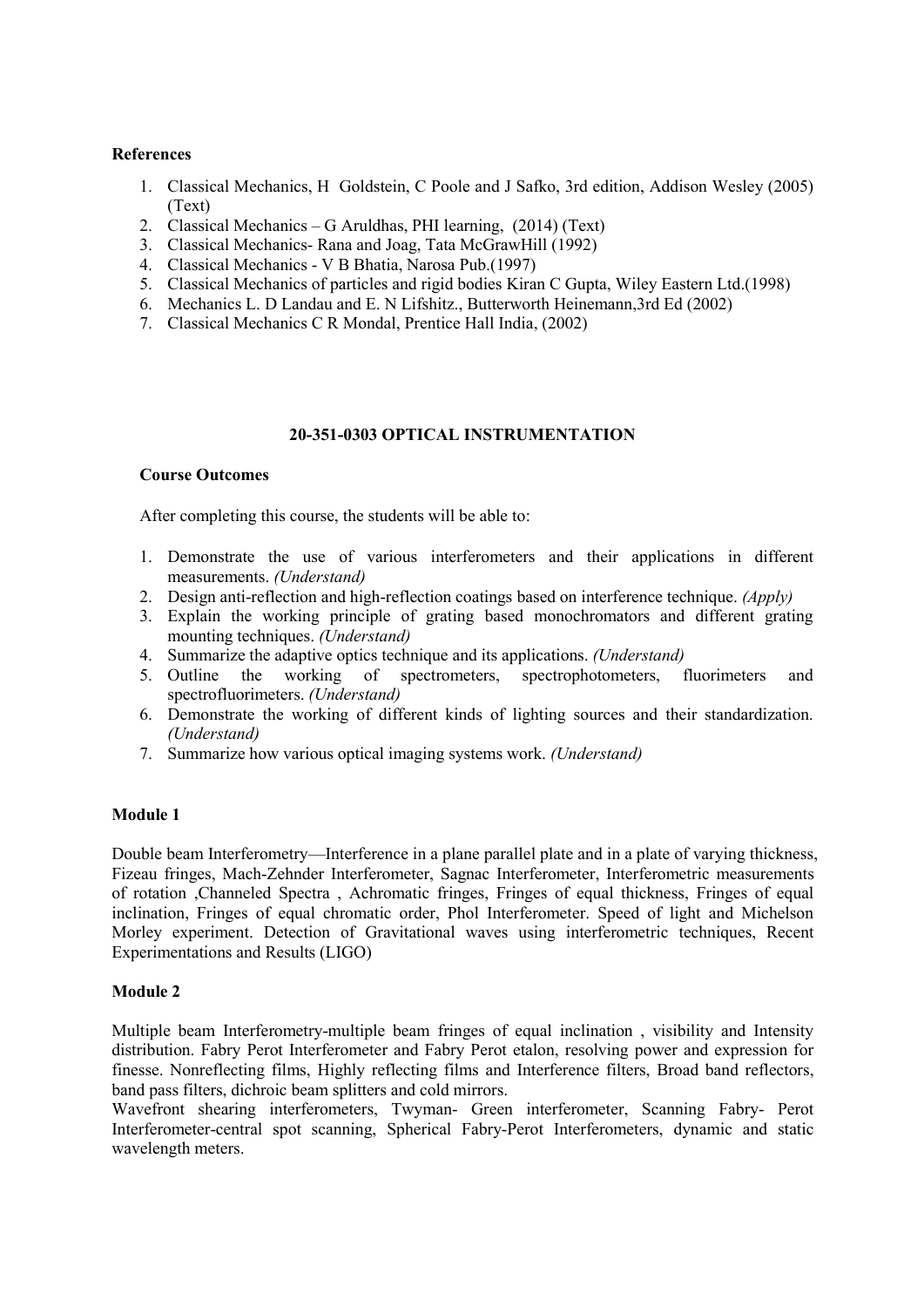Theory of concave grating, Mountings for gratings**-**various mounting techniques, Grating spectrographs, resolution and dispersive power of spectrographs, single beam and double beam monochromators, Spectrometers and flourimeters

Adaptive optics-Wavefront sensor, Guided star systems, MEMS and Deformable mirror and wavefront corrections, actuators, Adaptive optics and vision optics

#### **Module 4**

Light sources and Standardization of light sources Incandescent lamps and Fluorescent lamps,- Tungsten and halogen lamps, High pressure and low pressure discharge lamps- Sodium , Hydrogen, Mercury, Metal Halide lamps, Electrode less discharge lamps-magnetic induction lamps, plasma lamps, sulfur lamps, Broad band LED sources, supercontinuum sources.

Imaging systems-Different types of projectors, LCD projectors, Endoscopes, Head up displays, 3D projection systems

Camera, High speed camera, video camera- remote sensing and its applications- Radars and Lidars, Confocal microscopes, Phase contrast microscopes- Introduction to optical imaging.

#### **References**

- 1. Optical interferometry- P Hariharan, Academic press, 3 rd Edition (2003) (Text)
- 2. Optics, Eugene Hecht and A R Ganesan, 4<sup>th</sup> Edition, Pearson Education (2008) (Text)
- 3. Basics of Interferometry P Hariharan, Academic Press(2006)(Text)
- 4. Optical measurement techniques and applications P.K Rastogi, Artech House(1997)
- 5. Principles of Adaptive optics: -R.K Tyson, CRC Press, 3<sup>rd</sup> Edition (2010)
- 6. Wave optics and applications R.S Sirohi ,Orient Longman, (2001)
- 7. Geometrical and physical optics- R S Longhrust, Orient Longman, 3<sup>rd</sup> Edition, (1991)
- 8. Introduction to optics and optical imaging C.Scott, Wiley-IEEE Press (1998)
- 9. Principles of Optics: Electromagnetic Theory of Propagation, Interference and Diffraction of Light, Max Born and Emil Wolf, 7<sup>th</sup> Edition, Cambridge University Press (1999)
- 10. Light, R W Ditchburn, Dover Publications (2011)
- 11. Handbook of Optics Vol I and Vol II Michael Bass, Mc Graw Hills (2001)
- 12. Fundamentals of Optics, Jenkins and White, McGraw Hill Education, 4<sup>th</sup> edition (2017)
- 13. Handbook of Applied Photometry- C De Cusatis, AIP Press (1997)
- 14. Introduction to Solid State Lighting, rtūras Žukauskas, Michael S. Shur, Remis Gaska, Wiley (2002)

#### **20-351-0304 MATHEMATICS II**

#### **Course Outcomes**

After completing this course, the students will be able to:

- **1.** Understand curvilinear coordinate system *(understand)*
- 2. apply curvilinear coordinate to physical systems with spherical and cylindrical symmetry *(apply)*
- 3. Understand and analyse properties of vectors in linear vector space and use it to physical systems, especially in Quantum Mechanics *(analyse)*
- 4. Understand different methods to solve differential equations and apply it to situations *(Understand &apply)*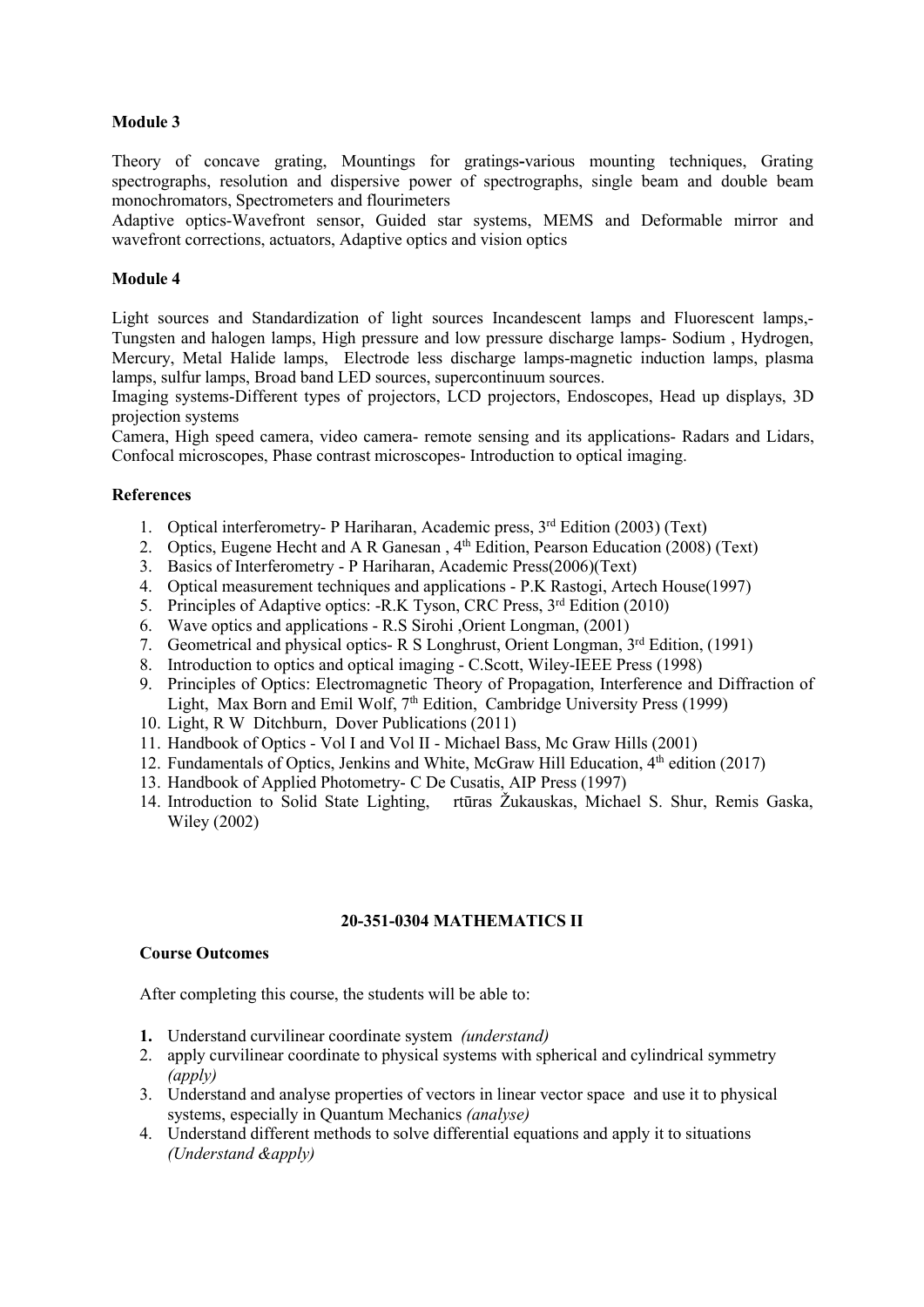*5.* Understand beta & gamma functions and evaluate integrals ofvarious functions *(Understand and apply)*

## **Module 1**

Curvilinear coordinates: description of curvilinear coordinate system expression for square of distance element, metric-scale factors, differential distance vector, line integral, area element and area vector, volume element and volume integral, expression for the above in rectangular, spherical and cylindrical coordinate system, conversion of unit vectors in spherical and cylindrical coordinated into rectangular coordinates and vice versa.

Expression for gradient, divergence, curl and Laplacian operator in curvilinear coordinate system corresponding expression in rectangular, spherical and cylindrical coordinate system - physical significance of gradient, divergence and curl, non linear term in Navier-Stoke's equation in hydrodynamics- removal of non linear term

# **Module 2**

Vector space: field, definition of vector space, inner product, norm, Schwart'z inequality, dual vectors and dual space, Bra and Ket notations, linearly independent and dependent vectors, orthonormal vectors, Schmidt's othogonalisation, basis, dimension, change of basis, linear operator, adjoint and Hermitian operators, matrix representation of operators, similarity and unitary transformations, eigen value and eigen vectors, projection operator, function space, Hilbertspace

#### **Module 3**

Partial Differential equations: separation of variables technique, Laplace's equation in rectangular, cylindrical and spherical polar coordinates and their solutions, spherical harmonics. Differential equations: series solution, ordinary and singular points, Frobenius method, Dirac Delta function Green's function technique to solve differential equations

#### **Module 4**

Sturm-Liouville Problem, Hermitian differential equations, Beta and Gamma function, orthogonal functions, Legendre, Bessel and Hermite differential equations and their solutions, Legendre, Bessel and Hermite functions and their properties.

#### **References**

- 1. Vector Analysis with an Introduction to Tensor Analysis Murray R Speigel, Tata McGraw Hill (1975) Schaum series (Text)
- 2. Classical Mechanics G Aruldhas, PHI learning, (2014) (Text).
- 3. Matrices and Tensors for Physicists A W Joshi, New Age International (1995)
- 4. Linear Vector Space Hamos (Text)
- 5. Mathematics for Physicists and Engineers G B Arfken, Academic Press (2001), (Text)
- 6. Mathematics for Physicists Dennery and Kerzywiki
- 7. Mathematical Methods for Physicists G B Arfken, H J Weber Academic Press (2001)
- 8. A textbook of Mathematical Physics P K Chakrabarti, S N Kundu Books and Allied Pub,<br>Calcutta (1996)
- 9. Mathematical Methods in Classical and Quantum Physics Tulsi Dass, S K Sharma; University Press (1986)
- 10. Mathematical Physics: Differential equations and Transform Theory A K Ghatak, I C Goyal, S J Chua; Mc Millan India Ltd.(2002)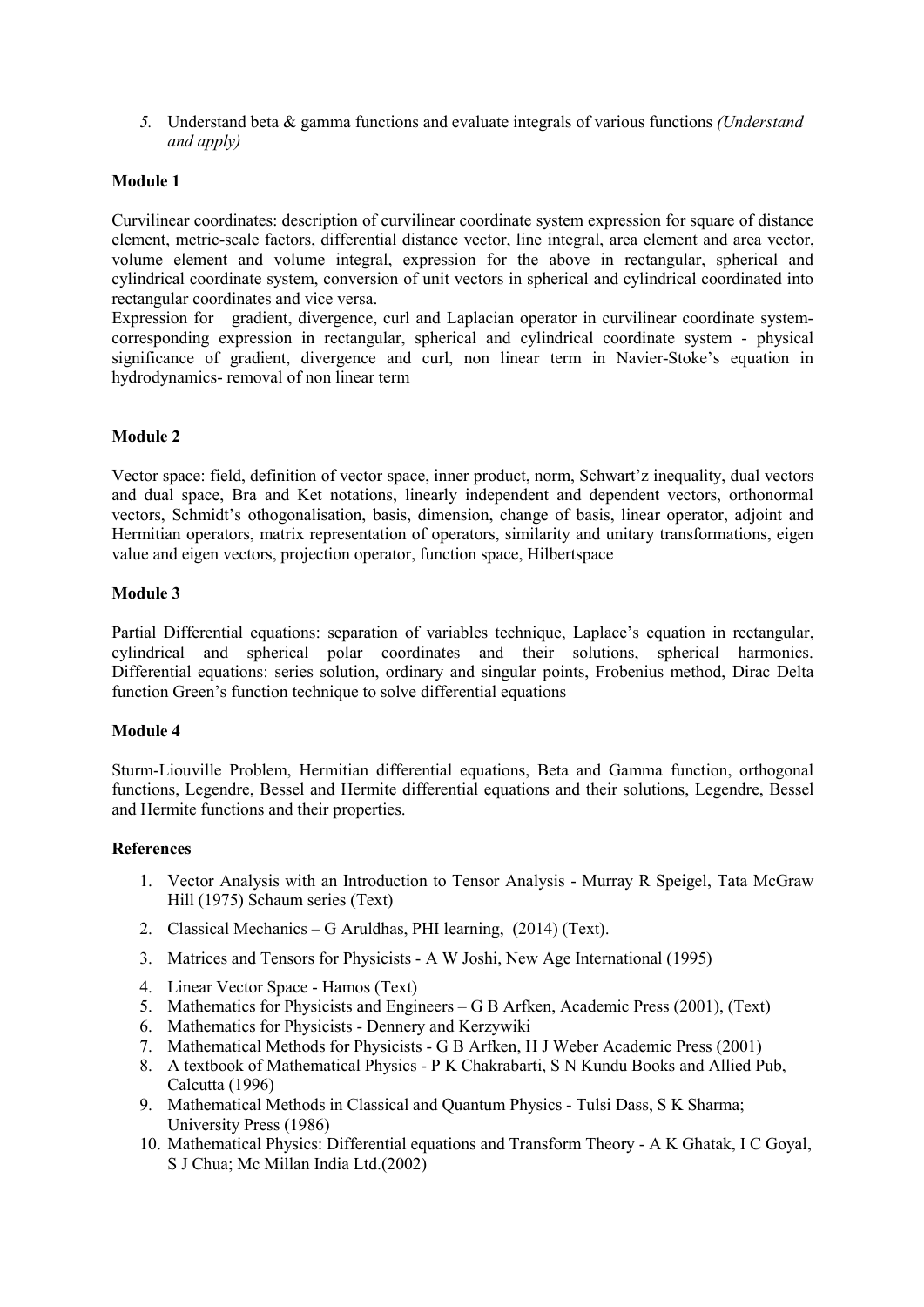11. Mathematical Physics (Parts 1,2 and 3) - J D Anand, P K Mittal, A Wadhwa Har, Anand Publications(2003)

## **20-351-0305 ATOMIC SPECTROSCOPY**

## **Course Outcomes**

After completing this course, the students will be able to:

- 1. Summarize the shortcomings of classical Physics in explaining microscopic phenomena and the evolution of modern quantum mechanical formulation.*(Understand)*
- 2. Illustrate the formation of energy levels in and two-electron atoms using the concepts of vector atom model. *(Understand)*
- 3. Summarize LS interaction and explain how it helps in describing fine structure of spectral lines. *(Apply)*
- 4. Demonstrate the use of different coupling schemes*. (Apply)*
- 5. Explain the effects of electric and magnetic fields on atomic energy levels *(Understand)*
- 6. Evaluate the shift in energy levels due to Zeeman and Stark effects in given elements. *(Apply)*
- **7.** Describe the formation of different types ofX-ray spectra and their applications. *(Understand)*

#### **Module 1**

Structure of atom: Rutherford model, alpha particle scattering, Bohr atom model, Bohr's interpretation of H atom, Hydrogen spectral series, Ritz combination principle, Combination and intercombination series, Bohr's correspondence principle, Sommerfield relativistic atom model, Wilson Somerfield modification, Vector atom model, Quantum numbers, Larmor theorem. Atomic orbitals and their shapes (no derivation)

# **Module 2**

Symmetry of atomic states, equivalent and nonequivalent electrons, normal and inverted atoms. Spectra of one electron systems: Expression for spin orbit interaction, fine structure of Hydrogen atom, ionized Helium, alkali atoms, fine structure of doublet states- Sodium D1, D2 lines, Lande interval rule, Lamb shift, Intensity of spectral lines.

Hydrogen spectra- Hyperfine structure, Lande Interval rule.

Coupling schemes: Spectral terms and term symbols based on electronic configuration.

LS coupling, ji coupling, Pauli's exclusion principle, Hund's rule of multiplicity, selection rules, intensity rules

#### **Module 3**

Spectra of two electron systems: Alkaline-earth atoms, Mercury spectrum

Zeeman effect: Normal and anomalous Zeeman effect, classical interpretation of normal Zeeman effect, explanation based on vector atom model, Lande's g factor, Evaluation of Zeeman shift, Zeeman effect in Sodium atom, experimental arrangement.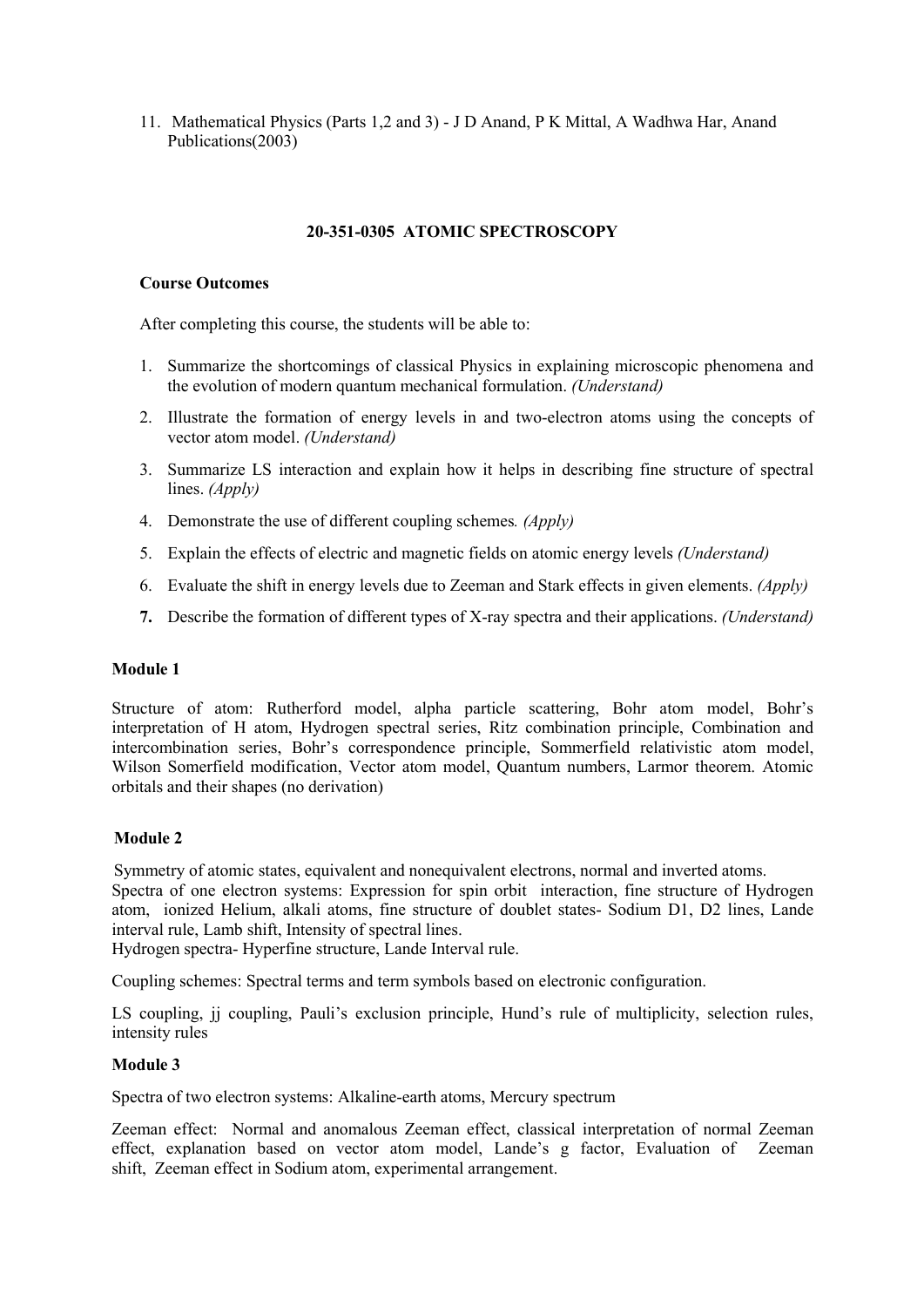Intensity distribution of Zeeman lines: BDO rule, Keiss and Megger's rule.

Paschen- Back effect: Splitting of Sodium lines, selection rules, Zeeman and Paschen –Back effect in Hydrogen.

# **Module 4**

Stark effect : Experiment, Stark effect in Hydrogen, weak field and strong field effect: First order and second order stark effect in Hydrogen ( Qualitative ideas only). Hyperfine structure

X-ray spectra: Origin, Continuous and characteristic emission spectra, absorption spectra, explanation, Comparison of optical and X- ray spectra, Mosely's law, importance of Mosely's law

## **References**

- 1. Atomic spectra- H E White, Tata Mc Graw Hill NY ( 1983) (Text)
- 2. Elements of Spectroscopy Gupta, Kumar and Sharma, Pragathi Prakashan Meerat, 6<sup>th</sup> edition (2011) (Text)
- 3. Physics of Atoms and Molecules, B.H. Bransden and C.J. Joachain, Prentice Hall, 2<sup>nd</sup> edition (2003)
- 4. Concepts of Modern Physics, Arthur Beiser and Shobhit Mahajan ,Tata Mc Graw Hill (2009)
- 5. Spectroscopy, B. P. Straughan, S. Walker Chapman and Hall (1976).
- 6. Quantum physics of atoms, molecules, solids, nuclei and particles, Robert Eisberg and Robert Resnick , John Wiley, 2 nd Edition (2006)

**20-351-0306 Lab /Viva 20-351-0307 Seminar**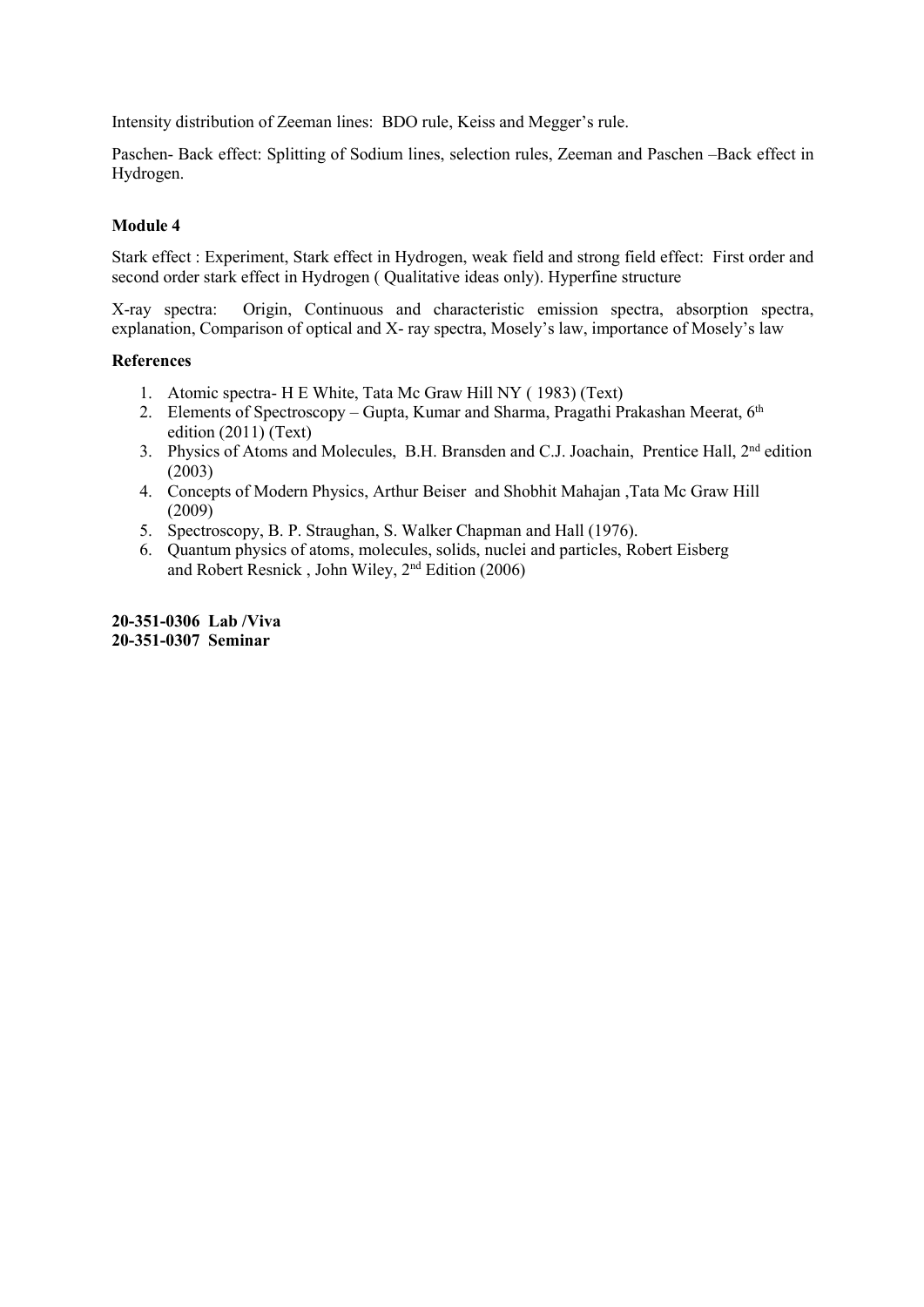## **SEMESTER IV**

# **20-351-0401 ELECTRONICS III - DIGITAL CIRCUITS AND MICROPROCESSORS**

### Course Outcomes

After completing this course, the students will be able to:

- 1. Compare various positional number systems and binary codes *(Understand )*
- 2. Apply Boolean algebra in logic circuit design*. (Apply )*
- 3. Outline the working of various types of registers and counters *(Understand )*
- 4. Design different types of ADC's and DAC's*. (Apply)*
- 5. Explain the architecture of 8085 microprocessor *(Understand )*
- 6. Develop programming skills using 8085 instruction set *(Apply ).*
- 7. Explain the basic concepts of16 bit microprocessors*. (Understand ).*

## **Module 1**

Digital fundamentals: the binary number system, octal and other codes, 1's and 2's complements, Binary arithmetic, Boolean algebra, Boolean theorems, Synthesis of Boolean functions, Karnaugh diagram, Logic gates, Fundamental logic operations, Universal gate (NAND & NOR) Combinational logic circuits, Half adder, Full adder, Half subtractor and Full subtractor, Multiplexer, Encoder and decoder, Demultiplexer Logic families: DCTL, RTL, DTL NAND gate, TTL NAND gate, ECL circuits, PMOS, NMOS and CMOS logics

## **Module 2**

Flip-flop, RS latches, level clocking, D latcher, edge triggered D flip flops, JK flip flop, JK Master slave flip-flops. Registers and counters: Shift register, controlled shift registers, Ripple counters, decoding gates, synchronous counters, Ring counters, changing the counter modulus, decade counters.

## **Module 3**

Basic D/A converter, variable, resistor networks, binary ladders, A/D converters, counter method, successive approximation, dual slope A/D conversion, A/D accuracy and resolution, VCO, sample and hold circuits, Static RAMs, Dynamic RAMs.

## **Module 4**

Microprocessors 8085: Block diagram, pin out diagram, instruction format, Addressing modes, Instruction types- Data transfer instruction, Arithmetic instructions, Logical instructions, Program control instructions, input output instructions, stack instructions, instruction timing and execution, timing diagrams, Programming Microprocessors. Peripheral operations- Interrupt system, Serial input and Serial output, Programmed I/O ports, Memory interfacing, Direct Memory Access, DMA controller. Introduction to 16 bit microprocessor.

## **References**

1. Digital Computer electronics- Malvino and Brown, Tata McGraw Hill education Pvt. Ltd, 3 rd Ed (1995) (Text)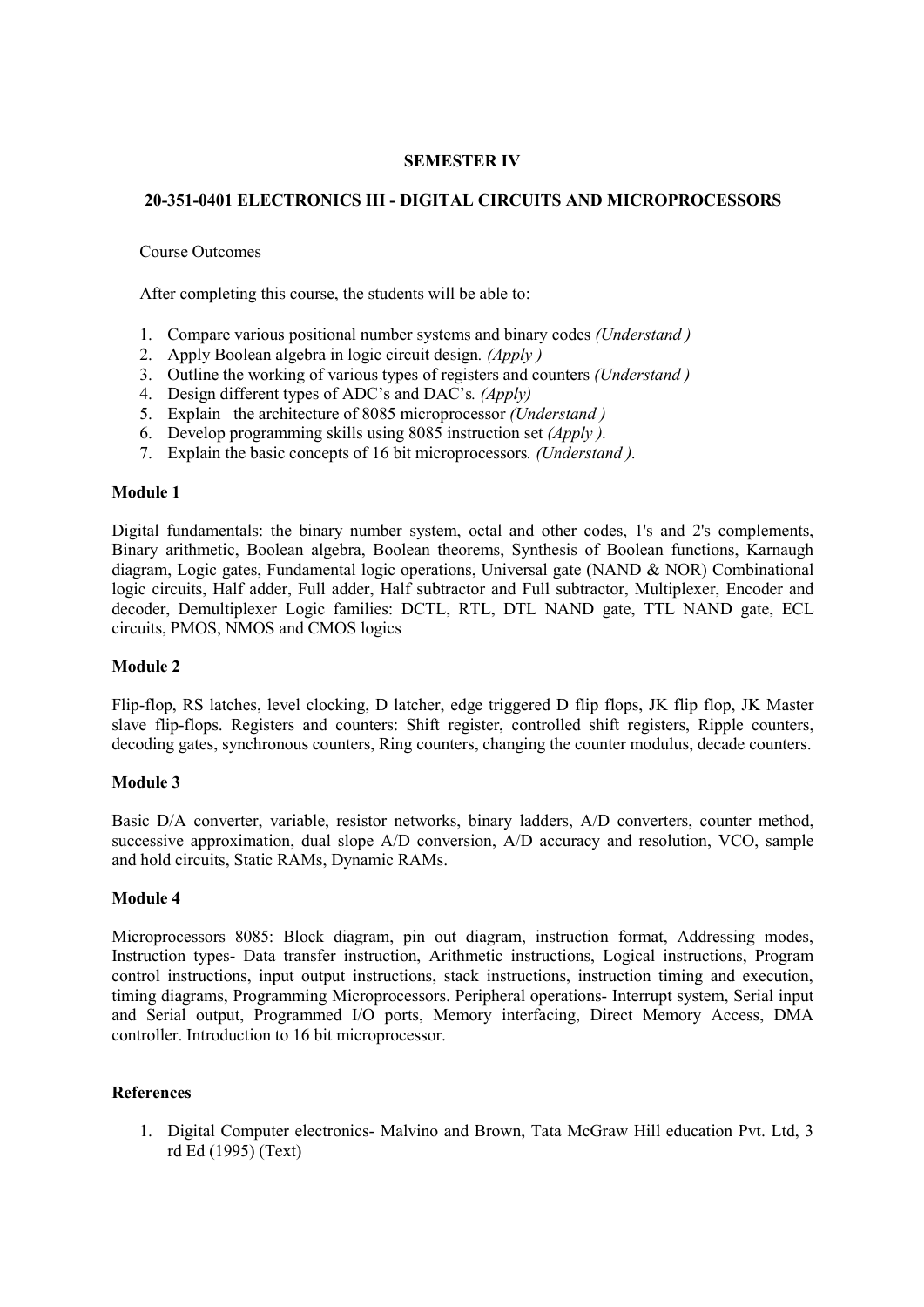- 2. Microprocessor Architecture Programming and applications using 8085 R.S. Goanker, Prentice Hall India, 5<sup>th</sup> Ed (2006) (Text)
- 3. Electronic Devices- Applications and Integrated circuits-Mathur Kulashreshta and Chadha, Umesh publications  $5<sup>th</sup>$  Ed (1986)
- 4. Digital principles and applications Malvino&Leach, Tata Mc Grow Hill, 5<sup>th</sup> Ed (2002)
- 5. Fundamentals of Micro processers and Microcomputers B. Ram, Bhantat Rai Publishers, 6<sup>th</sup> Ed (2006)
- 6. Microprocesser (8085) and its Applications-A. Nagoorkani, RBA Publications (2004)32
- 7. Digital Logic and Computer Design-M Morris Manno, PHI (1995)
- 8. Fundamentals of digital circuits- A. Anadan, PHI (2006)
- 9. Digital circuits and design-S. Salivahanan& S. Arivazhavan, Vikas Pub. 4th Edn (2012)

### **20-351-0402 STATISTICAL MECHANICS**

### Course Outcomes

After completing this course, the students should be able to:

- 1. Discuss the concept of phase space as well as microstates and macrostates. (*Understand*)
- 2. Explain the statistical origin of thermodynamics and its connection to entropy. (*Understand*)
- 3. Describe the concept of micorocanonical, canonical, and grand canonical ensembles. (*Understand*)
- 4. Compute various thermodynamic properties ofideal gas in a canonical ensemble (*Apply*)
- 5. Discuss Maxwell Boltzmann statistics and velocity distribution based on that. (*Understand*)
- 6. Compare various theories on Brownian motion (*Understand*)
- 7. Differentiate Fermi-Dirac and Bose-Einstein distribution (*Understand*)
- 8. Interpret the thermodynamics of blackbody radiation and Bose-Einstein condensation (*Apply*)

#### **Module 1**

Connection between statistics and thermodynamics - macroscopic and microscopic systems- its general descriptions, Quantum states and phase space, density distribution in phase space, Liouville theorem, statistical distribution function, Determination of the number of microstates, statistical origin of thermodynamics, Entropy from the statistical mechanics point, Nernst theorem.

## **Module 2**

Ensemble: microcanonical, canonical and grand canonical ensembles, Canonical Ensemble Theory: distribution function for canonical ensemble, Ideal gases in canonical ensemble, equipartition theorem, Distribution function of grand canonical ensemble.

#### **Module 3**

Classical statistics: Distribution laws - Maxwell-Boltzmann distribution. Velocity distribution, relationship between entropy and probability. Partition functions, Partition function of monoatomic gas, Brownian motion, Einstein theory of Brownian motion. Langevin equation for Brownian motion.

## **Module 4**

Quantum Statistics: Bose-Einstein and Fermi-Dirac distributions. Thermodynamic behavior of ideal Bose gas, thermodynamics of black body radiation- Specific heats of solids, Bose-Einstein condensation, Bosons and Fermions, F-D statistics, Thermodynamic behavior of an ideal Fermi gas - Electron gas in metals.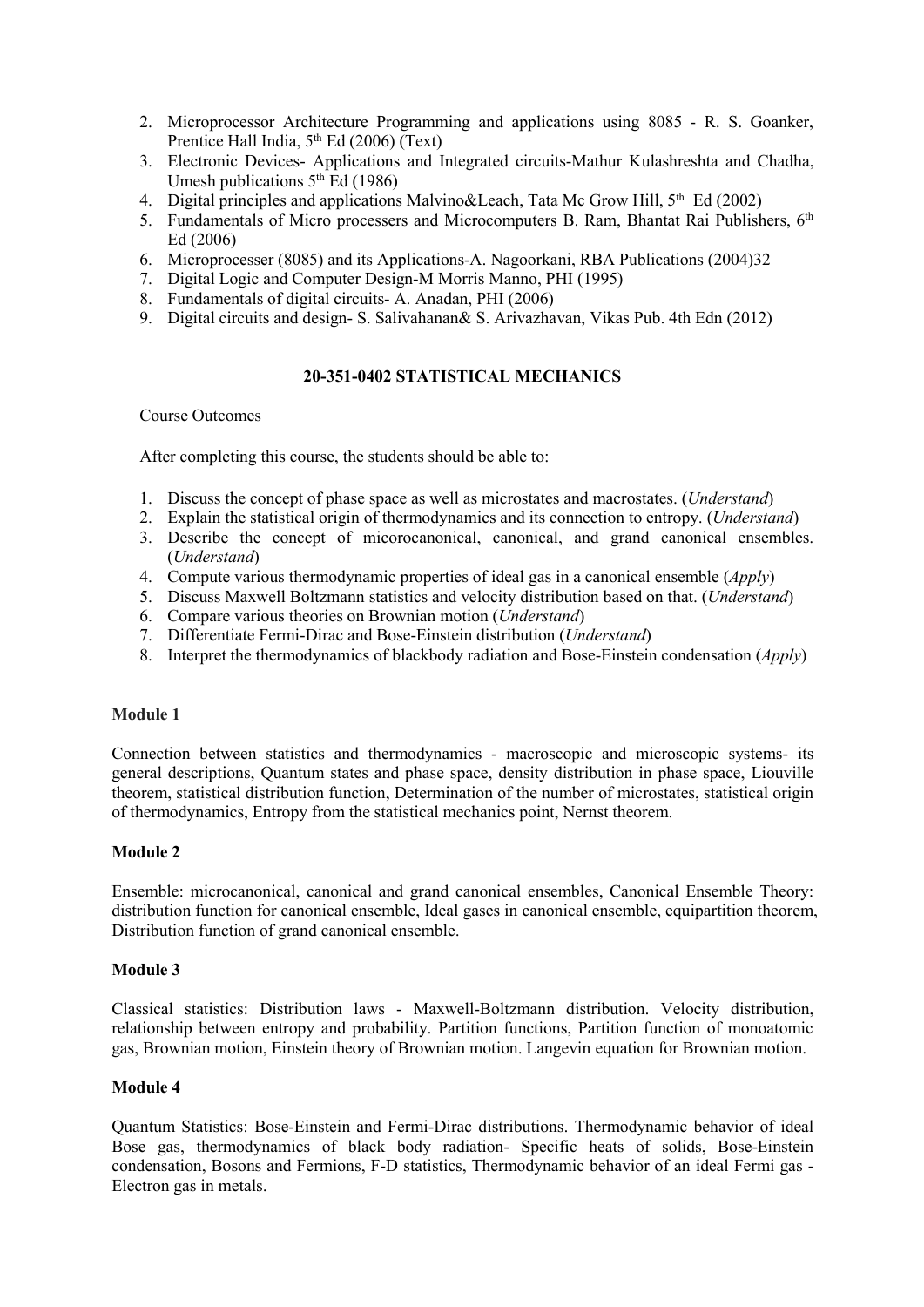# **References**

- 1. Statistical Mechanics K Huang, John Wiley & sons, 2nd edition (2008 )
- 2. Modern Thermo Dynamics-D. Kondepadi. Ilya Prigogene, John Wiley sons (1998)
- 3. Statistical Mechanics Kamal Singh, S. Chand and Co, New Delhi, 1st edition (1988)
- 4. Statistical Mechanics R. K. Pathria, Butternorth-Heinemann, (1972)
- 5. Modern Physics- Beiser, Tata Mc Graw Hill, (2002)
- 6. Statistical Mechanics, A survival Guide- A. M. Glazer and J. S. Wask, Oxford University Press (2001)
- 7. Introductory Stastistical physics-Roger Bowle, Academic press
- 8. Statistical Physics, Berkeley Physics Course Vol 5, F Reif, Tata McGraw Hill, 2011
- 9. Statistical Mechanics, R. K. Pathria, 2nd edition, Elsevier (2002)
- 10. Landau and Lifshitz , Statistical Physics

## **20-351-0403 QUANTUM MECHANICS I**

## Course Outcomes

After completing this course, the students will be able to:

- 1. Describe the inadequacies of classical mechanics and the origin of quantum theory. *(Understand)*
- 2. Summarize the concept of wave packet. *(Understand)*
- 3. Explain the properties ofwave function. *(Understand)*
- 4. Review time independent and time dependent Schrodinger equations*. (Understand)*
- 5. Discuss the postulates of quantum mechanics. *(Understand)*
- 6. Solve particle in a box, potential barrier, potential well and harmonic oscillator problems using Schrodinger equation*. (Apply).*
- 7. Apply Schrodinger equation for spherically symmetric potentials*. (Apply).*

## **Module 1**

Origin of quantum theory:

Blackbody radiation: Ultraviolet catastrophe, Planck's formulation of black body radiation, Photoelectric effect, Einstein's quantum theory of photoelectric effect, Compton effect; Wavelike properties of particles: Matter waves, de Broglie hypothesis, Davisson and Germer experiment, the wave-particle duality.

Wave packets: localized wave packets, the uncertainty principle, consequences of uncertainty principle, uncertainty relations, motion of wave packets, propagation of wave packet without distortion, group and phase velocities.

## **Module 2**

Schrodinger wave function, Born's interpretation of wave functions, Schrödinger's equation for a particle subjected to forces, wave function and its interpretations, probability, probability current density and continuity equation, expectation values, Ehrenfest's theorem, admissibility conditions of wave functions, normalizations of wave functions, box normalization, time dependent and time independent Schrödinger equations, stationary states and super position principle.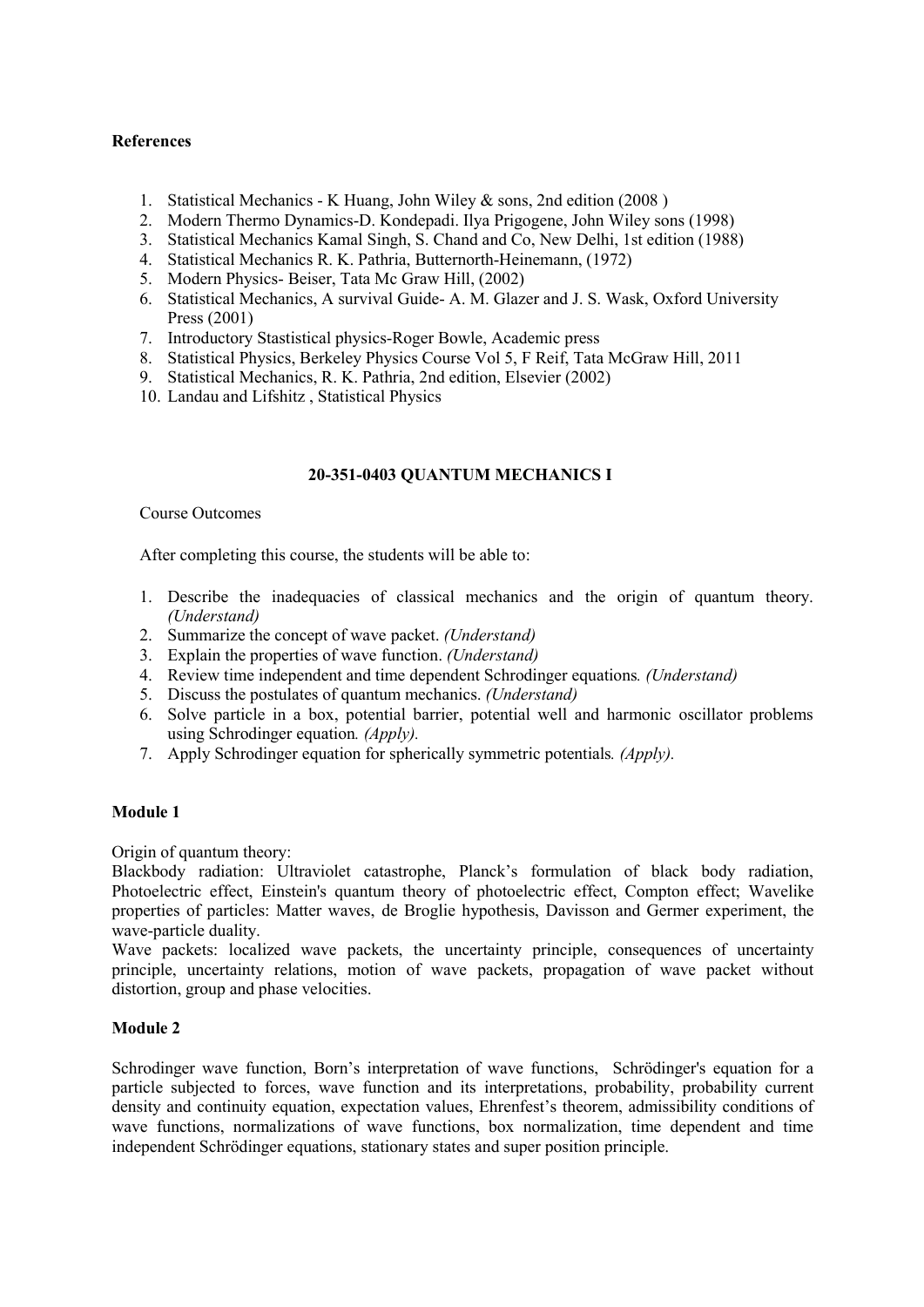Postulates of Wave Mechanics, Dynamical variables as operators, Linear operators, Commutator brackets, Eigen functions and Eigen values, Hermitian operators and their properties, Orthogonality conditions, Schimidt's orthogonalization procedure, Physical significance of Eigen functions and Eigen values, Degeneracy, Simultaneous measurability of observables, general uncertainty relations.

## **Module 4**

Applications of Schrödinger equation: Particle in a box, Square well potential with rigid walls, square well potential with finite walls, square potential barrier and quantum tunnelling, Alpha decay, Linear harmonic oscillator,

Particle in a spherically symmetric potential, separation of R, Θ and Φ equations, Hamiltonian of two interacting particles, Rigid rotator, Hydrogen atom, Energy eigenvalues, Hydrogen wave function, Radial probability density functions and Hydrogen atom orbitals.

## **References**

- 1. Quantum Physics-Eisberg and Resnik ,John Wiley Sons(2002) (Text)
- 2. Concepts of Modern Physics-Beiser, Tata McGraw Hill (2002) (Text)
- 3. Quantum Mechanics- G Aruldhas, Prentice Hall India (2004)(Text)
- 4. Quantum Mechanics: Concepts and Applications, Nouredine Zettili, John Wiley & Sons, 2001
- 5. Quantum mechanics- Mathews and Venketesan, Tata McGraw Hill (2006)
- 6. Quantum Mechanics-Thankappan V K, New Age International, 2nd edition (2003)
- 7. Introduction to Quantum Mechanics David J Griffiths, Pearson, 2<sup>nd</sup>edn

# **20-351-0404 ELECTROMAGNETIC THEORY AND RELATIVISTIC PHENOMENA**

Course Outcomes

After completing this course, the students will be able to:

- *1.* Explain the concepts of electrostatics, electric field, electric potential and energy density. *(Understand)*
- 2. Apply the concepts of electrostatics to solve the problems relating to electric Field and electric potential*. (Apply)*
- 3. Apply the concepts of magneto statics to solve the problems relating to magnetic field and Magnetic potential*. (Apply)*
- 4. Solve problems related to electromagnetic boundary conditions . *(Apply)*
- 5. Understand the concepts related to Faraday's law and Maxwell's equations. *(Understand)*
- 6. Analyse the propagation, reflection and transmission of plane waves*. (Analyse)*
- 7. Explain magnetism as a relativistic phenomenon of electricity *. (Understand)*

## **Module 1**

Electrostatics: Electric field, Gauss's Law in integral and differential forms, applications of Guass's law, Scalar potential, Energy of continuous charge distribution, Poisson and Laplace equations, Boundary conditions and uniqueness theorem, Dielectrics, induces dipoles, polarization and field of a polarized object, Guass's law for dielectric media, Displacement field, linear dielectric and dielectric constant, energy and forces in dielectric systems.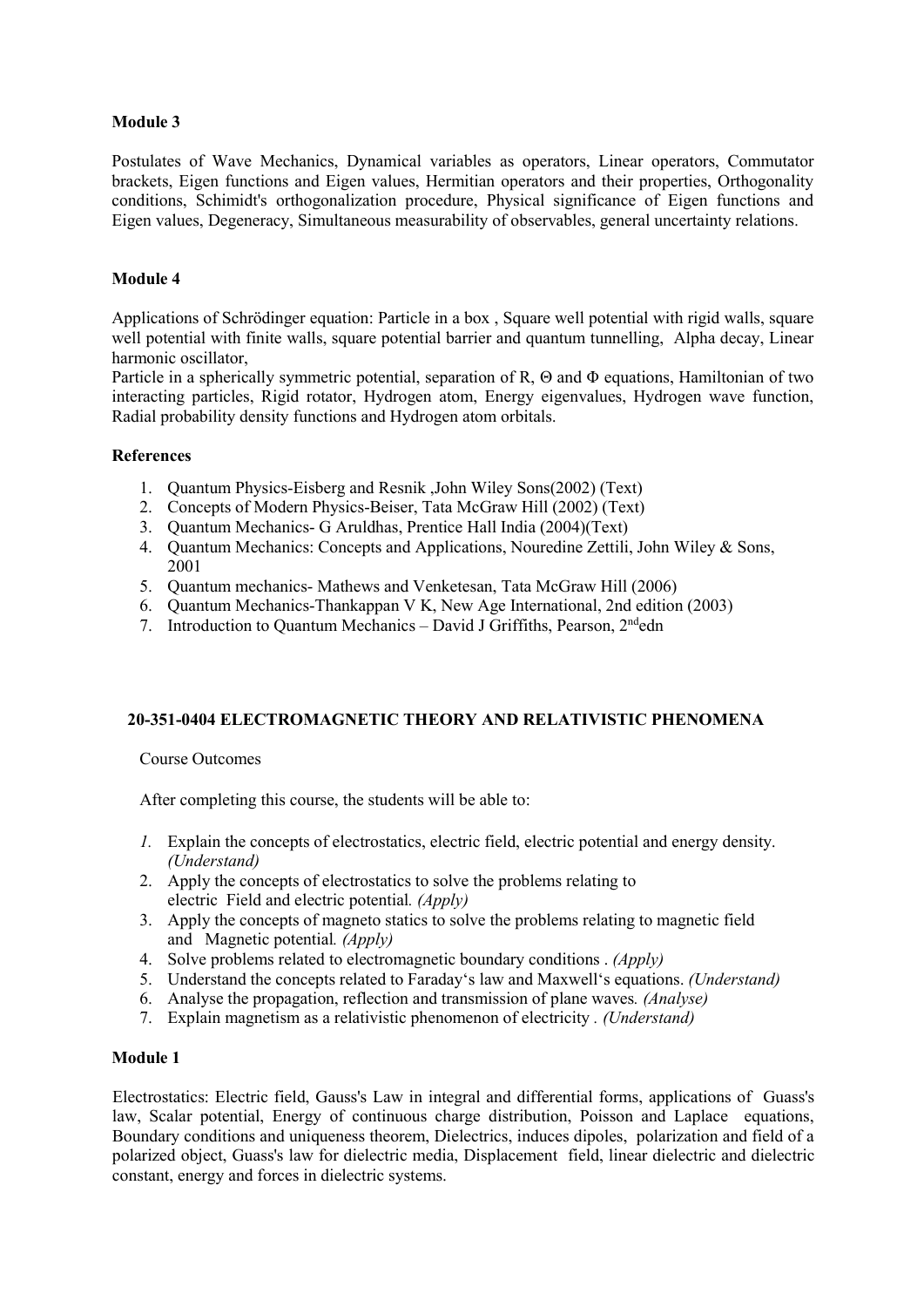Magnetostatics : Magnetic fields & magnetic forces, Biot-Savart law, Ampere's law, Applications of Amperes law, Magnetic vector potential, Magnetization, Torque and forces on magnetic dipoles, The field of a magnetized object, Ampere's law in magnetized material, Boundary conditions. Magnetic susceptibility and permeability.

## **Module 3**

Faraday's law of electromagnetic induction, energy and magnetic field, Maxwell's equation in vacuum and dielectric media, Solutions of Maxwell's equation in vacuum and dielectric media, Poynting's theorem, conservation of energy and momentum, Reflection and refraction of EMW at dielectric boundaries, Snell's law, total internal reflection, Brewster's angle. Electromagnetic waves in conductors, reflection at a conducting surface, frequency dependence of permittivity.

## **Module 4**

Vector and Scalar potentials, gauge transformations- Lorentz and Coulomb gauges. Relativistic Mechanics- proper time, proper velocity, Compton scattering, Magnetism as relativistic phenomenon.

Transformation of fields, the field tensor, four vectors, Maxwell's equation in tensor form.

## **References**

- 1. Introduction to Electrodynamics, David J Griffiths, Pearson Education India Learning Private Limited, 4<sup>th</sup> edition (2015) (Text)
- 2. Electrodynamics J.D Jackson, Wiley, 3<sup>rd</sup> Edition (2007) (Text)
- 3. The Feynman Lectures on Physics, Richard P Feyman, Vol 1&2 , Narosa Publishing house(2008)
- 4. Concepts of Modern Physics, Arthur Beiser and Shobhit Mahajan ,Tata Mc Graw Hill (2009)
- 5. Electricity and Magnetism K K Tewari, S Chand & Company, 3<sup>rd</sup> Edition (2007).
- 6. Electricity and Magnetism D.N Vasudeva , S Chand & Company (2002)
- 7. Classical Electrodynamics- P S Sengupta, New Age International, 2<sup>nd</sup> Edition (2015)
- 8. Electromagnetic Theory and wave propagation- S N Ghosh, Narosa Publishers  $2<sup>nd</sup> Ed(2002)$
- 9. Electromagnetic waves and radiating systems- Jordan E C and K G Balmian, Prentice Hall India Learning Private Limited, 2<sup>nd</sup> edition (1998)
- 10. Introduction to special theory of relativity, R Resnick, Wiley India edition (2010)

# **20-351-0405 MATHEMATICS IV**

## Course Outcomes

After completing this course, the students will be able to:

- 1. Illustrate the properties of tensors and their operations *(Understand)*
- 2. Examine properties of material like polarisability, elasticity etc *(Analyse)*
- 3. Explain integral transforms *(Understand)*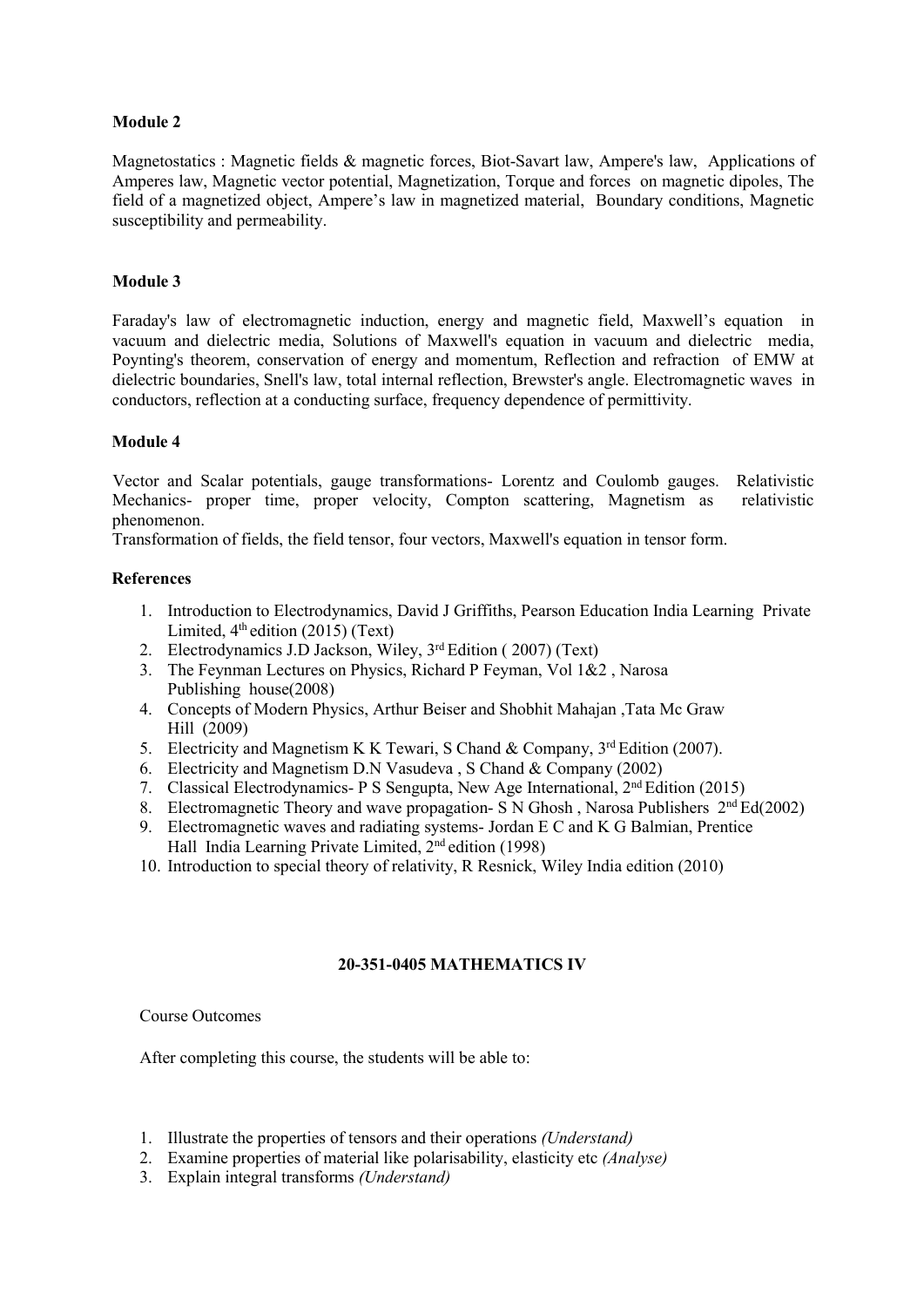- 4. Apply FourierTransform to find solutions to certain differential equations *(Apply)*
- 5. Discuss various functions of complex variables *(Understand)*
- 6. Apply contour integration to evaluate integrals *(Apply)*
- 7. Discuss symmetries and basic group theory *(Understand)*

Tensor Analysis: definition, law of transformations, rank of tensor, covariant and contravariant tensors, algebra of tensors, lowering and raising of indices, contraction of tensors, fundamental tensors, metrics, covariant derivatives, Christoffel symbols, curvature tensor, Cartesian tensors, stress, strain and Hooke's law, moduli of elasticity, piezo electricity and dielectric susceptibility

## **Module 2**

Fourier series, Laplace Transform, Laplace Transform of some simple functions, solving Differential equations using Laplace Transform. Fourier Transform, Properties of FT, Convolution Theorem, Solving Differential equations using FT.

## **Module 3**

Functions of Complex Variables: Analytic functions, power series, Taylor and Laurent series, Contour integration, Cauchy's theorem, Cauchy's Integral formula, Integration involving branch cuts and branch points.

## **Module 4**

Group Theory: Definition, Examples, properties of a group, Sub Group, Group multiplication table, Cyclic Group, Permutation group, Isomorphism and homomorphism of Groups, Cayley's theorem, Conjugate elements and classes, Representation of group, Reducible and Irreducible representations, Character table, Group of symmetry of an equilateral triangle and a square.

## **References**

- 1. Mathematics for Physicists and Engineers G B Arfken, Academic Press (2001), (Text)
- 2. Chemical Applications of Group Theory- F A Cotton, Wiley Eastern (1971)(Text for module III)
- 3. Mathematical methods in Classical and Quantum Physics- T Dass & S K Sharma
- 4. Complex Variables- Schaum Series
- 5. Elements of Group Theory for Physicists- A W Joshi, Wiley Eastern Ltd, 3<sup>rd</sup> Edition (1988)
- 6. Introductory methods of Numerical Analysis- C S Sastry Prentice Hall India (2001) (Text)
- 7. Numerical Methods- Balagurusamy, Tata McGraw Hill (2001)
- 8. Elements of group theory for Physicists, A W Joshi, Wiley Eastern Ltd, 3<sup>rd</sup> edition, (1988)
- 9. Churchill-Complex variable theory

## **20-351-0406 LAB/VIVA**

## **20-351-0407 WORKSHOP**

(Engineering drawing Practice to be given)

## **20-351-0408 SEMINAR/VIVA**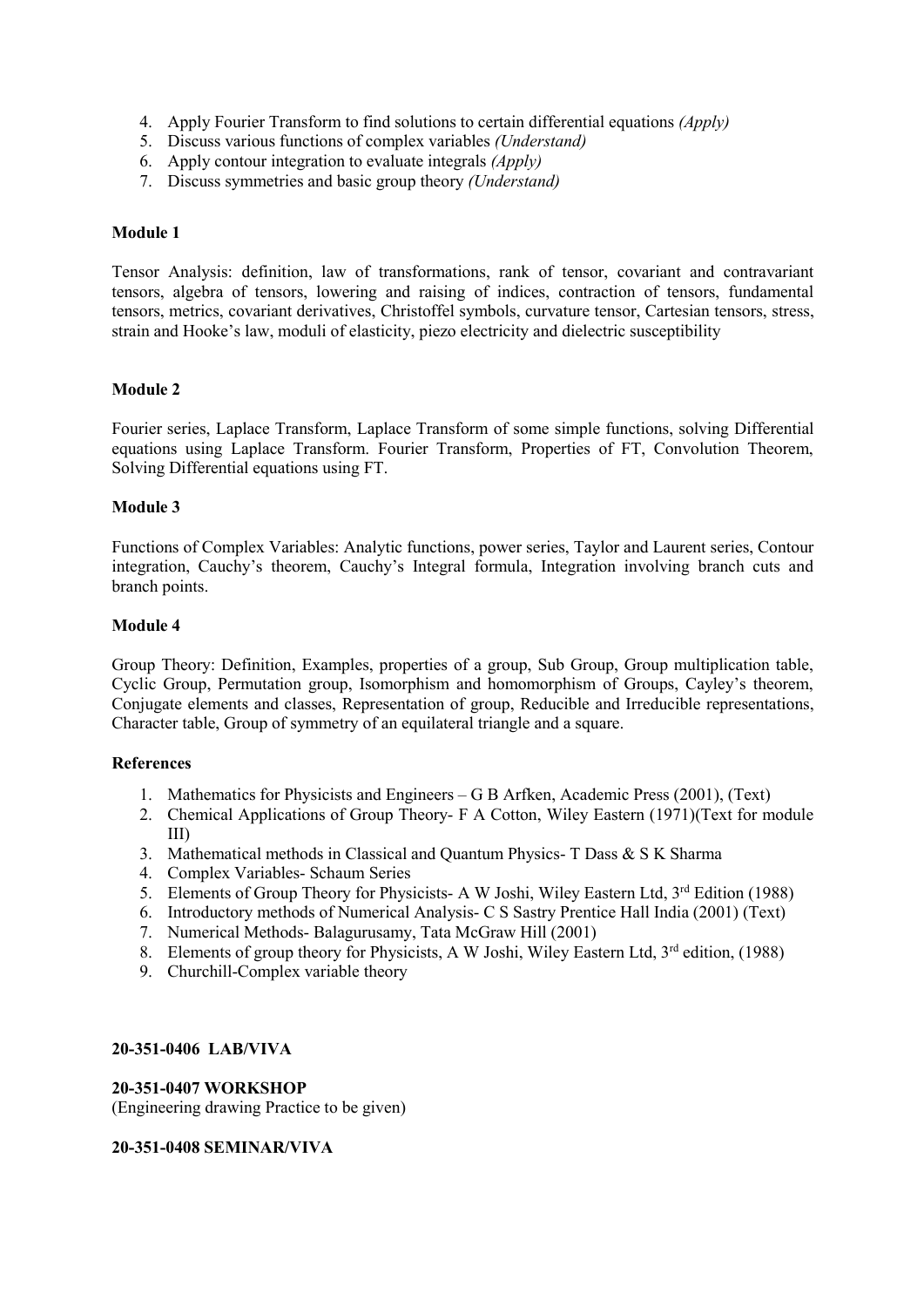# **SEMESTER V**

## **20-351-0501 OPTICS IV APPLIED OPTICS**

### Course Outcomes

After completing this course, the students will be able to:

- 1. Understand concept of radiometry and photometry *(Understand)*
- 2. Explain diffraction phenomenon using Fresnel-Kirchoff integral *(Understand)*
- 3. Analyze diffraction patterns *(Analyze)*
- 4. Understand devices that use polarization of light *(Understand)*
- 5. Apply matrix optics for studying polarization *(Application )*
- 6. Understand Poincare sphere *(Understand)*

### **Module 1**

Photometry and Radiometry- quantities and units, Colourimetry- chromaticity coordinates, UCS chromaticity coordinates, UCS diagrams, RGB colour mixing and colour purity , colour temperature, CCT, Visual basis of colourimetry, Human eye and colour deficiency, colour vision model

### **Module 2**

Diffraction – Fraunhofer and Fresnel diffractions, Fresnel-Kirchoff integral, Fourier transform in Fraunhofer diffraction, diffraction by a single slit, diffraction by a rectangular aperture, two slit Fraunhoffer diffraction pattern, N-slit Fraunhoffer diffraction pattern, fourier transforming property of lens, spatial frequency filtering

## **Module 3**

Birefringence-Birefringent crystals, polarisers, polarization beam splitters, Wave plates (half-wave, Full-wave and quarter-wave), Compensators and Variable retarders, Circular polarizers Optical activity - Dextro and levorotatory substances, optical activity in liquids, Half-shade plate, Laurrents half-shade polarimeter

Optical anisotropy-Index ellipsoid, Stress birefringence – Photoelasticity

## **Module 4**

Analysis of Polarization- Mathematical description of polarization, states of polarization, polarization ellipse, special forms, Elliptical parameters, Stokes polarization parameters, Stokes vectors, Stokes parameters for polarized and unpolarized light, Stokes Intensity formula Jones and Mueller matrix calculus- Matrices for polarizer, retarder, and rotator in both representations, Neutral density filter, Mueller matrix for Depolarizer

Poincare sphere, Representation of polarization states

#### **References**

- 1. Handbook of Applied Photometry C De Cusatis, AIP. (1997)
- 2. Introduction to Soild State Lighting Zukauskas, Shur, Caska, Wiley (2001)
- 3. Optics Eugene Hecht (3rd Edition), Addison Weseli Long inc (1998)
- 4. Polarized light Edward Collet, Marcel Decker (1992)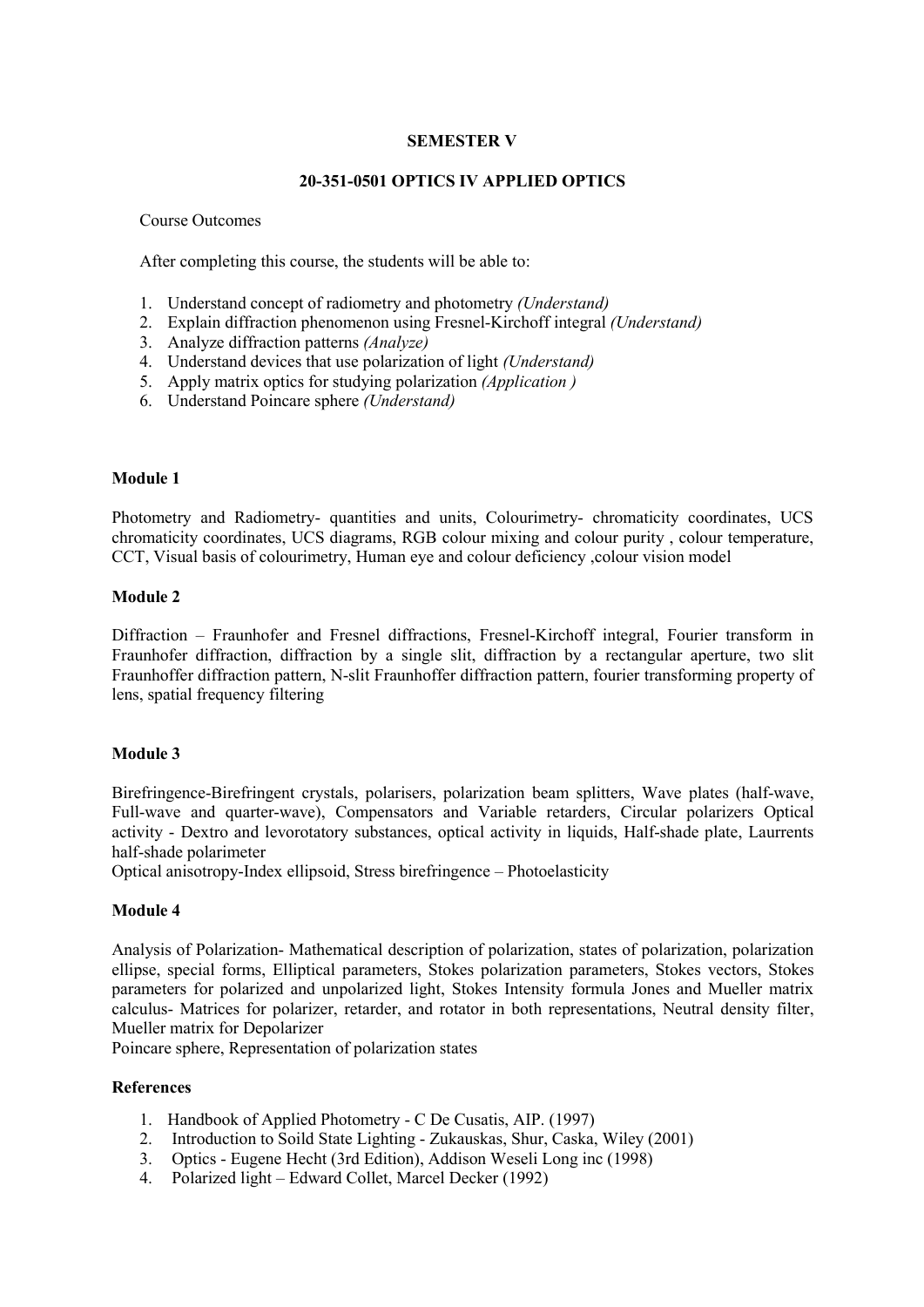- 5. Introduction to Optoelectronics- Wilson and Hawkes, PHI, (1996)
- 6. Wave optics and Applications R. S. Sirohi, Orient Longmann (2001)
- 7. Optical Electronics Thyagarajan and Ghatak, Cambridge University Press (1997)
- 8. Polarization of light S. Huard, John Wileyand Sons (1997)
- 9. Light emitting diodes- E Fred Scheubert, Cambridge University Press (2003)
- 10. Optics- Ajoy Ghatak, McGraw Hill (2010)

# **20-351-0502 ELECTRONICS IV - ELECTRONIC INSTRUMENTATION**

Course Outcomes

After completing this course, the students will be able to:

- 1. Understand various types of transducers, where the physical quantities such as temperature, pressure, are sensed and converted into equivalent electrical signals. *(Understand)*
- 2. Understand how these electrical signals such as current, voltage, or other electrical parameter are measured using conventional deflection-type measuring instruments and modern digital meters. *(Understand)*
- 3. Analyze how these signals can be processed in time and frequency domains *(Understand)*
- 4. Understand how the measured quantities are indicated and recorded, using oscilloscope and recorder *(Understand)*

## **Module 1**

Definition of transducers- classification of transducers - Passive transducers: principle of operation construction details- characteristics and applications of passive electrical transducers-strain gauge parameters and types, temperature transducers –resistance thermometers, thermistors, inductive transducers -variable reluctance transducers- LVDT, capacitive transducers- variable air gap type, variable area type, variable permittivity type, Active transducers: Thermo electric transducers, Piezo electric transducers. Photoelectric transducers Data converters, DAC and ADC transfer characteristics, conversion techniques, performance parameters, Voltage to frequency converters. serial interfacing standards RS232C,RS422A, IEEE 488 (GPIB). Introduction to microcontrollers, Basic ideas of 8051 micro controller, architecture

# **Module 2**

DC deflection instruments: D'Arsonval movement in DC meters- suspension mechanisms, Principle of operation of galvanometers -PMMC-as voltmeter, ammeter & ohmmeters,

AC Deflection measurements: electro dynamometer instruments-electro thermic type instruments hotwire ammeters & thermo couple ammeters- rectifier type instruments-full wave & half wave, digital instruments-resolution and sensitivity in digital meters –digital voltmeter (DVM) - ramp & integrating type, Digital Multimeters (DMM), comparison measurements —Basic AC and DC potentiometers- self balancing potentiometers

## **Module 3**

Tuned amplifiers Chopper stabilized amplifiers, Harmonic distortion in amplifiers. Signal analysers - Wave analyser —heterodyne & frequency selective, voltage and gain output measurements. Spectrum analyser, Lock in Amplifiers, BOXCAR averager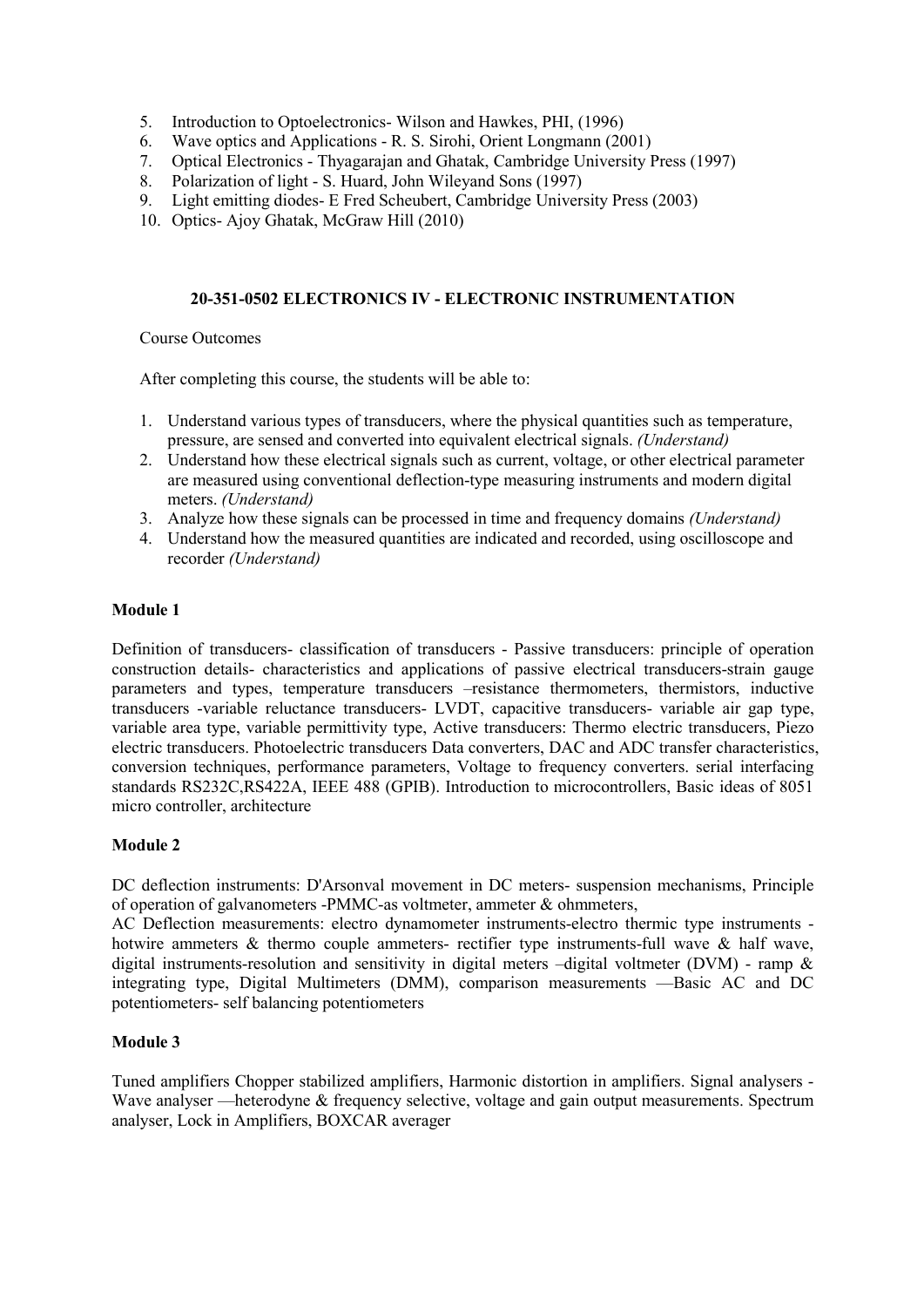Cathode Ray Oscilloscope: — Basic Principle — CRT features — Block diagram of Conventional CRO and, general CRO types-dual beam &dual trace, front panel controls of CRO-triggered modes & time base generation circuits, General performance parameters bandwidth, rise time and sensitivity, Special types of CRO — Sampling oscilloscope — Storage oscilloscope-Digital storage Oscilloscope (DSO), CRO measurements-lissajous figures measurement of phase difference and frequency, Graphic recorders —strip chart recorders & X-Y recorders.

## **References**

- 1. 1. Electrical and electronic instruments, G. K. Banerjee, PHI learning Pvt. Ltd. (2012) (Text)
- 2. Elements of electronic instrumentation and measurement J J Car, Prentice HallIndia (1986)
- 3. Electronic Instrumentation- H. S. Kalsi, Tata Mc Graw Hill (2006)
- 4. Industrial and Solid State Electronics: Devices and Systems T. J. Maloney, PrenticeHall India (1986)
- 5. A course in electrical and electronic measurement and instrumentation A. K. Sawhney, DanapathRai and Co (2005)
- 6. Transducers and Instrumentation P. V. S. Murthy, Prentice Hall India (2003)

## **20-351-0503 QUANTUM MECHANICS II**

Course Outcomes

After completing this course, the students will be able to:

- 1. Describe the representations in continuous bases.*(Understand )*
- 2. Use the operator method for solving the harmonic oscillator problem*. (Apply)*
- 3. Predict the eigenfunctions and eigenvalues of of  $J_z$ ,  $J^2$ ,  $L_z$  and  $L^2$  operators *(Apply)*
- 4. Explain Pauli Spin matrices and spin angular momentum. *(Understand)*
- 5. Demonstrate time independent and time dependent approximation methods in quantum mechanics. *(Apply)*
- 6. Illustrate transition rates in absorption/emission processes*. (Apply).*
- 7. Discuss Scattering theory*. (Understand).*
- 8. Apply scattering theory to study scattering from hard sphere, square well and Coulomb potentials. *(Apply)*

# **Module 1**

Representation in continuous bases: Position and Momentum representations in quantum mechanics, connecting position and momentum representations, parity operator, Matrix and wave mechanics. Solution of linear harmonic oscillator: Operator method, coherent states, matrix representation of creation, annihilation, number, position and momentum operators of harmonic oscillator.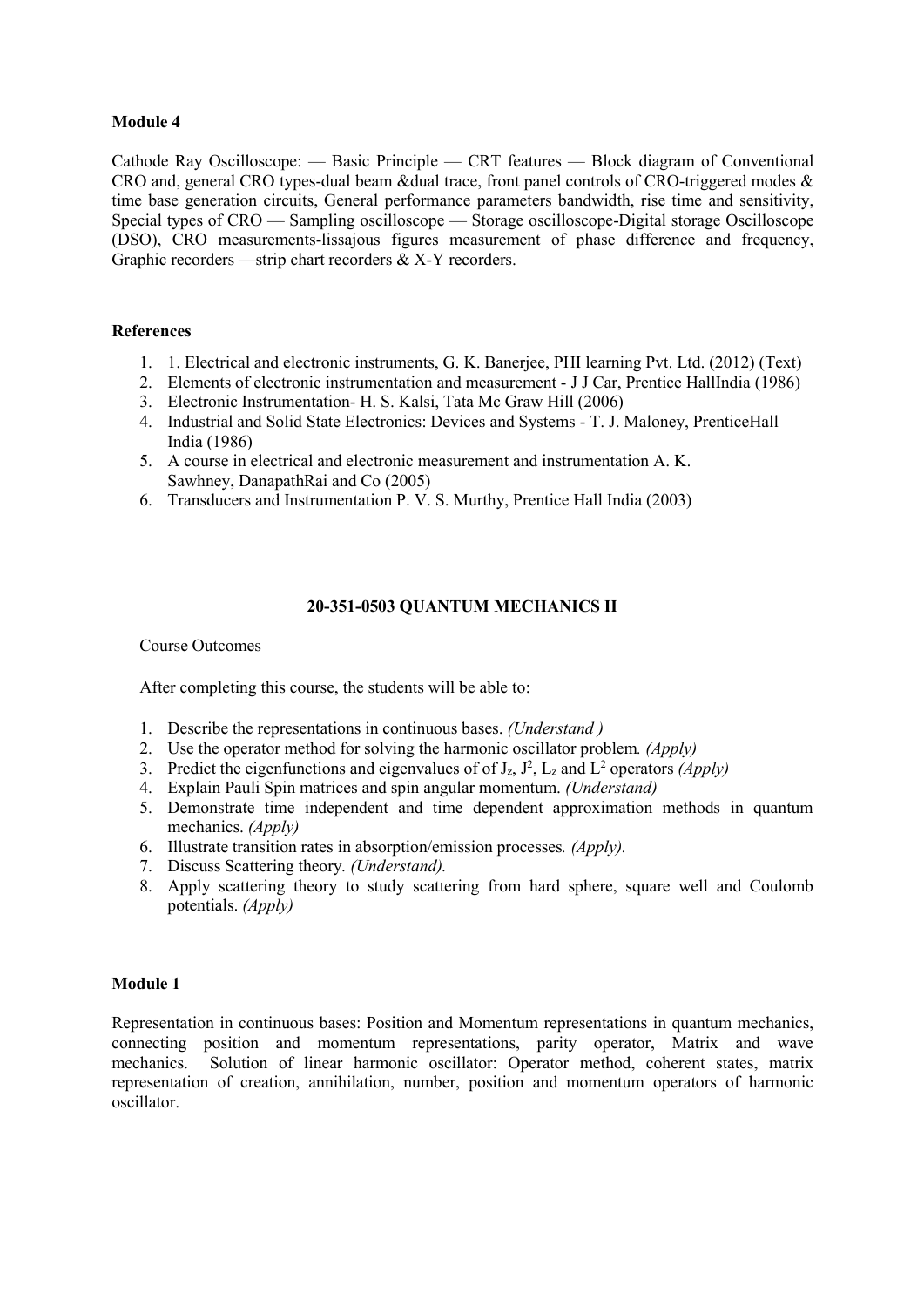Orbital angular momentum, General formalism of angular momentum, eigenfunctions and eigenvalues of  $J_z$  and  $J^2$ , matrix representation of angular momentum, geometrical representation of angular momentum, eigenfunctions and eigenvalues of  $L_z$  and  $L^2$ . Spin angular momentum: general theory of spin, Pauli spin matrices.

# **Module 3**

Time independent perturbation-first order and second order correction, the stark effect, Degenerate perturbation theory; Variational method, hydrogen and helium atoms; WKB approximation, tunnelling through potential barrier.

Pictures of quantum mechanics, Schrödinger picture, Heisenberg picture and interaction picture.

Time dependent perturbation theory: first order approximation, transition probability for constant and harmonic perturbations, Fermi-Golden rule.

## **Module 4**

Scattering theory: scattering amplitude and differential cross section of spinless particles, partial wave analysis, Optical theorem, partial wave analysis for inelastic scattering, Born approximation, scattering by hard sphere, square well and coulomb scattering, scattering of identical particles.

## **References**

- 1. Quantum Mechanics: Concepts and Applications, 2<sup>nd</sup> Edition, Nouredine Zettili, John Wiley & Sons, 2009 (Text)
- 2. Quantum Mechanics G Aruldhas, Prentice Hall India,( 2004)
- 3. Quantum mechanics Mathews and Venketesan ,Tata McGraw Hill (2006)
- 4. Modern Quantum Mechanics- J J Sakurai, Pearson Education ,Revised Ed (2003)
- 5. Quantum Mechanics-Thankappan VK , New Age International (P)Ltd, 2nd edition (2003)

# **20-351-0504 MATERIAL SCIENCE**

## Course Outcomes

After completing this course, the students will be able to:

- 1. Describe structural elements such as crystal planes and directions using standard notations. *(Understand)*
- 2. Explain the concepts of reciprocal lattice and Brillouin zones. *(Understand)*
- 3. Apply the theory of lattice vibrations (phonons) to determine thermal properties of solids. *(Apply)*
- 4. Discuss the role of quantisation in describing low temperature lattice heat capacities using Einstein and Debye models*. (Understand)*
- 5. Explain the concept of density of states and occupation to determine macroscopic properties of solids. *(Understand)*
- 6. Formulate the problem of electrons in a periodic potential*. (Analyze)*
- 7. Analyse electron dynamics in semiconductors and the effect of doping on the electronic properties of semiconductors. *(Analyze)*
- 8. Outline the theory of dielectric and magnetic properties ofmaterials. *(Understand)*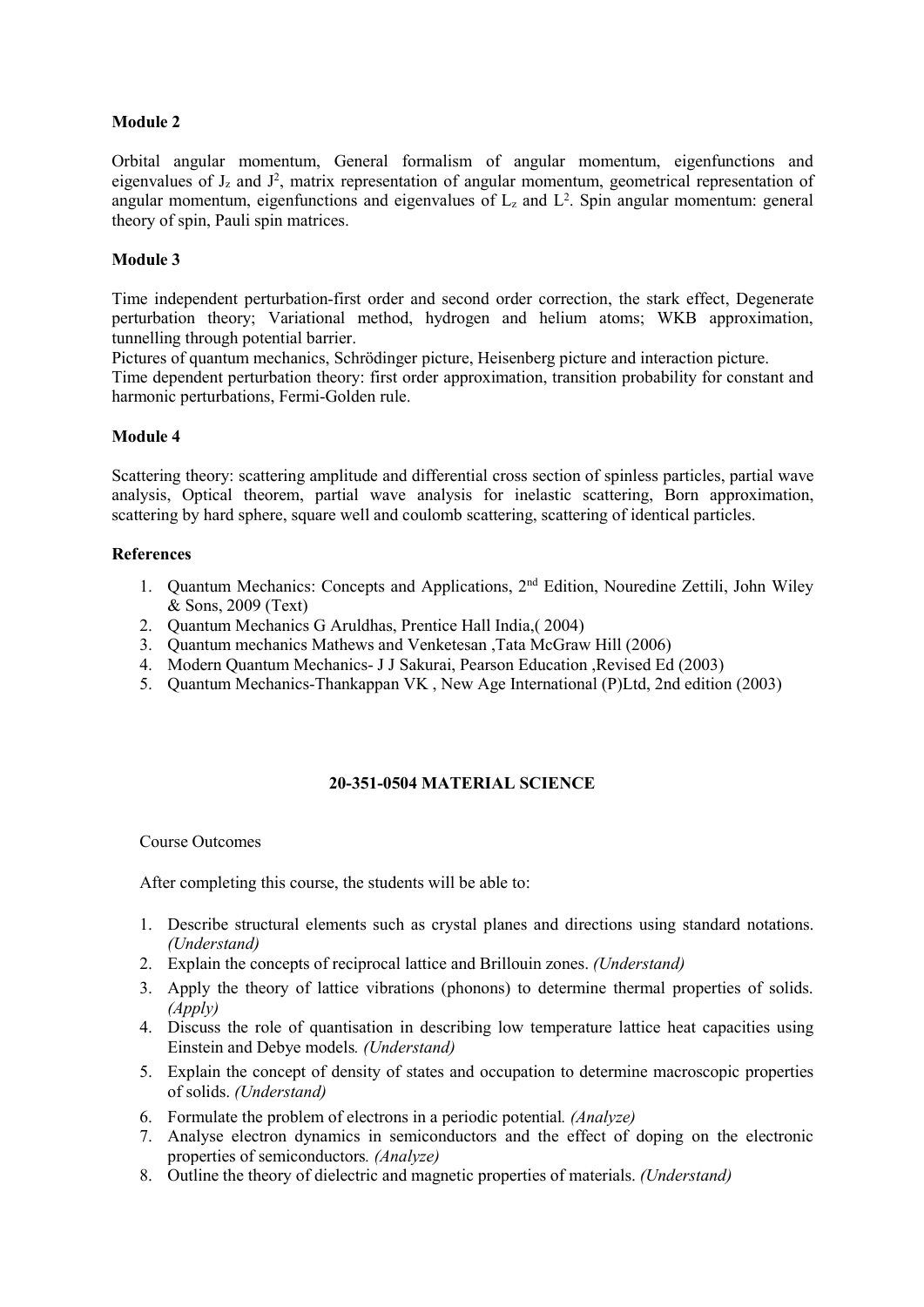Crystal symmetry and crystal systems: translational vectors and lattices, unit ISPl, Miller indices, symmetry operations, reciprocal lattices, hexagonal close packed structure, NaCl, CsCl, diamond and ZnS structures, X-ray diffraction and Bragg's law, Powder diffraction, different types of bonding in crystals, Vandervaal's, ionic, covalent and hydrogen bonds.

## **Module 2**

Lattice vibrations: phonons, phonon spectra of monatomic and diatomic linear lattices, scattering of phonons by neutrons, experimental techniques to get phonon spectra, lattice heat capacity, Einstein's Model, Debye's Model.

## **Module 3**

Band theory of solids: density of states, Fermi level, origin of bands, Bloch theorem, Kronig- Penny model, classification of materials based on band gap, electrical conduction in metals and semiconductors, effect of doping on Fermi level in semiconductors, Material characterisation using SEM, TEM and AFM.

## **Module 4**

Dielectric properties of solids: polarisability, local electric field of an atom, ferroelectric crystals, Clausius Mosotti relation, Lorentz – Lorenz formula, Curie-Weiss Law, magnetic properties of solids, dia, para and ferro magnetism, Langevin's theory of diamagnetism and paramagnetism, ferromagnetic domains, hysterisis, BH curve, adiabatic demagnetization.

## **References**

- 1. Solid State Physics C Kittel,  $7<sup>th</sup>$  edition, John Wiley (2004)(Text)
- 2. Introduction to Solids Azaroff, Tata McGraw Hill (1977)
- 3. Text Book of Solid State Physics S O Pillai, New age International (2002)
- 4. Problems in Solid State Physics S O Pillai,New age International (2003)
- 5. Solid State Physics- A J Dekker, MacMillian India Ltd (2005)
- 6. Solid State Physics- M A Wahab,2nd edition,Narosa Publishing House Pvt. Ltd(2005)
- 7. Solid State Physics, N W Ashcroft, N David Mermin, Harcourt, (1976)

## **20-351-0505 MOLECULAR SPECTROSCOPY**

## Course Outcomes

After completing this course, the students will be able to:

- 1. Discuss the microwave spectra of rigid and non-rigid molecule *(Understand )*
- 2. Explain the theory of rotation-vibration spectra of diatomic molecule *(Understand)*
- 3. Describe the various modes of vibration of linear and non linear triatomic molecule-*(Understand)*
- 4. Apply Raman and IR spectroscopy to determine the structure of the molecule *(Apply )*
- 5. discuss the electronic spectra of diatomic molecule and explain the intensities of spectral line in vibrational electronic spectra *(Understand)*
- 6. illustrate the various spectroscopic experimental technique
- 7. Compare NMR and ESR spectroscopy and their applications *( Analyse)*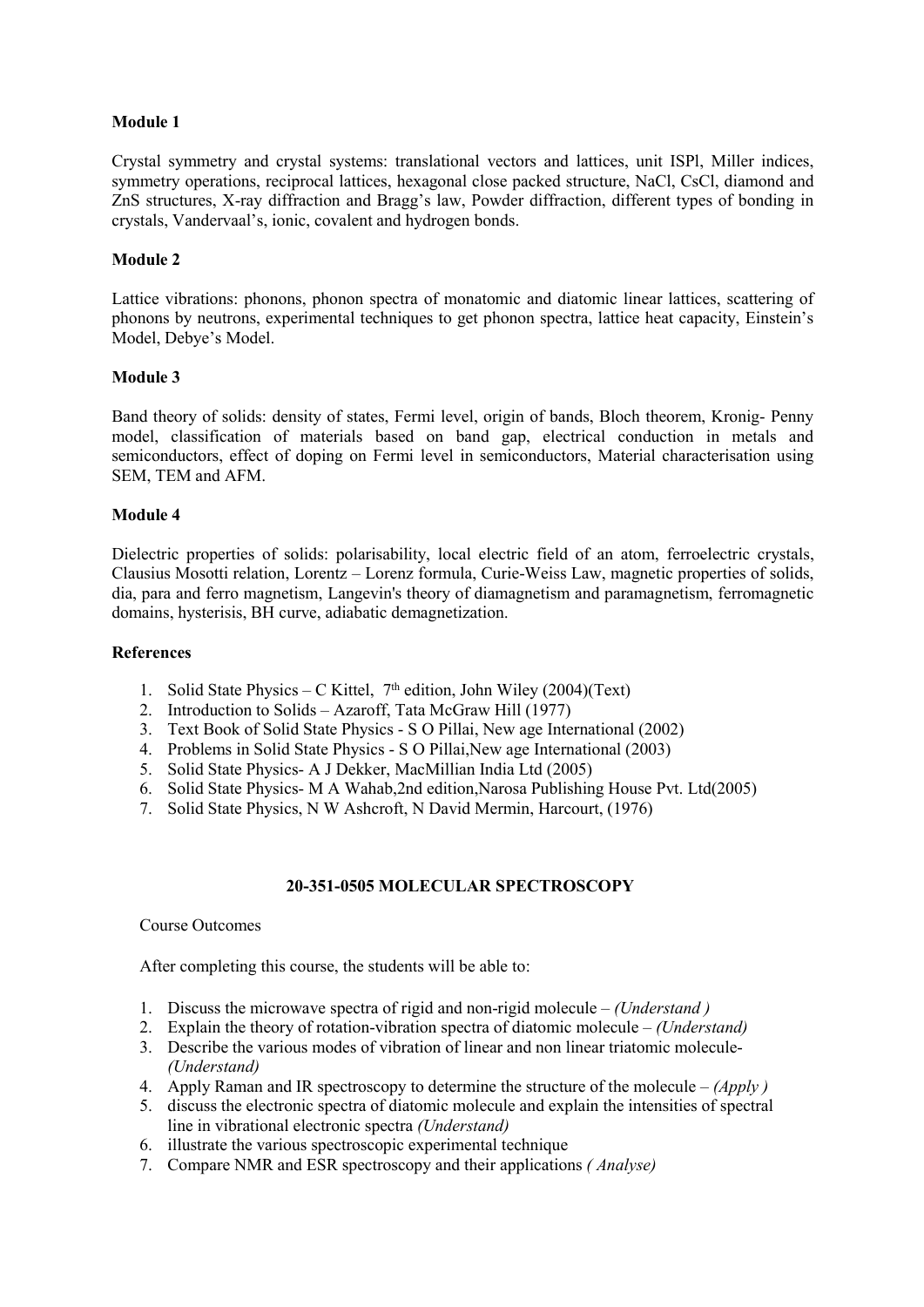Crystal symmetry Microwave spectra of molecules: Rotational energy levels of rigid and non rigid diatomic molecules, Rotational term values, Pure rotational spectra of diatomic molecules, Effect of isotopic substitution on spectra.

Polyatomic molecules: Linear and symmetric top, Microwave spectrometer, Evaluation of molecular constants, Diatomic vibrating rotator, Vibrational term values, Evaluation of vibrational constants of diatomic molecules.

IR spectroscopy : Pure vibration spectrum of diatomic molecules, SHO and anharmonic oscillator, Interaction of rotation and vibration, Breakdown of Born- Oppenheimer approximation.

## **Module 2**

Vibration of polyatomic molecules: Modes of vibration of linear tri atomic and non-linear tri atomic molecules with special reference to  $CO<sub>2</sub>$  and  $H<sub>2</sub>O$ . Linear and symmetric top—Analysis by IR spectroscopy. Experimental techniques of IR spectroscopy.

Group theoretical applications in molecular spectroscopy with special reference to molecules like water

Raman spectroscopy: Classical and quantum theory of Raman effect, Stokes and anti-stokes Raman lines, Pure rotational Raman spectra, Linear , symmetric top and spherical topmolecules, Vibrational Raman Spectra, Complemetary nature of IR and Raman Spectra, Structure determination from Raman and IR spectra, Experimental techniques and instrumentation.

## **Module 3**

Electronic spectroscopy: Electronic spectra of diatomic molecules, Vibrational coarse structure, progressions and sequences, Deslander's table, isotope effect, Frank-Condon principle, Intensity distribution in absorption and emission spectra, Dissociation and predissociation, Evaluation of dissociation energy, Rotational fine structure of electronic spectra—P, Q, R branches, Band head formation, Band shading, Fortrat parabola, Basic ideas of experimental techniques.

## **Module 4**

Spin resonance spectroscopy: Spin and applied field- Nuclear Magnetic Resonance – Theory, Experimental techniques , Relaxation, Chemical shift, Medical applications. ESR: Theory and experimental techniques, g – factor, Hyperfine structure. Mossbauer's spectroscopy: Mossbauer's effect, theory and experimental techniques, Isomer shift.

## **References**

- 1. Fundamental of Molecular Spectroscopy- C N Banwell and Elaine M McCash, Tata Mc Graw Hill, 4 th edition 2016 (Text)
- 2. Molecular structure and spectroscopy- G. Aruldhas, Prentice Hall of India Learning Pvt. Ltd. (2007) (Text).
- 3. Physics of Atoms and Molecules, B.H. Bransden and C.J. Joachain, Prentice Hall, 2<sup>nd</sup> edition (2003)
- 4. Quantum physics of atoms, molecules, solids, nuclei and particles, Robert Eisberg and Robert Resnick , John Wiley, 2 nd Edition (2006)
- 5. Molecular Spectra and Molecular Structure: Spectra of diatomic molecules- G Herzberg, Krieger Pub Co; 2<sup>nd</sup> edition (1989)
- 6. Chemical Applications of Group Theory- F A Cotton, 3<sup>rd</sup> Edition, Wiley (2008)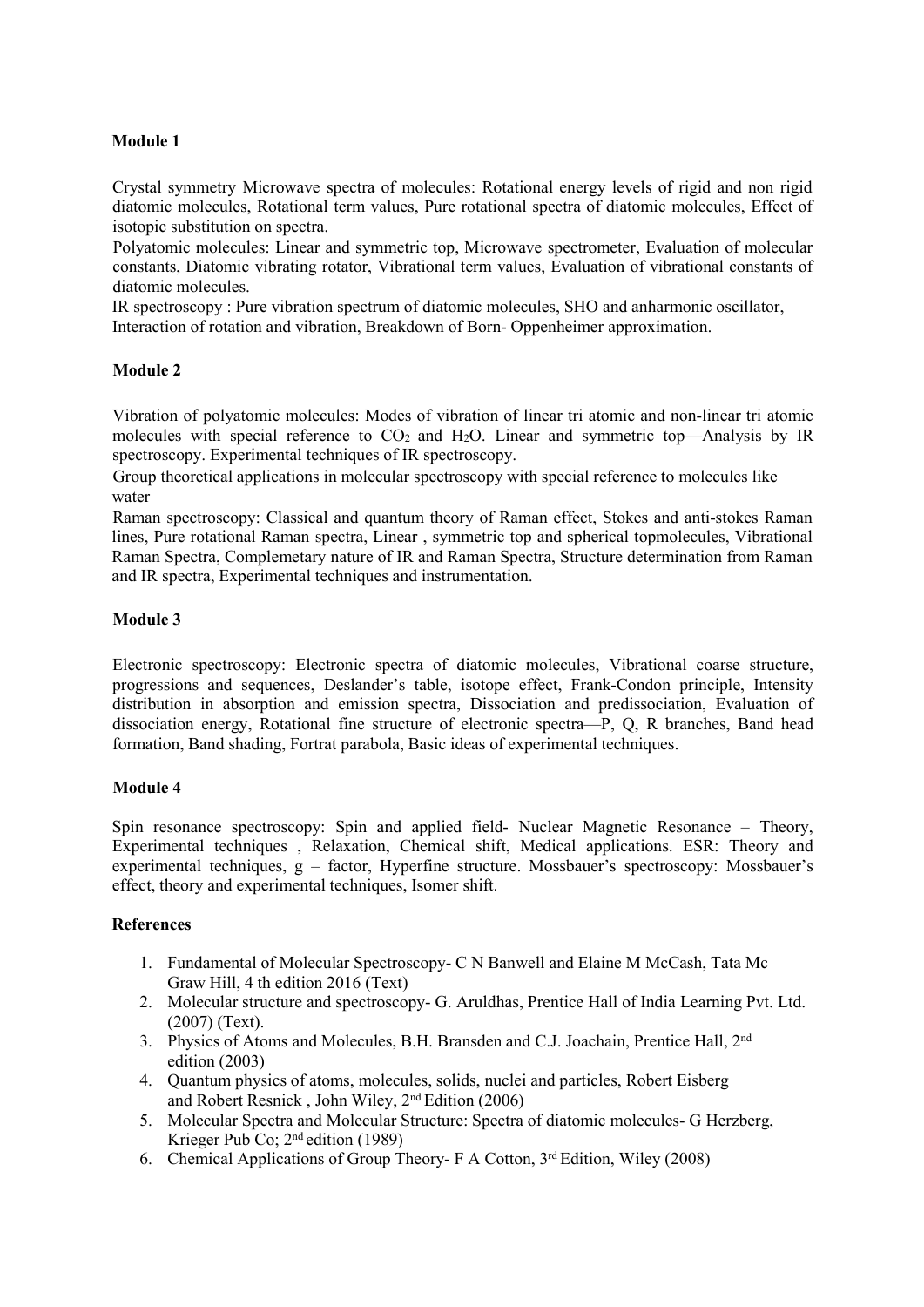**20-351-0506 LAB/ VIVA**

**20-351-0507 SEMINAR**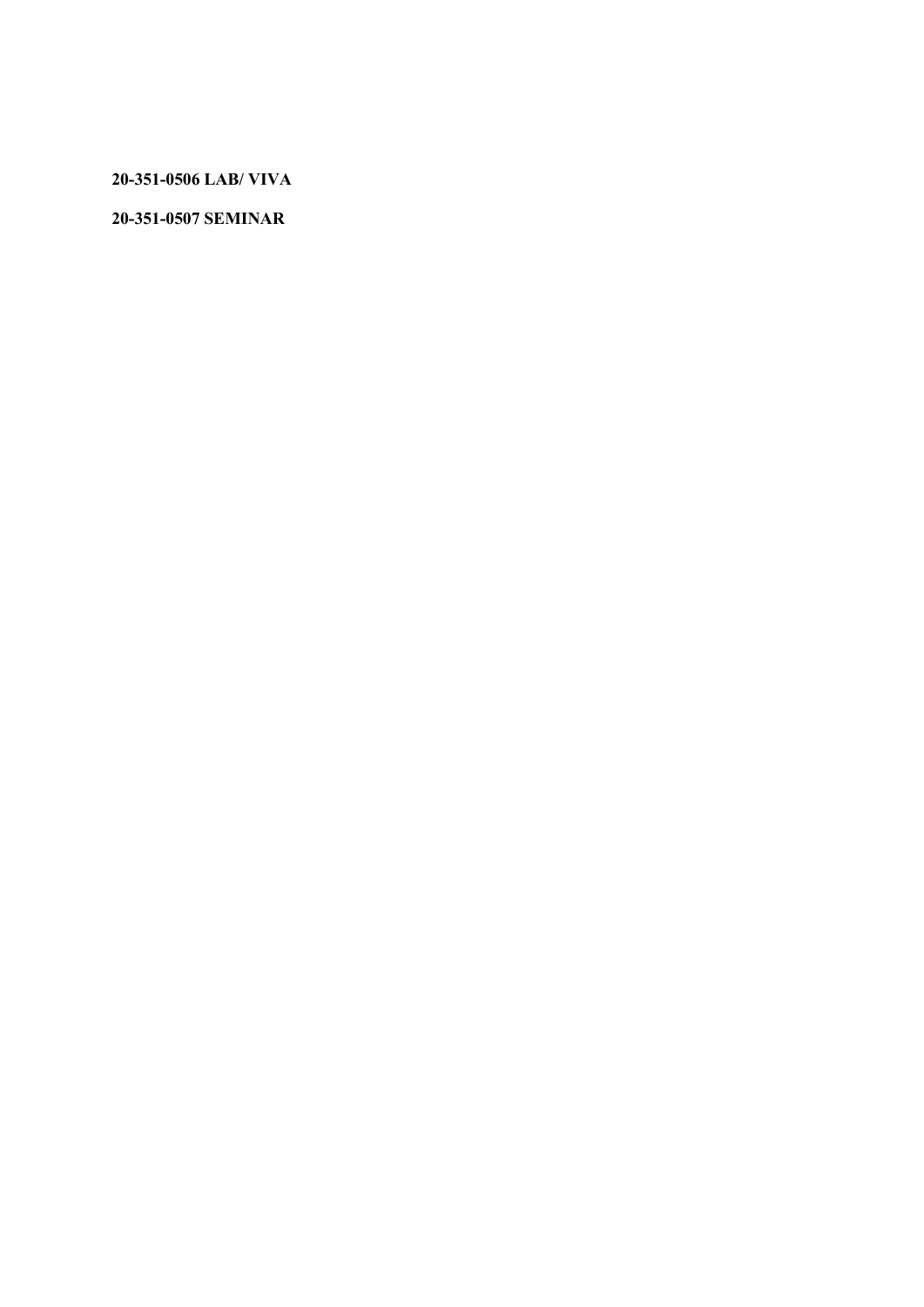# **SEMESTER VI**

## **20-351-0601 PHOTONICS I - OPTOELECTRONICS**

Course Outcomes

After completing this course, the students will be able to:

- 1. Develop the concept of optical transitions in semiconductor materials *(Understand )*
- 2. Describe basic laws and phenomena that define behaviour of optoelectronic systems. *(Understand )*
- 3. Explain the functionalities of LEDs and Laser diodes *(Understand)*
- 4. Compare and evaluate different device designs of LEDs and Laser diodes *(Analyse)*
- 5. Compare the operation principles, characteristics, design architectures and trade-offs of optical detectors and modulators*. (Analyse )*
- 6. Utilize the knowledge about photodiodes to design a simple photodetector circuit *(Apply)*
- 7. Classify operational modes and luminescence mechanisms involved in various display devices. *(Understand)*

## **Module 1**

Optical properties of semiconductors- Radiative and non-radiative recombination, band to band recombination, exciton absorption, donor- acceptor and impurity band absorption, long wavelength absorption, Relation between absorption and emission –stokes shift in optical transitions, near band gap transitions, Deep level transitions, Auger recombination

# **Module 2**

Junction Theory-PN junction- current density across junctions, injection efficiency, Quasi-fermi level and high level injection, graded junctions- heterojunction, double heterojunction quantum well and quantum dots, superlattices Basics of all solid state lamps- LED materials and device configurations, efficiency, high brightness LEDs , light extraction from LEDs, DBR, LED structures- SH, DH, SQW,MQW- device performance characteristics White solid state lamps-generation of white light and applications

## **Module 3**

Opto-electronic detectors-Thermal detectors, Photoconductive detectors - junction photodiodes, P-I-N photodetector- quantum efficiency and frequency response, Silicon photodiodes- performance characteristics APD- design issues and band width, Phototransistors, Modulated barrier photodiodes, Schottky barrier PD, Metal Semiconductor photodetectors, MSM PD, Detectors for long wavelength operation, Microcavity PD Solar cells- I-V characteristics and spectral response, Materials and design considerations of solar cells

## **Module 4**

Display devices- PL, EL, CL displays, displays based on LED , Plasma panel and LCD Optoelectronics modulation –Analog and Digital modulation, Optical heterodyning and electro-optic measurements, fibre coupling, EO,AO, and MO based switching devices and modulators, SEED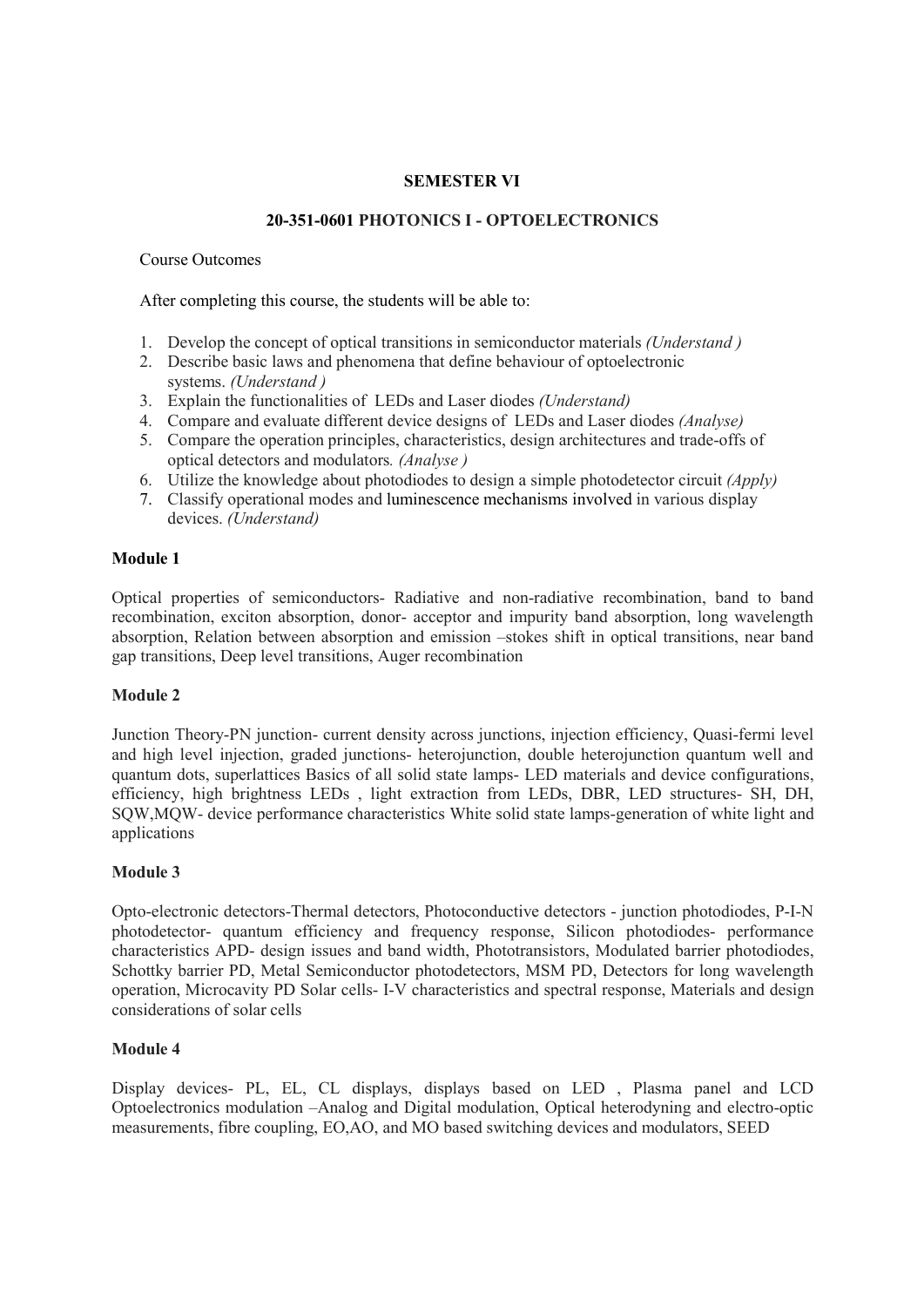# **References**

- 1. Semiconductor optoelectronic devices- Pallab Bhattachraya, PHI, ISBN-978-81203-2047-5 (2009) (Text)
- 2. Semiconductor optoelectronics- Jasprit singh, Tata Mc Graw Hill (1995) (Text)
- 3. Semiconductor physics and optoelectronics- V Rajendren, J. Hemaletha, M Stalin Maccolin, Vikas Publishers Delhi(2004), ISBN,81-259-1448-X
- 4. An introduction to Optoelectronics- Wilson and Hawkes , PHI,(1996) 5. Light Emitting Diodes- E Fred Scheubert, Cambridge University Press, (2003)
- 5. Solid State Lighting- Zukaszukasu, John Wiley Sons , NY (2002)43
- 6. Optoelectronic devices and systems S C Gupta , PHI, (2005)
- 7. Solid state Electronic devices- Ben G Streetmann and Sanjay Banerjee,PHI(2003)5 th Edition, ISBN-81-203-1840-4
- 8. Introduction to Semiconductor Materials and Devices- M S Thyagi, John Wiley Sons, NY, (2003)
- 9. Physics of semiconductor devices- S M Sze John Wiley Eastern 2 nd Edition, (2002) ISBN-9971-51-266-1

## **20-351-0602 PHOTONICS II - FIBRE OPTICS**

## Course Outcomes

After completing this course, the students will be able to:

- 1. Explain the theory of propagation of light in planar and cylindrical waveguides *(Understand)*
- 2. Describe the formation of modes in a planar optical waveguide *(Understand)*
- 3. Classify optical fibers based on their refractive index profiles *(Understand)*
- 4. Examine the loss mechanisms in optical fibers and to compute various losses *(Apply)*
- 5. Compare different types of pulse broadening mechanisms in optical fibers *(Understand)*
- 6. Distinguish different techniques to fabricate various types of optical fibers and connectors *(Understand)*
- 7. Analyze the functioning of optical fiber sensors *(Analyze)*

## **Module 1**

Optical waveguides, numerical aperture, Modes in planar waveguides, Goos-Hanchen effect, evanescent field. Cylindrical fibres. Step index and graded index fibres, single mode and multimode fibres, cut of wavelengths, Integrated Optics, channel waveguides, electro optic waveguides, i/p and o/p couplers, e-o and m -o modulators applications of integrated optics - lenses, grating, spectrum analysers.

## **Module 2**

Transmission characteristics of optical fibre, attenuation, absorption and scattering losses, nonlinear losses, wavelengths for communication, bend losses, dispersion effects in optical fibres- material, waveguide dispersions, modal birefringence and polarization maintaining fibres. Nonlinear effects in optical fibres - Self phase modulation, cross phase modulation, stimulated Raman scattering, stimulated Brillouin scattering.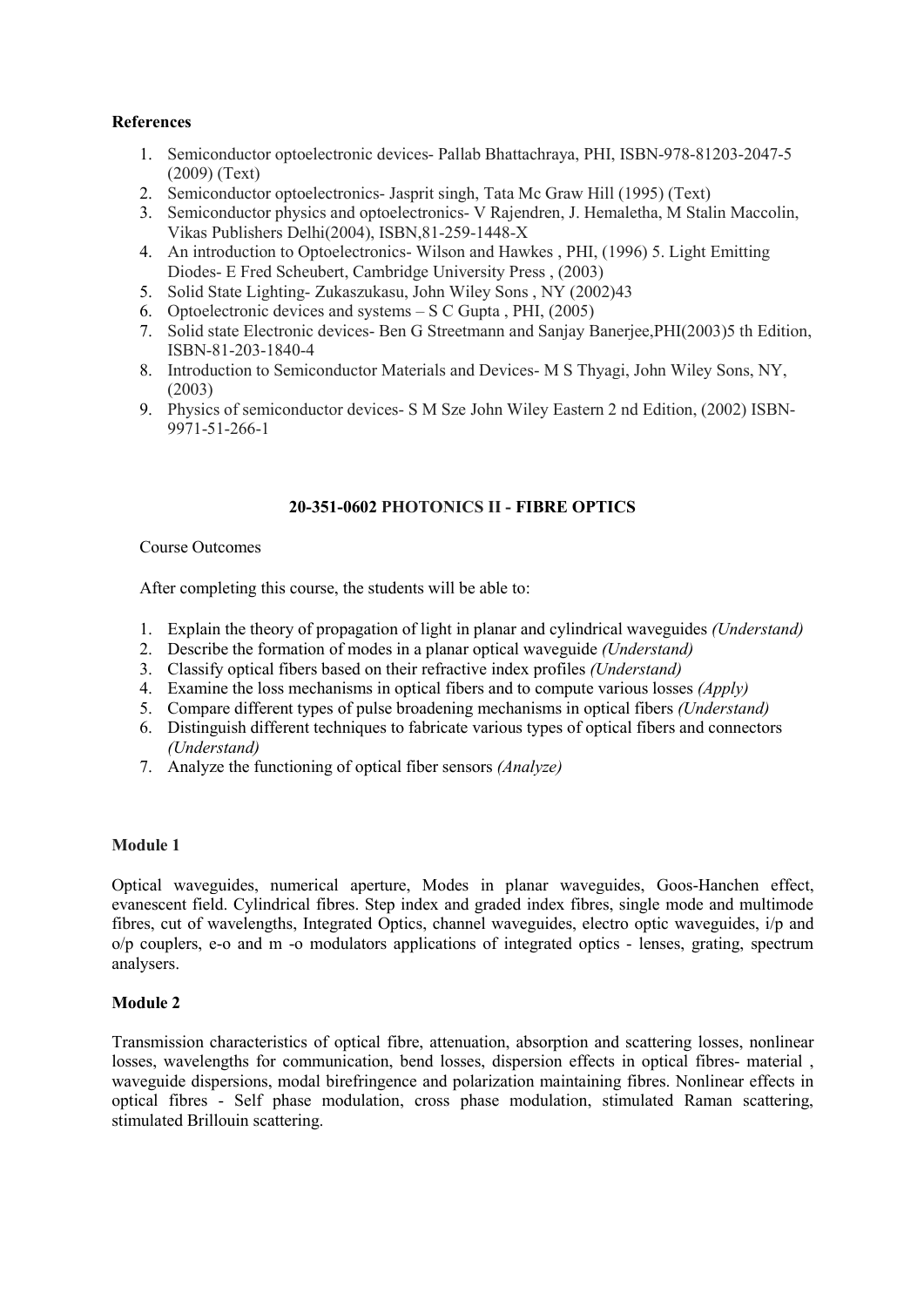Optical fibre measurements – Attenuation, loss dispersion band width, refractive index profile. OTDR. Testing of optical fibre systems, eye pattern techniques. Fabrication and characterization of silica, polymer fibres and photonic crystal fibres. Erbium doped fibres. Fibre components – couplers, connectors, Packaging, Splicers, Cable, Fiber joints, fiber polishing, Industrial, medical and technological applications of optical fibre.

## **Module 4**

Fibre optic sensors – advantages of fibre optic sensors. Intensity modulation and interference type sensors, intrinsic: and extrinsic fibre sensors. Wavelength modulated sensors. Fibre Bragg grating and fibre long period grating sensors. Distributed fibre optic sensors. Polarisation modulation type sensors. Sagnac and fibre gyro, temperature, pressure, force and chemical sensors.

## **References**

- 1. Optical Fibre communication J. M. Senior. Prentice Hall India (1994) (Text)
- 2. Optical Fibre communication systems J. Gowar, Prentice Hall India (1995)
- 3. Fibre optic communication J. Palais, Prentice Hall India (1988)
- 4. Fundamentals of Fibre Optic Telecommunication -B. P. Pal., Wiley Eastern (1994)
- 5. Integrated Optics R. G. Huspcrger. Springer Verlag, (1998)
- 6. Fundamentals of Fibre Optics-B. P. Pal, Wiley Eastern, (1994)
- 7. Understanding Fiber optics- J. Hecht, Pearson Edu. Inc (2006)
- 8. An introduction to Fiber Optics, Ghatak and Thyagarajan, Cambridge University Press 1998.
- 9. Fibre optic sensors principles and applications B.D.Gupta, New India Publishing, (2006).
- 10. Fibre Optic Communication Systems, 3rd Edition G.P. Agrawal, John Wiley and Sons, (2002)

## **20-351-0603 PHOTONICS III - LASER PHYSICS**

## Course Outcomes

After completing this course, the students will be able to:

- 1. Summarize radiative and non-radiative transitions *(Understand)*
- *2.* Explain various emission broadening mechanisms *(Understand)*
- 3. Describe Einstein's treatment of absorption and emission of radiation *(Understand)*
- 4. Discuss the conditions required for laser action *(Understand)*
- 5. Solve the rate equations for two-, three- and four-level laser systems *(Apply)*
- 6. Predict the stability of lasercavity *(Apply)*
- 7. Review the safety requirements of lasers *(Understand)*

## **Module 1**

Radiative transitions and emission linewidths Radiative decay of excited states, Spontaneous emission, decay rate, transition probability, spectral linewidths, spectral line shapes and various line broadening mechanisms, homogeneous and inhomogeneous broadening.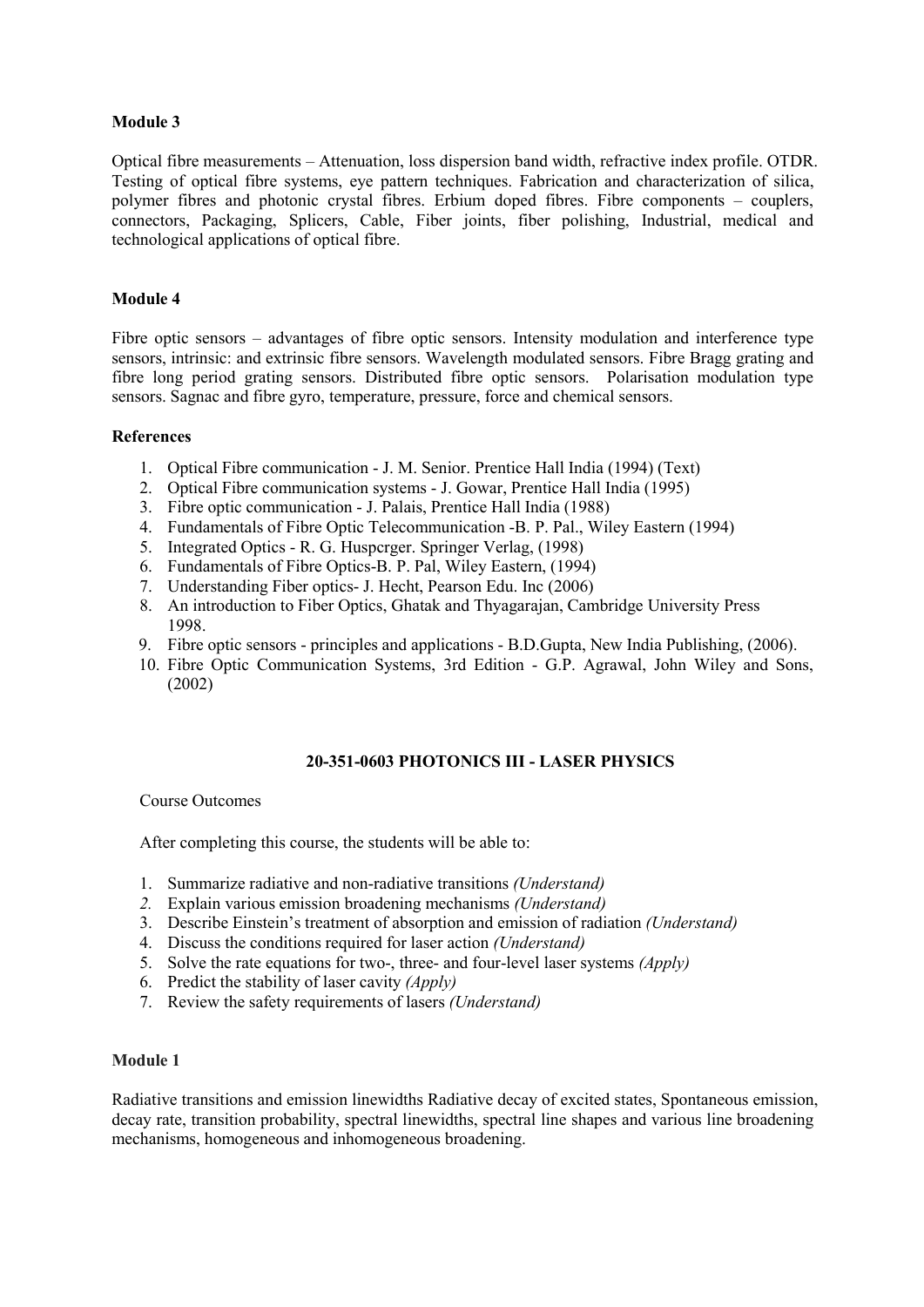Radiation and thermal equilibrium: Radiation in a cavity, Modes of oscillation, Rayleigh- Jeans and Planck's radiation formula, field quantization, relationship between cavity radiation and blackbody radiation, Absorption and Stimulated emission, Einstein's A and B coefficients.

## **Module 2**

Conditions for producing a Laser : Absorption and gain of homogeneously broadened radiative transition, gain coefficient and stimulated emission cross section for homogeneous and inhomogeneous broadening.

Necessary and sufficient conditions for laser action: Population inversion (necessary condition), saturation intensity (sufficient condition), Development and growth of a laser beam, shape or geometry of amplifying medium, exponential growth factor (gain), threshold requirements for a laser with and without cavity.

Laser Oscillation above threshold: Laser gain saturation, Laser beam growth beyond the saturation intensity, Optimization of laser output power, laser output fluctuations- laser spiking, relaxation oscillations. Laser amplifiers (Elementary ideas only).

## **Module 3**

Requirements for obtaining population inversions: Inversions and two level systems, rate equations for three and four level systems, pumping mechanisms.

Laser cavity modes: Longitudinal laser cavity modes, FP resonator, transverse laser cavity modes, Properties of laser modes, spectral and spatial hole burning, properties of Gaussian beams

Stable laser resonators: Stable curved mirror cavities, ABCD Matrices, cavity stability criteria, unstable and ring resonators.

## **Module 4**

Q-switching: Theory, giant pulses, methods of producing Q-switching within a laser cavity, gain switching.

Mode locking : Theory, picosecond optical pulses, techniques for producing mode-locking,

Pulse shortening techniques: Generation of ultrashort optical pulses, Self phase modulation, pulse compression (shortening) with gratings or prisms, femtosecond optical pulses and techniques to characterize femtosecond pulses.

Properties of laser beams and techniques to characterize laser beam, Semi classical theory of lasers, polarization in the medium, first order theory

## **References**

- 1. Laser fundamentals- W. T. Silfvast, 2<sup>nd</sup> edition, Cambridge University Press (2008) (Text).
- 2. Lasers: Fundamentals and Applications, K. Thyagarajan and Ajoy Ghatak, Springer,  $2<sup>nd</sup>$  edition (2011)
- 3. Principles ofLasers, Orazio Svelto and David C. Hanna, Springer, Fifth Edition (2010)
- 4. Lasers, A. E. Siegman, Univ Science Books; Revised ed. edition (1986)
- 5. Laser Physics, Peter W. Milonni, Joseph H. Eberly , Wiley (2010)

# **20-351-0604 MATHEMATICAL MODELLING AND COMPUTATIONAL TECHNIQUES**

Course Outcomes

After completing this course, the students will be able to: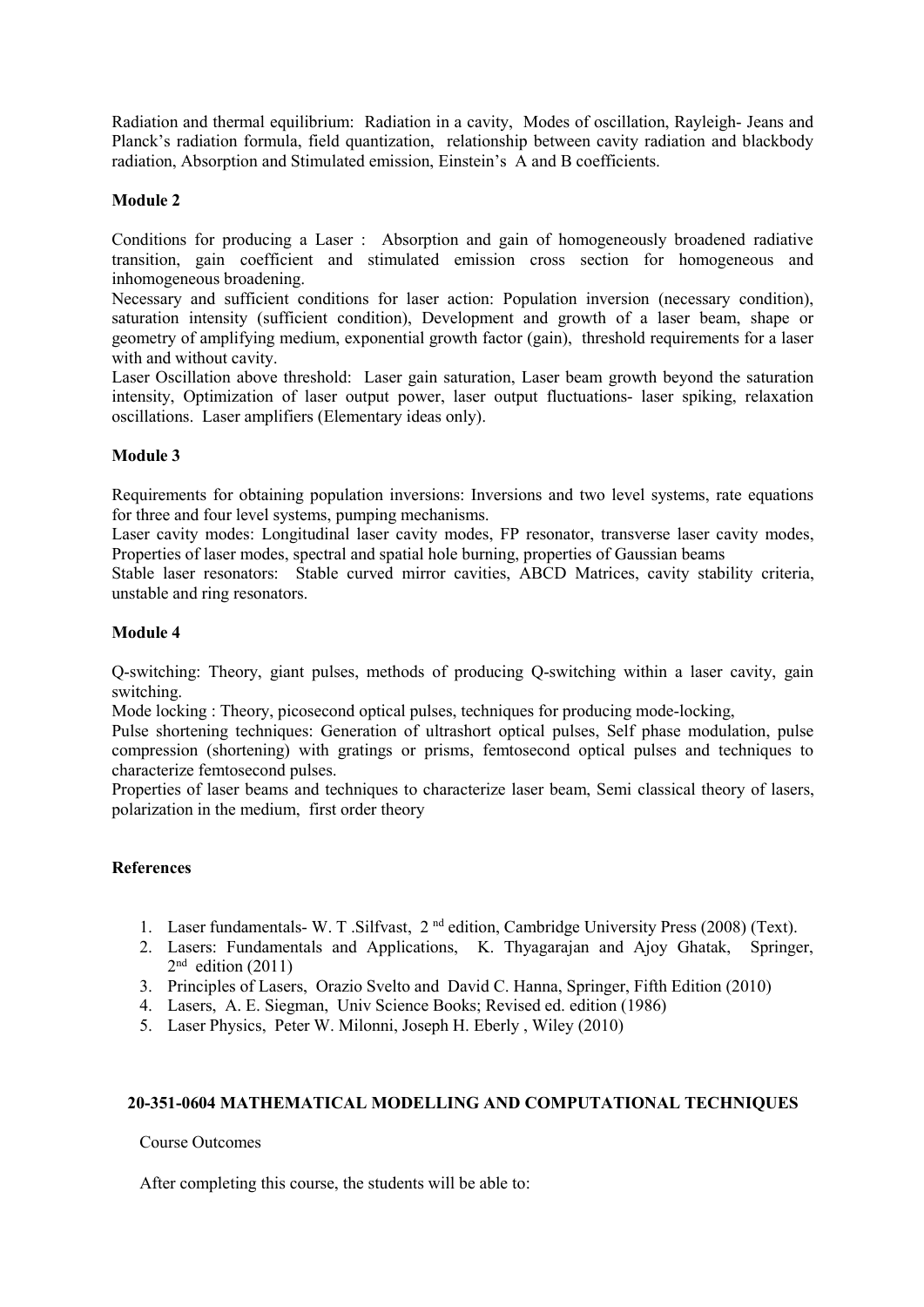- 1. Solve transcendental and algebraic equations using numericalmethods *(Apply)*
- 2. Apply different numerical models for performing differentiation and integration *(Apply)*
- 3. Apply different numerical techniques to perform line and curve fitting. *(Apply)*
- 4. Solve ordinary differential equations using numericalmethods *(Apply)*
- 5. Solve partial differential equations using numerical techniques. *(Apply)*
- 6. Explain the basics ofPython computer language. *(Understand)*

Solution of algebraic and transcendental equations: Iterative, bisection and Newton-Raphson methods, Solution of simultaneous linear equations using matrix inversion method, Interpolation: Newton's and Lagrange's formulas.

### **Module 2**

Numerical differentiation: first and second order derivatives. Numerical Integration: trapezoidal, Simpson's and Gaussian quadrature methods, Least-square curve fitting, Straight line and polynomial fits, Numerical solution of ordinary differential equations: Euler's method and Runge-Kutta methods.

#### **Module 3**

Solutions of partial differential equations - finite difference method. Finite element method: application to one-dimensional problem, Meshless method: application of meshless methods to solve partial differential equations, Randomisation, Monte Carlo methods. FDTD method for solving one dimensional problems.

#### **Module 4**

Introduction to Python 3.0 Programming - Data Types, Variables, Input-Output operations – Conditional Execution- Loops and List processing - Functions- Tuples- Dictionaries – Modules and Packages – Object oriented Programming – Classes, Methods. Data frames and Data analysis using Pandas, Introduction to NumPy, creating arrays, Attributes and Functions, Slicing, Data visualization using Matplotlib, Usage of Jupyter Notebooks.

## **References:**

- 1. Introductory Methods of Numerical Analysis, S. S. Sastry, Prentice Hall of India, 5th Ed., 2012 (Text)
- 2. An introduction to Computational Physics, Tao Pang, 2<sup>nd</sup> Ed. Cambridge University Press, 2006 (Text)
- 3. Numerical Methods in Science and Engineering, M. K. Venkataraman, National Publishing Co. Madras, 5 th Ed., 1999.
- 4. Computational Electrodynamics: The Finite-Difference Time-Domain Method, Allen Taflove and Susan C. Hagness, Artech House, 1995.
- 5. Hua Li, Shantanu S. Mulay, Meshless Methods and their Numerical Properties, CRC Press, Singapore, 2013.
- 6. Mathematical Modeling J. N. Kapur, New Age publishers, 2008.<br>7. Learning Python, Mark Lutz, O'Reilly Publications, 5th Ed., 2013.
- 
- 8. Python for Data Analysis, Wes McKinney, 2nd Ed., O'Reilly Media, Inc., 2017.
- 9. Python Data Science Handbook, Jake VanderPlas, 1st Ed., O'Reilly Media, Inc., 2016.
- 10. SciPy and NumPy: An Overview for Developers, Eli Bressert, O'Reilly Media, Inc., 2nd Ed., 2013.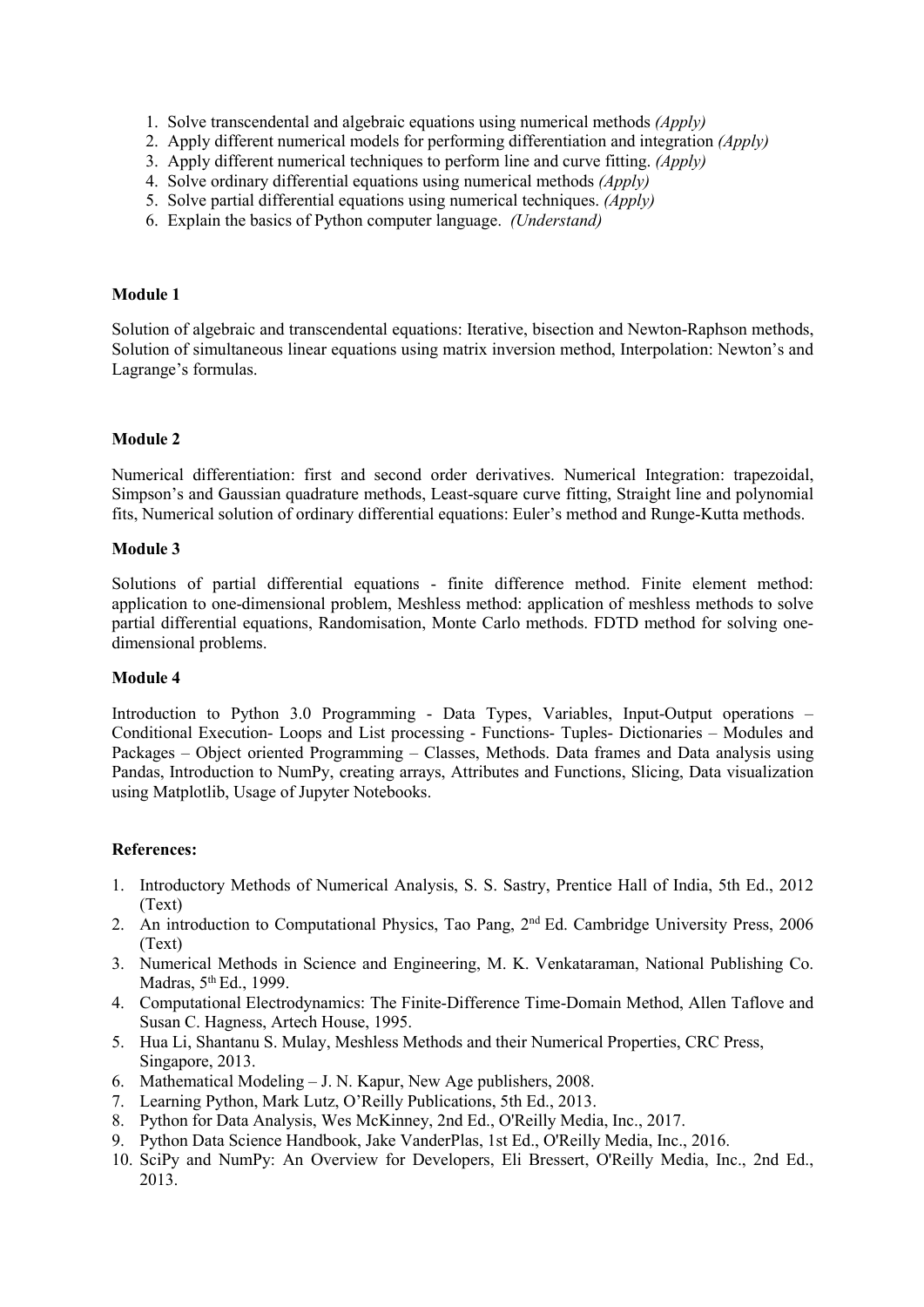**20-351-0605 PROJECT/VIVA**

# **20-351-0606 COMPUTER LAB**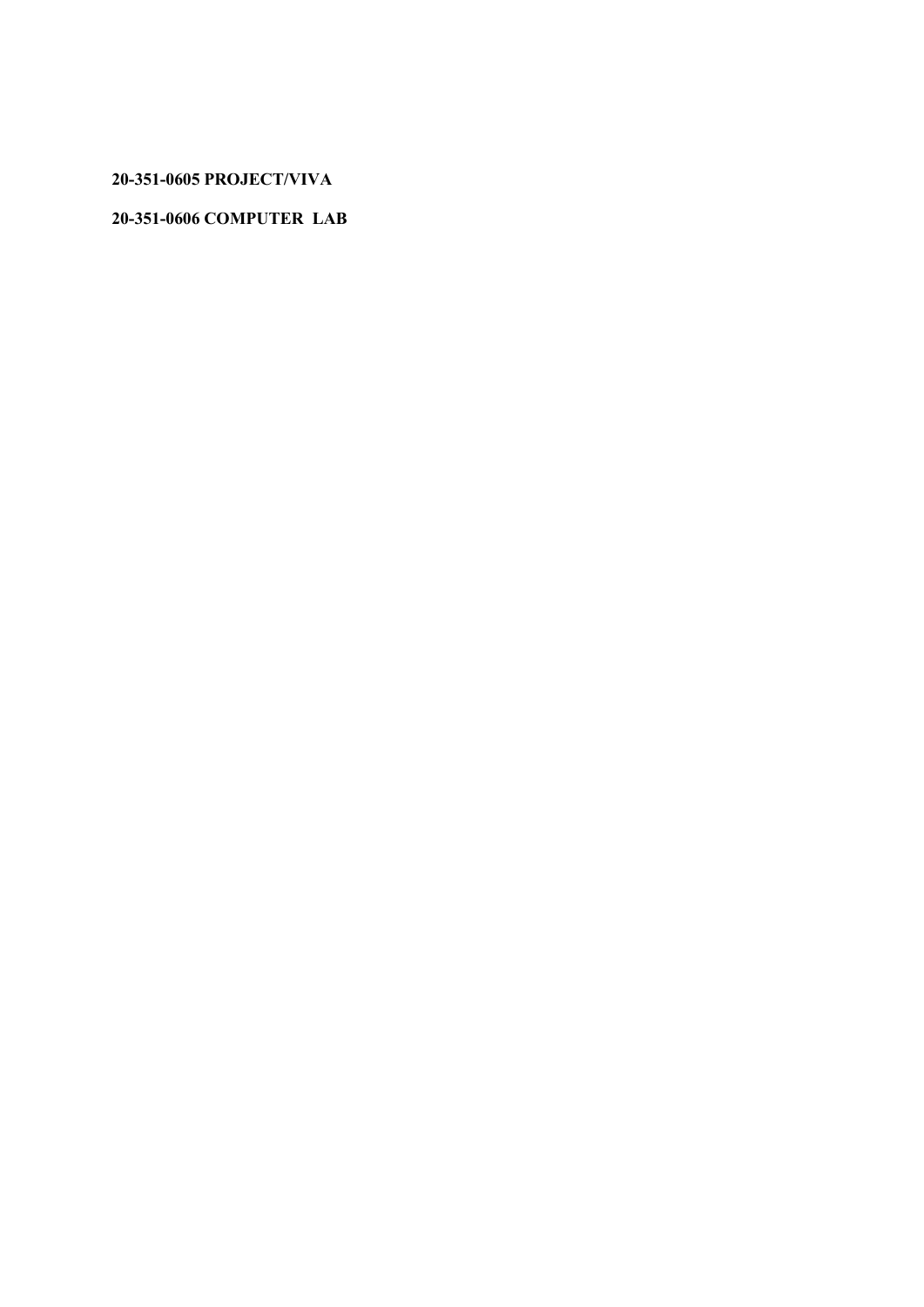## **SEMESTER VII**

## **20-351-0701 ADVANCED SOLID STATE THEORY**

Course Outcomes

After completing this course, the students will be able to:

- 1. Recall the concept of band theory and Bloch function *(Remembering).*
- 2. Apply free electron model to describe heat capacity, conductivity and resistivity *(Apply).*
- 3. Understand carrier transport in semiconductors *(Understand).*
- 4. Make use of quantum theory to unravel the origin of different types of magnetism *(Apply)*.
- **5.** Explain electron-electron interaction and electron-phonon interaction *(Understanding).*
- 6. Develop the theoretical description of superconductivity *(Apply).*
- 7. Experiment with optical processes in semiconductors *(Apply).*
- **8.** Analyse the electronic properties of low dimensional systems such as quantum wires and quantum dots *(Analyse).*

## **Module 1**

Free electron Fermi Gas: energy levels in one dimension, effect of temperature on Fermi-Dirac distribution, free electron gas in three dimensions, heat capacity of electron gas, experimental heat capacity of metals, electrical conductivity and Ohm's law, experimental electrical resistivity of metals, motion in magnetic fields, Hall effect, thermal conductivity of metals, Wiedemann-Franz law.

Band gap in semiconductor crystals, equations of motion of an electron in an energy band, holes, effective mass, physical interpretation of effective mass, effective masses in semiconductors, intrinsic carrier concentration, impurity conductivity.

## **Module 2**

Magnetism (Quantum View): para, dia, ferro and ferri magnetism, Weiss molecular field, Neel model of anti-ferromagnetism, spin wave.

Dielectric function of the electron gas, dispersion relation for electromagnetic waves, transverse optical modes in a plasma, longitudinal plasma oscillations, Plasmons, electrostatic screening, Mott metal-insulator transition, screening and phonons in metals, Polaritons, Electron-electron interaction, Electron-phonon interaction: Polarons.

## **Module 3**

Superconductivity: experimental survey, type I and type II superconductors, Meissner effect, heat capacity, energy gap, isotope effect, thermodynamics of the superconducting transitions, London equation, coherence length, BCS theory of superconductivity, BCS ground state, flux quantization in a superconducting ring, single particle tunneling, Josephson effects, SQUID, high temperature superconductors, applications.

## **Module 4**

Optical processes in semiconductors: electron-hole pair formation and recombination, absorption in semi-conductors, donor and acceptor impurity bands, oscillator strength of band-to-band transition, Franz-Keldysh and Stark effects, luminescence emission from semiconductors.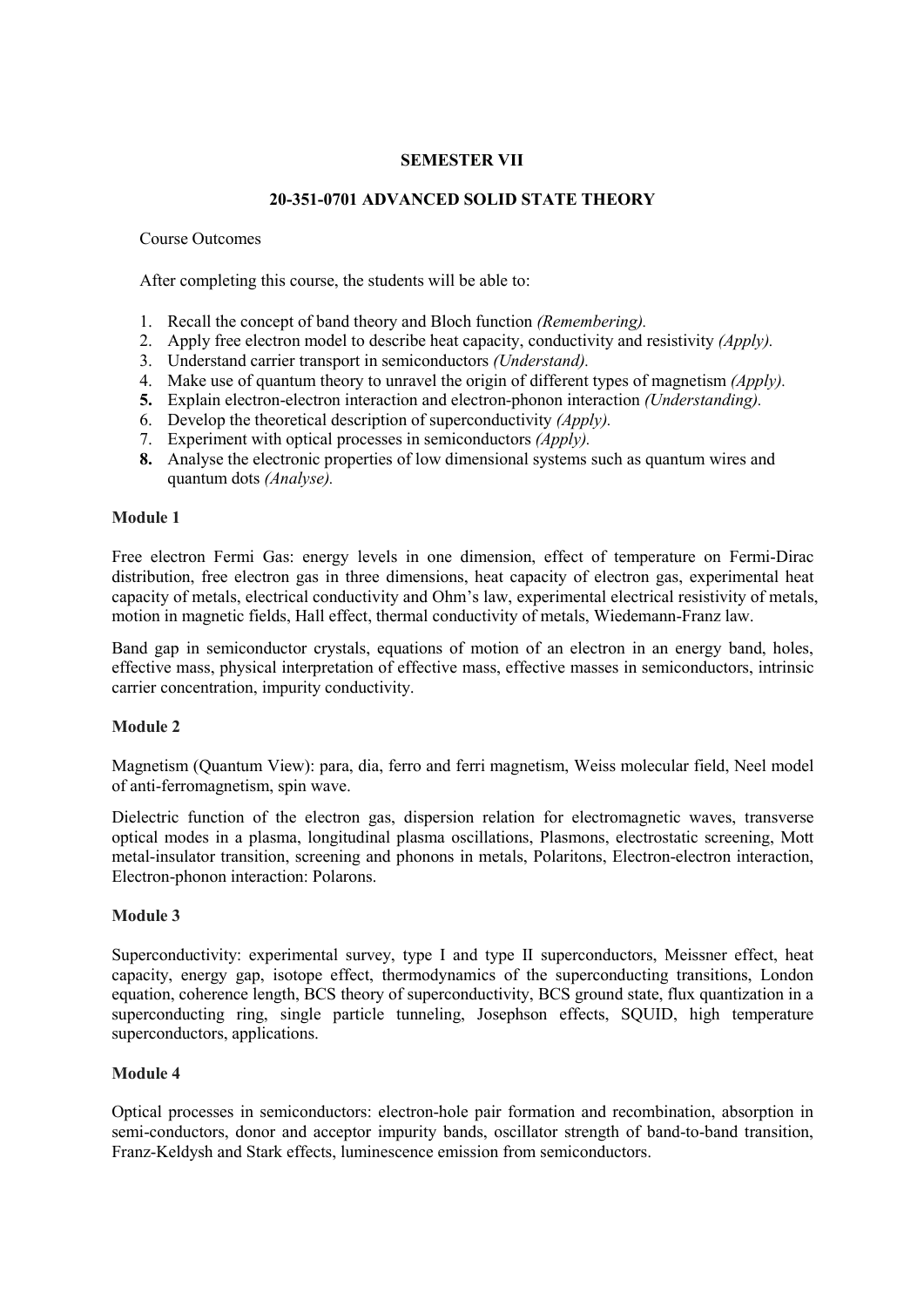Quantum confined systems: quantum confinements and its consequences in idealized quantum wells, quantum wires and cubic quantum dots. Artificial atoms, electronic structures from bulk to quantum dots. Electron states in direct gap semiconductors, electronic states in indirect gap semiconductors, hole states.

## **References**

- 1. Introduction to Solid State Physics C. Kittel, 7th Ed., John Wiley (2004) (Text)
- 2. Solid state Physics J. R. Hook and H. E. Hall, 2nd Ed., John Wiley and Sons (1993)(Text)
- 3. Semiconductor Optoelectronics Pallab Bhatacharya, 2nd Ed., Prentice Hall (2002) (Text for module IV)
- 4. Nanostructures: Theory and Modelling C. Delerue and M. Lannoo, Springer Verlag (2004) (Text for module IV)
- 5. Solid State Physics A. J.Dekker, MacMillan India Ltd. (2005)
- 6. Solid State Physics M. A. Wahab, 2nd Ed., Narosa Publishing House Pvt. Ltd. (2005).
- 7. Solid State Physics N. W. Ashcroft and N. David Mermin, Harcourt (1976)

## **20-351-0702 LASER SYSTEMS**

## Course Outcomes

After completing this course, the students will be able to:

- 1. Explain the basic characteristics ofa laserbeam and their measurements *(Understand)*
- 2. Illustrate the safety hazards and safety measures related to lasers *(Understand)*
- 3. Classify lasers based on the type of gain media *(Analyze)*
- 4. Demonstrate the working of solid state and gas lasers. *(Apply)*
- 5. Identify the characteristics of materials that can be used as lasergain media *(Understand)*
- 6. Describe the generation and amplification of ultrafast laser pulses *(Understand)*
- 7. Discuss different methods used for spectral and temporal characterization of ultrafast optical pulses *(Understand)*
- 8. Explain the basic principle behind generation of attosecond pulses *(Understand)*

## **Module 1**

Characteristics of laser beams: Monochromaticity, Spatial & temporal coherence, temporal coherence & monochromaticity relation, connection between spatial coherence and directionality, brightness, Peak Power, Average Power, Duty Cycle in Pulsed Lasers.

Measurement of laser characteristics: energy, beam diameter, divergence, pulse width

Laser hazards and safety measures: Types of hazards, hazards to eyes and skin, Maximum Permissible Exposure (MPE), Classification of lasers from the point of view of hazards, safety measures, laser safety measures.

## **Module 2**

Gas lasers: General principle of population inversion in gas laser excitation and depopulation mechanisms-pulsed and continuous wave lasers-collision lasers. Helium Neon gas laser-energy levels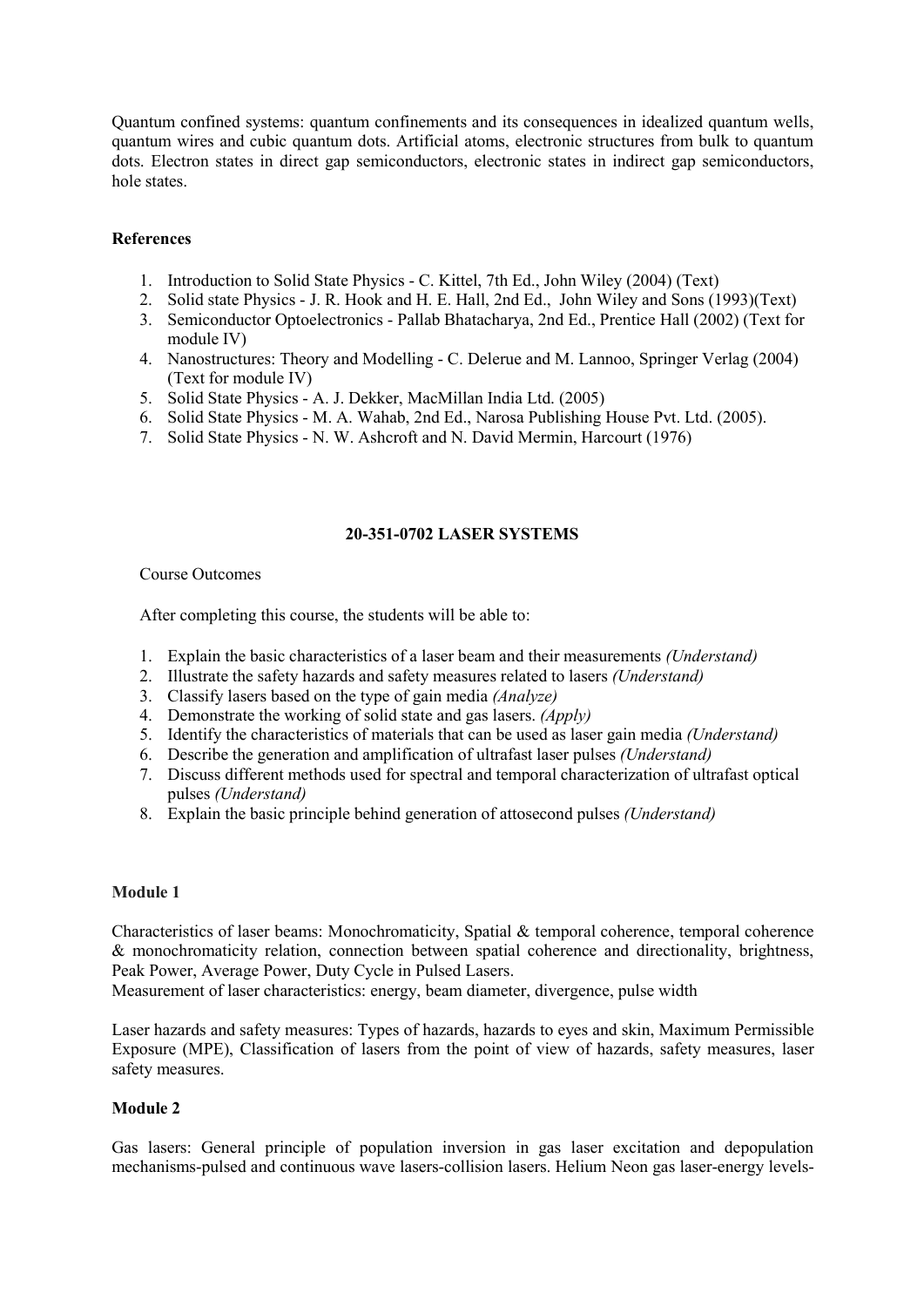energy transfer-excitation methods- fabrication details-operating characteristics. He-Cd lasers-laser structure-excitation mechanism.

Molecular gas lasers: Discharge in molecular CO2 - inversion mechanisms- CO2 laser modes-CW and pulsed CO2 lasers-power supply of CO2 lasers-laser amplifier-TEA CO2 lasers-Nitrogen laser pumping method-emission characteristics-pulsed N2 laser design.

Ion laser: Argon ion energy levels - excitation mechanisms-fabrication of argon ion lasers-uv emission-Excimer and metal vapour rare gas dimers-electronic structure-rare gas excimer-energy level diagram - excimer decay mechanism

## **Module 3**

Solid state lasers: properties of solid state laser materials fluorescence emission in solids - Ruby Nd. YAG, Nd: Glass lasers - laser energy levels pumping sources and cavity configurations - power supply - CW and pulsed operation Semiconductor lasers

Tunable diode lasers- tuning methods--high power semiconductor diode lasers- frequency control of laser output- mode locking of semiconductor lasers, large wavelength semiconductor lasers.

## **Module 4**

Ultrafast lasers: Ti:Sapphire Laser-energy levels-pumping mechanism-CPA, Ultrafast fiber lasers energy level diagram-pumping

Characteristics ofUltrafast lasers-Pulse Duration and Spectral Width- Group velocity dispersion Measurement of ultrafast laser characteristics- time and frequency domain measurements-intensity autocorrelation -FROG-SPIDER (qualitative idea only)

Generation of attosecond pulses-three step model

## **References**

- 1. Laser Fundamentals William T Silfvast, Cambridge University Press, Second Edition(2008) (Text)
- 2. Principles of Lasers, Orazio Svelto, Springer, Fourth Edition (Text)
- 3. Barat, Ken, Laser Safety Management , Taylor & Francis, Boca Raton, Fl. (2006)
- 4. High-Order Harmonic Generation and Attosecond Light Pulses : An Introduction, Anne L'Huillier <http://dx.doi.org/10.1002/9783527677689.ch10>
- 5. M. E. Fermann, "Ultrafast fiber oscillators", in Ultrafast Lasers: Technology and Applications (eds. M. E. Fermann, A. Galvanauskas, G. Sucha), Marcel Dekker, New York (2003), Chapter 3, pp. 89–154
- 6. W. Sibbett et al., "The development and application of femtosecond laser systems", Opt. Express 20 (7), 6989 (2012), doi:10.1364/OE.20.006989
- 7. Frequency-Resolved Optical Gating: The Measurement of Ultrashort Laser Pulses, Rick Trebino, Springer Science+Business Media , LL C (2002)
- 8. Lasers:The Power and Precision of Light, Jean-Claude Diels and Ladan Arissian, WILEY Verlag GmbH & Co 2011
- 9. Ultrashort Laser Pulse Phenomena : Fundamentals, Techniques, and Applications on a Femtosecond Time Scale, Jean-claude Diels, Wolfgang Rudolph, Academic Press, 2nd Edition (2006)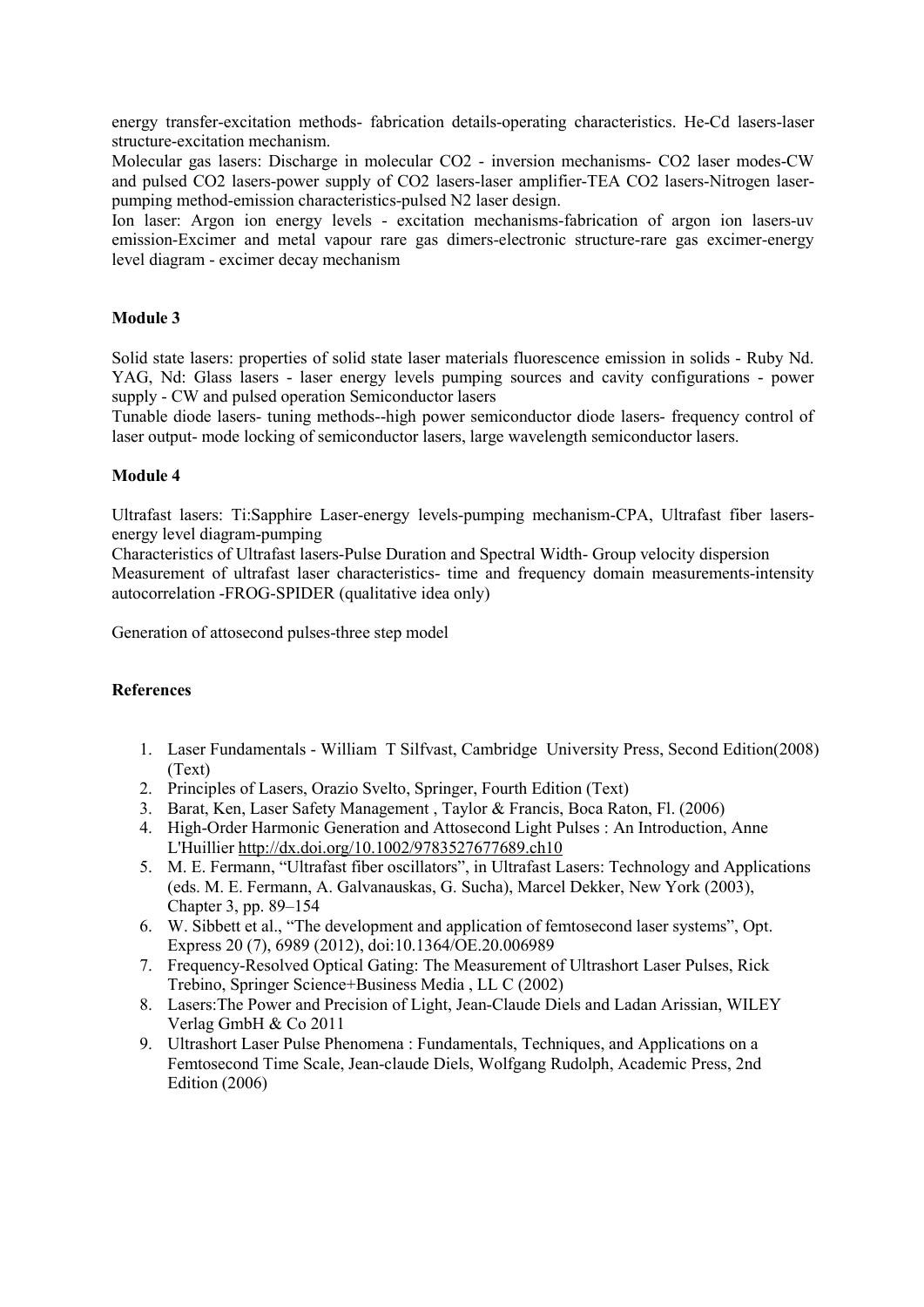## **20-351-0703 LAB I - PHOTONICS LAB - I**

# **20-351-0704 LAB II - ELECTRONICS LAB - I**

# **20-351-0705 SEMINAR / VIVA**

**20-351-072X - Elective I**

**20-351-072X - Elective II**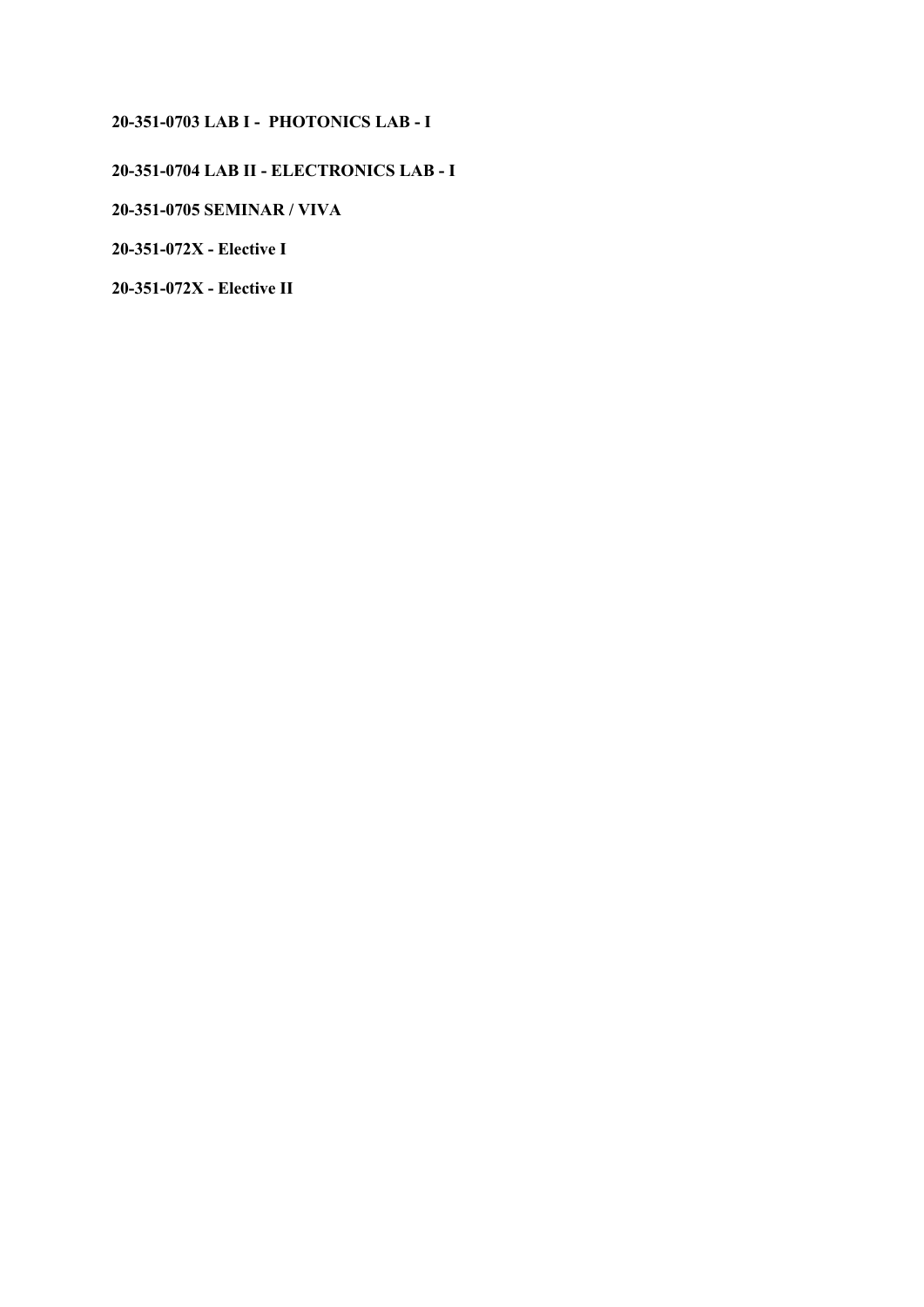## **SEMESTER VIII**

### **20-351-0801 NONLINEAR OPTICS**

#### Course Outcomes

After completing this course, the students will be able to:

- 1. Utilizing the concepts of nonlinear susceptibilities, predict the frequencies generated by nonlinear optical processes*. (Apply)*
- 2. Comprehend how phase-matching and index matching are related.*(Analyze)*
- 3. Analyze the theory of Second Harmonic Generation and parametric oscillations*. (Analyze)*
- 4. Explain the theory behind Optical Phase Conjugation and its applications in image processing and distortion correction. *(Understand)*
- 5. Explain the theory of nonlinear scattering mechanisms. *(Understand)*
- 6. Outline the theory behind Self Focussing and Self Induced Transparency, and the propagation of optical solitons. *(Understand)*
- 7. Explain the nonlinear absorption processes such as Saturable Absorption, Reverse Saturable Absorption, Multiphoton Absorption and its applications*. (Understand)*
- *8.* Analyze the theory of nonlinear Fabry-Perot etalon, optical bistability and its applications. *(Analyze)*

## **Module 1**

Non-linear polarization, non-linear wave mixing, physical origin of non-linear optical coefficients, susceptibility tensors, propagation of EMW through 2<sup>nd</sup> order nonlinear media, SHG, second order nonlinear materials, phase matching conditions

OPA and OPO frequency conversion- basic equations, backward wave parametric amplification and oscillation in three wave mixing

## **Module 2**

Third order nonlinearity- third order susceptibility tensor, Degenerate four wave mixing , Phase conjugate optics- properties of phase conjugate light, Distortion correction theorem, Generation of phase conjugate light, FWM in optical Kerr media, coupled mode formulation, Experiments involving OPC- resonators with OPC mirror, Imaging through distorting medium, Image processing through FWM

## **Module 3**

Nonlinear scattering processes: SRS-Quantum mechanical description of Raman scattering, Raman cross section and gain, SRS described by non-linear polarization, Anti Stokes Raman Scattering, CARS- FWM

Self action effects- intensity dependent refractive index

Self-induced transparency- pulse area theorem, self focusing- Threshold condition conditions for self focusing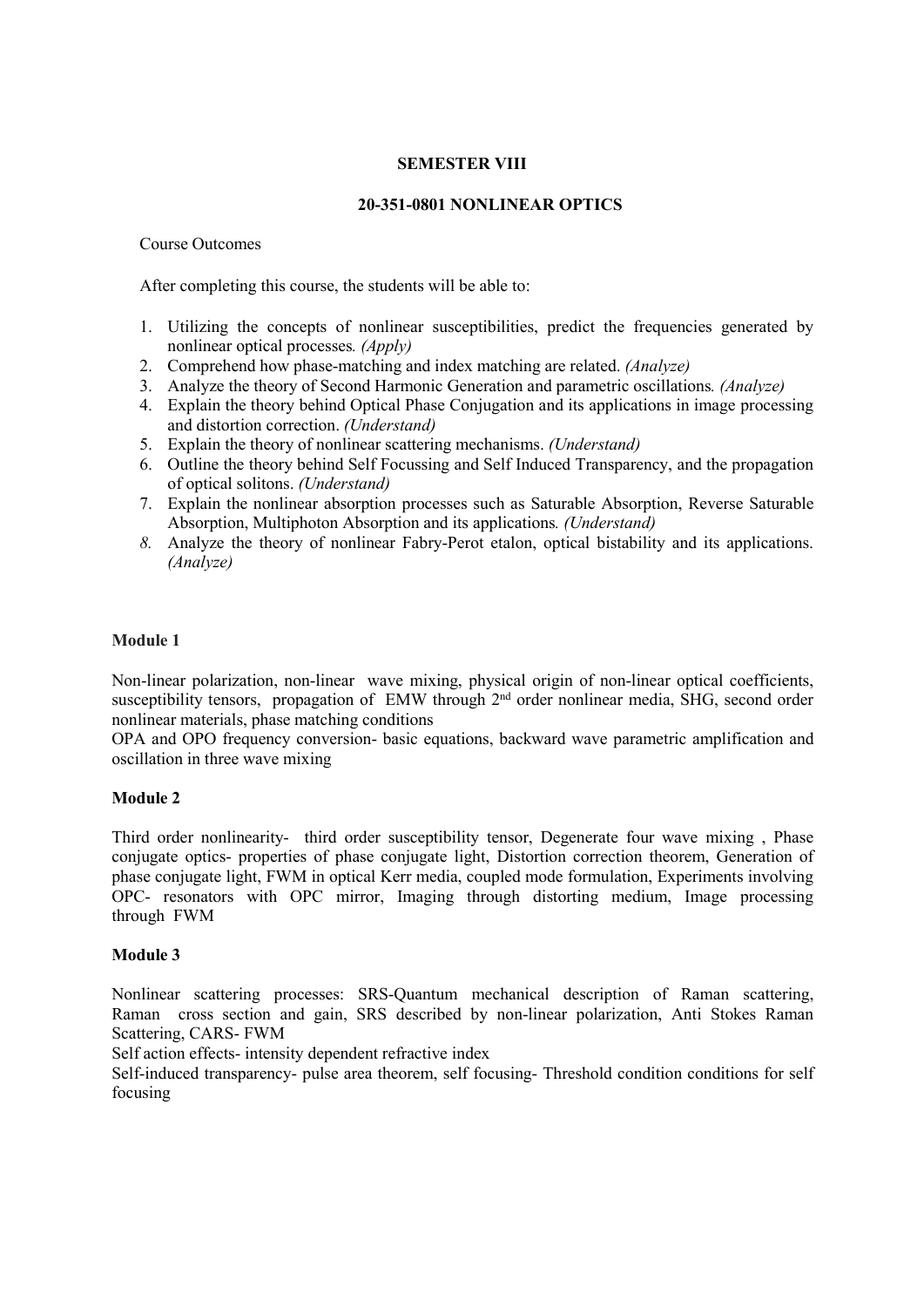Nonlinear absorption- Two photon Absorption, Experimental set up to detect TPA-single beam TPA, TPA assisted ESA, Multiphoton absorption, Applications of nonlinear absorption, Multiphoton spectroscopy, saturable and reverse saturable absorbers, optical limiting- Z-scan- theory of closed aperture and open aperture Z- scan . Nonlinear Fabry perot- etalon, NLF as a computing element, Optical Bistability- Absorptive and dispersive bistability, Optical logic gates,

## **References**

- 1. Hand book of Nonlinear optics-Richard L Sutherland, (Second Edition), Marcel Dekker Inc, (2003) (Text)
- 2. Nonlinear optics- Robert W Boyd, Academic Press, Elsevier, Inc (Third Edition) (2008), (Text)
- 3. Photonics, Elementals and Devices- V V Rampal, Wheeler Publishing (1992)
- 4. Lasers and Nonlinear optics- B B Laud, Wiley Eastern 3<sup>rd</sup> Edition, (2004)
- 5. Optical Electronics in modern Communications (5<sup>th</sup> Edition), A Yariv, Oxford University Press, (1997)
- 6. Nonlinear Optics- Shen, John Wiley Sons (1991)
- 7. Nonlinear Fibre Optics- Govind P Agarwal, Academic Press, 3<sup>rd</sup> Edition(1989)
- 8. Quantum Electronics- A Yariv, John Wiley Sons (1975)
- 9. Fundamentals of Photonics, B E A Salch, M C Teich, John Wiley Sons, 2<sup>nd</sup> edition (2007)
- 10. Physics ofnonlinear optics-Guang S He and Song H Lie, world scientific , London (1999)

## **20-351-0802 DIGITAL SIGNAL PROCESSING AND OPTICAL SIGNAL PROCESSING**

## Course Outcomes

After completing this course, the students will be able to:

- 1. Relate the characteristics ofvarious signals *(Understand)*
- 2. Explain Discrete time signals and Linear Time Invariant systems *(Understand)*
- 3. Employ sampling and digitization of signals *(Apply)*
- 4. Analyse signals using Z-transform and Fourier Transform *(Analyze)*
- 5. Design FIR and IIR filter circuits *(Create)*
- 6. Make use of different mathematical transforms in optical signal processing *(Apply)*
- *7.* Construct spatial filtering geometries based on Fourier transform property of Lens *(Apply)*
- 8. Discuss the concepts of optical numerical processing *(Understand)*

## **Module 1**

Characteristics of signals: unit step function, impulse, ramp functions, frequency spectrum of periodic wave functions.

Discrete time signals, LTI systems, transfer functions and impulse response function, convolution theorem- stability consideration, properties of discrete time systems, difference and differential equation representation, concept of causality and stability, recursive  $\&$  non- recursive systemsrealization of structures.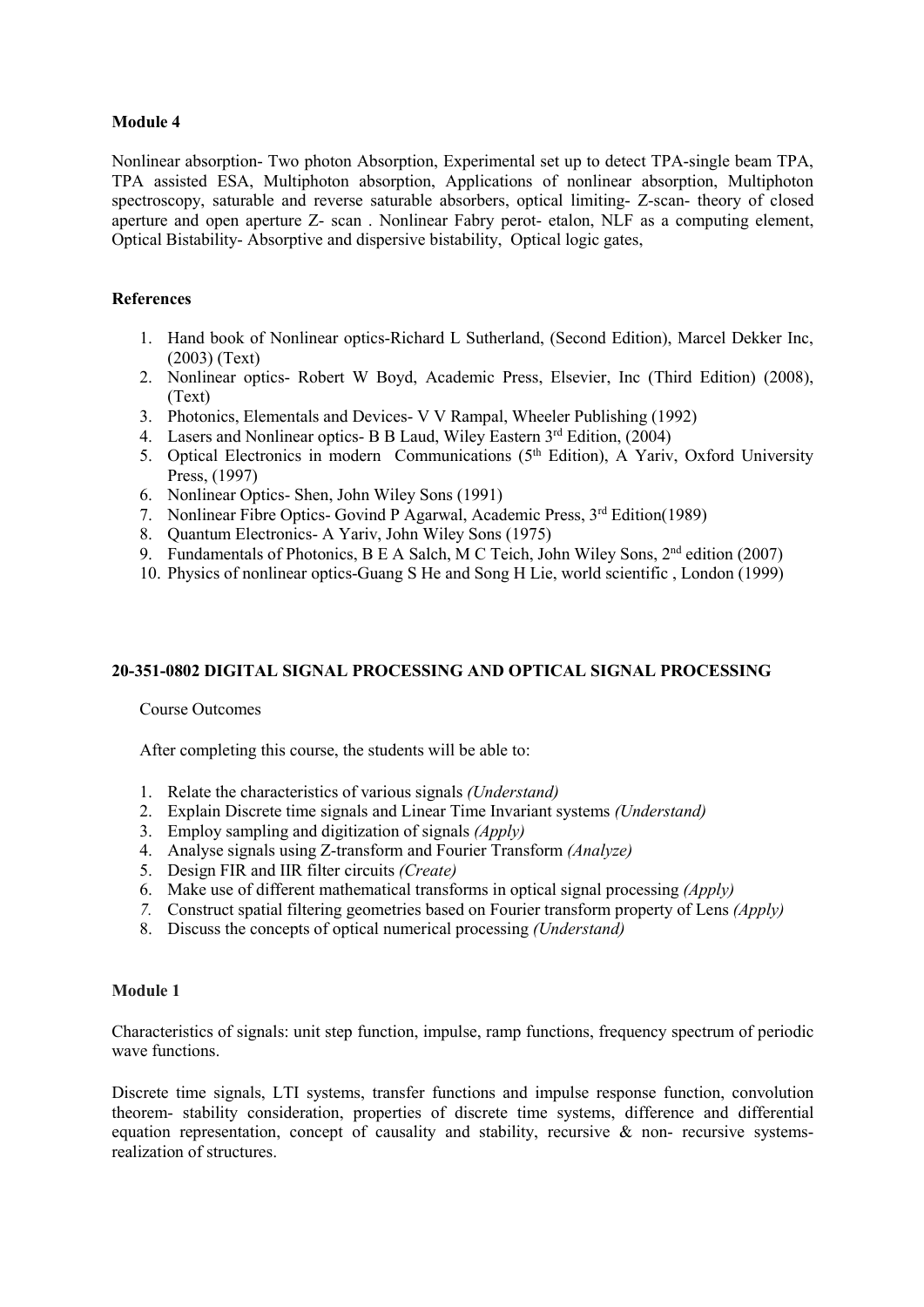Sampling and digitization, Nyquist theorem, Reconstruction of signal, Aliasing, Quantization Z transform and its properties, inverse Z transform Discrete FT and its properties, FFT, decimation in time and frequency.

Two dimensional Z-transform, Digital fillers, IIR and FIR filters, design considerations- Realization of FIR & IIR filters- comparison of FIR & IIR filters.

## **Module 3**

Fresnel Transform, Hilbert transform, Mellin transform, Two dimensional Fourier Transform, convolution and correlation. Effect of lens on wavefront. FT properly of lens, OTF. Time and space integrating architecture, spectrum analysis, Vanderlugt filter.

## **Module 4**

Image spatial filtering. SLMs AO. MO, EO and LC based SLMs, Optical numerical processing. Simple arithmetic evaluation of polynomials. Optical implementation of matrix vector multiplication, double integration, partial differential equations.

## **References**

- 1. Signal processing using optics- B G Boone,Oxford Univ Press, (2000)(Text).
- 2. Optical computing-D G Feitelson.,MIT Press, (2001) (Text)
- 3. The Fourier Transform And its Applications to Optics-P M Duffieux, John Wiley Sons 2nd Ed, (1983)
- 4. Contemporary optics- Thyagarajan & Ghatak, Mc Millian India, (1981) 51
- 5. Digital signal processing-Proakis JG Manolakis,Prentice Hall of India, 3rd edition(2002)(Text)
- 6. Digital signal processing –P Ramesh Babu, 4th edition, Scitech publications (2008)
- 7. Digital signal processing-A Nagoor Kani, RBA publications
- 8. Modern digital and analog communication systems Lathi B P, CULT OXFORD, (1998).
- 9. Digital image processing- B Jahane, Springer verlag, (1997).

## **20-351-0803 LAB - I PHOTONICS LAB - II**

## **20-351-0804 LAB - II ELECTRONICS LAB - II**

## **20-351-0805 - SEMINAR /VIVA**

**20-351-082X - Elective III**

**20-351-082X - Elective IV**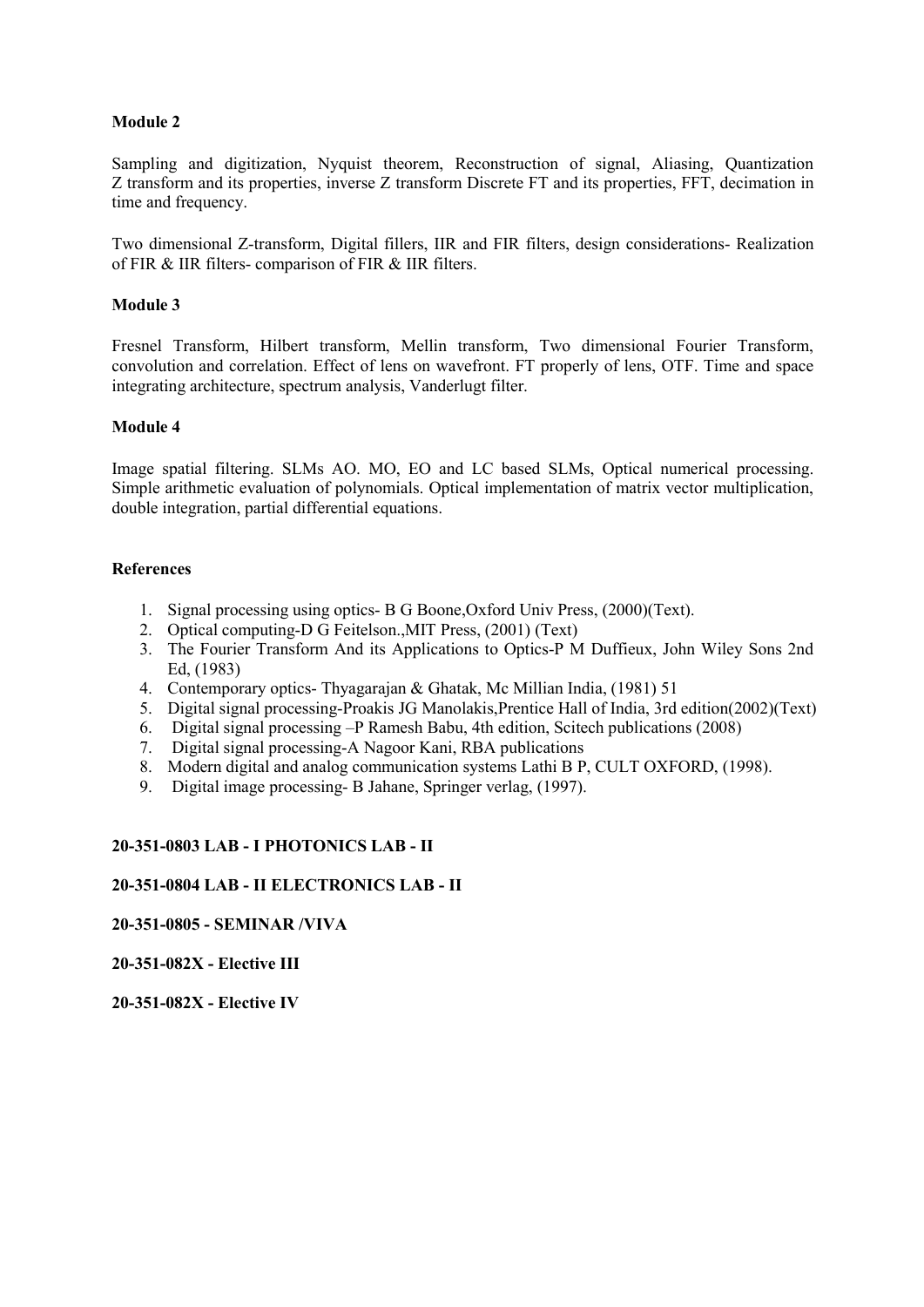## **SEMESTER IX**

## **20-351-0901 OPTICAL COMMUNICATION**

### Course Outcomes

After completing this course, the students will be able to:

- 1. Describe the properties and advantages of optical communication *(Understand)*
- 2. Classify different types of optical sources, their features, and properties *(Understand)*
- 3. Classify different types ofoptical receivers, their features, and properties *(Understand)*
- 4. Analyse the functions ofoptical amplifiers and wavelength division multiplexing *(Analyse)*
- 5. Illustrate various optical network topologies and their applications *(Understand)*
- 6. Design and prepare optical power loss/gain, and rise-time budget with various line coding *(Apply)*

## **Module 1**

Evolution of Optical Communication, Evolution of fiber types, guiding properties of fibers, crosstalk between fibers, dispersion properties of fibers, nonlinear properties of optical fibers, SRS, SBS, Intensity dependent refractive index. Characterization of materials for fibers, fiber perform preparation, fiber drawing, Optical cable design, cable structures, connectors, splicing

## **Module 2**

Optical sources- LED, structures, materials, quantum efficiency, power, modulation-Laser Diode, Modes and threshold conditions, laser diode rate equations, external quantum efficiency, resonant frequencies, laser diode structures and radiation patterns, single mode lasers, modulation of laser diodes, temperature effects

## **Module 3**

Photodetectors, photodetector noise, signal to noise ratio, optical receiver operation, error sources, receiver configuration, digital receiver performance calculations, preamplifier types, High impedance and Trans impedance amplifiers, analog receivers

## **Module 4**

Digital transmission systems, Point to point links, link power budget, rise time budget, line coding, coherent systems, heterodyne and homodyne detection, WDM concepts and components, operational principle of WDM, Optical Amplifiers, semiconductor optical amplifiers, Erbium Doped Fiber Amplifiers, Gain and Power Conversion Efficiency, Soliton communication, basic principle, Optical Network, Network topologies, Basic ideas of SONET and SDH networks, RF over fiber

## **References**

- 1. Optical Fiber Communications Principles and Practices- J M Senior, Prentice Hall India (1994) (Text)
- 2. Optical Fiber Communications Gerd Keiser, 4<sup>th</sup> Ed (2006) (Text)
- 3. Optical Networks: A Practical Perspective- Rajeev Ramaswami, Kumar Sivarajan, Galen Sazaki, Third Edition, Morgan Kaufmann Publishers, (2009)
- 4. Optical Fiber Communication- J Palais, Prentice Hall International, (1988)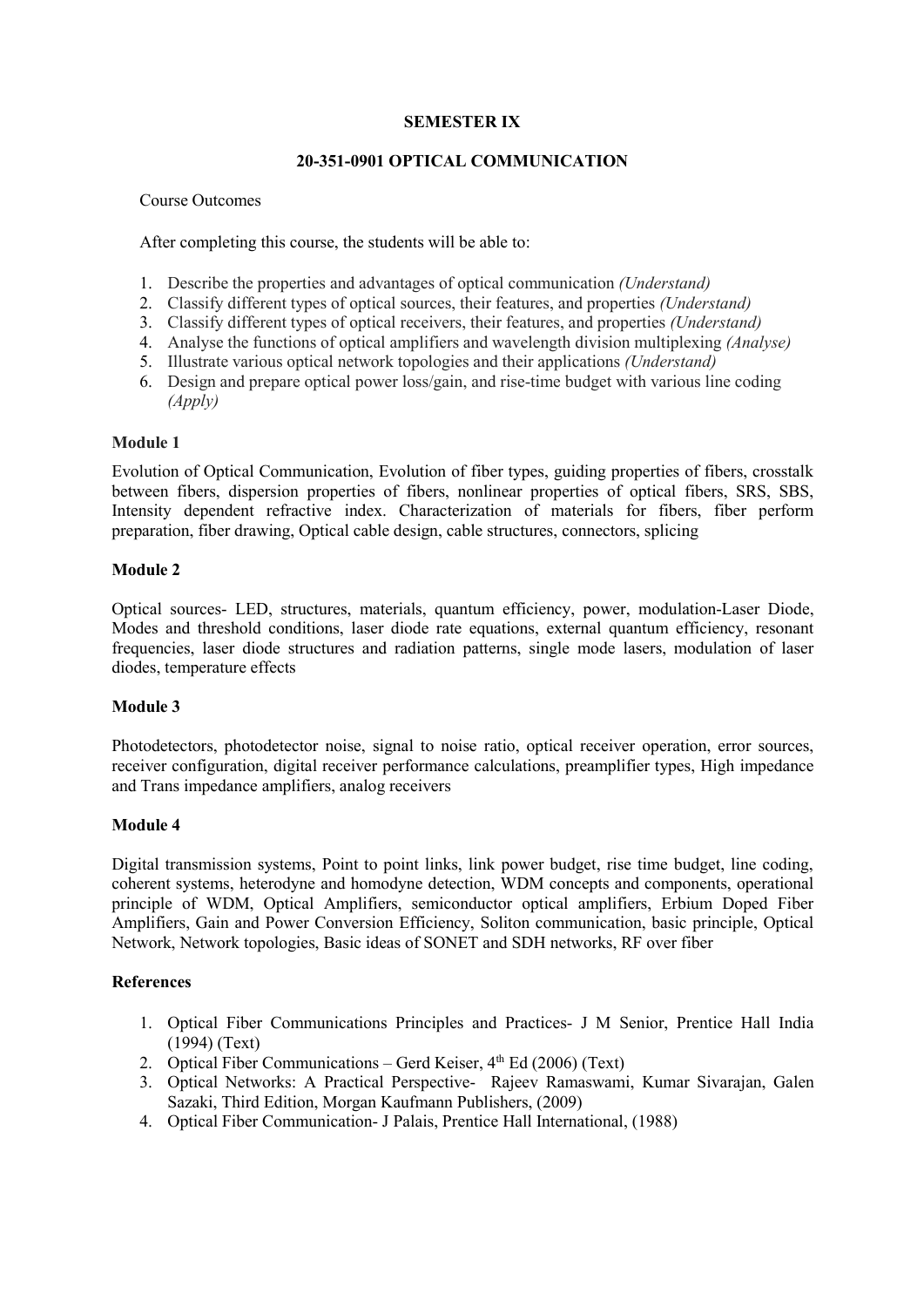# **20-351-0902 LAB I - PHOTONICS LAB - III**

**20-351-0903 LAB II - COMPUTATIONAL PHOTONICS LAB**

**20-351-0904 SEMINAR / VIVA**

**20-351-092X Elective V**

**20-351-092X Elective VI**

**20-351-092X Elective VII**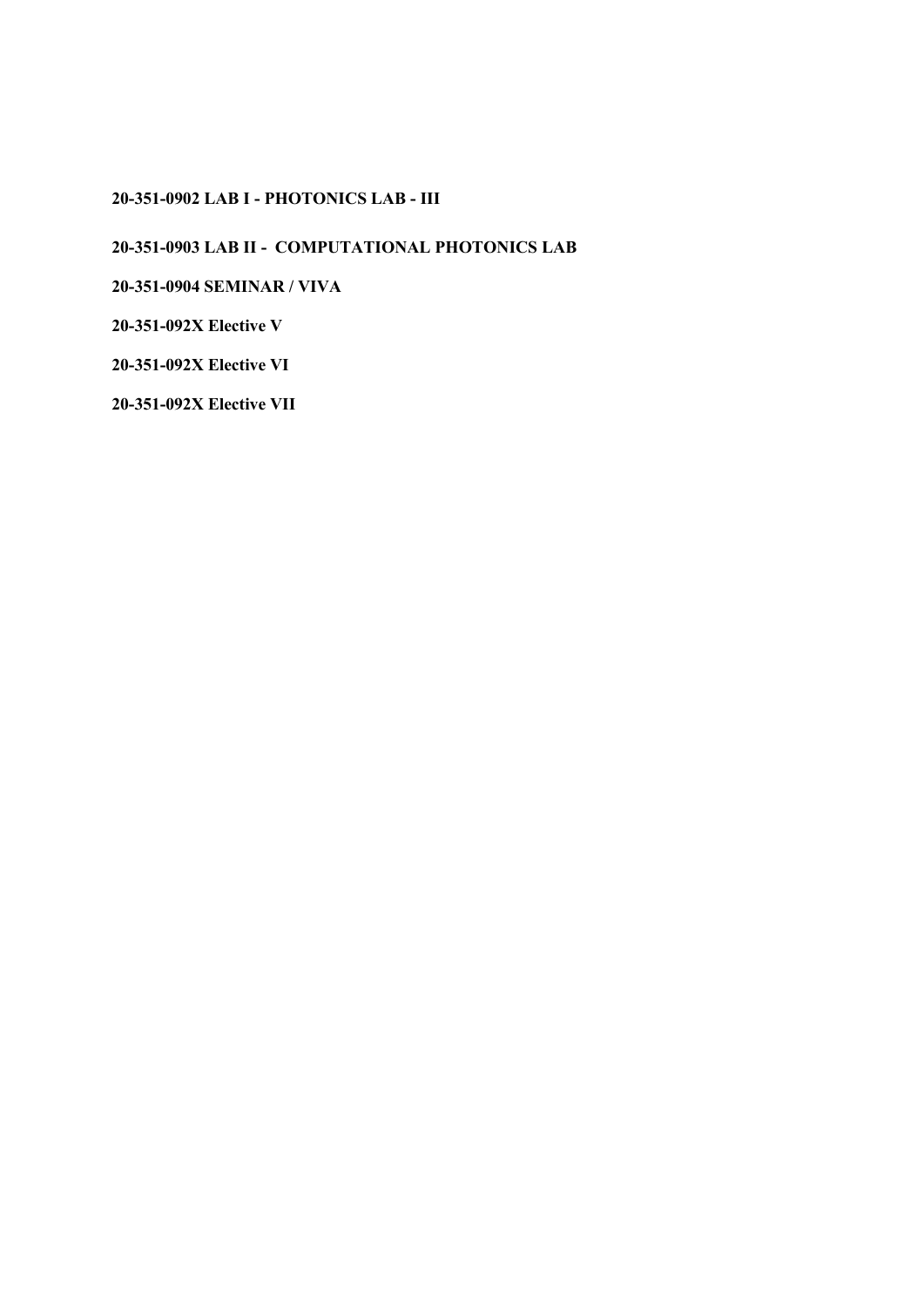# **ELECTIVE COURSES**

## **20-351-0721 ADVANCED QUANTUM MECHANICS**

### Course Outcomes

After completing this course, the students will be able to:

- 1. Recall the classical idea of rotation and angular momenta. *(Understand)*
- 2. Understand rotations and angular momenta in quantum mechanics. *(Understand)*
- 3. Apply Schrodinger's equation to treat many particle systems.*(Apply)*
- 4. Analyse the energy levels of electrons by the interaction of charged particles with the magnetic field. *(Analyse)*
- 5. Apply the idea of quantization to study the quantization of electromagnetic fields and quantum field theory*. (Apply)*
- 6. Apply Dirac equation to study the intrinsic spin of elementary particles. *(Apply)*

## **Module 1**

Rotations in classical physics. Rotations in quantum mechanics, infinitesimal rotations, finite rotations, properties of rotation operator, Euler rotations, representation of the rotation operator, rotation matrices and the spherical harmonics.

Addition of angular momenta, Clebsch-Gordan coefficients, eigenvalues of  $J^2$  and  $J_z$ , calculation of Clebsch-Gordan coefficients. Coupling of orbital and spin angular momenta, spin orbit functions, addition of more than two angular momenta.

## **Module 2**

Many particle systems: Schrodinger equation, interchange symmetry, system of distinguishable noninteracting particles, system of identical particles, exchange degeneracy, symmetrisation postulate, constructing symmetric and anti-symmetric functions, systems of identical non-interacting particles, wave functions of two, three and many particle systems, the Pauli exclusion principle, the exclusion principle and periodic table.

## **Module 3**

Effect of magnetic fields on central potentials: effect of magnetic field on charged particle, the normal Zeeman Effect. Perturbation theory: spin-orbit coupling, anomalous Zeeman effect. Interaction of atoms with radiation: classical treatment of incident radiation, quantization of electromagnetic field, Transition rate for absorption and emission of radiation, transition rateswithin dipole approximation, electric dipole selection rule, spontaneous emission.

## **Module 4**

Relativistic quantum mechanics - Klein-Gordon equation, plane wave solutions, interpretation of KG equation, Dirac equation, Dirac matrices, plane wave solution, positron theory, spin of Dirac particles. Spin magnetic moment, the spin-orbit energy, introductory ideas in Quantum Field Theory. Necessity of a field view, Klein- Gordon field as harmonic oscillators.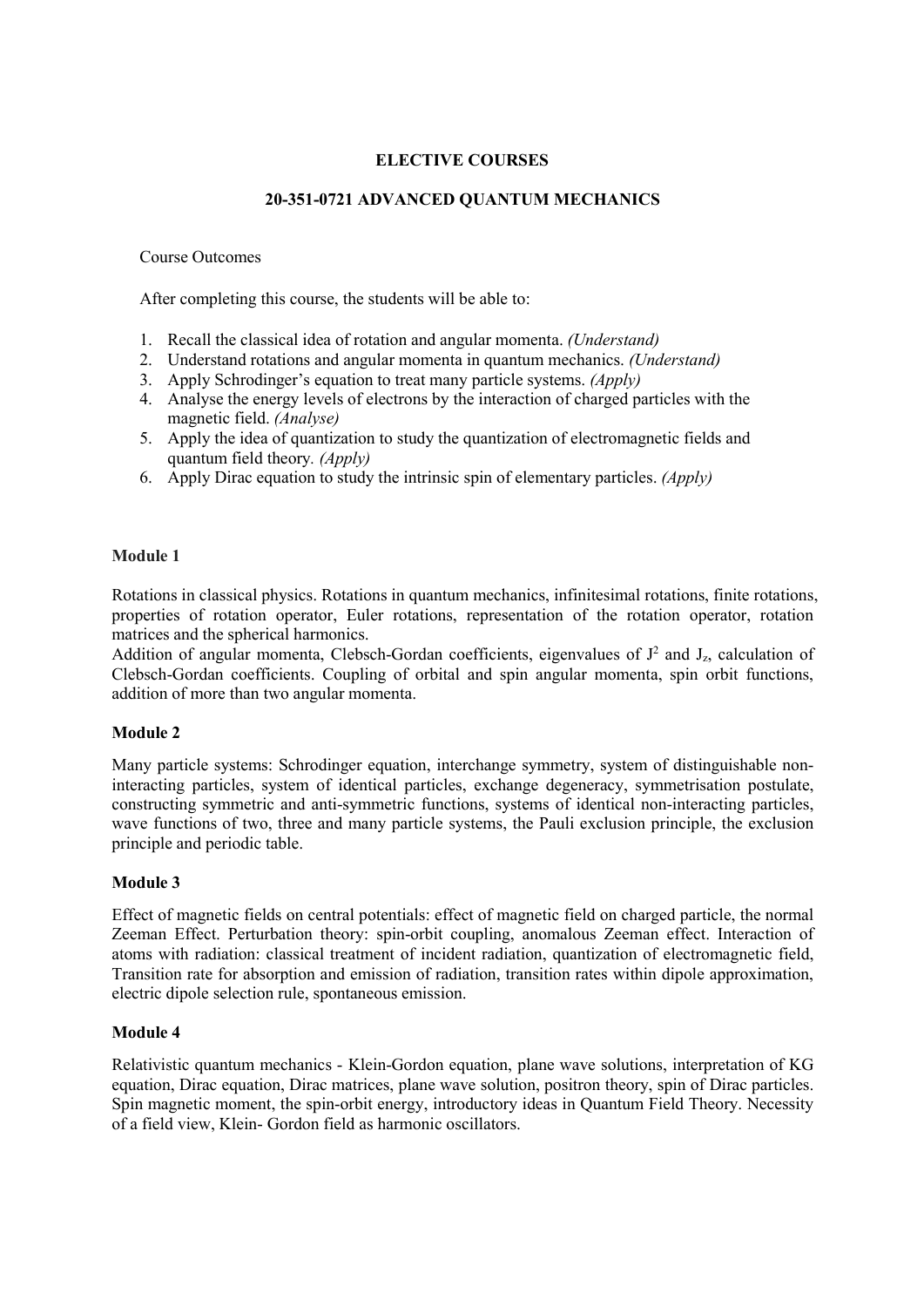## **References**

- 1. Quantum Mechanics: Concepts and Applications, Nouredine Zettili, John Wiley & Sons (2001) (Text)
- 2. Ouantum Mechanics, G. Aruldhas, Prentice Hall India (2004) (Text for module 4)
- 3. An Introduction to Quantum Field Theory, Michael E. Peskin and Daniel V. Schroeder, Westview Press (1995) (Text for field theory part)
- 4. Quantum mechanics, P. M. Mathews and K. Venketesan, Tata McGraw Hill (2006)
- 5. Advanced Quantum Mechanics- J. J. Sakurai, Pearson Education (2006)
- 6. Quantum Mechanics Thankappan V. K. , New Age International (P)Ltd, 2nd Ed. (2003)
- 7. Lectures on Quantum Field Theory 2nd Ed., Ashok Das, World Scientific Publishing Company, (2008)

## **20-351-0722 ADVANCED ELECTROMAGNETIC THEORY AND COMPUTATIONAL METHODS**

Course Outcomes

After completing this course, the students will be able to:

- 1. Recall Maxwell's equations and electromagnetic waves in vacuum *(Remember).*
- 2. Understand wave propagation in media and dielectric response of materials *(Understand).*
- 3. Understand retarded potential *(Understand).*
- 4. Apply the idea of retarded potential to study the field due to time varying configurations *(Apply).*
- 5. Analyse the field of electromagnetic systems by plotting them using octave software *(Analyze).*
- 6. Evaluate the field of complex electromagnetic geometries using electromagnetic simulations *(Evaluate).*

**Prerequisites:** Boundary value problems in electrostatics, Maxwell's equations, Constitutive relations, Electromagnetic boundary conditions, Electromagnetic waves.

## **Module 1**

Frequency dispersion characteristics of dielectrics, conductors and plasma, simple model of dispersion, anomalous dispersion and resonant absorption, low frequency behaviour and conductivity, high frequency behaviour and plasma frequency.

Dielectric function of metals, Drude model, Interband transitions, Bulk plasmons, Surface modes, Localized modes in metallic particles, Excitation of the localized modes.

## **Module 2**

Inhomogeneous electromagnetic wave equation, Retarded potentials and fields of a continuous charge distribution, Lienard-Wiechert potentials and electric and magnetic fields for a moving point charge, Electric dipole radiation, Magnetic dipole radiation, Radiation by an arbitrary source, Radiation pattern and power radiated by a moving point charge, Total power radiated by an accelerated charge: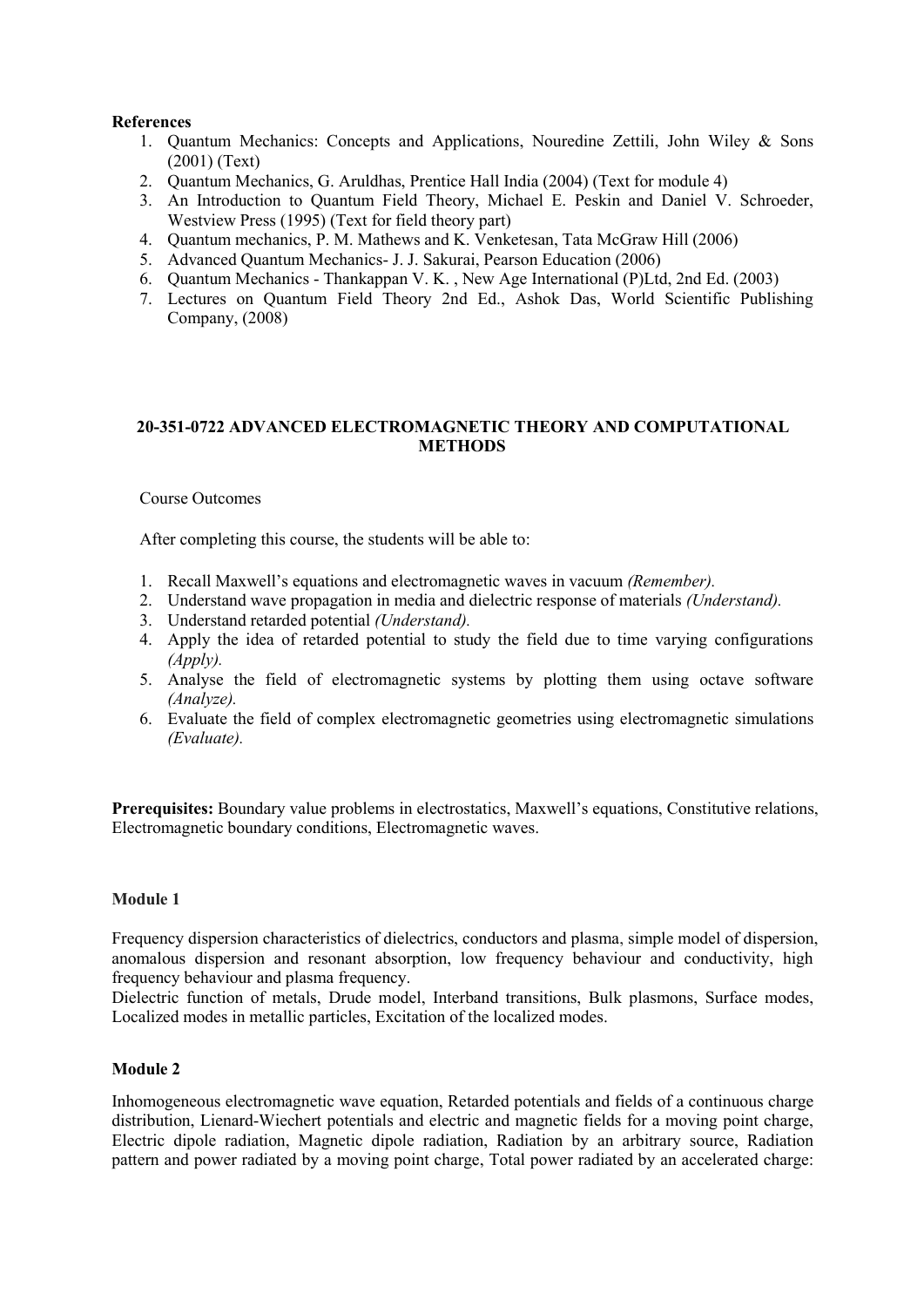Larmor formula and its relativistic generalization, Angular distribution of radiation emitted by an accelerated charge, Radiation reaction force.

## **Module 3**

Electromagnetic scattering and antennas: Multipole expansion of potential, field of a dipole in coordinate-free form and plotting it using Octave, Electric field due to a uniformly polarized sphere and plotting it using Octave.

Dyadic Green's functions, Plotting the electric near-field and far-field of a radiating dipole using Green's functions.

Dipole antenna, Fundamental Antenna parameters, Half-wave dipole, Antenna array and diffraction.

Rayleigh and Mie scattering, Mie modes, Mie modes in dielectric particles and their antenna properties.

Antenna modes in metallic particles of simple geometry, Dark and bright modes.

## **Module 4**

Computational methods in electromagnetics: Simple systems and analytical solution: field of a homogeneous sphere placed in a quasi-static electric field. Discrete dipole approximation (DDA), Boundary element method (BEM). Finite difference time domain method (FDTD), finite element method (FEM).

## **References**

- 1. Classical Electrodynamics, J. D. Jackson, 3rd Ed. Wiley (2009).
- 2. Principles of Nano-optics, Lukas Novotny and Bert Hecht, Cambridge University Press (2006).
- 3. Introduction to Electrodynamics, David J. Griffiths, Prentice Hall of India, 4th Ed. (2012).<br>4. Plasmonics: Fundamentals and Applications, Stefan A. Maier, Springer (2007).
- 
- 5. Absorption and Scattering of Light by Small Particles, Craig Bohren and Donald Huffman, John Wiley and Sons (1998).
- 6. Antenna Theory: Analysis and Design, Constantine A. Balanis, 4th Ed. Wiley (2016).
- 7. Computational Electrodynamics: The Finite-Difference Time-Domain Method, Allen Taflove and Susan C. Hagness, Artech House (1995).
- 8. David B Davidson Computational electromagnetics for RF and microwave engineering- Cambridge University Press (2011).
- 9. Computational Electromagnetics, Thomas Rylander, Par Ingelström, Anders Bondeson,Springer-Verlag New York (2013).
- 10. Discrete-Dipole Approximation for Scattering Calculations, Bruce T. Draine and Piotr J. Flatau, JOSA A 11, 1491-1499 (1994).
- 11. The Boundary Element Method for Electromagnetic Problems, C. A. Brebbia, R. Magureanu, Engineering Analysis, 4, 178-185 (1987).

## **20-351-0723 NANOPHOTONICS**

Course Outcomes

After completing this course, the students will be able to: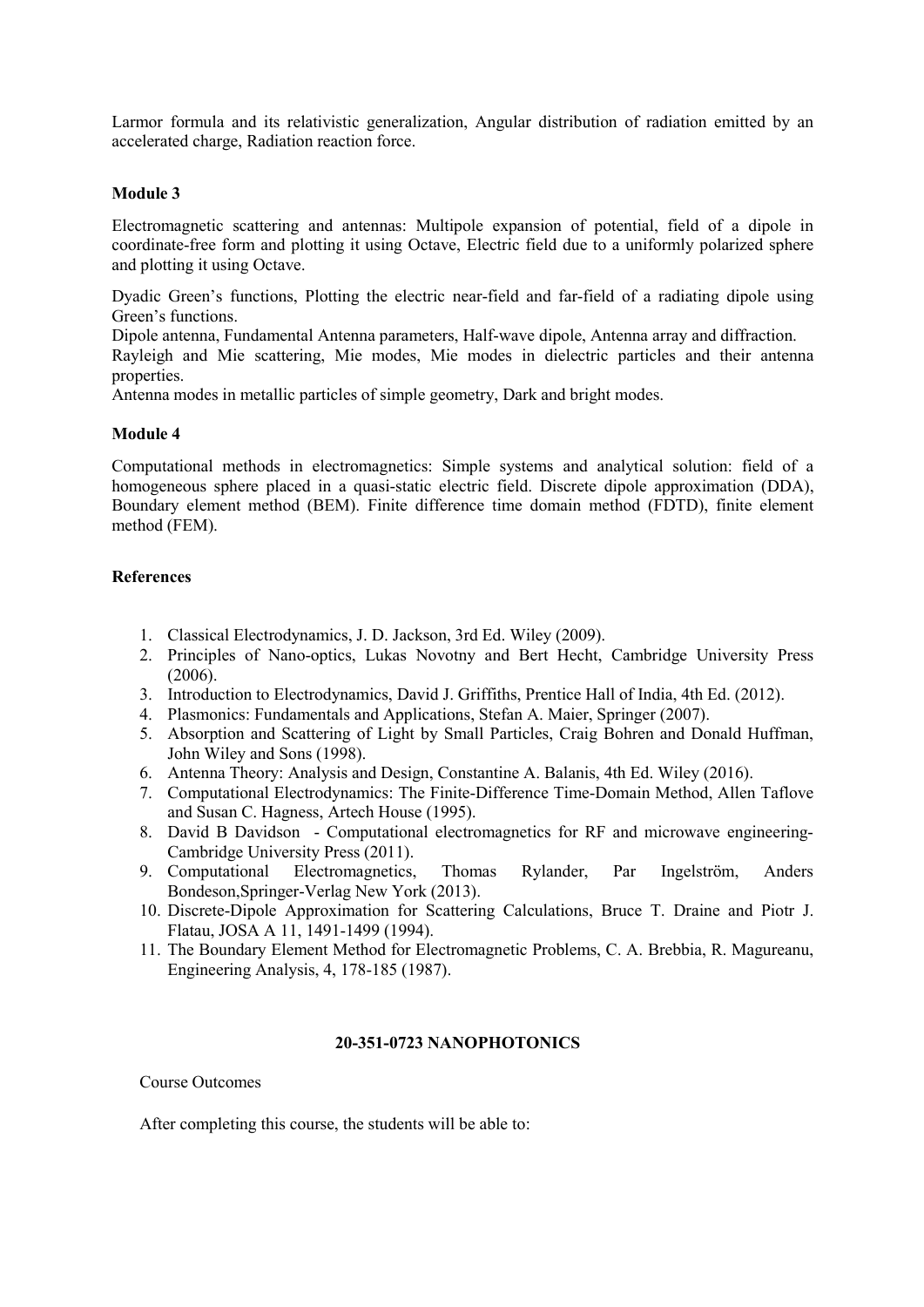- 1. Describe the photon propagation through mediums of different dielectric constants and electron propagation under various interaction potentials. *(Understand )*
- 2. Express the quantum confinement effects in optical properties of materials *(Understand)*
- 3. Examine plasmonic effects in metal nanoparticles *(Apply)*
- 4. Explain various methods for nanostructure fabrication. *(Understand)*
- 5. Calculate the size of nanoparticles using x-ray technique and electron microscopy *(Analyze).*
- 6. Describe Photonic crystals *(Understand )*
- 7. Manipulate nanostructures to enhance secondary radiation *(Apply).*

Foundations for nanophotonics; photons and electrons: similarities and differences, Confinement of photons and electrons, Propagation through a classically forbidden zone: Tunneling, Localization under a periodic potential: Bandgap, Cooperative effects for photons and electrons, Nanoscale optical interactions, Nanoscale confinement of electronic interactions, Quantum confinement effects, Nanoscale electronic energy transfer. Near-field interaction and microscopy; Near-field optics, Nearfield microscopy, Nanoscale enhancement of optical interactions.

## **Module 2**

Quantum confined materials: Quantum wells, Quantum wires, Quantum dots, Quantum rings, Manifestations of quantum confinement, Optical properties, Quantum confined stark effect, Dielectric confinement effect.

Nanoplasmonics: optical response of metals, Plasmons, Optical properties of metal nanoparticles, Size dependent absorption and scattering, Coupled nanoparticles, Metal- dielectric core-shell nanoparticles. Local electromagnetic fields in metal nanoparticles,

Metamaterials. *Experiential Learning: simulate energy spectrum of a potential well with infinite and finite walls*.

## **Module 3**

Growth Methods for Nanomaterials, MBE, MOCVD, LPE, Laser-Assisted Vapor Deposition (LAVD). Characterization of Nanomaterials, X-Ray diffraction, X-Ray photoelectron spectroscopy (XPS), Transmission electron microscopy (TEM), Scanning electron microscopy (SEM), RHEED, EDS, Scanning probe microscopy (SPM), Scanning tunneling microscopy (STM). Demonstration: LAVD, calculate particle size from XRD and compare it with the size estimated by TEM, AFM working.

## **Module 4**

Photonic Crystals: Basics concepts, Bandgap and band structures in two and three dimensional lattices. Periodic structures in nature, Experimental methods of fabrication, Photonic crystal fibers (PCF). Plasmonic enhancement of secondary radiation; classification of secondary radiations, Enhancement of emission and scattering of light, Local density of states in plasmonic nanostructures, Hot-spots in plasmonic nanostructures, Raman scattering enhancement in metal–dielectric nanostructures, Luminescence enhancement in metal–dielectric nanostructures

*Experiential Learning:: Photoluminescence spectra of Eu3+ ions in sol–gel films containing silver nanoparticles*.

## **References**

- 1. Nanophotonics :P N Prasad, Wiley interscience (2003) (Text)
- 2. Introduction to Nanophotonics, Sergey V Gaponenko, Cambridge University Press,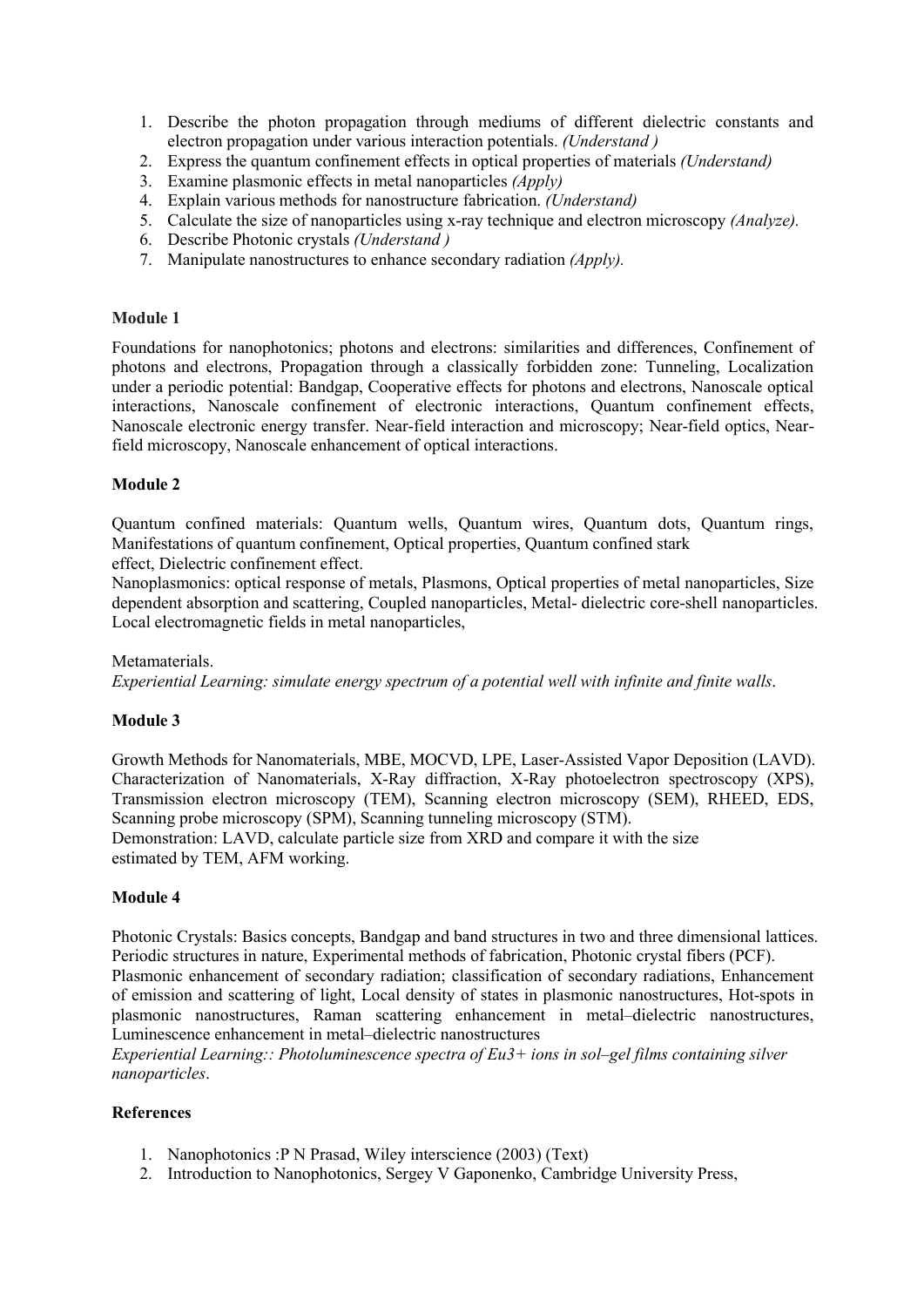2010 (Text)

- 3. Principles of Nanophotonics, M Ohtsu, K Kobayashi, T Kawazoe, T Yatsui and M Nuruse, CRC Press, 2008.
- 4. Devices, Circuits and Systems: Nanophotonics, P P Yupapin, K Srinuanjan, S Kamoldilok, Pan Stanford Publishing,2013.

# **20-351-0724 OPTICAL SENSOR TECHNOLOGY**

Course Outcomes

After completing this course, the students will be able to:

- 1. Compare the principles of measurement used in different sensing schemes. *(Understand)*
- 2. Examine the application of important interferometric techniques in high precision measurements *(Analyze)*
- 3. Analyze the features and applications of a variety of optical fiber sensors used for the sensitive measurements of various physical and chemical parameters. *(Analyze)*
- 4. Construct and study the response of some sensing systems and understand the basic elements required for the realization of sensors for a particular measurand *(Apply)*
- 5. Examine the role of optical micro-cavities for sensing applications. *( Understand )*
- 6. Explain some emerging sensors based on photonic crystal fibers and fiber loop ringdown spectroscopy *(Understand)*

## **Module 1**

Introduction to sensors, Active and Passive sensors, Sensor performance parameters, light beam as a sensing tool (optical sensor) - broad classification of optical sensors , photoelectric effect, photoconductivity, photodiode, phototransistor. Simple optical sensors - single and double optic lever; Method of Triangulation; Projected fringe technique; Remote sensing using laser-lidar for atmospheric remote sensing and lidar equation

## **Module 2**

Interferometry for precision measurements, two-beam interferometry- Michelson, Mach Zehnder, Sagnac interferometers and applications, fringe displacement and fringe counting; Homodyne interferometer, heterodyne interferometer, super heterodyne interferometry; Multiple beam interference-Fabry Perot etalon and applications; Electron speckle pattern interferometry; Photoelastic measurements; Moire technique

*Experiential Learning: Moire pattern- displacement and ref index (liquid) measurement, radius of curvature, focal length*

## **Module 3**

Optical fibre sensors - general features- type of OFS- intrinsic and extrinsic sensors-major classification based on modulation; Transmissive & Reflective FOS and applications; simple optical fibre based sensors for displacement, temperature and pressure measurements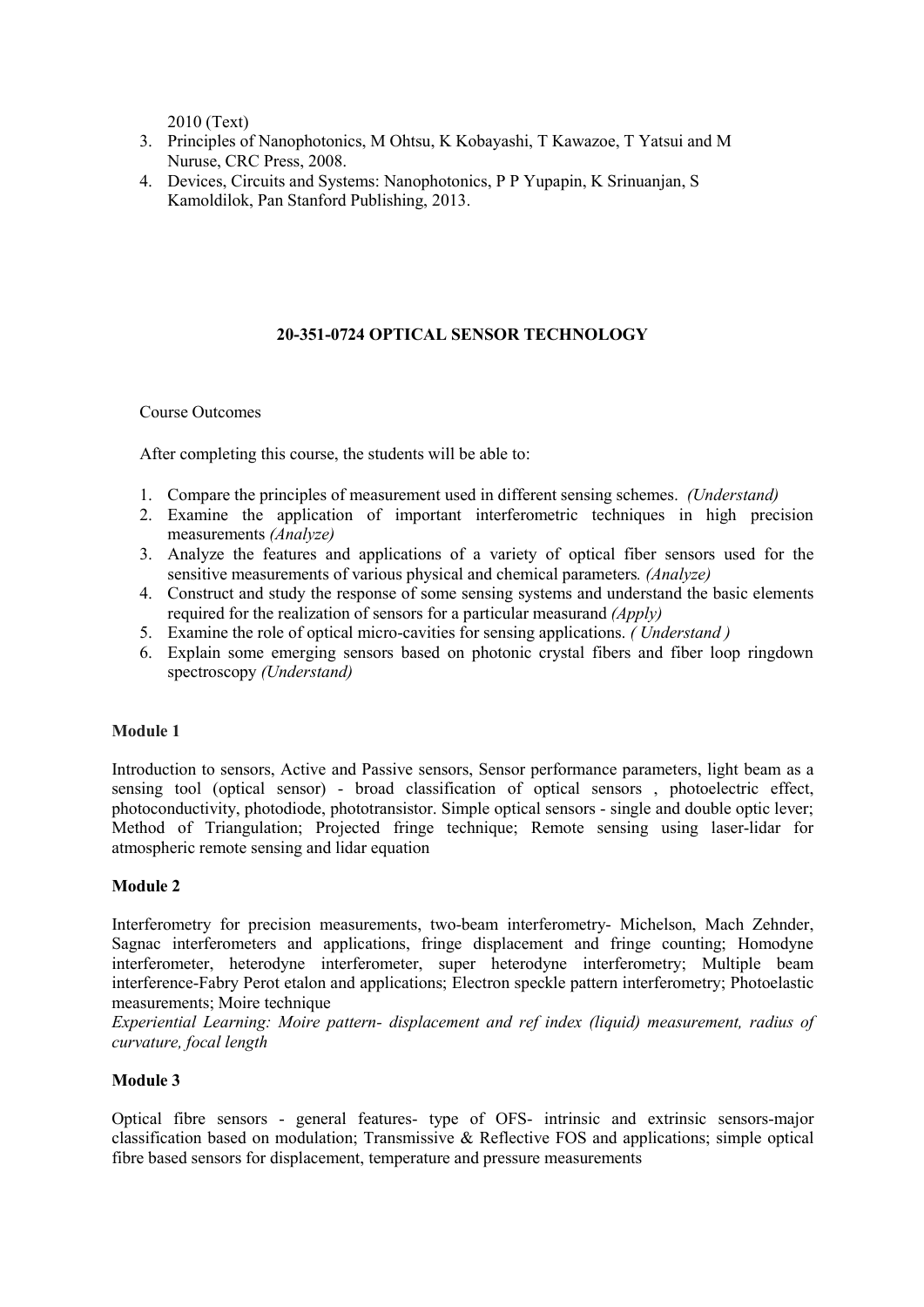Light transmission in microbend fibres- microbend OFS- measurements with microbend sensors; Evanescent wave (EW) phenomenon – Absorption and fluorescence, Beer lambert law, absorption and complex index, evanescent wave FOS, chemical sensors using EWFOS, evanescent wave fluorescence based sensor; Surface Plasmon resonance based fiber sensor-principle and applications; Fibre Bragg grating and Long period grating sensor

Distributed fiber optic sensing and applications- OTDR and its applications, fully distributed & quasidistributed systems; FO smart sensing-basic architecture and example

## *Experiential Learning:*

- *1. Study the shift in absorption or fluorescence characteristics of dyes/nanoparticles with pH and concentration.*
- *2. Evanescent wave opticalfiber sensor- U shaped, Tapered etc fabrication and application to refractive index and chemical sensing application*

## **Module 4**

Interferometric FOS basic principles, interferometric configurations- component, and construction of interferometric FOS - Mach-Zehnder, Michelson, Sagnac & fiber gyro-open loop and closed loop biasing scheme, Fabry-Perot configurations – application of interferometric FOS examples Optical microcavities, Whispering Gallery Modes in Optical microcavities, Passive and Active WGM microcavities, Polymer optical fiber based WGM microcavities, WGM Microcavities based sensors.

Photonic crystals and photonic crystal fiber sensors, fiber loop ringdown spectroscopy

## *Experiential Learning:*

- *1. Michelson, Mach Zehnder fiber optic sensors (using 3 dB couplers)*
- *2. Whispering gallery mode sensing using optical microcavities.*

## **References**

- 1. Optical measurement techniques and applications- P. K. Rastogi. Artech House (1997) (Text)
- 2. Fibre Optic Sensors principles and applications B. D. Gupta, NIPA (2006)
- 3. Optical Sensors: Basics and Applications, Jörg Haus, Wiley-VCH, GmBH (2010)
- 4. Optical fiber sensors (Volume 4)-Applications,Analysis & Future trends, (Ed.) Brian Culshaw
- 5. Optical Fibre sensors, components and subsystems Vol. 3- Brain Culshaw and John Dakin, Artech House Inc. (1996)
- 6. Fundamentals of Fibre Optics in Telecommunications and Sensor Systems- B. P. Pal, Wiley Eastern (1994)
- 7. Francis T.S Yu, Shizhuo Yin (Eds), Fiber Optic Sensors, Marcel Dekker Inc., New York, 2002
- 8. Optics Ajoy Ghatak, Tata Mc Graw Hill, 3rd Ed (2005)
- 9. Jose Miguel Lopez-Higuera (Ed), Handbook of optical fiber sensing technology, John Wiley and Sons Ltd., 2001
- 10. Vollmer, Frank, and Y. Deshui. Optical Whispering Gallery Modes for Biosensing. Springer: Berlin, Germany, 2020.
- 11. Duong Ta, Van, et al. "Whispering gallery mode microlasers and refractive index sensing based on single polymer fiber." Laser & Photonics Reviews 7.1 (2013): 133-139.
- 12. Fiber Loop Ringdown a Time-Domain Sensing Technique for Multi-Function Fiber Optic Sensor Platforms: Current Status and Design Perspectives, *Sensors* 2009, *9*, 7595-7621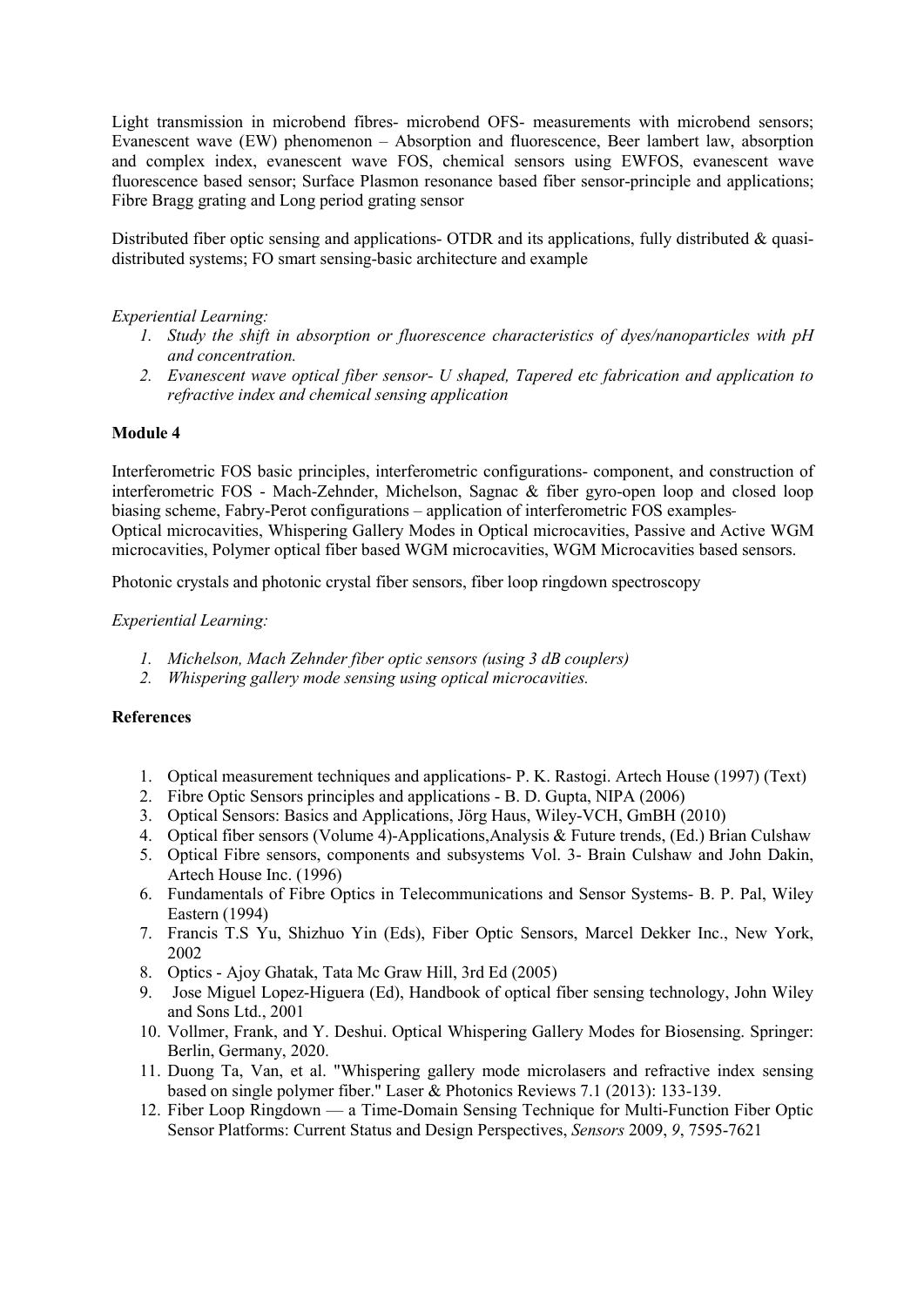# **20-351-0821 QUANTUM OPTICS**

### Course Outcomes

After completing this course, the students will be able to:

- 1. Outline the concept of quantized electromagnetic field *(Understand)*
- 2. Illustrate the concept of coherent states and squeeze states *(Understand)*
- 3. Explain optical coherence, photon correlation and photon statistics *(Understand)*
- 4. Summarize the techniques for generation of squeezed light and its applications *(Understand)*
- 5. Analyse the concepts of hidden variable, entanglement and interferometric measurements *(Analyze)*
- 6. Discover the interaction between atoms and quantized fields. *(Analyze)*

**Prerequisite:** Advance level knowledge in Quantum Mechanics (20-351-0721 ADVANCED QUANTUM MECHANICS)

### **Module 1**

Concept of density matrix and its properties: Quantization of EMF, Field quantisation, Fock/Number states, Expansion in number states, Coherent States, Displacement operator, Squeezed States, Squeezing operator, Correlation and characteristic functions.

Coherence properties of EMF: First order optical coherence, Coherent field, Photon correlation measurements, Hanbury Brown-Twiss experiments

## **Module 2**

Photon counting measurements, Classification light by photon statistics, Photon bunching, Photon antibunching, Squeezed light: Generation and application of squeezed light, Resonant light atom interactions, Two level atom approximation, Rabi oscillations

## **Module 3**

EPR argument, experimental studies , Bell's inequalities in quantum optics , nondemolition measurements, quantum coherence, Entanglement and interferometric measurements.

## **Module 4**

Deflection of atoms by light, Kapitza- Dirac effect, Optical Stern-Gerlach experiment, Interaction between Atoms and quantized fields- dressed fields, Jaynes - Cummings model.

## **References**

- 1. Quantum Optics -D F Walls, G J Milburn Springer Verlag, 2nd edition (2008) (Text).
- 2. Quantum Optics an Introduction Mark Fox Oxford University press Press (2004) (Text)
- 3. Introductory Quantum Optics Christopher Gerry and Peter L knight, Cambridge University [Text]
- 4. Optical Coherence and quantum optics, Leonard Mandel, Emil Wolf, Cambridge University Press, 2 nd Edition (2013)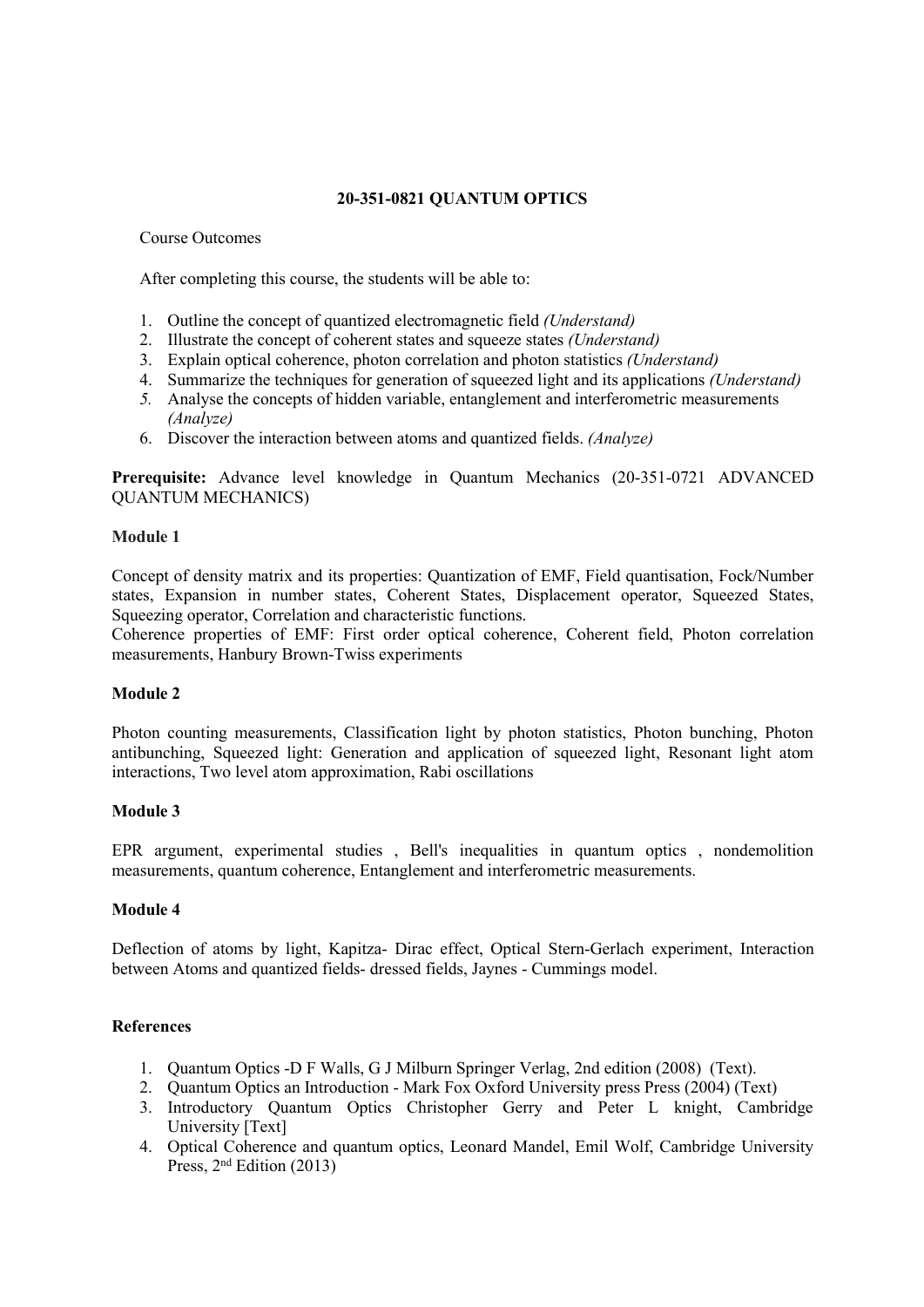- 5. Fundamentals of Quantum Optics- John R Klauder and ECG Sudarshan, Dover publication (2006)
- 6. Quantum Optics- Werner Vogel, Dirk-Gunnar Welsch, Wiley VCH,3rd edition(2006)

# **20-351-0822 BIOPHOTONICS**

#### Course Outcomes

After completing this course, the students will be able to:

- 1. Understand the basic theory and science of interaction of light with cells and tissues, optical imaging techniques, to analyze different optical biosensors and its implications. *(Understand)*
- 2. Understand material properties of photo sensitizers used for photodynamic therapy*.(Understand)*
- 3. Examine different tissue engineering strategies using light *(Analyze)*
- 4. Analyze the role of various optical geometries in bio sensing. *(Analyze)*
- 5. Understand the basic concepts of optical tweezers and practical implementation *(Understand)*

### **Module 1**

Photobiology; interaction of light with ISPls with ISPls and tissues, Photo-process in Biopolymers human eve and vision, Photosynthesis; Photo-excitation free space propagation, optical fibre delivery system, articulated arm delivery, hollow tube wave-guides.

Optical coherence Tomography, Fluorescence, resonance energy transfer imaging.

### **Module 2**

Bio-imaging: Transmission microscopy, Kohler illumination, microscopy based on phase contrast, dark-field and differential interference contrast microscopy, Florescence, confocal and multi-photon microscopy, STED microscopy.

### **Module 3**

Optical Biosensors: Fluorescence and energy transfer sensing, molecular beacons and optical geometries of bio-sensing, Biosensors based on fibre optics, planar waveguides, Flow Cytometry: basis, fluorochromes for flow cytometry, DNA analysis.

Laser activated therapy; Photodynamic therapy, photo-sensitizers for photodynamic therapy, applications of photodynamic therapy, two photon photodynamic therapy. Tissue engineering using light; contouring and restructuring of tissues using laser, laser tissue regeneration, femto-second laser surgery.

### **Module 4**

Laser tweezers and laser scissors: design of Laser tweezers and laser scissors, optical trapping using non Gaussian optical beam, manipulation of single DNA molecules, molecular motors, laser for Genomics and Proteomics, semiconductor Quantum dots for bioimaging, Metallic nano-particles and nano-rods for bio-sensing, Photonics and biomaterials: bacteria as bio-synthesizers for photonics polymers.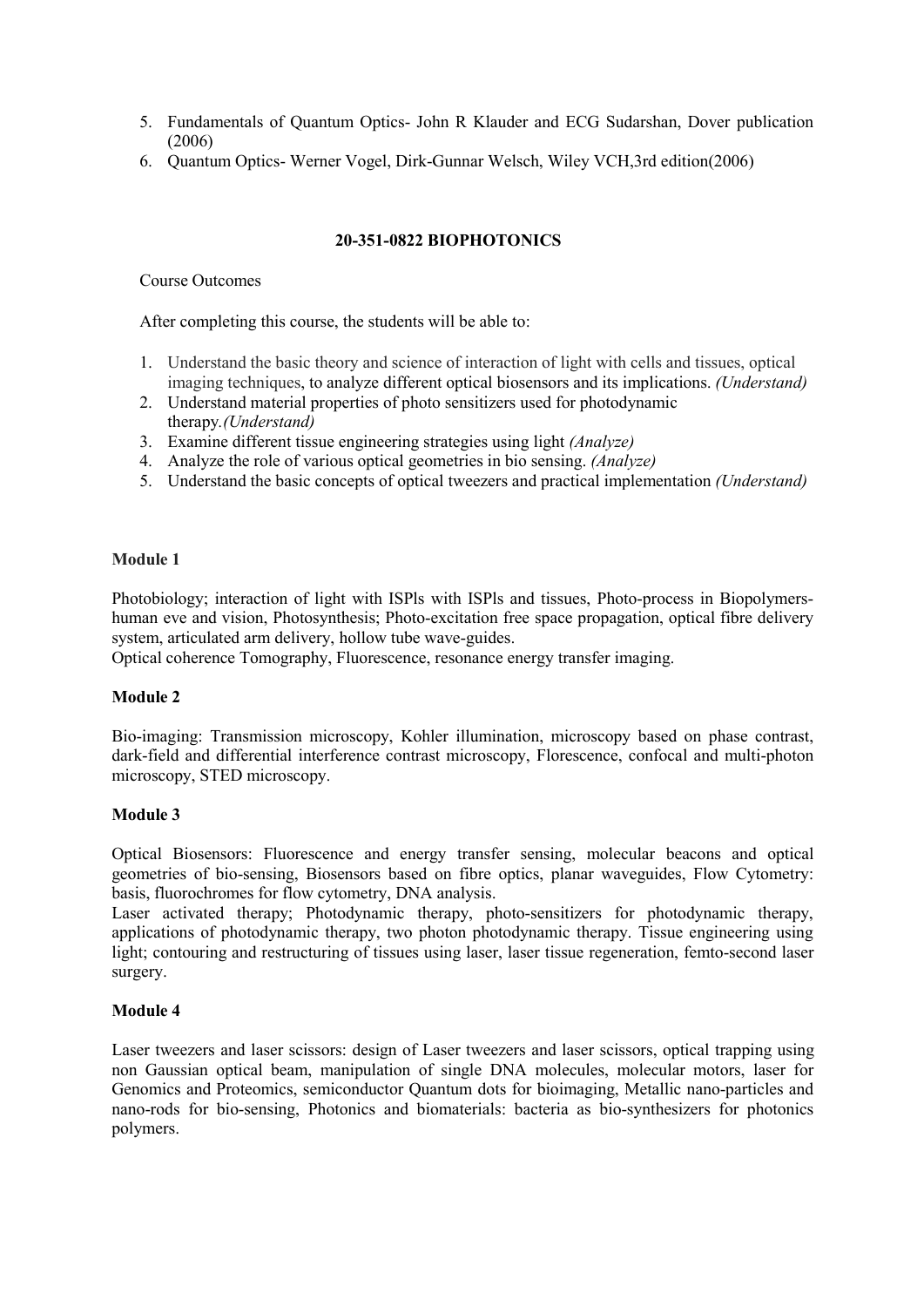### **References**

- 1. Introduction to biophotonics P.N. Prasad Wiley Interscience (2003) (Text)
- 2. Biomedical Photonics A handbook T.Vo Dinh (CRC Press) (2002)

## **20-351-0823 OPTO-MECHANICAL ENGINEERING**

### Course Outcomes

After completing this course, the students will be able to:

- 1. Understand the principles and materials required for opto-mechanical systems *(Understand ).*
- 2. Design an optical configuration utilizing basic optical components such as lenses and mirrors *(Apply )*
- 3. Construct opto-mechanical drawings for different optical components *(Apply)*
- 4. Design and set up basic opto-mechanical configurations on the optical table *(Apply)*
- 5. Analyse and investigate basic opto-mechanical tasks such as mechanical deformation and optical stability using commercial software and tools*(Analyse)*
- 6. Design and accomplish opto-mechanical mounting systems and fixtures *(Apply)*

## **Module 1**

Basic computerized drawing, drawings of optical components and systems, dimensional tolerances and error budgets. Principles of opto mechanical design-structural and kinematic aspects- vibration control. Materials properties and selection criteria.

### **Module 2**

Opto-Mechanical Characteristics of Materials: Materials for opto-mechanical systems - physical, mechanical, thermal properties, dimensional stability, hysteresis, Inhomogeneity and anisotropy, temporal stability, integrated tolerance analysis.

### **Module 3**

Design and Mounting of Small Mirrors and lenses, Surface contact mounting, stress variations with surface radius, preload, material, temperature, cemented and air space doublet, linear, tilt and rotary adjustment mechanisms, kinematic constraints and degrees of freedom, coupling methods, design guide lines.

### **Module 4**

Analysis of the Opto-Mechanical Design Interface, structural analysis using Finite Element principles, modelling, analysis and optimization of simple opto-mechanical mounts, optimum design for minimum stress transfer, Fabrication methods.

### **References**

1. Ahmad, Anees - Handbook of Optomechanical Engineering-CRC Press (2017)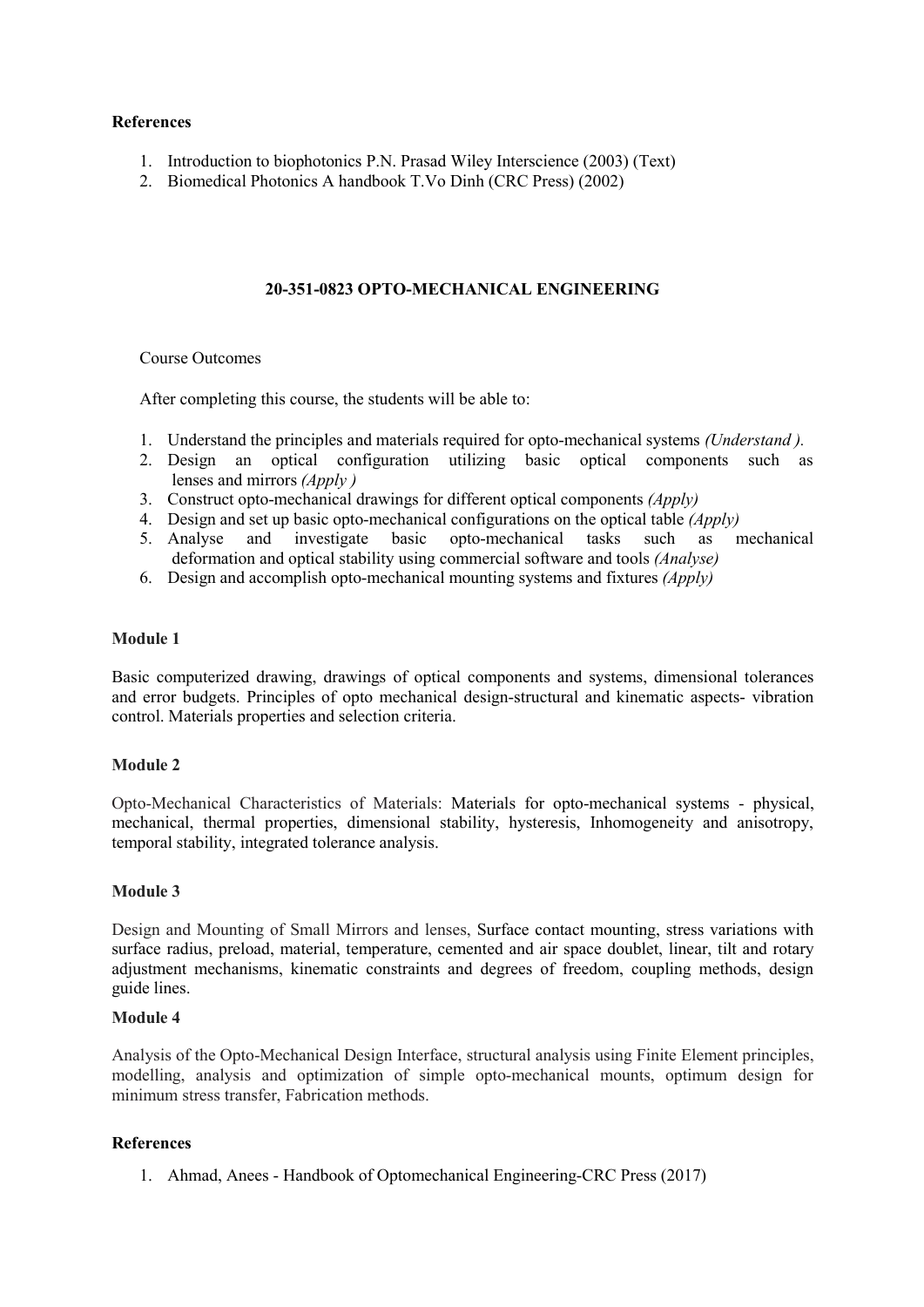- 2. Matrices and Tensors for Physicists A W Joshi, New Age International (1995)
- 3. Paul Yoder, Daniel Vukobratovich Opto-Mechanical Systems Design, Volume 1\_ Design and Analysis of Opto-Mechanical Assemblies. 1-CRC Press (2015)
- 4. Keith J. Kasunic Optomechanical Systems Engineering -Wiley (2015)

### **20-351-0921 INDUSTRIAL PHOTONICS**

#### Course Outcomes

After completing this course, the students will be able to:

- 1. Understand about various fiber optic components. *(Understand )*
- 2. Understand different optical networks*. (Understand )*
- *3.* Examine photonic packet switching, *(Analyze )*
- 4. Analyze the role of various tools for fiber optic assembly. *(Analyze)*
- 5. Understand the basic concepts offiber optic assembly *(Understand)*

### **Module 1**

Optical fiber transmission, fiber components-couplers, isolators, circulators, multiplexers, filters, fiber gratings, optical switches, wavelength converters, optical amplifiers, Transmitters, Receivers- Principle of operation, Performance parameters, Specifications, Applications

# **Module 2**

Optical Node-design concepts, broadcast and select network, wavelength routed network, configurations, logical topologies, advantages, demonstrators, LAMBDANET, STARNET, RAINBOW- AON, MONET, DWDM networks, FTTx (x=home, curb, building, antenna)

### **Module 3**

Control and Management Functions- Configuration, Performance and Fault Management- Access network, architecture, deployment- Photonic Packet switching

# **Module 4**

Fiber Optic Assembly- Reliability requirements, Fiber Optic Standards, Assembly environment-clean rooms, classification- Tools for Fiber optic assembly- strippers, cleavers-Instruments for test purpose-IL Meter, BR Meter, Optical Spectrum Analyzer, Optical power meters, OTDR, Fiber optic Sources- Fiber joints-connectors, splices, Fusion splicers-Fiber polishing-Fiber cable design and structures- Photonic Packaging-Passive and active component packaging

### **References**

- 1. Optical Networks: A Practical Perspective 3<sup>rd</sup> Edition, 2010 by R Ramaswamy and Kumar N Sivarajan (Text)
- 2. WDM Optical Networks Concepts, Design and Algorithms, 2002 Sivaram Murthy and Mohan Guruswamy
- 3. Understanding Optical Communications by Harry J.R.Dutton (pdf version available at http://cs5517.userapi.com/u133638729/docs/3745fff272ed/Dutton\_HJR\_Understanding\_Opti cal Communications.pdf)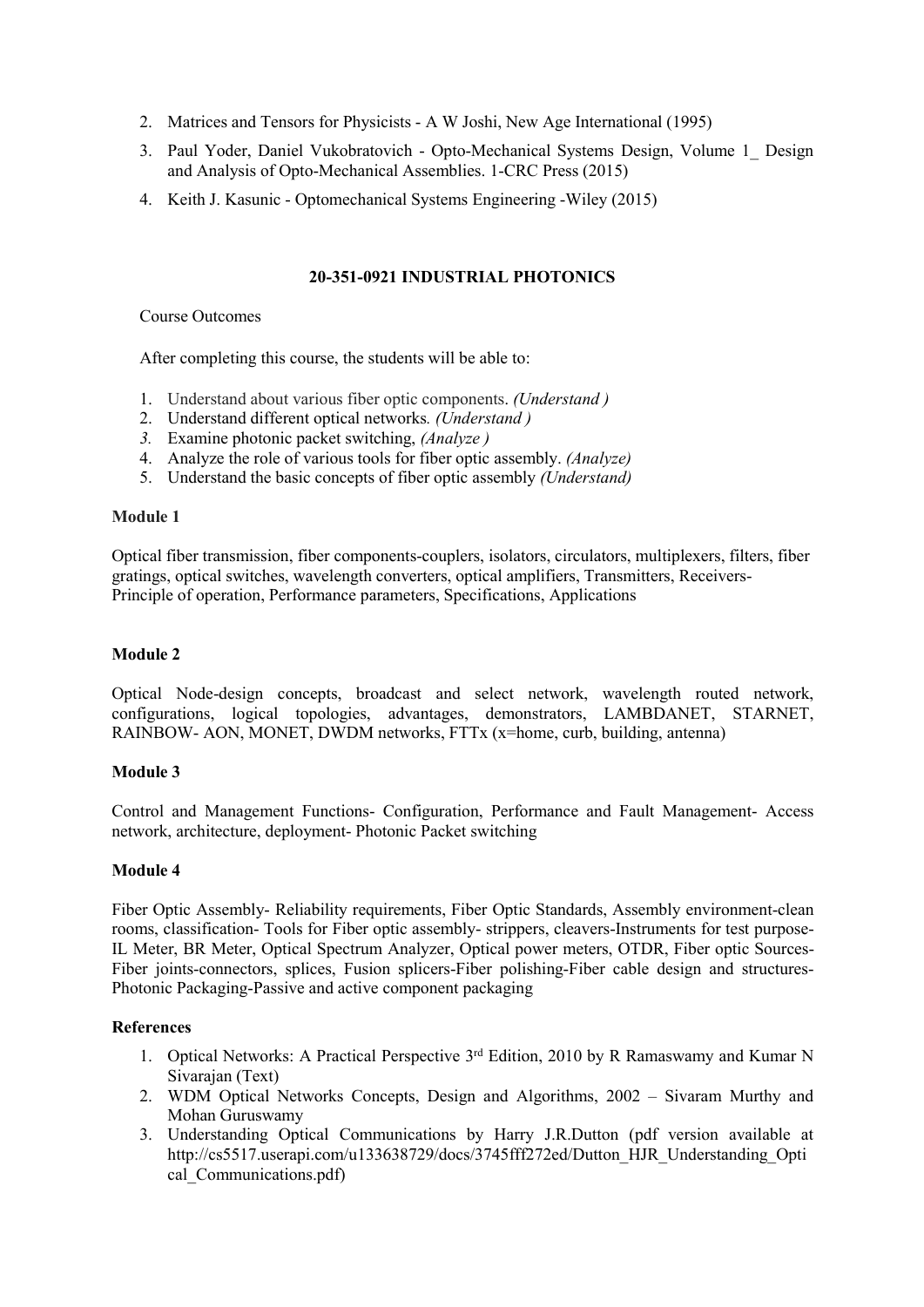- 4. Optoelectronic Packaging by Alan R. Mickelson, Nagesh R. Basavanhally, Yung-Cheng Lee
- 5. Wdm Technologies: Active Optical Components, Volume 1 By Niloy K. Dutta, Masahiko Fujiwara
- 6. Clean Assembly Practices to Prevent Contamination and Damage to Optics by J.Pryatel, W.H.Gourdin (pdf version available at https://e-reports-ext.llnl.gov/pdf/328839.pdf)

## **20-351-0922 PHOTONIC BANDGAP STRUCTURES AND METAMATERIALS**

Course Outcomes

After completing this course, the students will be able to:

- 1. Comprehend the basic theory underlying photonic crystals and metamterials *(Understand)*
- 2. Explain how light can be manipulated using photonic bandgap structures and metamaterials *(Understand)*
- 3. Design simple photonic crystals based on required performance. *(Analyze)*
- 4. Illustrate the design considerations for various metamterials *(Apply)*

Pre-requisites: Basic understanding of electromagnetic theory, basics of material science including electrical, magnetic and optical properties of materials

#### **Module 1**

Electromagnetism in mixed dielectric media- macroscopic Maxwell's equations-electromagnetism as an Eigenvalue problem-general property of harmonic modes-scaling properties of Maxwell's equations

Discrete translational symmetry- photonic band structures-rotational symmetry and irreducible Brillouin zone-time reversal invariance- Bloch wave propagation velocity

### **Module 2**

1D Photonic crystals- multilayer film- physical origin of photonic band gaps- the size of the band gap evanescent modes in PBG

Two dimensional Photonic crystals-localization of light by point defects-linear defects and waveguides-surface states- preliminary concepts of 3D PBG structures-crystals with complete PBGlocalization at a point defect and linear defect

*Experiential Learning*: *Simulation of 1-D photonic crystal structures using TMM method*

### **Module 3**

Applications of Photonic crystals-periodic dielectric waveguide-two dimensional model-symmetry and polarization-quality factor of lossy cavities- photonic crystal slabs-rod and hole slabs- designing a mirror-designing a cavity-narrow band filter

### **Module 4**

Optical Metamaterials- optical properties of metal dielectric composites-electric and magnetic metamaterials-negative index metamaterials-nonlinear optics using metamaterials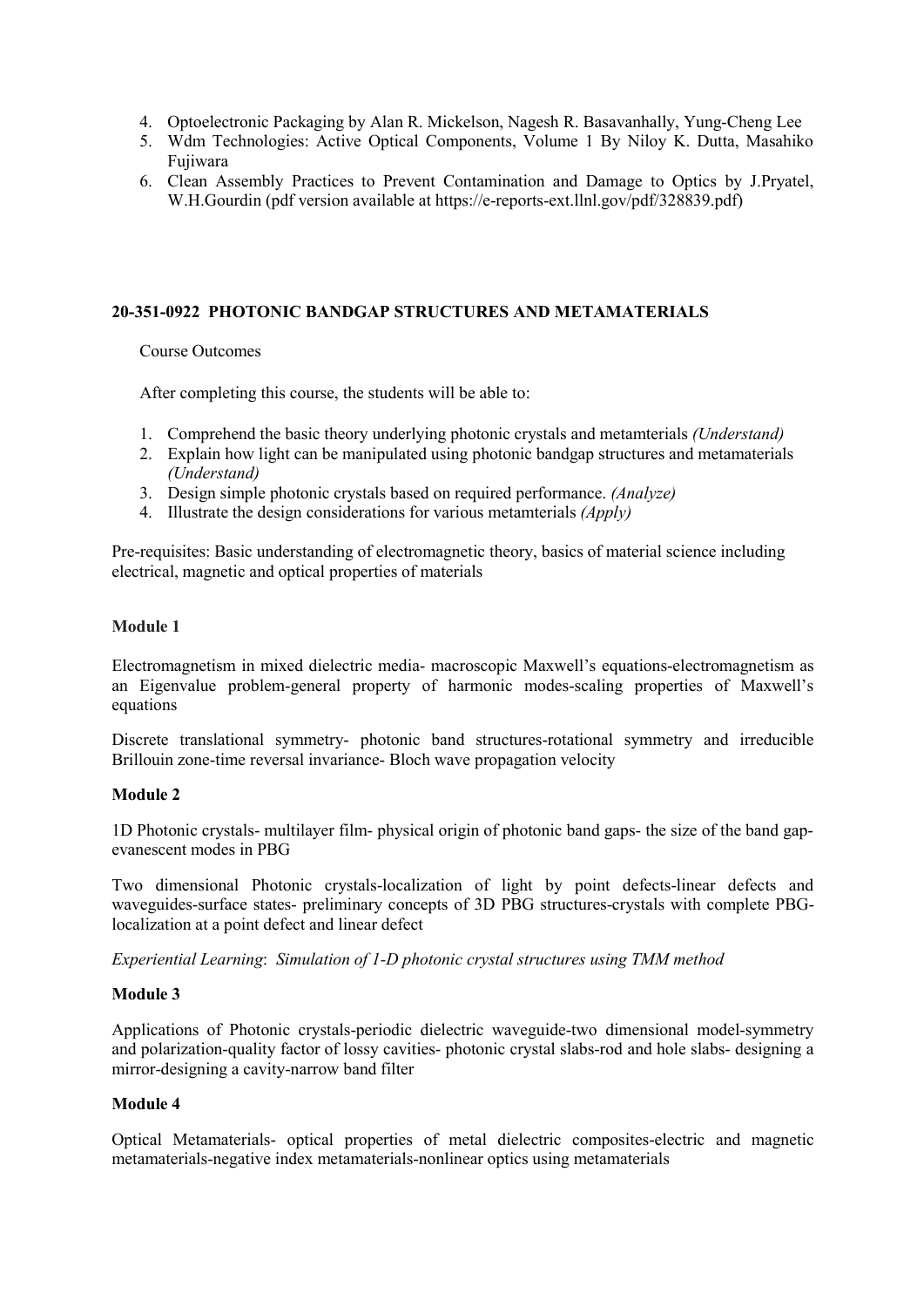*Experiential Learning: Simulation of transmission properties of certain metamaterials*

### **References**

- 1. Photonic Crystals: Molding the Flow of Light, John D. Joannopoulos, Steven G. Johnson, Joshua N. Winn & Robert D. Meade, Princeton University Press, Second Edition (2008) (Text)
- 2. Optical Metamaterials Fundamentals and Applications, Wenshan Cai, ,Vladimir Shalaev, Springer New York (2010) ISBN 978-1-4419-1151-3 (Text)
- 3. Photonic Crystals: The Road from Theory to Practice, Steven G. Johnson, John D Joannopoulos, Springer New York (2002)<br>4. Tutorials in Metamaterials (Series in Nano-Optics and Nanophotonics), Edited by Mikhail A.
- Noginov, Viktor A. Podolskiy, CRC Press, 1st Edition (2012) ISBN-13: 978-1420092189

## **20-351-0923 HOLOGRAPHY AND SPECKLE METROLOGY**

#### Course Outcomes

After completing this course, the students will be able to:

- 1. Summarize the physical basis of primary phenomena (Interference  $\&$  Diffraction) for hologram and speckle formation. *(Understand )*
- 2. Demonstrate the essential requirements to set up different off-axis digital holographic recording schemes and subsequent various numerical reconstruction techniques.*(Understand)*
- 3. Utilize the concept of holographic Interferometry to perform the precise Interferometric measurements. *(Apply)*
- 4. Infer the practical uses ofholography with detailed descriptions ofspecific examples such as Holographic diffraction gratings, Holographic filters and Head-up displays. *(Understand)*
- 5. Examine knowledge about essential theoretical concepts and experimental methods ofmajor speckle metrology techniques such as speckle photography, speckle interferometry and speckle shearing interferometry. *(Analyse)*
- 6. Explain the origin of Biospeckle phenomenon in biological and non-biological specimens. *(Understand)*
- 7. Develop biospeckle technique asa feasible nondestructive method to evaluate spatial dynamics ofbiological specimens such as fruits and vegetables*. (Create)*

### **Module 1**

Theoretical foundation for holography and speckle: preliminaries of wave equations and intensity, two wave interference with different frequency, and different amplitudes, between two plane and collinear waves, Scalar Theory of Diffraction: Kirchhoff Diffraction, Fresnel Diffraction, Fraunhofer Diffraction. Diffraction by Apertures-rectangular and circular.

*Experiential Learning: Dif raction: prism/grating, interference: Newton's ring/Michelson interferometer*

### **Module 2**

Holography: photography and holography, digital holography - general principles, digital Holographic Recording Process, stability requirements, Reconstruction Methods, classification of holograms,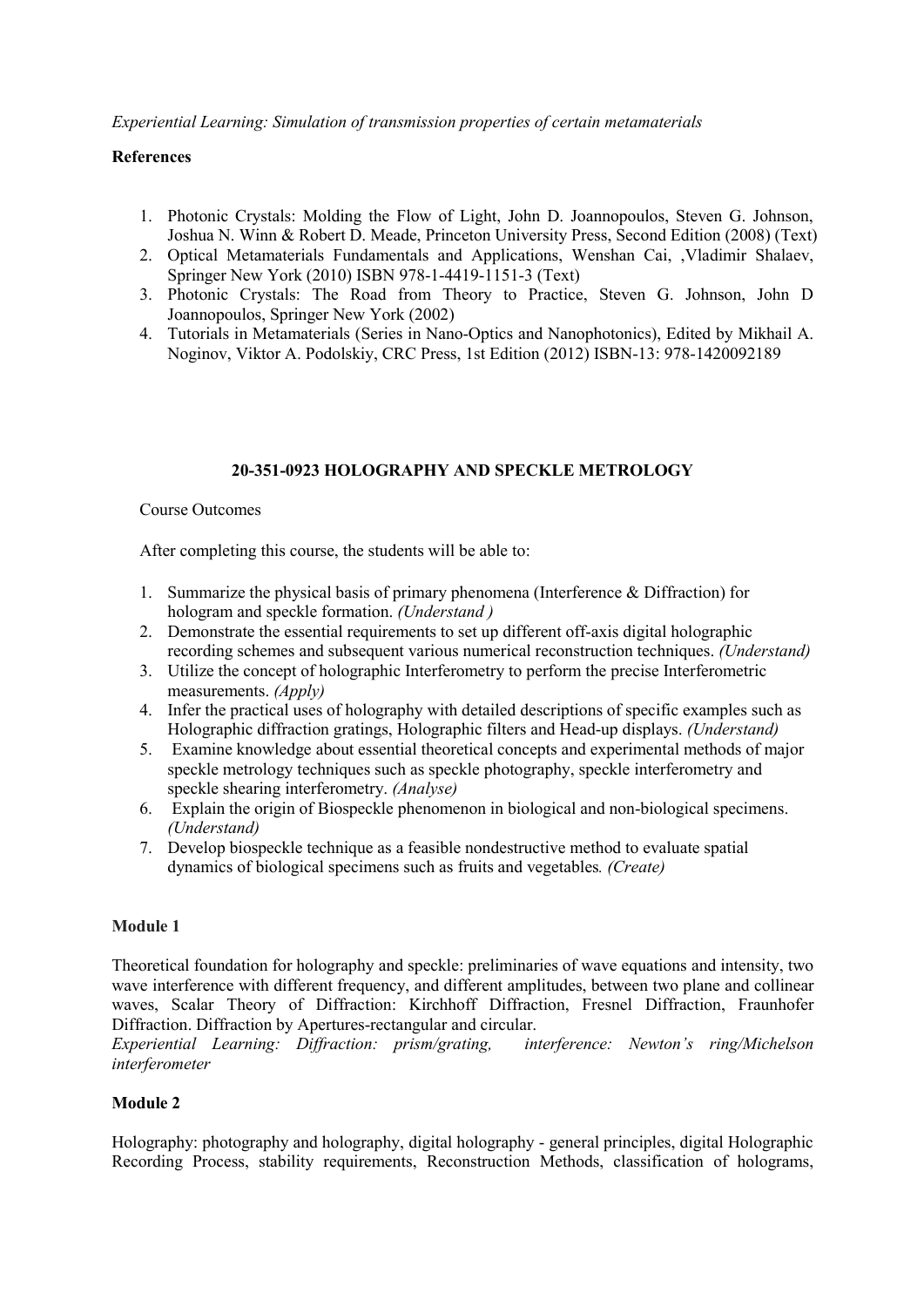holographic interferometry, holography applications-Holographic diffraction gratings, Holographic filters, Head-up displays and Head-up displays.

*Experiential Learning: Recording and reconstruction of Wavefront/Amplitude division digital holograms.*

## **Module 3**

Speckle metrology: Introduction, speckle statistics, Speckle photography, electronic speckle correlation interferometry – formation of correlation fringes and its analysis using digital image processing, in-plane and out of plane configuration, Digital speckle photography, speckle shearing interferometry, Digital speckle shearing interferometry, phase evaluation methods, phase shiftingtemporal and spatial, phase unwrapping.

*Experiential Learning: Electronic speckle pattern Interferometry/Shearography experimental configuration for viewing deflection profile/deformation analysis using mechanical/thermal loading.*

## **Module 4**

Dynamic speckle and its applications: Dynamic speckle/Biospeckle, statistics of biospeckle, first order statistics, spatial contrast and temporal contrast, second order statistics, autocorrelation function, Brier's contrast.

*Experiential Learning: Laser speckle analysis for biological samples/ specklegram image processing*

### **References**

- 1. Speckle Metrology. In: Laser Measurement Technology. Springer Series in Optical Sciences, vol 188, Donges A., Noll R. Springer, Berlin, Heidelberg (2015).
- 2. New Directions in Holography and Speckle, H. John Caulfield and Chandra S. Vikram. American Scientific Publishers (2006).
- 3. Holographic and Speckle Interferometry, Jones, R., and Wykes, C., Cambridge University Press, London 1983.
- 4. Speckle Metrology, Sirohi, R. S., Marcel Dekker, New York, 1993.
- 5. Holography Principles and Applications, Raymond K. Kostuk, CRC press,2019

### **20-351-0924-LASER SPECTROSCOPY**

### Course Outcomes

After completing this course, the students will be able to:

- 1. Explain the basic characteristics of a single mode lasers *(Understand)*
- 2. Understand various applications of lasers in the identification and characterisation of materials available in small quantities *(Understand)*
- 3. Analyse the various aspects of control and manipulation of laser beams for selected spectroscopic applications *(Analyse)*
- 4. Identify specific spectroscopic methods for understanding the structure of complex molecular systems *(Apply)*
- 5. Understand various applications of lasers in chemistry, biology, medicine and research *(Understand)*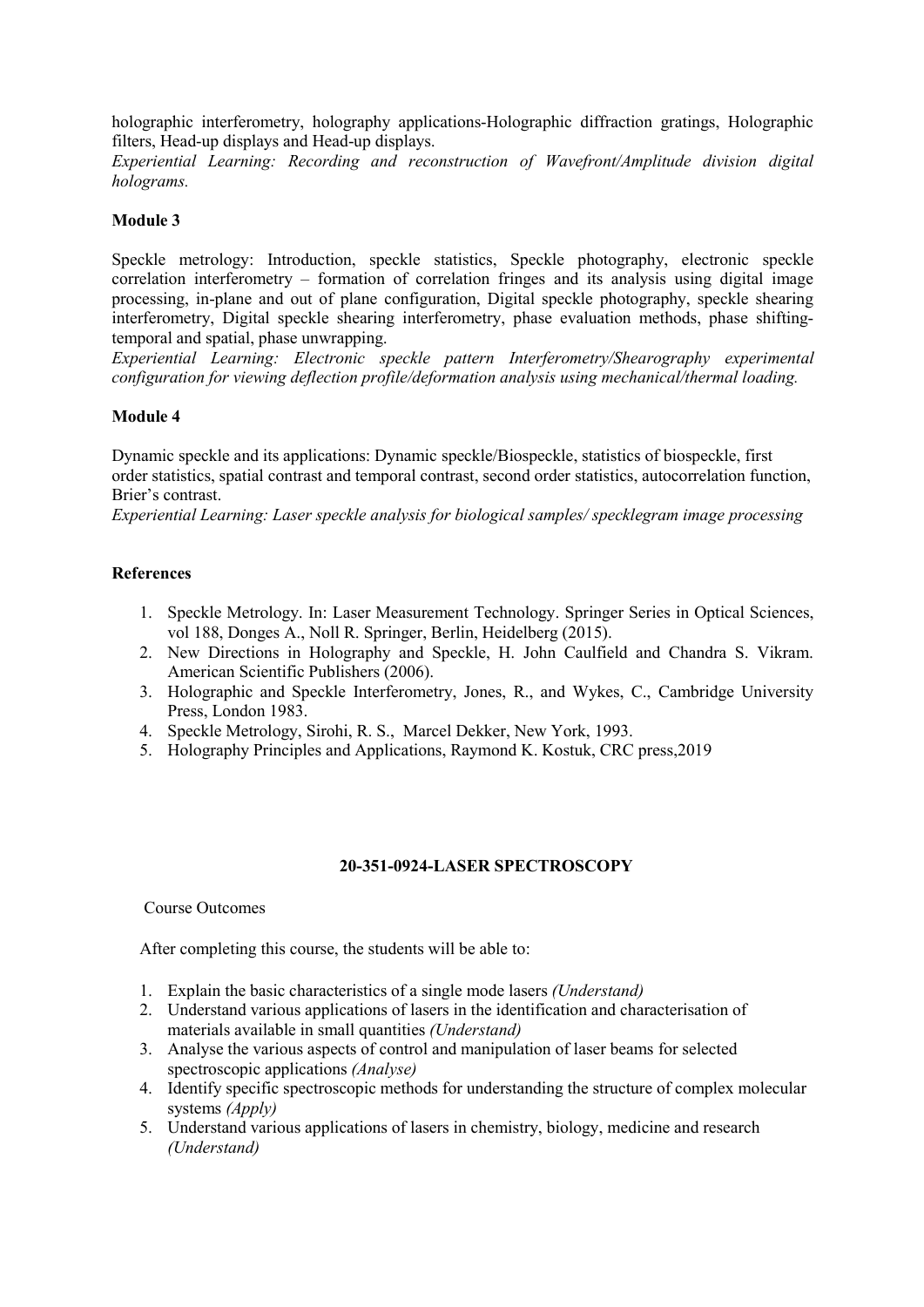### **Module 1**

Experimental Realization of Single-Mode Lasers, Suppression of Transverse Modes, Selection of Single Longitudinal Modes, Mode selection in the case of broad gain profiles and CW dye laser. Intensity and Wavelength Stabilization, Long-term stabilization of the laser wavelength, Wavelength Tuning of Single-Mode Lasers, Continuous Tuning Techniques, Wavelength Calibration, Linewidths of Single-Mode Lasers.

### **Module 2**

Advantages of Lasers in Spectroscopy, High-Sensitivity Methods of Absorption Spectroscopy, Frequency Modulation, Intra-cavity Laser Absorption Spectroscopy, Cavity Ring-Down Spectroscopy, Fluorescence Excitation Spectroscopy, Photoacoustic Spectroscopy, Optothermal Spectroscopy, Ionization Spectroscopy – photoionization, collision-induced and field ionization, Sensitivity of ionization Spectroscopy

## **Module 3**

Laser magnetic resonance and Stark spectroscopy, Laser-Induced Fluorescence, experimental aspects, applications in Polyatomic Molecules. Nonlinear spectroscopy, Laser Raman spectroscopy stimulated Raman scattering, Coherent Anti-Stokes Raman Spectroscopy, resonance and surface enhanced Raman scattering.

## **Module 4**

## **Applications ofLaser spectroscopy (qualitative study only)**

Applications in Chemistry, Single-Molecule Detection, Laser-Induced Chemical Reactions, Coherent Control of Chemical Reactions, Laser Femtosecond Chemistry, Isotope Separation with Lasers, Applications for environmental research, Atmospheric Measurements with LIDAR, Detection of Water Pollution, Applications in material science, Laser-Induced Breakdown Spectroscopy, Measurements of Flow Velocities in Gases and Liquids, Applications in biology, Energy Transfer in DNA Complexes, Time-Resolved Measurements of Biological Processes, Correlation Spectroscopy of Microbe Movements, Medical applications, Raman Spectroscopy in Medicine, Heterodyne Measurements of Ear Drums, Cancer Diagnostics and Therapy with the HPD Technique, Laser Lithotripsy, Laser-Induced Thermotherapy of Brain Cancer, Foetal Oxygen Monitoring.

## **References**

- 1. Laser Spectroscopy Vol. 1 Basic Principles, Wolfgang Demtröder, Springer Berlin Heidelberg (2008)
- 2. Laser Spectroscopy Vol. 2 Experimental Techniques, Wolfgang Demtröder, Springer Berlin Heidelberg (2008)
- 3. Lasers in Dermatology and Medicine Dental and Medical Applications, Keyvan Nouri, Springer International Publishing (2018).
- 4. Lasers in Medicine, Waynant, Ronald W, CRC Press (2001).
- 5. Laser Spectroscopy and Laser Imaging An Introduction, Helmut H. Telle, Ángel González Ureña, CRC Press (2018).
- 6. Introduction to Laser Spectroscopy, Halina Abramczyk, Elsevier Science (2005).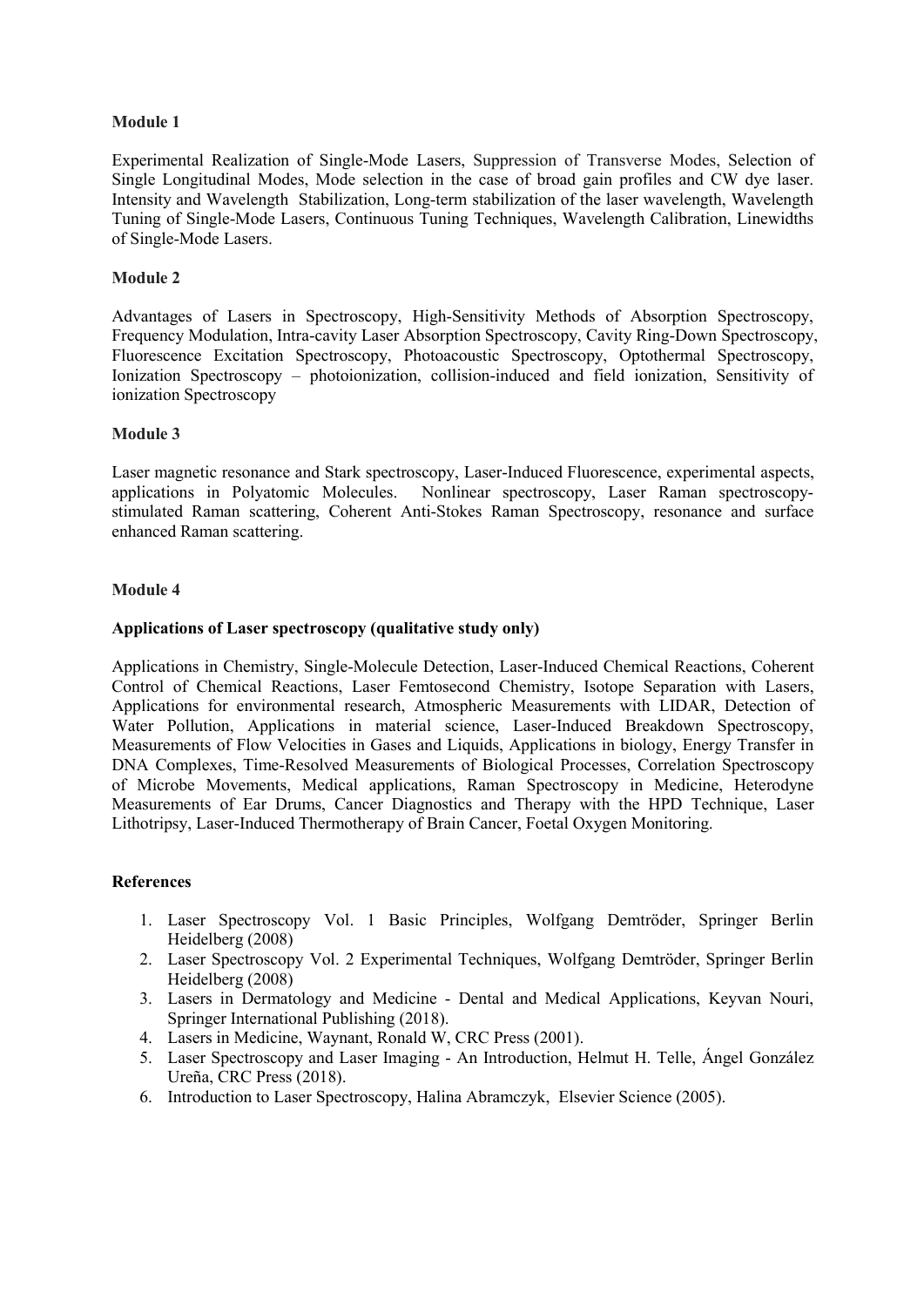## **20-351-0925- COMPUTATIONAL MATERIAL SCIENCE**

### Course Outcomes

After completing this course, the students will be able to:

- 1. Remember Quantum description of materials *(Understand )*
- 2. Discuss Hartree Fock and Density Functional theory methods *(Understand )*
- 3. Extend the DFT knowledge to Molecular dynamics simulations *(Understand )*
- 4. Practice Energy minimizations techniques and Band structure calculations *(Apply)*
- 5. Employ DFT calculations to obtain Density of states related properties *(Apply).*
- 6. Compare DFT results and experimental data *(Analyze).*
- 7. Formulate DFT calculations to develop materials for industry *(Create)*

## **Module 1**

Quantum description of materials, Born-Oppenheimer approximation, Hartree method, Hartree-Fock method, Configuration interaction, Density functional theory (DFT): Thomas Fermi Model, Hohenberg-Kohn theorem, Kohn-Sham equations, Comparison of DFT with Hartree and Hartree- Fock methods, Local density approximation (LDA), Extension to magnetic systems, Generalized gradient approximations (GGAs)

## **Module 2**

LDA+U methods, Self-interaction correction, GW approximations,

Time-dependent density functional theory, Classical Molecular dynamics: Born-Oppenheimer Molecular dynamics, Car-Parinello molecular dynamics, Hellmann-Feynman theorem, Plane wave expansion method, Orthogonalized plane wave method, pseudopotential method, Calculation of total energy, Ultrasoft pseudopotential and projected augmented wave methods, non-periodic systems and the concept of supercell.

*Experiential Learning:*

*1. Calculate the total energy of a molecule (Urea) and a bulk materials (Si) using pseudopotential and DFT formalism. 2. Create a supercell of 1-D (H2 molecule Chain), 2D (graphene) and 3D (NaCl ) material.*

### **Module 3**

Energy minimization techniques, Band structure calculations and comparison with ARPES, Fermi surface, density of states, local density of states and projected density of states, charge density, Construction of surfaces, Interfaces and superlattices, surface relaxation and reconstruction.

*Experiential Learning: 1. Calculate the DOS and band structure of Bulk Silicon and Graphene and compare the data with ARPES data from literature. 2. Calculate the Magnetic moment of Fe bulk in the FM and AFM ordering. 3. Create the (100),(110),(111) and (211) surface of Bulk Cu (1x1 cell) and relax the geometry using DFT*

# **Module 4**

Comparison of DFT structure with X-ray crystallography, DFT-surface reconstruction vs STM, Simple IR and Raman spectra of molecules using DFT, Dielectric functions using DFT, DFT